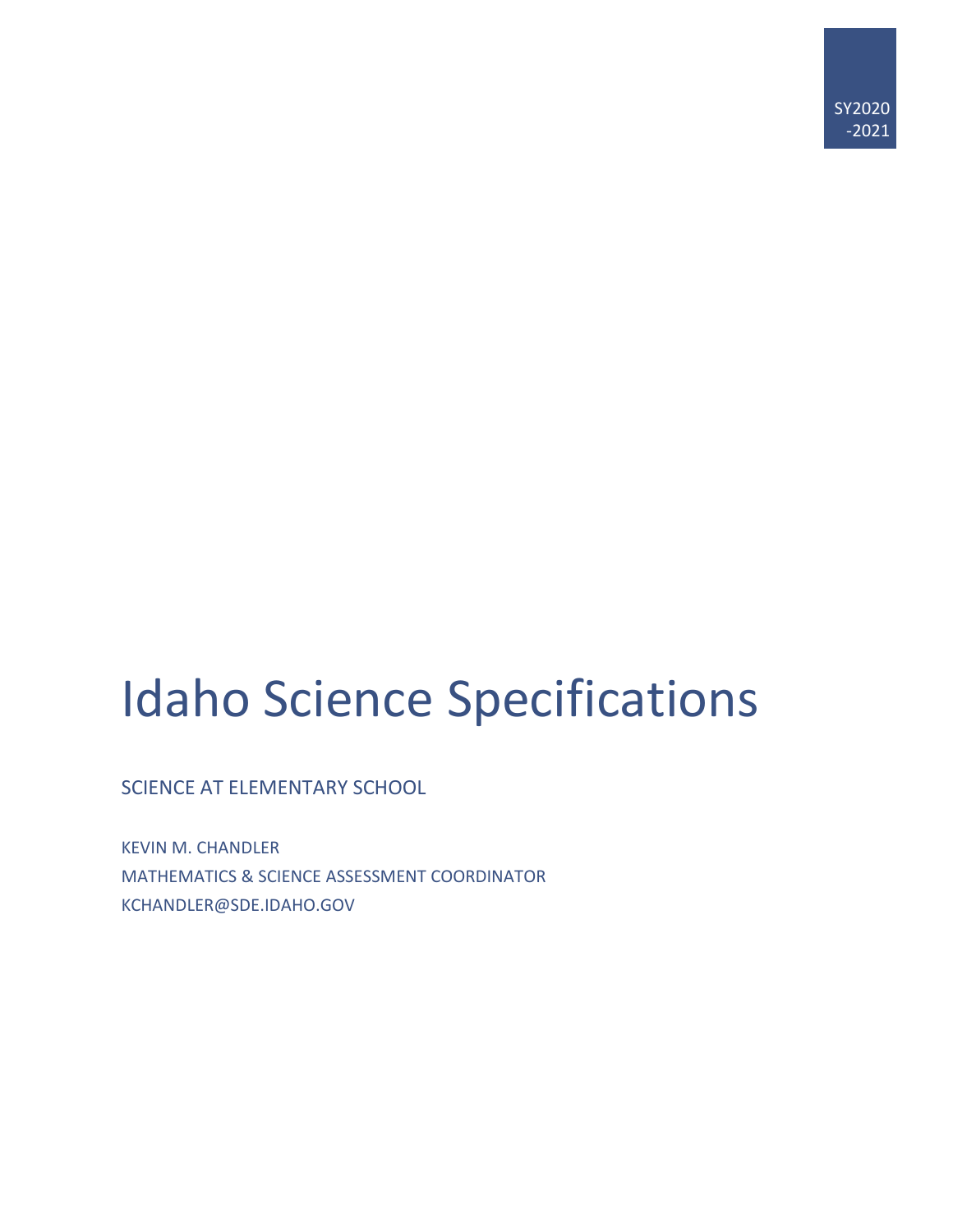# **Introduction**

The Idaho Science Specifications are documents used by professional test developers to create clusters and stand-alones aligned to the Idaho State Science Standards (ISSS).

Each of the Idaho State Science Standards has its own specification and has been vetted, edited and approved by Idaho science educators.

### **Dimensions in the Idaho State Science Standards**

Science standards were previously siloed into different content areas. Students would go to different classes for different content. For example, learning how to calculate the velocity and acceleration of objects, and how those objects are comprised of atoms in a physical science classroom, memorizing the structures and functions of organelles in a life science class, and studying rocks in an earth science class. Each of these content areas represent specific scientific facts and knowledge.

There are similarities in those siloed content areas. In each one, students learn about the content by forming questions about the natural world, designing and carrying out experiments, collecting and analyzing data, and writing lab reports summarizing their findings. These are scientific activities that students practice in each of those classes. Scientists however, employ certain habits of mind to engage and explain the natural world. For example, after a physicist, a biochemist, or a geologist has carried out an investigation, they will look for and identify patterns in the data to explain cause and effect relationships between variables. The scientists will define the parameters of the system, and monitor changes that occur within it as inputs are varied at different scales. Scientists also create mathematical or visual models to demonstrate and explain the function of certain structures.

These crosscutting concepts are present in, and unite all content areas. These habits of mind or ways of approaching and explaining the world, allow scientists and scientifically literate individuals to clarify, engage with, understand, and improve our natural world.

The new Idaho State Science Standards (ISSS) aim to shift science education to incorporate all three of these dimensions.

- **Science and Engineering Practice** (SEP)
- **Science Content** (Content Area/Science Domain)
- **Crosscutting Concept** (CCC)

Science is more than just silos of memorized facts or a set of skills practiced in limited settings. Science is comprised of themes that cut across and incorporate all science content areas and practices. Science is a school of thought that allows individuals to comprehend and advance our world. The more students practice engaging these habits of mind, the better prepared they will be to demonstrate their knowledge and skills through various assessments and become a productive, scientifically literate individual in our society. Therefore, the crosscutting concepts are an integral part of the ISSS.

An ISSS is a Performance Standard and includes the three dimensions (SEP, Science Content, and CCC). The specifications explicitly call out and identify the dimensions imbued within the ISSS. They are based on the language of the ISSS with support from other three-dimensional science standards.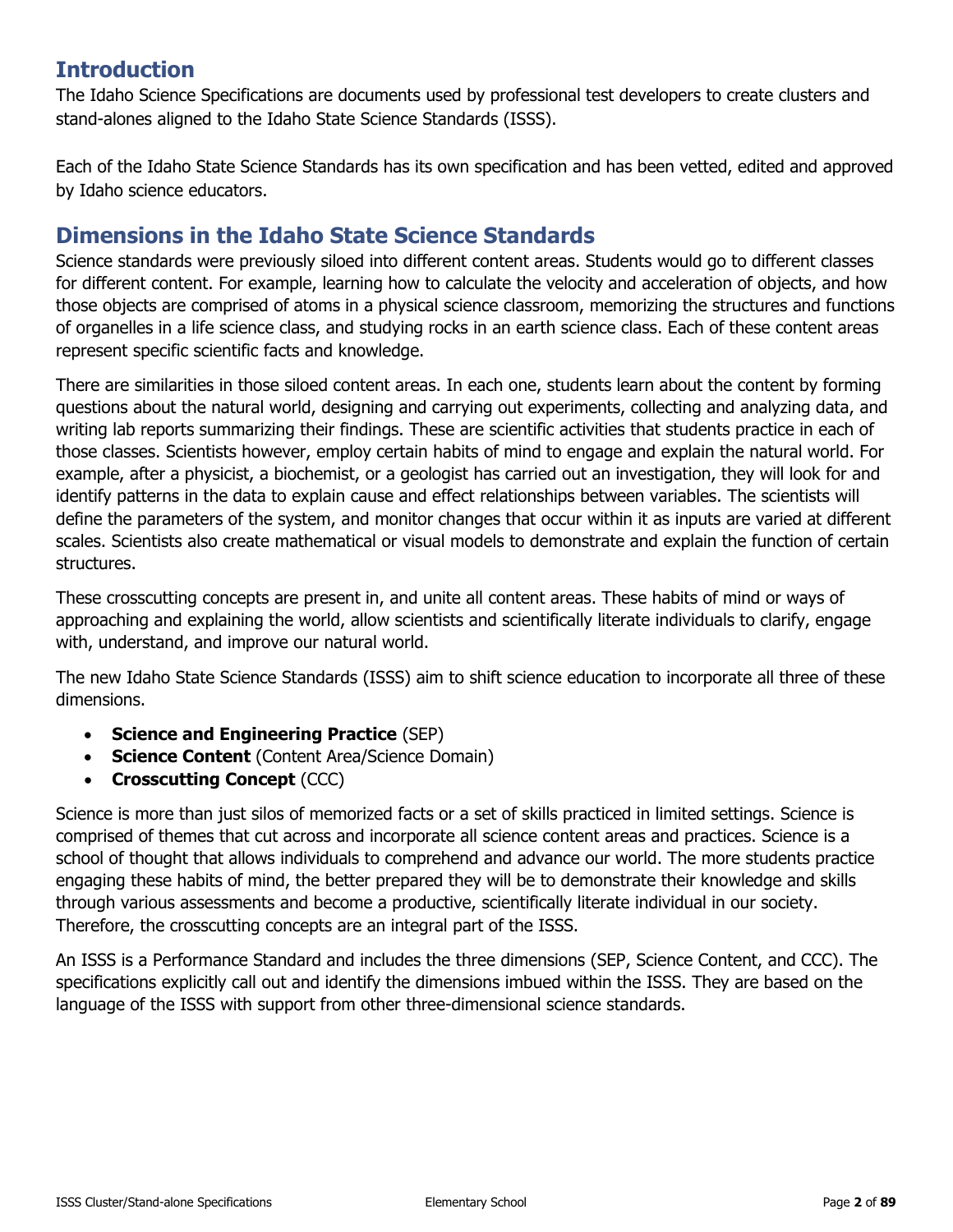# **Test Development Cycle**

Each of the clusters and stand-alones that appear on the science ISAT go through a rigorous development process. After creation and review/approval of the specifications, professional test developers use the specifications to create clusters and stand-alones aligned to the ISSS. Those clusters and stand-alones are reviewed and edited by the professional test developers and by specialists at the Idaho State Department of Education.

Science educators from across the state of Idaho, also play a vital role at three points in the process of reviewing and approving of all clusters and stand-alones that appear on the science ISAT.

- 1. **Content and Fairness Review**: Idaho educators review clusters and stand-alones to verify the science content is accurate and that the clusters and stand-alones will be fair for all Idaho students.
- 2. **Rubric Validation**: Idaho educators analyze student responses generated from the field test, to finalize the scoring assertions and unique rubrics used to score the clusters and stand-alones.
- 3. **Data Review**: Idaho educators review item performance statistics and determine if the clusters and stand-alones can enter into the operational item pool and be used to determine student's proficiency.

### **Test Structure**

Tests that measure student mastery of three-dimensional ISSS are comprised of clusters and stand-alones.

#### **Cluster**

Each cluster begins with a phenomenon (a discrete observation about the natural world), or an engineering/design problem. The cluster engages the student in a grade-appropriate, meaningful scientific activity that allows the student to demonstrate his/her ability to think like a scientist and explain the phenomenon or solve the engineering/design problem. A cluster task statement provides the student with a description of the overall purpose of the cluster. The associated interactions in the cluster align to at least two or three of the dimensions (SEP, Science Domain, CCC) of the aligned ISSS.

- A. Each cluster is aligned to one ISSS. Each ISSS is three-dimensional, with a science and engineering practice, a science domain, and a crosscutting concept.
- B. The stimulus begins with the phenomenon or design/engineering problem. The stimulus can also include text, graphics, tabular or graphical data, and/or animations. The student will analyze this information when engaging with the associated interactions.
- C. The associated interactions are given their own letter. Clusters usually have four to six associated interactions.
- D. Each of the associated interactions will be aligned to two or three of the dimensions of the aligned ISSS.
- E. Each associated interaction is crafted using Task Demand statements found in the specifications. The Task Demands inform the professional test developers how to construct interactions that are two- or three-dimensionally aligned.

#### **Stand-alone**

Each stand-alone begins with a phenomenon, or an engineering/design problem.

The stand-alone engages the student in a brief, grade-appropriate, scientific activity that allows the student to demonstrate his/her ability to think like a scientist and explain the phenomenon or solve the engineering/design problem.

The stand-alone is aligned to at least two or three of the dimensions of the aligned ISSS.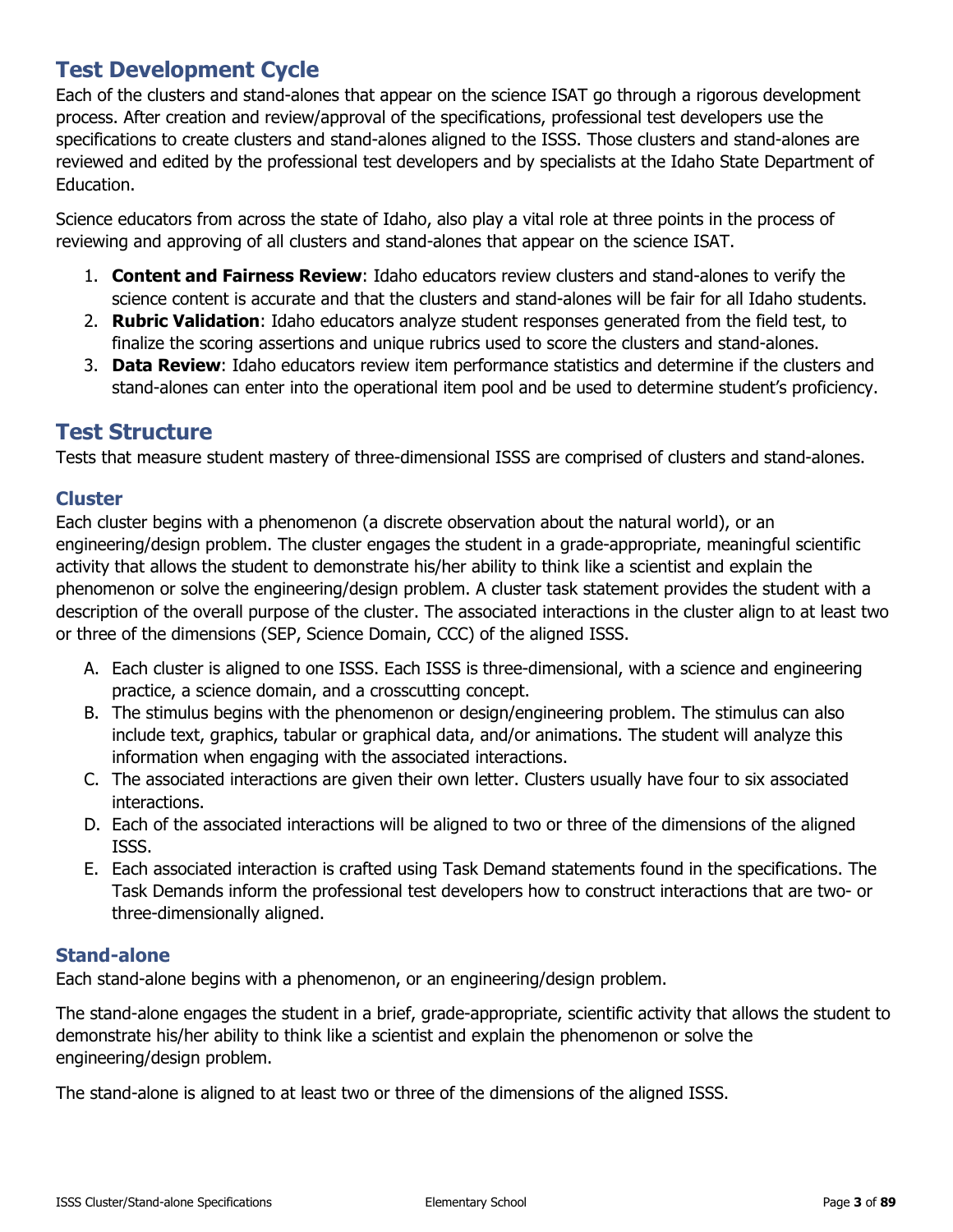### **Interaction Types**

The science ISAT includes several different interaction types that allow students to engage in gradeappropriate science activities. These interactions allow students to demonstrate their two- and threedimensional scientific knowledge, skills and abilities. Each of the interaction types listed are included in the New Science Sample Test, which can be accessed by anyone on the ISAT Portal.

- Multiple Choice (MC)
- Grid Item (GI)
- Table Input (TI)
- Table Match (TMI)
- Multi-Select (MS)
- Edit Task Choice (ETC)
- Hot Text (HT) • Simulation (SIM)

# **Scoring Assertions**

Inferences of student's scientific knowledge, skills and abilities are derived from scoring assertions.

Scoring assertions convey two bits of information:

- 1. the task completed by the student
- 2. evidence of the student's knowledge, skills, and abilities (KSA) that can be inferred from the completion of that task.

Each cluster and stand-alone have its own unique scoring assertions. The number of scoring assertions for each cluster and stand-alone varies, but all measure student mastery of worthwhile knowledge, skills and abilities.

# **Sections of Idaho Science Specifications**

### **Idaho State Science Standard Key and Language**

The Idaho State Science Standard Key (e.g., ESS1-HS-1) and standard language (e.g., Develop a model based on evidence to illustrate the life span of the sun and the role of nuclear fusion in the sun's core to release energy that eventually reaches Earth in the form of radiation.) are directly from the published Idaho State Science Standards (ISSS).

### **Dimensions**

The **Science and Engineering Practice (SEP)** and **Crosscutting Concept (CCC)** is based on the ISSS language with additional context and language added from other three-dimensional science standards. The **Science Content (Content Area/Science Domain)** comes from the published ISSS.

### **Further Explanation and Content Limit**

The Further Explanation and Content Limit information comes from the published ISSS with additional context and language added by the professional test developers, writers of other three-dimensional science standards, and Idaho science educators. All additional context and language added from those various sources has been vetted and approved by Idaho science educators.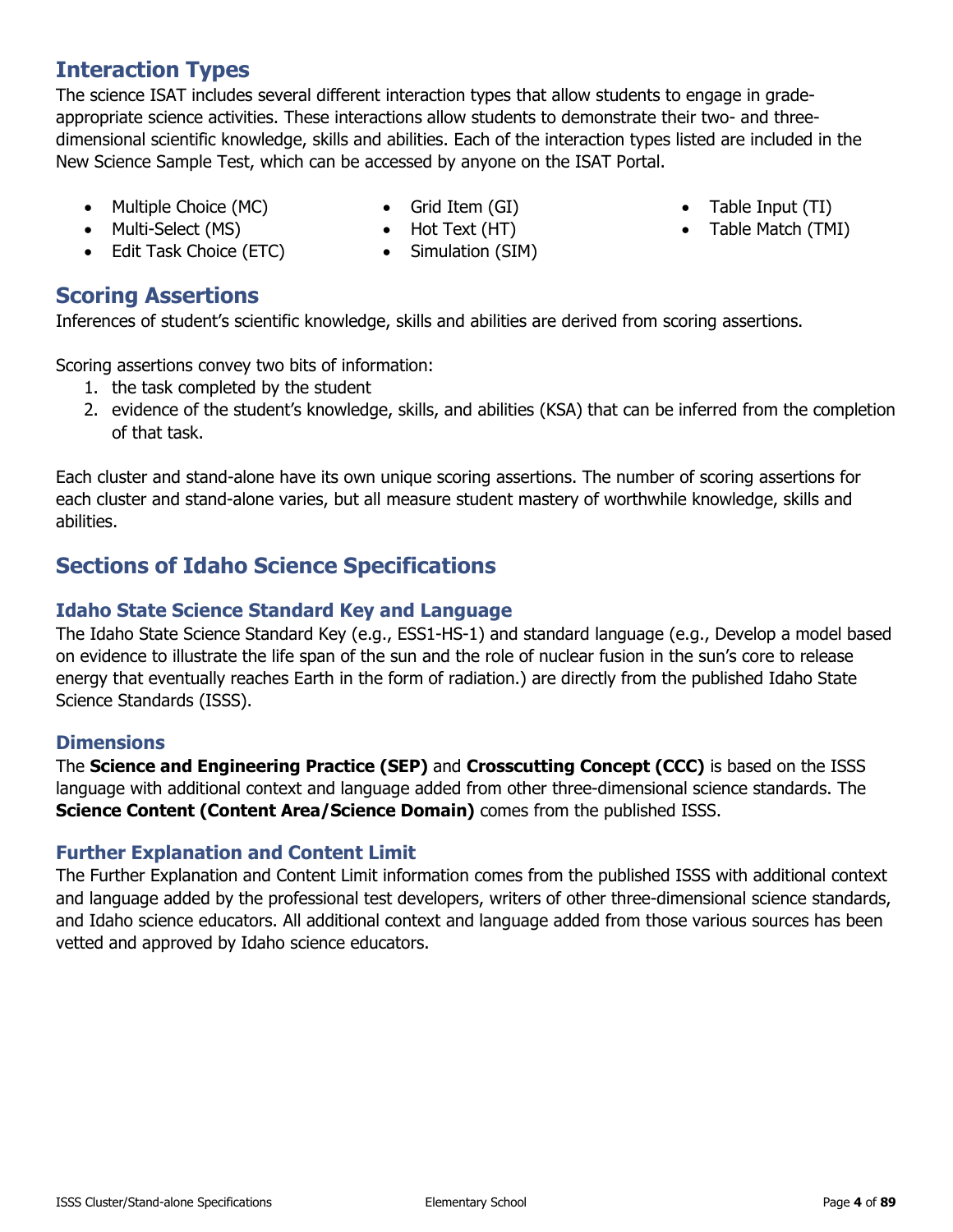The Science Vocabulary section is divided into Vocabulary that Could be Used in Clusters/Stand-alones and Vocabulary that Should Not be Used in Clusters/Stand-alones. These two lists of vocabulary give the professional test developers an idea of the grade appropriate linguistic capabilities of the students that will be administered these clusters and stand-alones.

In addition to all of the science vocabulary included in the published ISSS, the vocabulary that could be used in clusters lets the professional test developers know what science words the student should be familiar with when engaging with a cluster or stand-alone aligned to that particular ISSS. Students should be able to use these scientific words correctly in a sentence. The vocabulary that should not be used in clusters/stand-alones lets the professional test developers know what science words are outside content limits and above grade level for clusters and stand-alones aligned to that particular ISSS.

Neither of the vocabulary lists are intended to be exhaustive for what could or could not be used in clusters and stand-alones. The lists are not intended to be used by educators as vocabulary and definitions students should memorize the definition of (i.e., word lists for vocabulary quizzes). Clusters and stand-alones will never ask students to simply recall the definition of the words found in the vocabulary sections of the specifications.

#### **Context/Phenomena**

Each cluster or stand-alone begins with a phenomenon, a discrete observation about the natural world, or an engineering/design problem. The cluster or stand-alone engages the student in a grade-appropriate, meaningful scientific activity that allows the student to demonstrate his/her ability to think like a scientist and explain the phenomenon or solve the engineering/design problem.

The phenomena or design problems listed in this section give the professional test developers ideas as to the grade-appropriate observations about the natural world or engineering/design problems that are fitting for a cluster or stand-alone aligned to the particular ISSS. The phenomena and engineering/design problems listed in this section are examples and will not appear in any clusters or stand-alones that appear on the science ISAT.

#### **Task Demands**

Each stand-alone or associated interaction in a cluster is crafted using task demand statements found in the specifications. The task demands inform the professional test developers how to construct interactions that are two- or three-dimensionally aligned. The task demands give the professional test developers ideas as to which interaction types could be used to engage the student in grade-appropriate, meaningful scientific activities. When constructing associated interactions in a cluster, the task demands can be used in any combination or any number of times.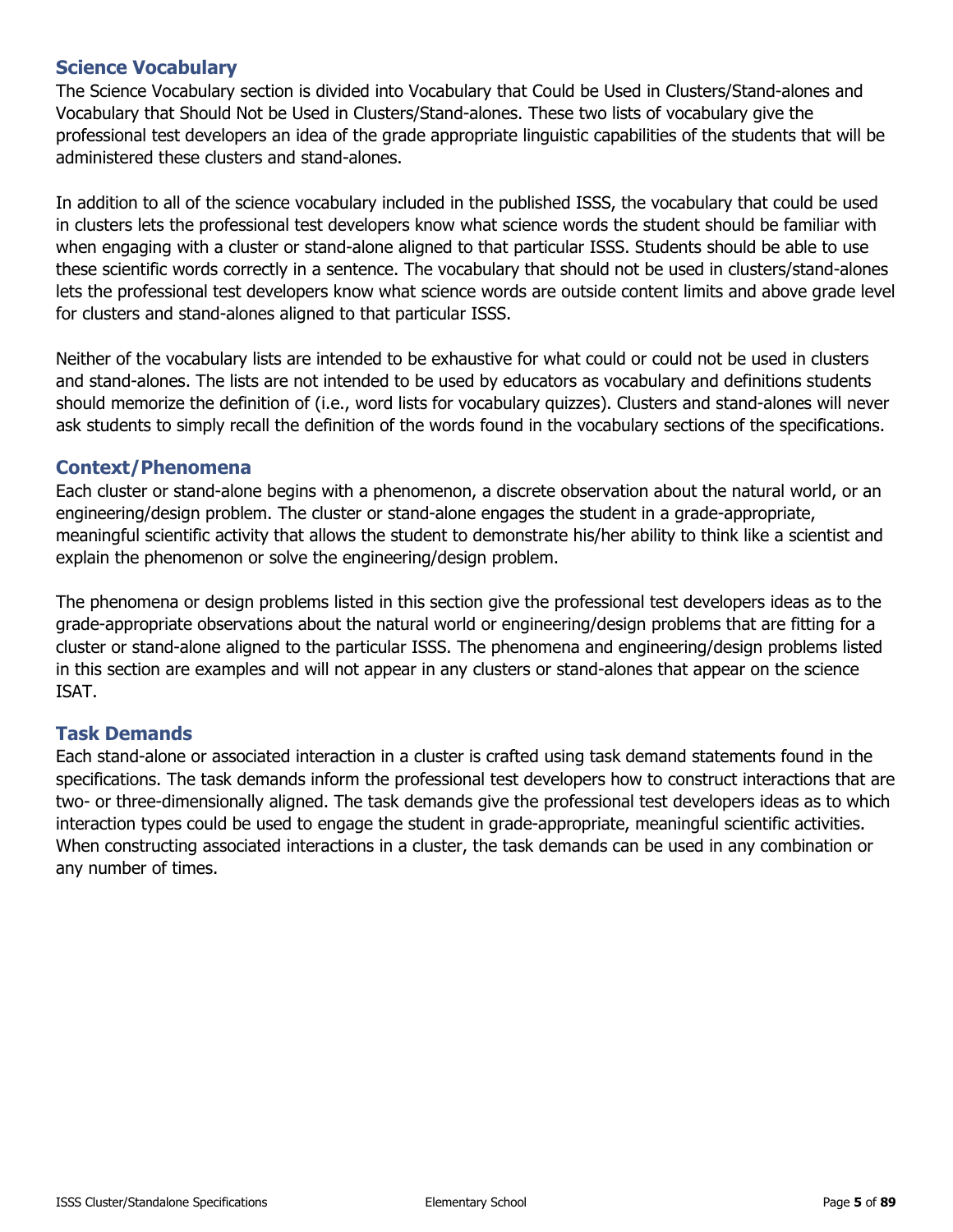# **Idaho State Science Standard ESS1-3-1**

Represent data in tables and graphical displays to describe typical weather conditions expected during a particular season.

### **Dimensions**

#### **Science and Engineering Practice (SEP) Analyzing and Interpreting Data**

• Represent data in tables and various graphical displays (bar graphs and pictographs) to reveal patterns that indicate relationships.

### **Science Content (Content Area/Science Domain) ESS2.D: Weather and Climate**

• Scientists record patterns of the weather across different times and areas so that they can make predictions about what kind of weather might happen next.

### **Crosscutting Concept (CCC)**

#### **Patterns**

Patterns of change can be used to make predictions.

# **Further Explanation and Content Limit**

#### **Further Explanation**

• Examples of data could include average temperature, precipitation, and wind direction.

- Assessment of graphical displays is limited to pictographs and bar graphs.
- Assessment does not include climate change.
- Students do not need to know: probabilities or how to calculate them, fronts and pressure systems, the movements of weather systems.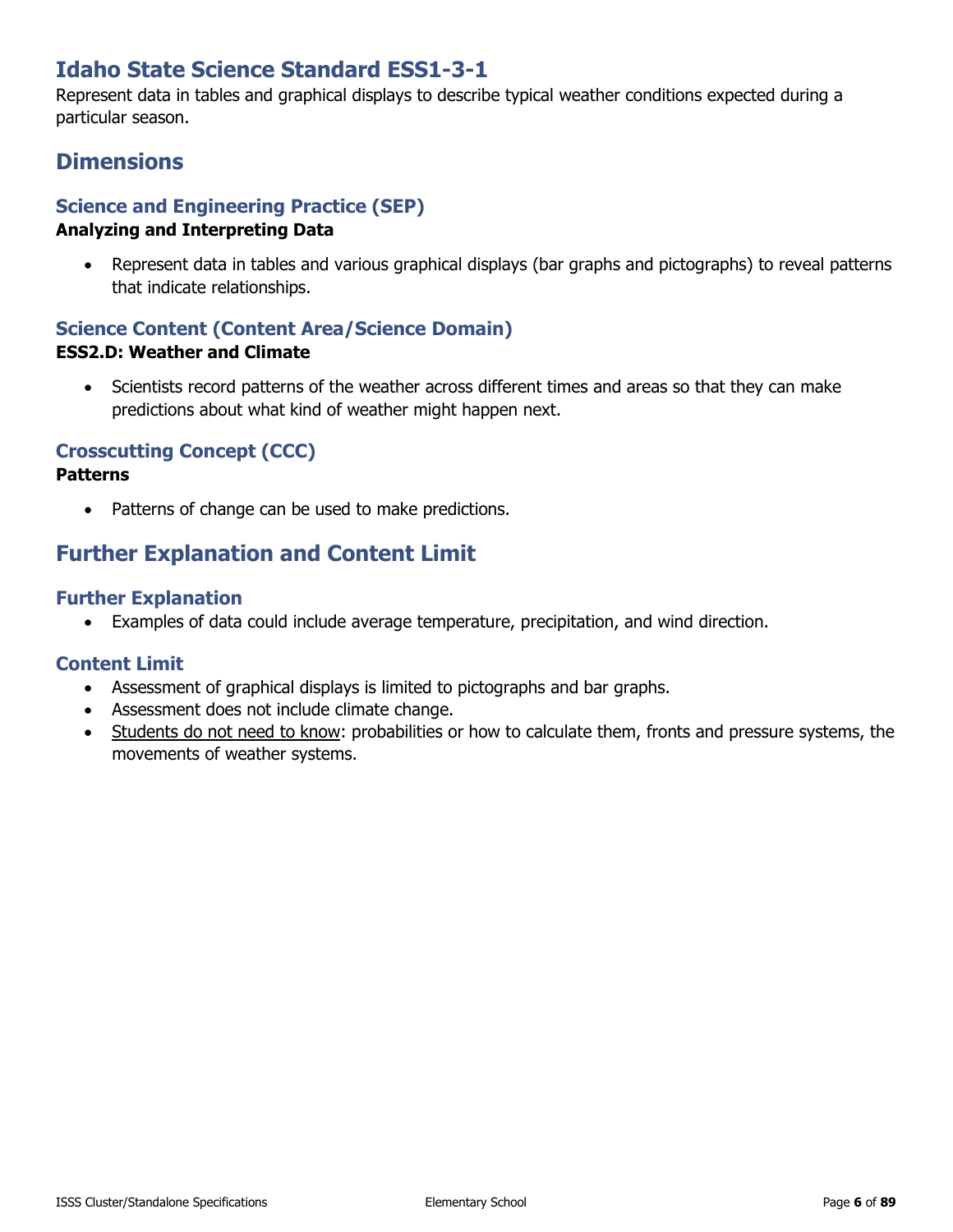#### **Vocabulary that Could be Used in Clusters/Standalones**

- season
- weather
- temperature
- precipitation
- patterns
- average
- **latitude**
- longitude

#### **Vocabulary that Should Not be Used in Clusters/Standalones**

- 
- probability **•** anthropogenic change

#### **Phenomena**

- Vienna, Austria, records more sunny days in the summer than in the winter. Data: Average sunshine hours by month for the city, given as a table or graph.
- People in Florida can often go outside without jackets during the winter. Data: Months and Temperatures for Florida, given as table or graph.
- Visitors to the desert in Death Valley, California, were surprised to be rained on. Data: Months and Precipitation Averages for the region given as table or graph.
- Flags in California's San Joaquin Valley are seen blowing to the SE for most of the year, but are seen blowing to the NW in winter months. Data: Monthly average wind direction (and maybe speed) for the region, given as a table or graphic with wind direction arrows.

- 1. Organize and/or arrange (e.g., using illustrations and/or labels), or summarize data to highlight trends, patterns, or correlations in weather patterns.
- 2. Generate/construct graphs, tables, or assemblages of illustrations and/or labels of data that document patterns, trends, or correlations in weather patterns. This may include sorting out distractors.
- 3. Use relationships and patterns identified in the data to predict weather.
- 4. Identify patterns or evidence in the data that support conclusions about weather.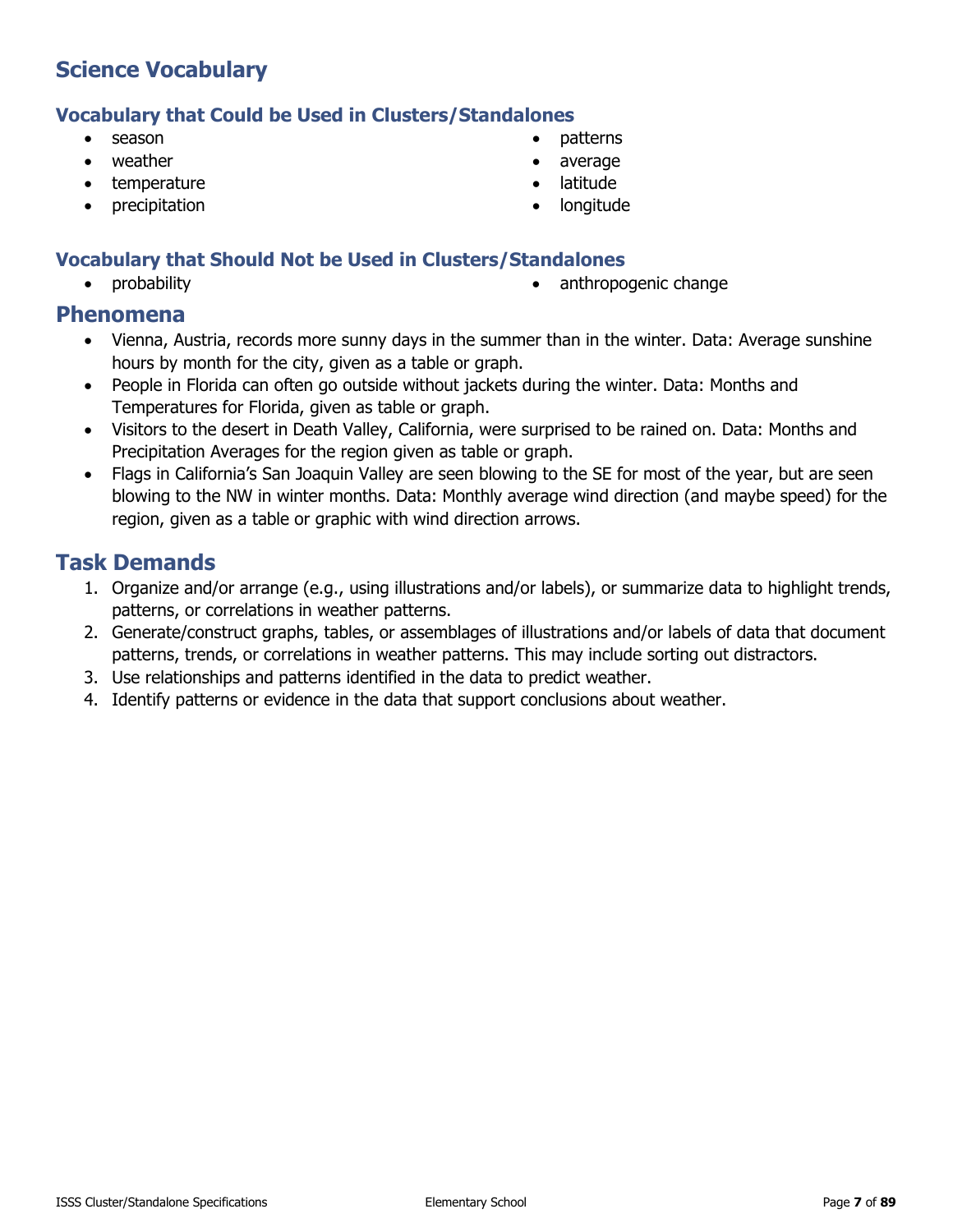# **Idaho State Science Standard ESS1-3-2**

Obtain and combine information to describe climates in different regions of the world.

### **Dimensions**

#### **Science and Engineering Practice (SEP) Obtaining, Evaluating, and Communicating Information**

• Obtain and combine information from books and other reliable media to explain phenomena.

#### **Science Content (Content Area/Science Domain) ESS2.D: Weather and Climate**

• Climate describes a range of an area's typical weather conditions and the extent to which those conditions vary over years.

#### **Crosscutting Concept (CCC)**

#### **Patterns**

• Patterns of change can be used to make predictions.

### **Further Explanation and Content Limit**

#### **Further Explanation**

• N/A

#### **Content Limit**

• Students do not need to know: complex interactions that cause weather patterns and climate, the role of the water cycle in weather.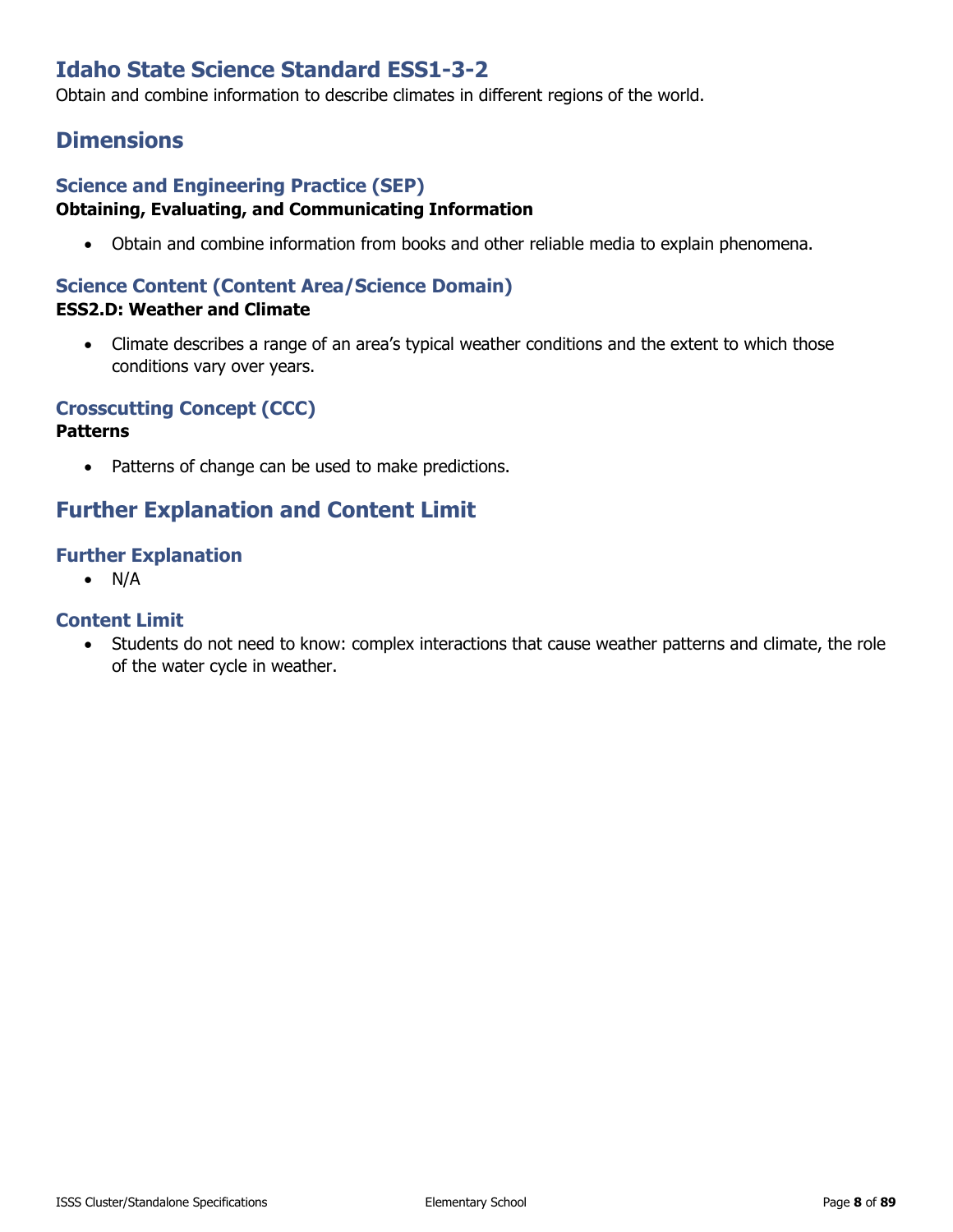#### **Vocabulary that Could be Used in Clusters/Standalones**

- prediction
- precipitation
- glacier
- ocean
- region
- climate
- atmosphere

### **Vocabulary that Should Not be Used in Clusters/Standalones**

- average
- high pressure
- low pressure
- radiation
- freeze
- vegetation
- latitude
- longitude
- drought
- **temperature**
- water cycle
- air mass
- altitude
- humidity

### **Phenomena**

- Anchorage, Alaska has cool summers and very cold winters with a lot of snowfall.
- It often snows in Colorado in July, but it does not often snow in Kansas in July.
- On the western side of the Cascade Mountains of Oregon, it rains frequently, but on the eastern side, it does not.
- The temperature in London, England does not get very hot in summer or very cold in winter.

- 1. Organize and/or arrange data (including labels and symbols) regarding the climates in different regions to highlight/identify trends or patterns, or make comparisons/contrasts between different regions and/or climatically relevant aspects of their geology and/or geography.
- 2. Generate or construct tables or assemblages of data (including labels and symbols) that document the similarities and differences between climates of different regions (this includes completing incomplete maps).
- 3. Analyze and interpret scientific evidence (including textural and numerical information as well labels and symbols) from multiple sources (e.g., texts, maps, and/or graphs) that help identify patterns in weather in regions of different climate. This includes communicating the analysis or interpretation.
- 4. Analyze and interpret patterns of information on maps (including textural and numerical information as well labels and symbols) to explain, infer, or predict patterns of weather over time in a region.
- 5. Based on the information that is obtained and/or combined, identify, assert, describe, or illustrate a claim regarding the relationship between the location of a region and its climate, or the relationship between geological and/or geographical aspects/characteristics of a region and its climate.
- 6. Use spatial and/or temporal relationships identified in the obtained and/or combined climate data to predict typical weather conditions in a region.
- 7. Organize and/or arrange data regarding the climate of a region to highlight/identify trends or relationships between the weather patterns of a region and its geology and/or geography.
- 8. Analyze and interpret scientific evidence (including textural and numerical information as well labels and symbols) from multiple sources (e.g., texts, maps, and/or graphs) that helps identify patterns in climate based on geography and/or geology. This includes communicating the analysis or interpretation.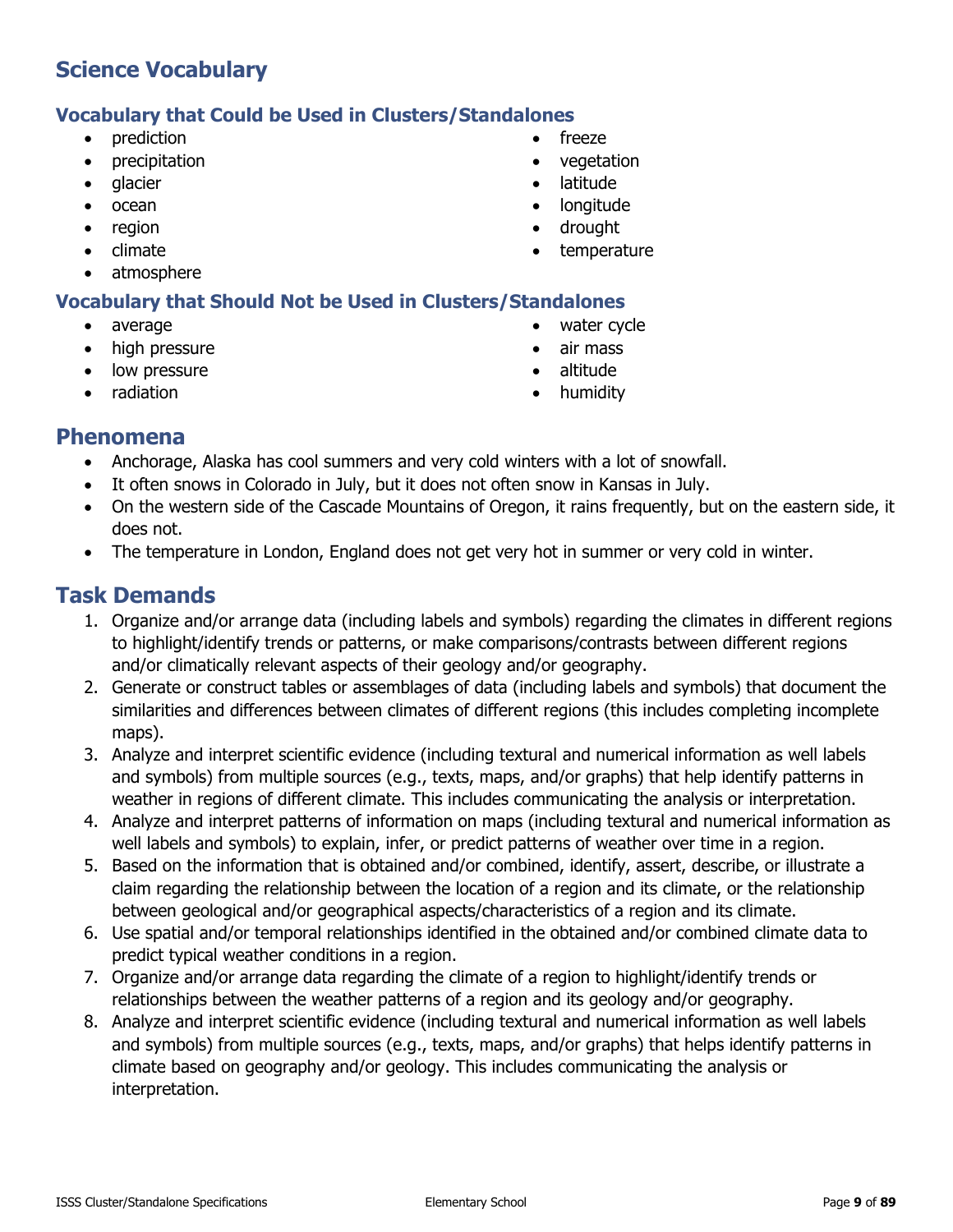# **Idaho State Science Standard ESS1-4-1**

Identify evidence from patterns in rock formations and fossils in rock layers to support an explanation for changes in a landscape over time.

# **Dimensions**

#### **Science and Engineering Practice (SEP) Constructing Explanations and Designing Solutions**

• Identify the evidence that supports particular points in an explanation.

### **Science Content (Content Area/Science Domain)**

#### **ESS1.C: The History of Planet Earth**

- Local, regional, and global patterns of rock formations reveal changes over time due to Earth forces, such as earthquakes. The presence and location of certain fossil types indicate the order in which rock layers were formed.
- There are three classifications of rocks produced within the rock cycle: sedimentary, metamorphic, and igneous.

# **Crosscutting Concept (CCC)**

#### **Patterns**

• Patterns can be used as evidence to support an explanation.

# **Further Explanation and Content Limit**

#### **Further Explanation**

• Examples of evidence from patterns could include rock layers with marine shell fossils above rock layers with plant fossils and no shells, indicating a change from land to water over time, and a canyon with different rock layers in the walls and a river in the bottom, indicating that over time a river cut through the rock.

- Assessment does not include specific knowledge of the mechanism of rock formation or memorization of specific rock formations and layers.
- Assessment is limited to relative time.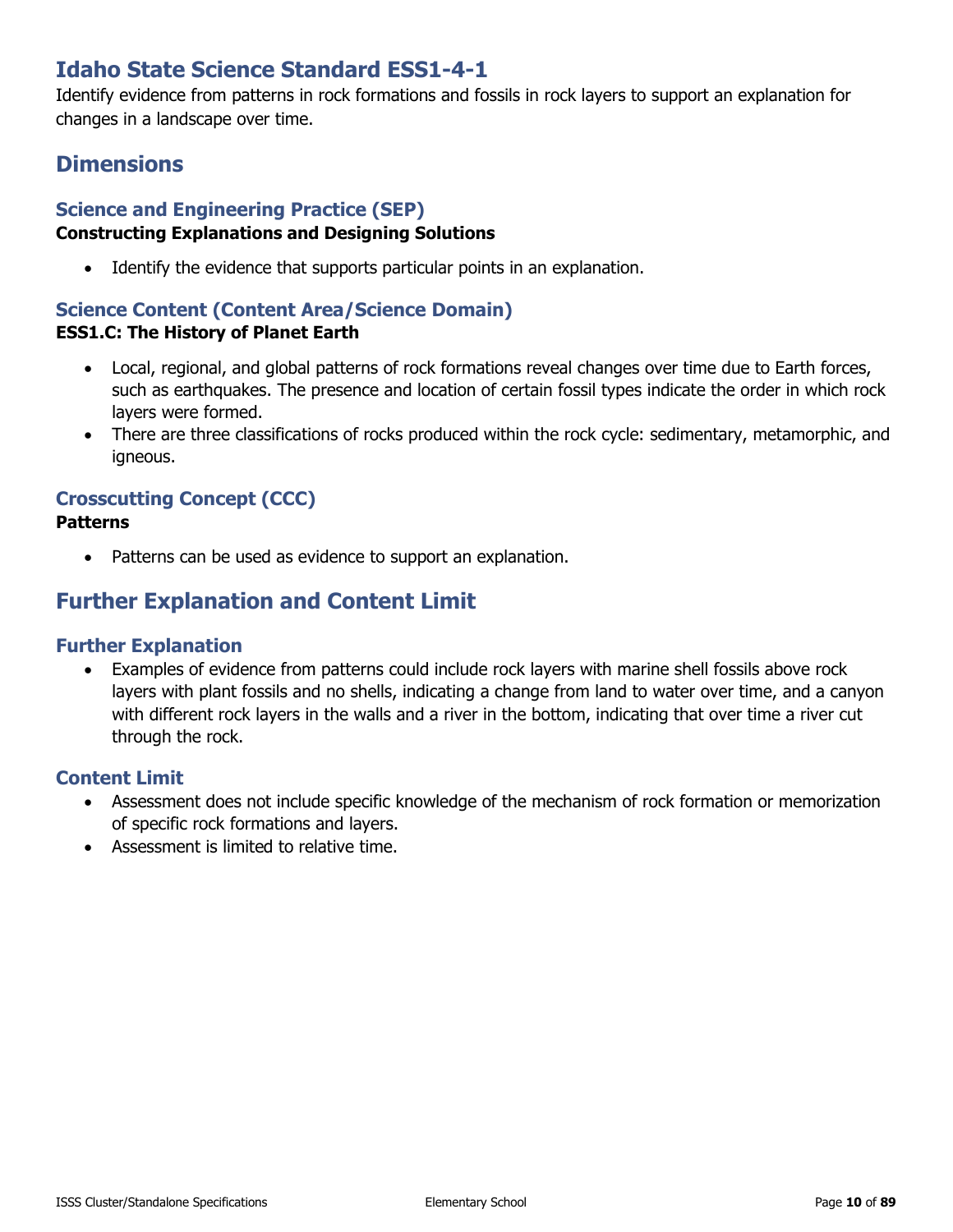#### **Vocabulary that Could be Used in Clusters/Standalones**

- weathering
- erode
- glacier
- climate
- fossil
- landscape
- shell
- river
- mountain
- canyon
- deposit
- marine

• terrestrial • aquatic

igneous rock • metamorphic rock • sedimentary rock

#### **Vocabulary that Should Not be Used in Clusters/Standalones**

- rock strata
- ocean basins
- glaciation
- watersheds
- geological
- mountain chains

#### **Phenomena**

- The rock walls on both sides of the Grand Canyon contain layers with marine fossils, interspersed with layers containing terrestrial fossils.
- Church Rock, New Mexico, is a very dry place far from the sea. However, exposures of rocks in the area contain many fossils of marine organisms.
- Axel Heiberg Island in the Canadian Arctic is too cold for trees to grow. However, sedimentary rocks on the island preserve hundreds of fossil stumps from large evergreen trees.
- Sichuan, China, is dry and mountainous. Sedimentary rocks exposed in the area preserve thousands of fish fossils. These sedimentary rocks are sandwiched between lava flow rocks. There are no active volcanoes in this part of China.

- 1. Describe, identify, and/or select evidence from patterns of rock formations and/or patterns of fossils in rock layers to support the explanations of changes in the landscape over time.
- 2. Express or complete a causal chain explaining changes in patterns of fossils in rock layers.
- 3. Identify patterns of rock formations and/or patterns of fossils in rock layers.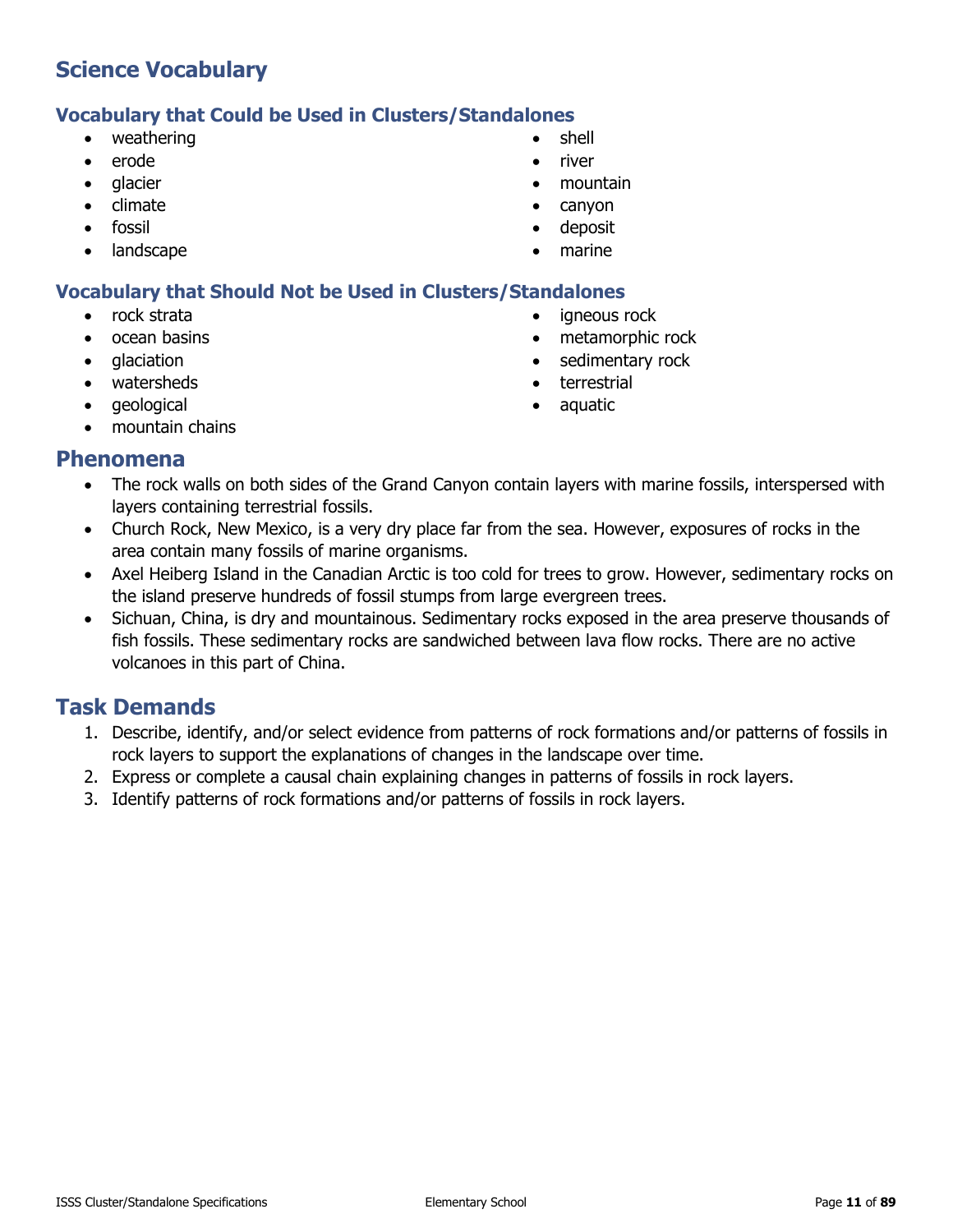# **Idaho State Science Standard ESS1-5-1**

Support an argument that the apparent brightness of the sun and stars is due to their relative distances from Earth.

# **Dimensions**

# **Science and Engineering Practice (SEP)**

#### **Engaging in Argument from Evidence**

• Support an argument with evidence, data, or a model.

### **Science Content (Content Area/Science Domain)**

#### **ESS1.A: The Universe and Its Stars**

• The sun is a star that appears larger and brighter than other stars because it is closer. Stars range greatly in their distance from Earth.

### **Crosscutting Concept (CCC)**

#### **Scale, Proportion, and Quantity**

• Natural objects exist from the very small to the immensely big.

# **Further Explanation and Content Limit**

#### **Further Explanation**

• N/A

- Assessment is limited to relative distances, not sizes, of stars.
- Assessment does not include other factors that affect apparent brightness (such as stellar masses, age, stage, etc.).
- Assessment does not include absolute brightness.
- Students do not need to know:
	- o Specific stars and their names.
	- $\circ$  Luminosity and how that is affected by the size/age of a star.
	- o Flux or how to calculate it.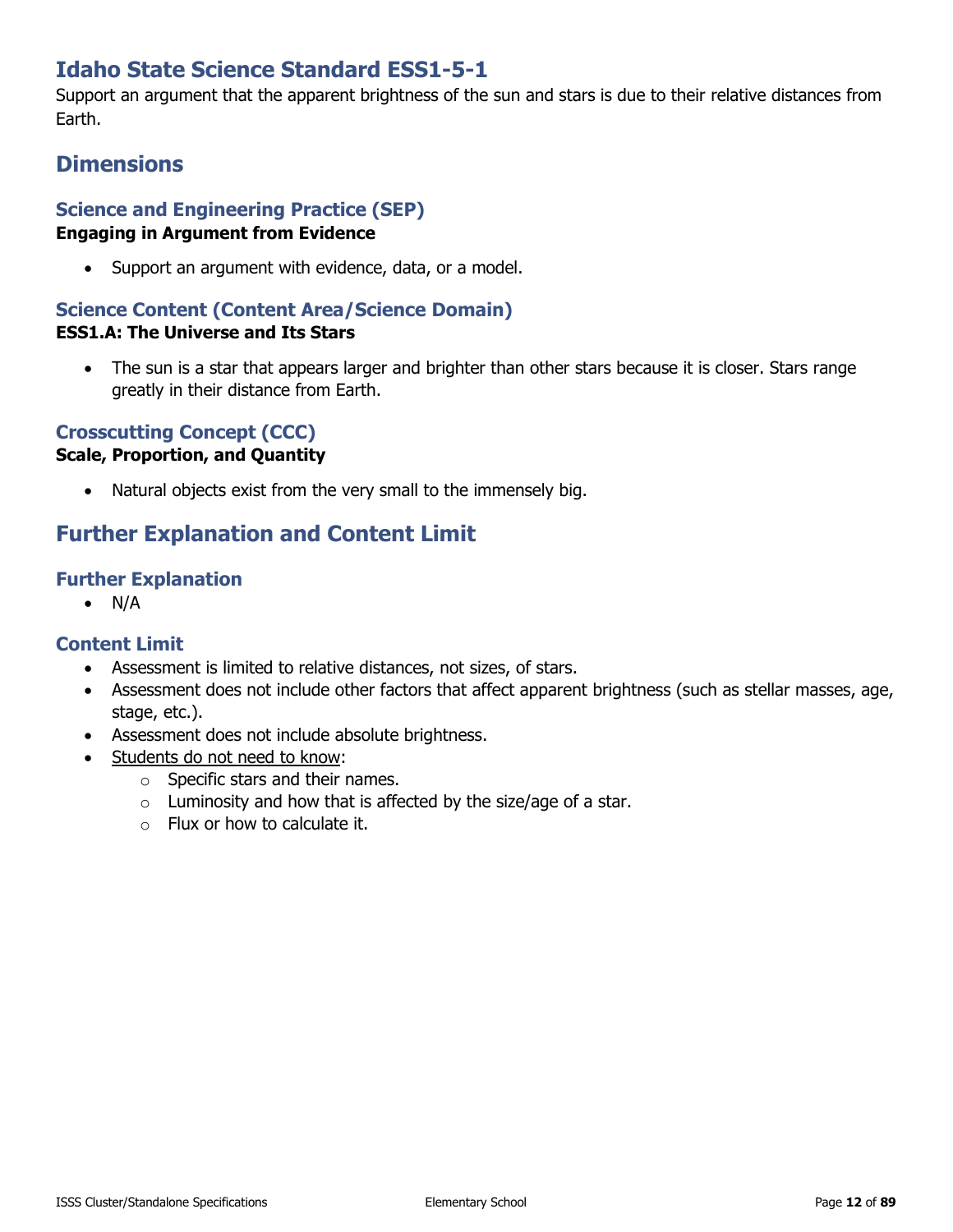### **Vocabulary that Could be Used in Clusters/Standalones**

- space
- planet
- sun's size
- solar system
- moon
- burn

### **Vocabulary that Should Not be Used in Clusters/Standalones**

- lunar phase
- eclipse
- celestial
- mass
- comet
- light year
- astronomical unit
- emit
- **interstellar**
- fission

### **Phenomena**

- Most stars cannot be seen during the daytime but can be seen at night.
- The sun is never seen at the same time as other stars in the sky.
- Alpha Centauri A is larger than the sun but does not look as bright in the sky.
- Street lights that are farther away from you look dimmer.

# **Task Demands**

- 1. Organize, arrange (e.g., using illustrations and/or labels), or summarize data to highlight trends, patterns, or correlations in how the brightness of stars is based on their relative distance from Earth.
- 2. Generate/construct graphs, tables, or assemblages of illustrations and/or labels of data that document patterns, trends, or correlations in how the brightness of stars is based on their relative distance from Earth. This may include sorting out distractors.
- 3. Describe, identify, and/or select information needed to support an explanation.
- 4. Use relationships identified in the data to predict the distance of a star depending on its brightness, or vice versa.
- 5. Identify patterns or evidence in the data that supports inferences about how the brightness of stars depends on their relative distance from Earth.
- star brightness
- constellation
- galaxy
- visible
- astronomical

fusion • radiation • spectrum • star size

• star composition • star formation • star types • luminosity flux

ISSS Cluster/Standalone Specifications **Elementary School Page 13** of 89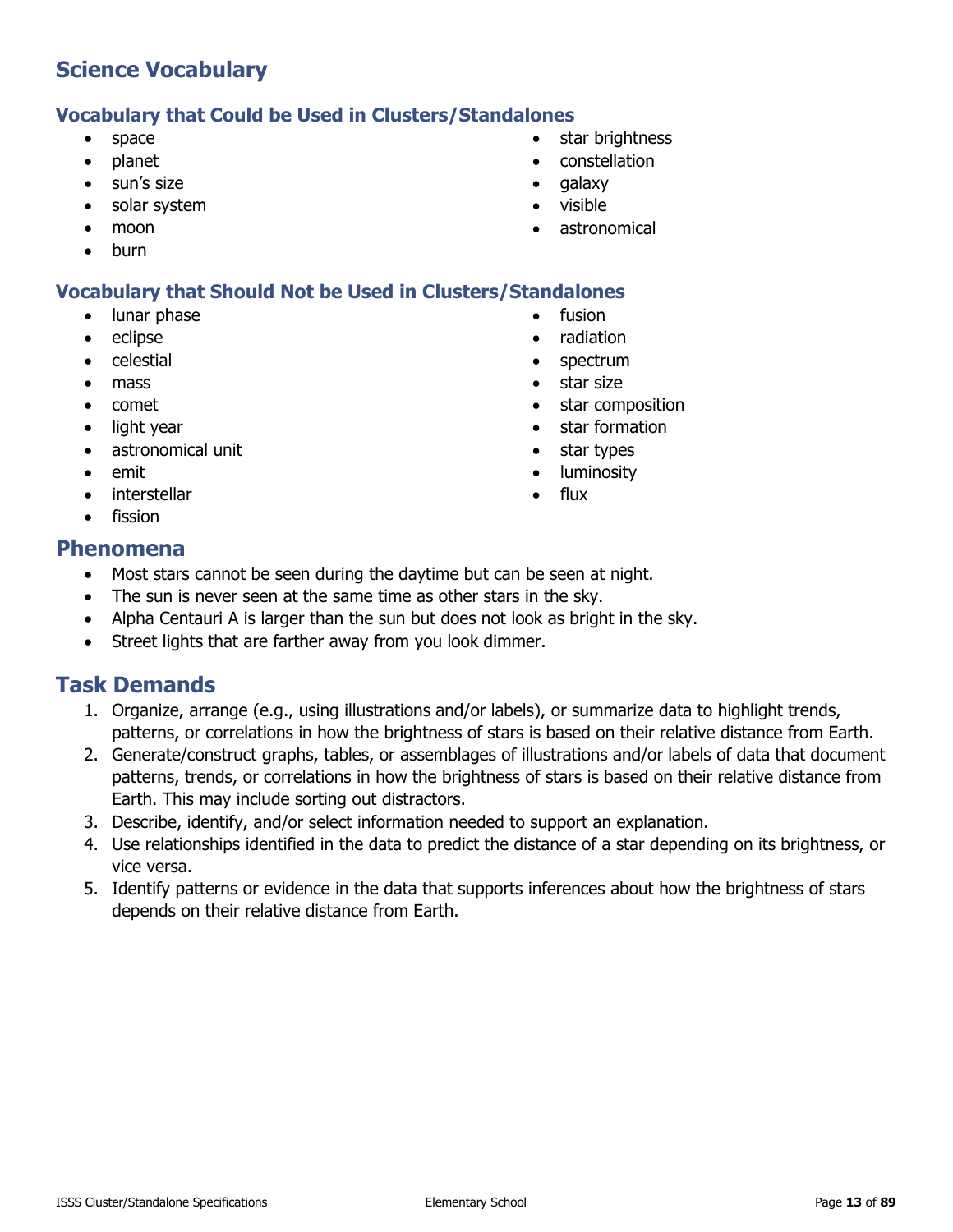# **Idaho State Science Standard ESS1-5-2**

Represent data in graphical displays to reveal patterns of daily changes in length and direction of shadows, day and night, and the seasonal appearance of some stars in the night sky.

### **Dimensions**

### **Science and Engineering Practice (SEP)**

#### **Analyzing and Interpreting Data**

• Represent data in graphical displays (bar graphs, pictographs, and/or pie charts) to reveal patterns that indicate relationships.

#### **Science Content (Content Area/Science Domain) ESS1.B: Earth and the Solar System**

• The orbits of Earth around the sun and of the moon around Earth, together with the rotation of Earth about an axis between its North and South poles, cause observable patterns. These include day and night; daily changes in the length and direction of shadows; and different positions of the sun, moon, and stars at different times of the day, month, and year.

### **Crosscutting Concept (CCC)**

#### **Patterns**

• Similarities and differences in patterns can be used to sort, classify, communicate, and analyze simple rates of change for natural phenomena.

# **Further Explanation and Content Limit**

#### **Further Explanation**

 $\bullet$  N/A

- Examples of patterns could include the position and motion of Earth with respect to the sun and selected stars that are visible only in particular months.
- While the names of celestial objects, stars, or constellations can be included, students are not expected to identify them.
- Objects to be used to assess this PE are limited to the sun, Earth's moon, Earth, and stars/constellations visible in Earth's night sky.
- "Positions of the moon" refers to its location in Earth's sky and not its appearance (phase).
- Assessment does not include cause of seasons, lunar phases, or the position of the sun in the sky throughout the year.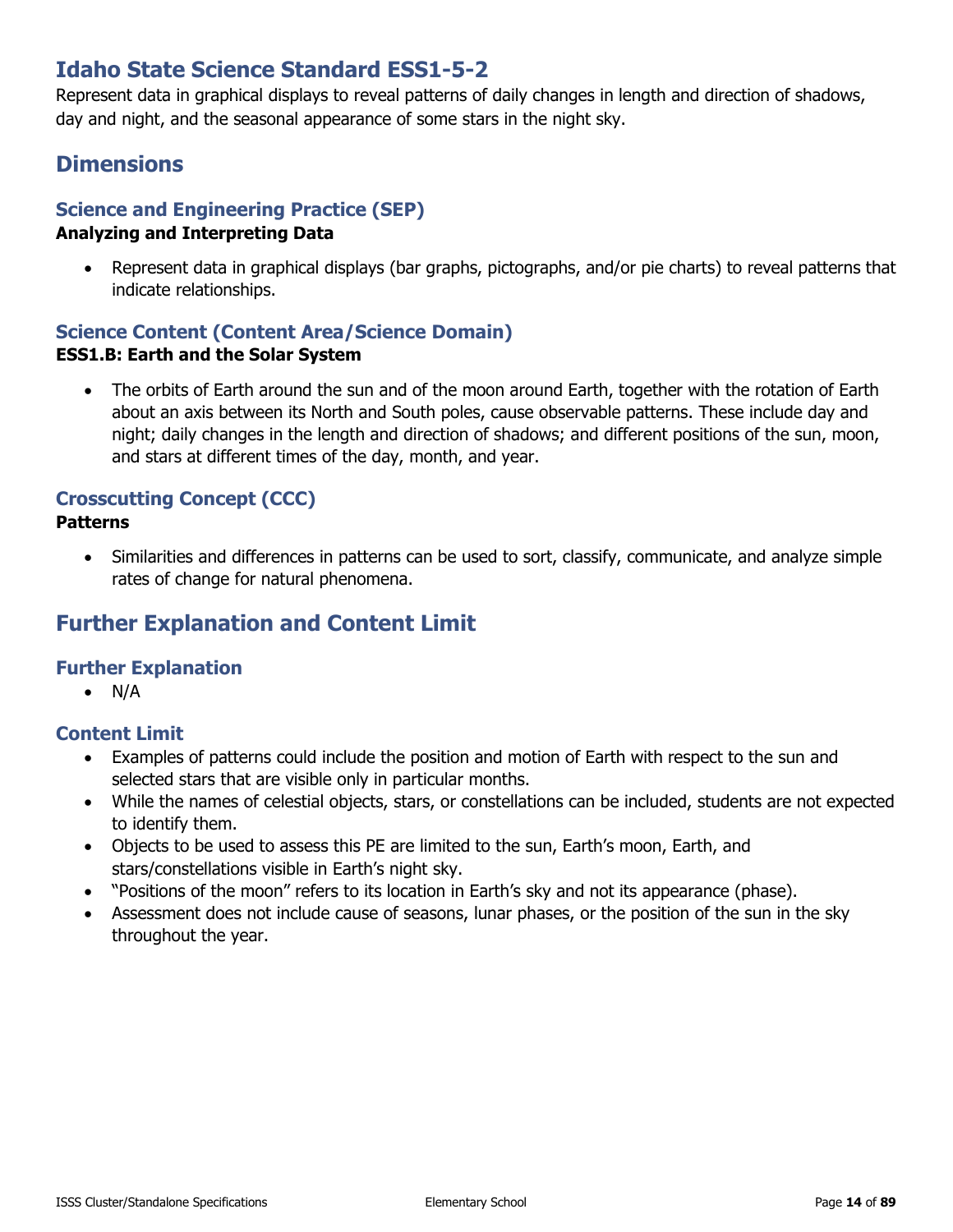#### **Vocabulary that Could be Used in Clusters/Standalones**

- circular motion
- universe
- Earth's rotation
- galaxy
- axis
- solar system
- Milky Way
- constellation

#### • moon phases

- lunar
- astronomical
- orbit
- tilt annual
- rotation
- revolution

#### **Vocabulary that Should Not be Used in Clusters/Standalones**

- eclipse
- celestial
- comet
- light year
- astronomical unit
- **stellar**

### **Phenomena**

- The shadow cast by a sundial changes position and size throughout the day.
- A constellation that is viewed right above someone's house at 8:00 p.m. one night can no longer be seen at 8:00 p.m. in a few months.
- The sun is seen in the sky only during the day
- It gets dark out after the sun goes below the horizon.

- 1. Organize, arrange (e.g., using illustrations and/or labels), or summarize data to highlight trends, patterns, or correlations in how the data changes over time.
- 2. Generate/construct graphs, tables, or groups of illustrations and/or labels of data that document patterns, trends, or correlations in how the data change over time. This may include sorting out distractors.
- 3. Use relationships identified in the data to predict whether or not the pattern will continue OR how the data will look at some time in the future.
- 4. Identify patterns or evidence in the data that supports inferences about the phenomena.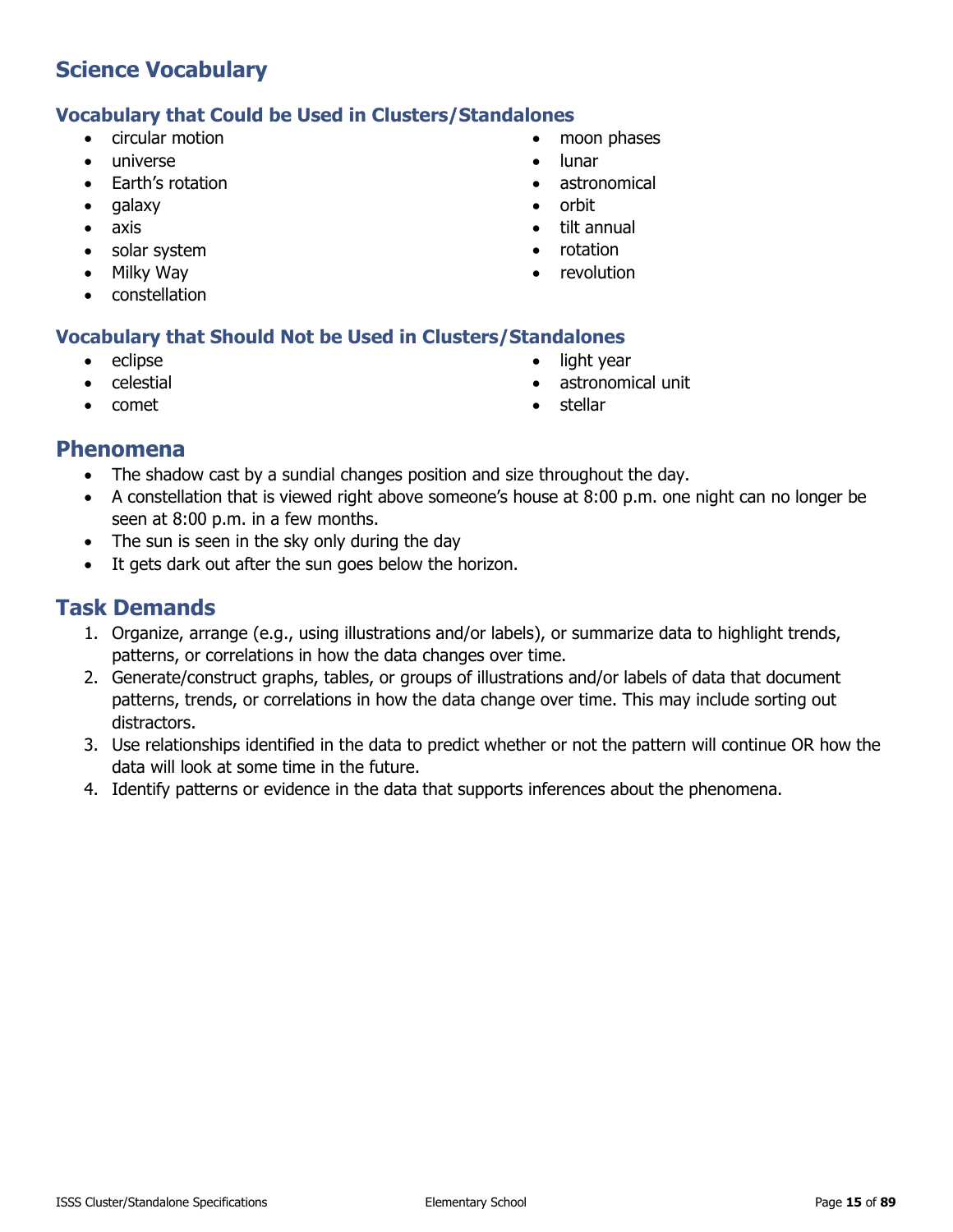# **Idaho State Science Standard ESS2-3-1**

Make a claim about the merit of a design solution that reduces the impacts of a weather-related hazard.

### **Dimensions**

#### **Science and Engineering Practice (SEP) Engaging in Argument from Evidence**

• Make a claim about the merit of a solution to a problem by citing relevant evidence about how it meets the criteria and constraints of the problem.

#### **Science Content (Content Area/Science Domain) ESS3.B: Natural Hazards**

• A variety of natural hazards result from natural processes. Humans cannot eliminate natural hazards but can take steps to reduce their impacts.

### **Crosscutting Concept (CCC)**

#### **Cause and Effect**

• Cause-and-effect relationships are routinely identified, tested, and used to explain change.

# **Further Explanation and Content Limit**

#### **Further Explanation**

• Examples of design solutions to weather-related hazards could include barriers to prevent flooding, wind resistant roofs, and lighting rods.

#### **Content Limit**

• N/A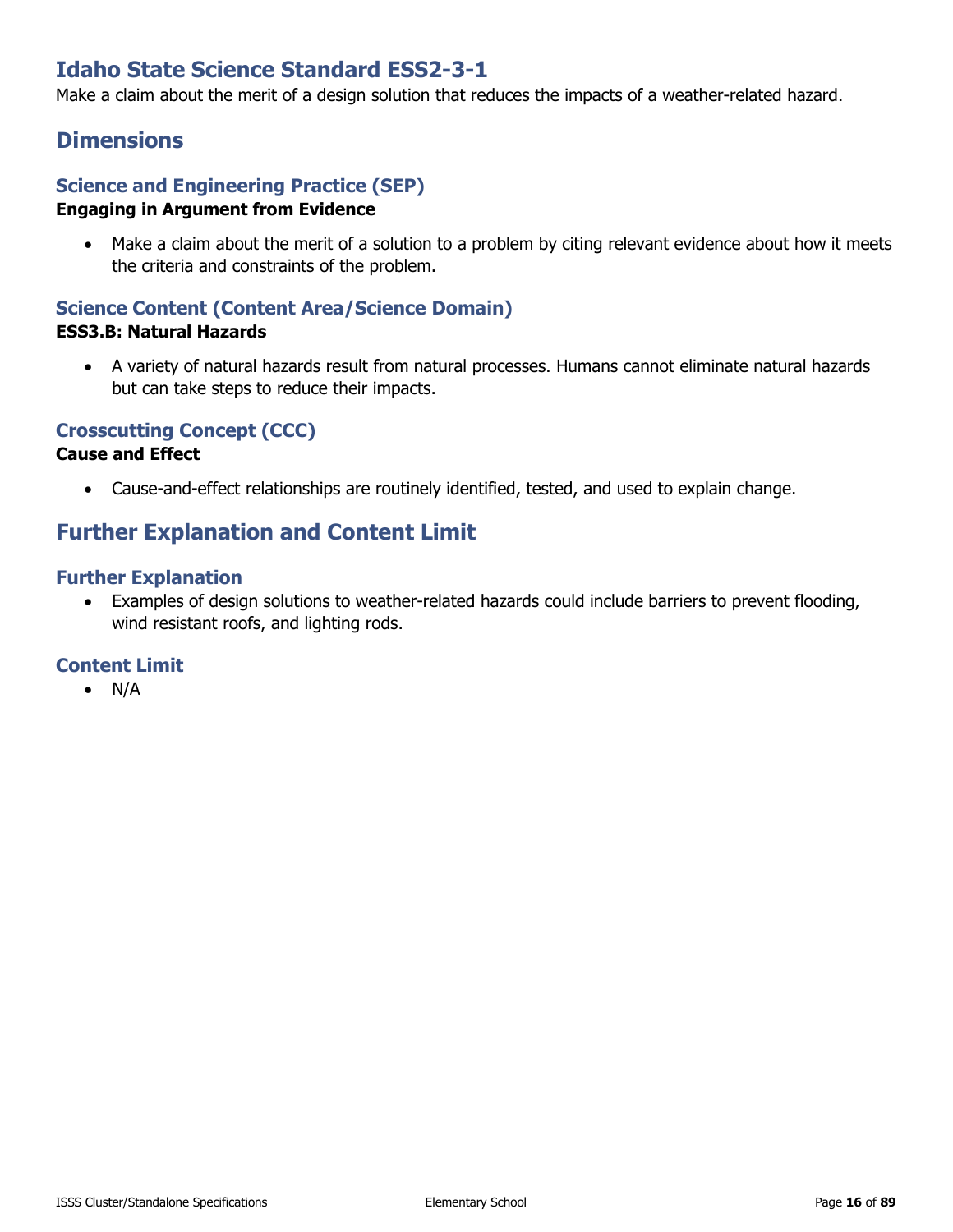#### **Vocabulary that Could be Used in Clusters/Standalones**

- natural process
- earthquake
- tsunami
- tornado
- flooding
- severe weather
- coastal erosion
- landslide

#### **Vocabulary that Should Not be Used in Clusters/Standalones**

- fault line
- names of clouds
- names of storms
- magma
- types of volcanoes
- avalanche
- dams
- levees
- lightning
- lightning rod
- forecast
- drought
- low pressure
- high pressure systems
- El Niño
- La Niña
- jet stream

### **Phenomena**

- A building with a lightning rod is struck by lightning more often than the surrounding buildings.
- When the water level of the Feather River was high in February 2017, the water never rose higher than the levees around it, and no flooding occurred. When the water level of the Russian River was high in February 2017, the surrounding area flooded.
- A house built near the ocean in Surfside, New Jersey, sits on stilts/posts.
- A basement in a building fitted with a sump pump does not have mold while the basements of other nearby buildings have mold.

- 1. Identify or assemble from a collection, including distractors, the relevant aspects of the hazard that a given design solution resolves/improves.
- 2. Using the given information, select or identify the criteria against which the design solution should be judged.
- 3. Using given information, select or identify constraints that the design solution must meet.
- 4. Identify missing components, relationships, or other limitations of the design solution
- 5. Use an explanation to predict the outcome of a hazard given a change in the design solution.
- 6. Make a claim about the merit of the design solution that can be defended.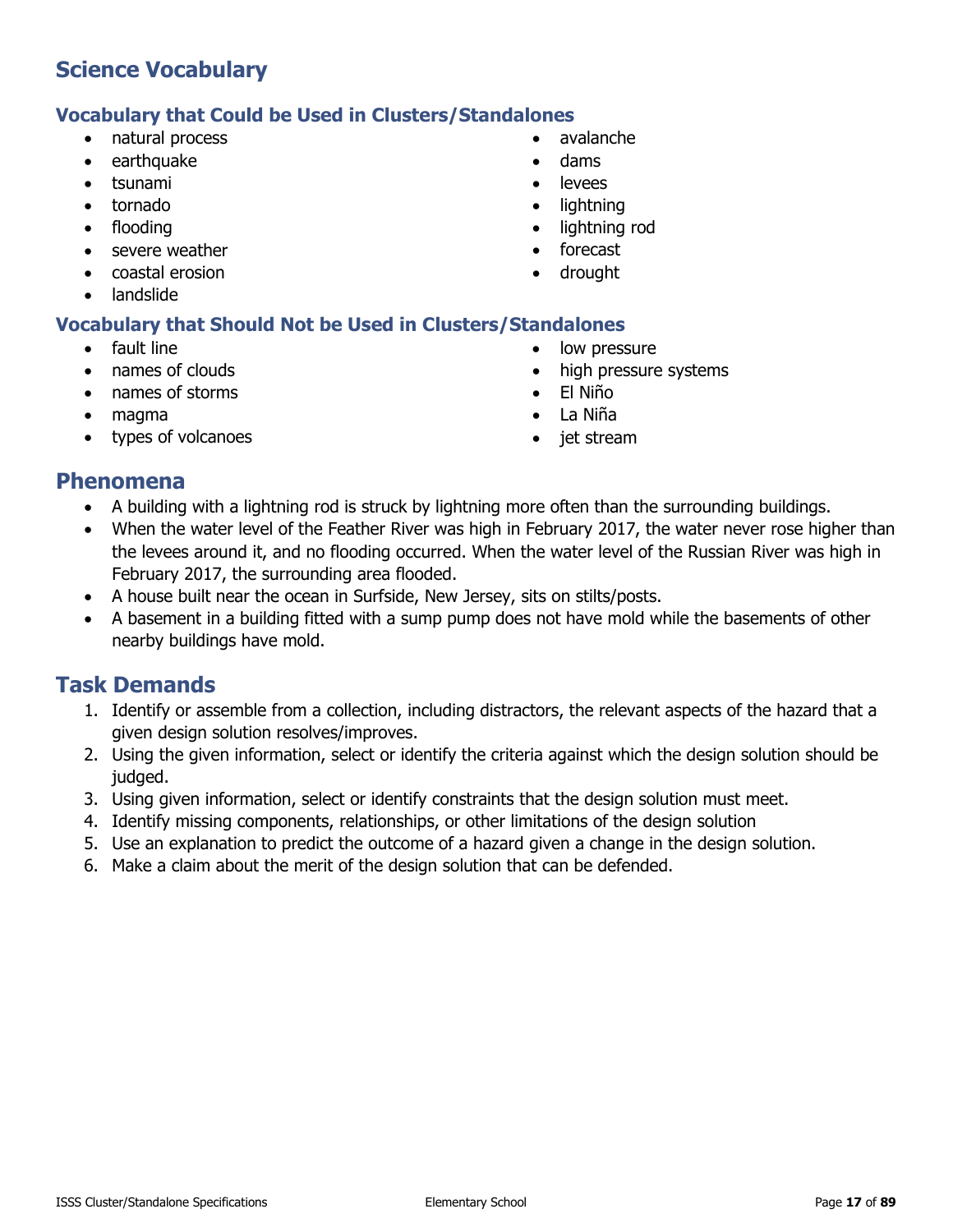# **Idaho State Science Standard ESS2-4-1**

Make observations and/or measurements to provide evidence of the effects of weathering or the rate of erosion by water, ice, wind, or vegetation.

### **Dimensions**

# **Science and Engineering Practice (SEP)**

#### **Planning and Carrying Out Investigations**

• Make observations and/or measurements to produce data to serve as the basis for evidence for an explanation of a phenomenon.

# **Science Content (Content Area/Science Domain)**

#### **ESS2.A: Earth Materials and Systems**

• Rainfall helps to shape the land and affects the types of living things found in a region. Water, ice, wind, living organisms, and gravity break rocks, soils, and sediments into smaller particles and move them around.

#### **ESS2.E: Biogeology**

• Living things affect the physical characteristics of their regions.

#### **Crosscutting Concept (CCC) Cause and Effect**

• Cause and effect relationships are routinely identified, tested, and used to explain change.

# **Further Explanation and Content Limit**

#### **Further Explanation**

• Examples of variables to test could include: angle of slope in the downhill movement of water, amount of vegetation, speed of wind, relative rate of deposition, cycles of freezing and thawing of water, cycles of heating and cooling, and volume of water flow.

- Students are not expected to know the flow of energy that causes the phenomena.
- Assessment is limited to one form of erosion.
- Assessment does not include chemical erosion.
- Students do not need to know: sedimentation, Earth's interior, crystallization, minerals, the rock cycle, dynamic forces, feedback interactions, constructive forces, or deformation.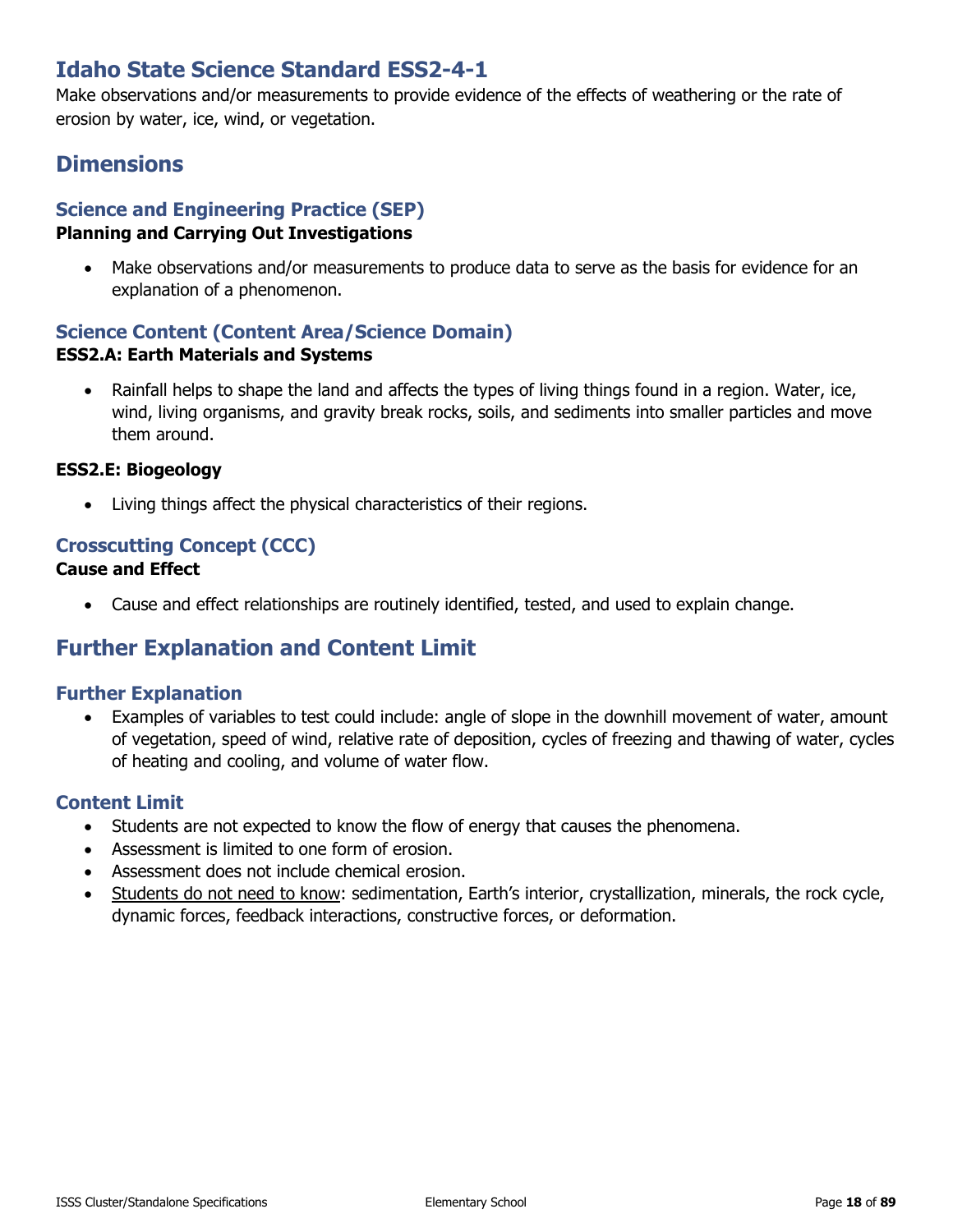#### **Vocabulary that Could be Used in Clusters/Standalones**

- erosion
- freeze
- movement
- cycle
- weathering
- ocean
- sediment
- vegetation
- particle
- earthquake
- volcanoes
- thaw

#### **Vocabulary that Should Not be Used in Clusters/Standalones**

- composition
- slope
- continental boundaries
- minerals
- plate tectonics
- topography

• trench

#### **Phenomena**

- Rocks in the bottom of a river are usually smooth, but the rocks sitting on the ground nearby often have sharp edges and corners.
- Near its start in Colorado, the bed of the North Platte River is covered with boulders. Some five hundred miles away in Nebraska, the bed of the river is mostly sand.
- New gullies appear in a gravel driveway after a heavy rain.
- Over the course of a summer there is a series of major storms. At the end of the season, the channel of a small stream running through a grassy park is significantly wider than it was before the storms.

- 1. Identify the factors that affect weathering or the rate of erosion by water, ice, wind, or vegetation.
- 2. Identify from a list the materials/tools needed for an investigation of how wind affects the factors that affect weathering or the rate of erosion by water, ice, wind, or vegetation.
- 3. Identify, among distractors, the outcome data that should be collected in the investigation.
- 4. Make and/or record observations about how input factors affect relevant outcomes while using fair tests in which variables are controlled.
- 5. Make or communicate the conclusions from the investigation. Conclusions will be causal relationships.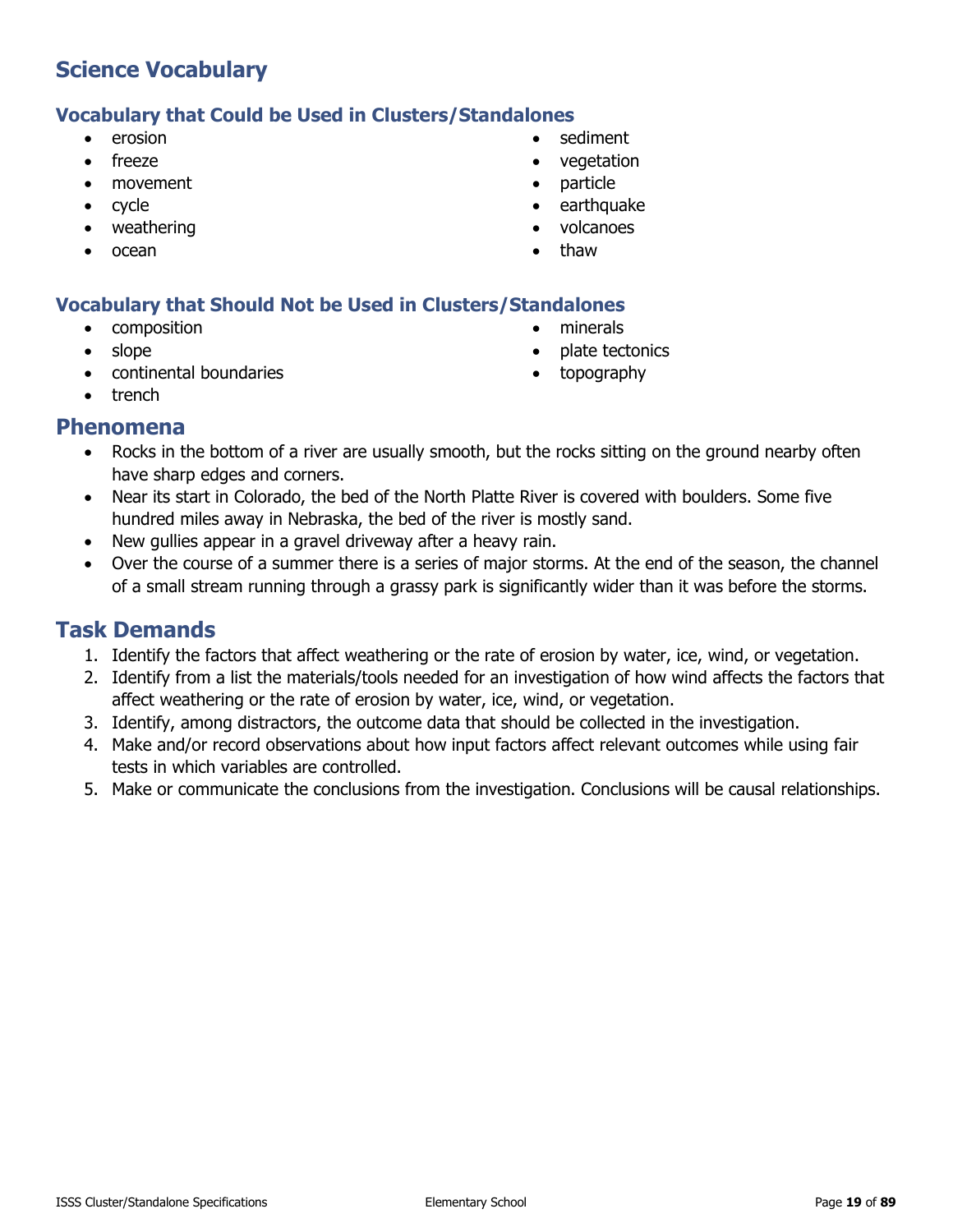# **Idaho State Science Standard ESS2-4-2**

Analyze and interpret data from maps to describe patterns of Earth's features.

### **Dimensions**

#### **Science and Engineering Practice (SEP) Analyzing and Interpreting Data**

• Analyze and interpret data to make sense of phenomena using logical reasoning.

### **Science Content (Content Area/Science Domain)**

#### **ESS2.B: Plate Tectonics and Large-Scale System Interactions**

• The locations of mountain ranges, deep ocean trenches, ocean floor structures, earthquakes, and volcanoes appear in patterns. Most earthquakes and volcanoes occur in bands that are often along the boundaries between continents and oceans. Major mountain chains form inside continents or near their edges. Maps can help locate the different land and water features areas of Earth.

#### **Crosscutting Concept (CCC)**

#### **Patterns**

• Patterns can be used as evidence to support an explanation.

### **Further Explanation and Content Limit**

#### **Further Explanation**

• Maps can include topographic maps of Earth's land and ocean floor, as well as maps of the locations of mountains, continental boundaries, volcanoes, and earthquakes.

#### **Content Limit**

• Students do not need to know: the tectonic processes that form Earth's features.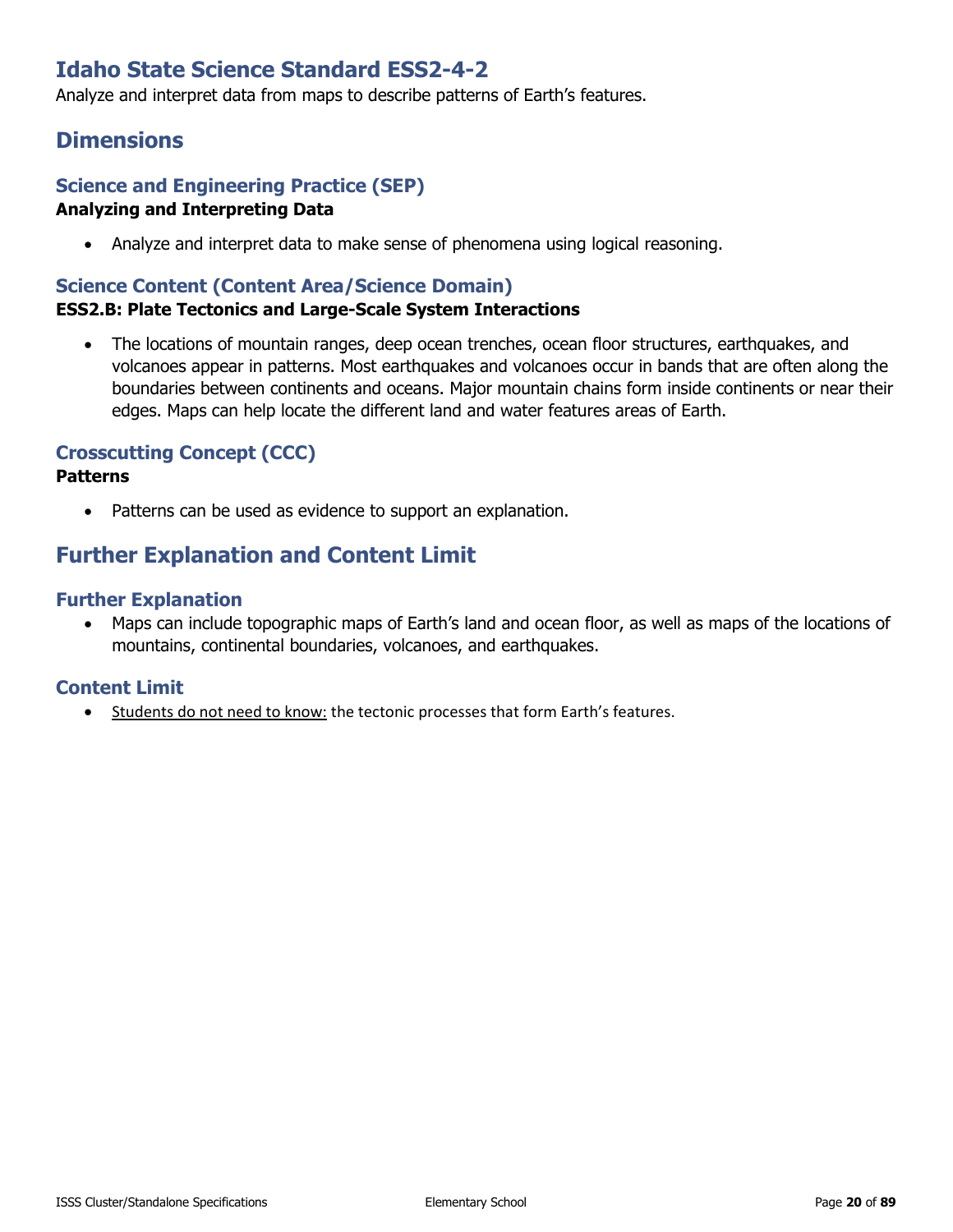# • barrier

• global

• crust

• region

**Science Vocabulary**

earthquake • Earth's surface

• volcanic eruption

local

- **Vocabulary that Could be Used in Clusters/Standalones** • physical
	- characteristic
	- ocean
	- force
	- landscape
	- mountain chain
	- mountain range
	- continental boundary
- sea
- floor
- collide
- **properties**
- ocean trench
- pressure
- topographic map

#### **Vocabulary that Should Not be Used in Clusters/Standalones**

- geologic
- impact
- magnitude
- frequency
- sediment deposition
- ancient
- ocean basin
- rock layer
- movement
- formation
- continental shelf
- deform
- density
- tectonic process
- distribution
- oceanic crust
- plate boundary/collision
- seafloor spreading

### **Phenomena**

- There are active volcanoes in Alaska. There are no active volcanoes near Buffalo, New York. (If this statement were to be used to describe the map, then the student's task would have to be something more than simply pointing out that there are volcanoes in Alaska and none near Buffalo, such as figuring out that Alaska is closer to a tectonic plate boundary than is New York.)
- Earthquakes occur often in western South America. Earthquakes almost never occur on the eastern side of the continent. (If this statement were to be used to describe the map, then the student's task would have to be something more than simply pointing out that there are earthquakes on the eastern side more often than the western, such as figuring out that a plate boundary lies along the eastern coast of South America.)
- Many volcanoes are found in a ring around the Pacific Ocean. There are fewer found on the edges of the Atlantic Ocean. (If this statement were to be used to describe the map, then the student's task would have to be something more than simply pointing out that there are many volcanoes around the Pacific and few around the Atlantic, such as figuring out that tectonic plate boundaries surround the Pacific Ocean.)
- There are no mountain ranges in Kansas. There are many mountains in Washington State. (If this statement were to be used to describe the map, then the student's task would have to be something more than simply pointing out that there are mountains in Washington and none in Kansas, such as figuring out that Washington is closer to a tectonic plate boundary than Kansas.)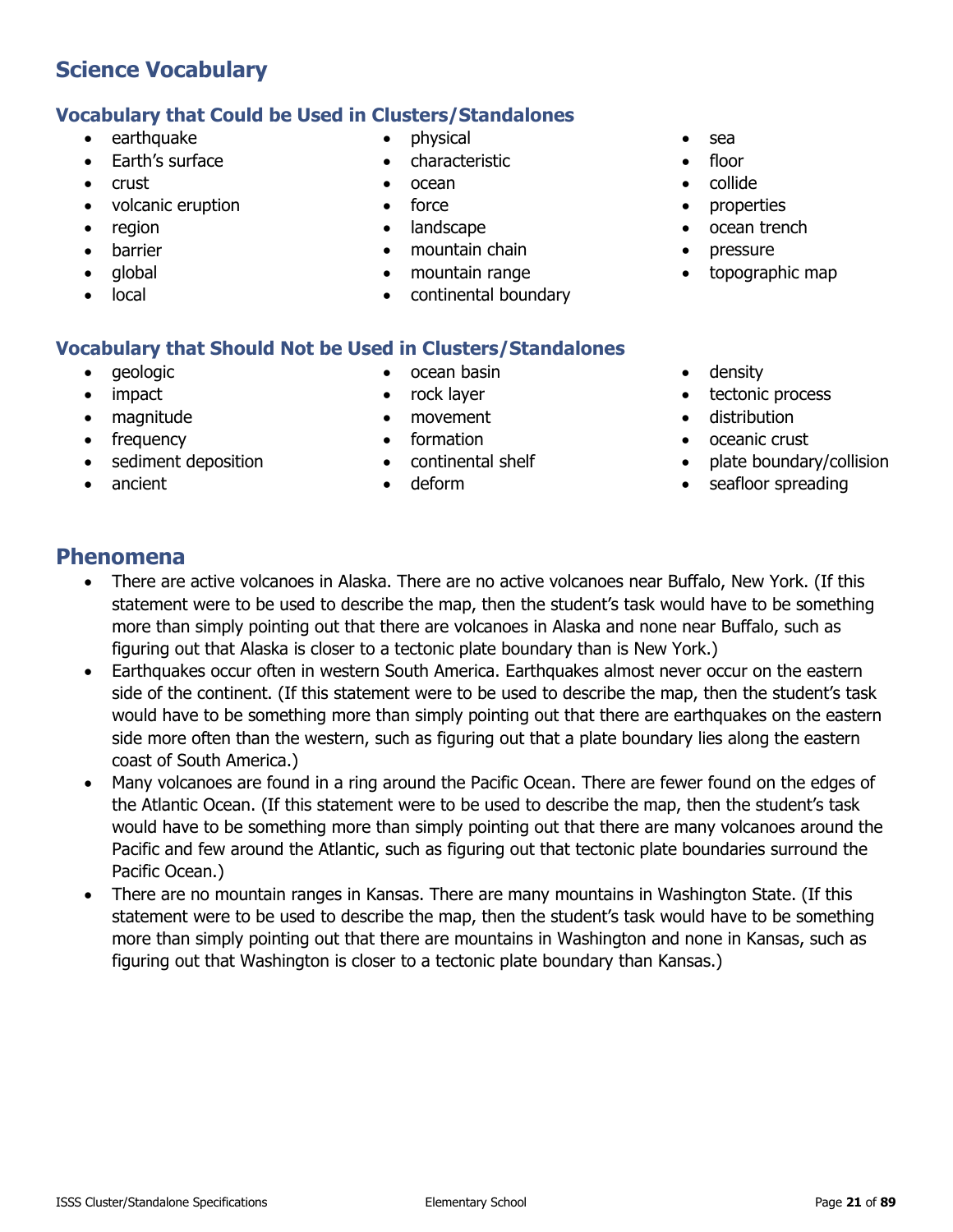- 1. Organize, arrange, or summarize map data and/or symbols to highlight/describe patterns of geological features on Earth's surface.
- 2. Generate/construct graphs, tables, or assemblages of illustrations and/or labels, of map data that document patterns of geological features on Earth's surface. This may include sorting out distractors.
- 3. Use relationships identified in the presented map data to predict the location of geological features on Earth's surface, such as mountain ranges, volcanoes, earthquake foci, and deep ocean trenches.
- 4. Identify evidence or patterns in map data that support inferences about the patterns of geological features on Earth's surface.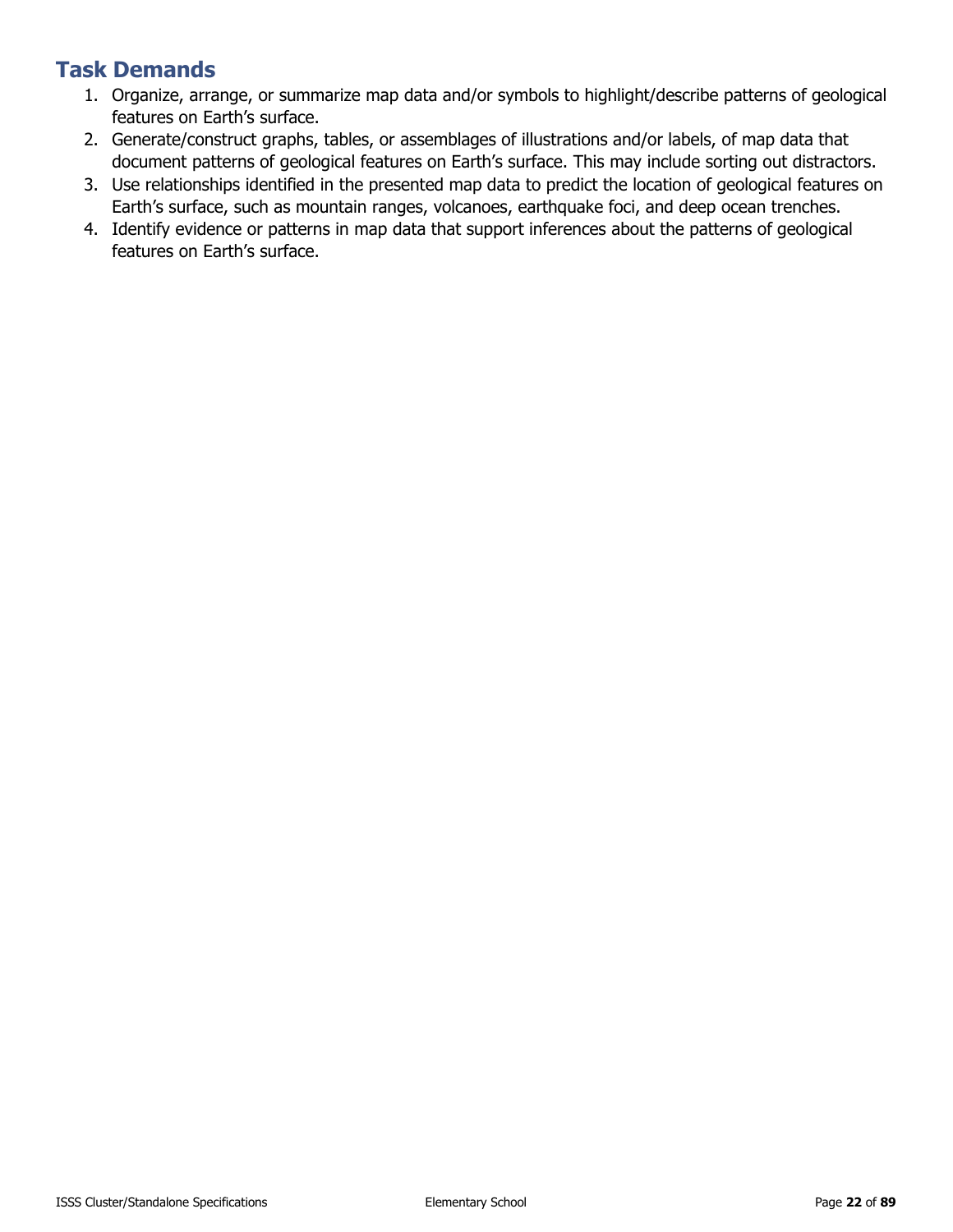# **Idaho State Science Standard ESS2-5-1**

Develop a model using an example to describe ways the geosphere, biosphere, hydrosphere, and/or atmosphere interact.

# **Dimensions**

### **Science and Engineering Practice (SEP)**

#### **Developing and Using Models**

• Develop a model using an example to describe a scientific principle.

# **Science Content (Content Area/Science Domain)**

#### **ESS2.A: Earth Materials and Systems**

• Earth's major systems are the geosphere (solid and molten rock, soil, and sediments), the hydrosphere (water and ice), the atmosphere (air), and the biosphere (living things, including humans). These systems interact in multiple ways to affect Earth's surface materials and processes. The ocean supports a variety of ecosystems and organisms, shapes landforms, and influences climate. Winds and clouds in the atmosphere interact with the landforms to determine patterns of weather.

### **Crosscutting Concept (CCC)**

#### **Systems and System Models**

• A system can be described in terms of its components and their interactions.

# **Further Explanation and Content Limit**

#### **Further Explanation**

- Examples could include the influence of the ocean on ecosystems, landform shape, and climate; the influence of the atmosphere on landforms and ecosystems through weather and climate; and the influence of mountain ranges on winds and clouds in the atmosphere.
- The geosphere, hydrosphere, atmosphere, and biosphere are each a system.

### **Content Limit**

• Assessment is limited to the interactions of two systems at a time.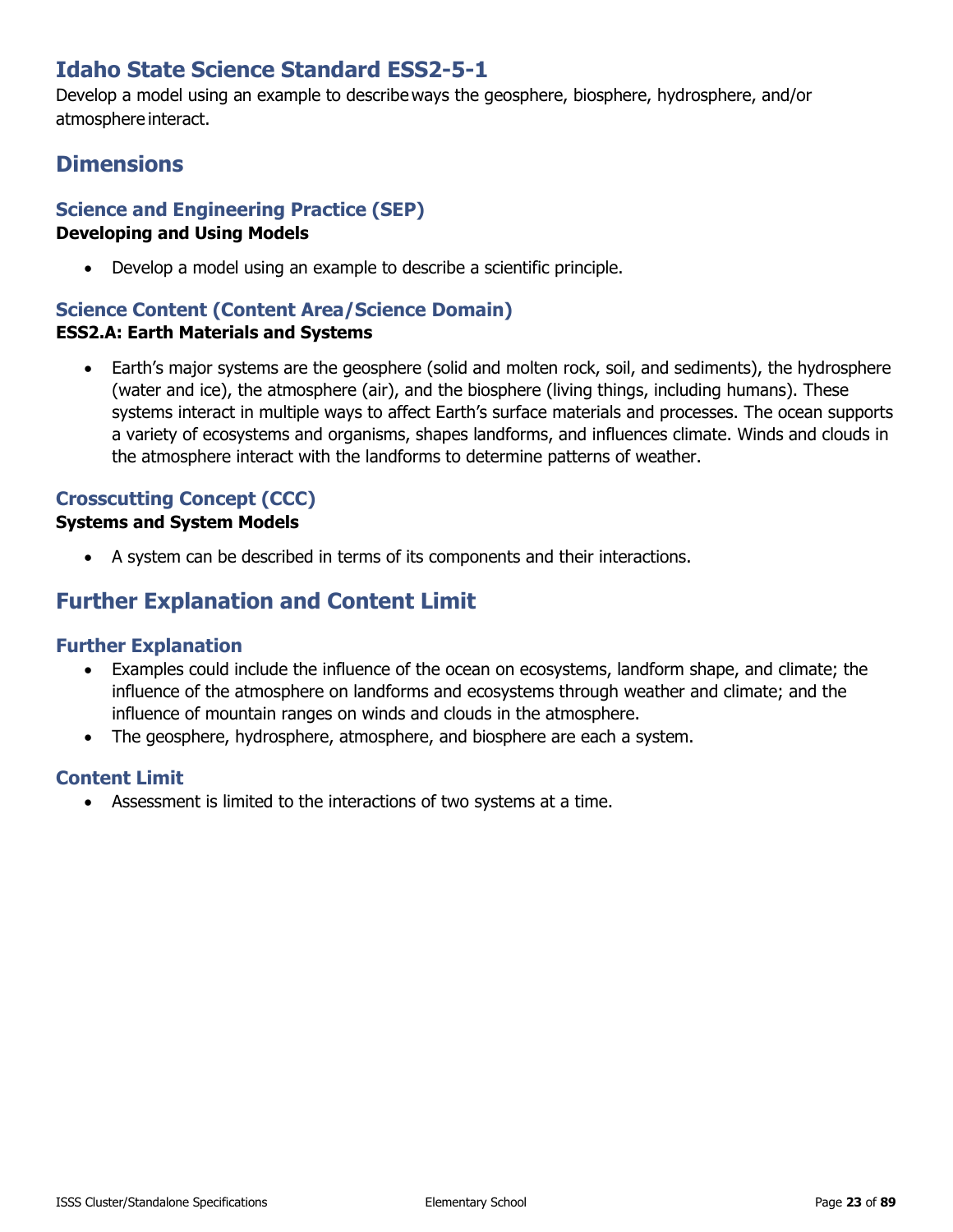#### **Vocabulary that Could be Used in Clusters/Standalones**

- core
- mantle
- crust
- solid
- liquid
- gas
- vapor
- tundra
- boreal forest
- deciduous forest
- grassland
- desert
- savannah
- tropical rainforest
- freshwater
- marine
- high pressure
- low pressure
- currents
- circulation

#### **Vocabulary that Should Not be Used in Clusters/Standalones**

- troposphere
- stratosphere
- mesosphere
- thermosphere
- ionosphere
- chaparral

### **Phenomena**

- The land area found on the beaches around Nantucket Sound in 2016 were about three times the land area in the same location in 1984.
- In 2016, Tucson, Arizona received more rain between June and September than Yuma, Arizona received during the entire year.
- The amount of carbon dioxide in the atmosphere measured at Mauna Loa Observatory in April is 397 parts per million. The amount measured at the same location the previous September was 2% less.
- In 1980, the salt content in the freshwater Biscayne Aquifer in Florida was 50 milligrams per liter. In 1997, the salt content of the same water was 1,000 milligrams per liter.

- 1. Select or identify from a collection of potential model components, including distractors, the components needed to model the phenomenon. Components might include labels, text, steps in a process.
- 2. Assemble or complete, from a collection of potential model components, an illustration or flow chart that is capable of representing how the geosphere, biosphere, hydrosphere, and/or atmosphere interact. This does not include labeling an existing diagram.
- 3. Manipulate the components of a model to demonstrate the changes, properties, processes, and/or events that act to result in the phenomenon.
- 4. Make predictions about the effects of changes in the geosphere, biosphere, hydrosphere, or atmosphere on each other. Predictions can be made by manipulating model components, completing illustrations, or selecting from lists with distractors.
- 5. Given models or diagrams of ways in which the geosphere, biosphere, hydrosphere, and/or atmosphere interact, identify relationships between the spheres and how a change in one causes a change in another.
- 6. Identify missing components, relationships, or other limitations of the model.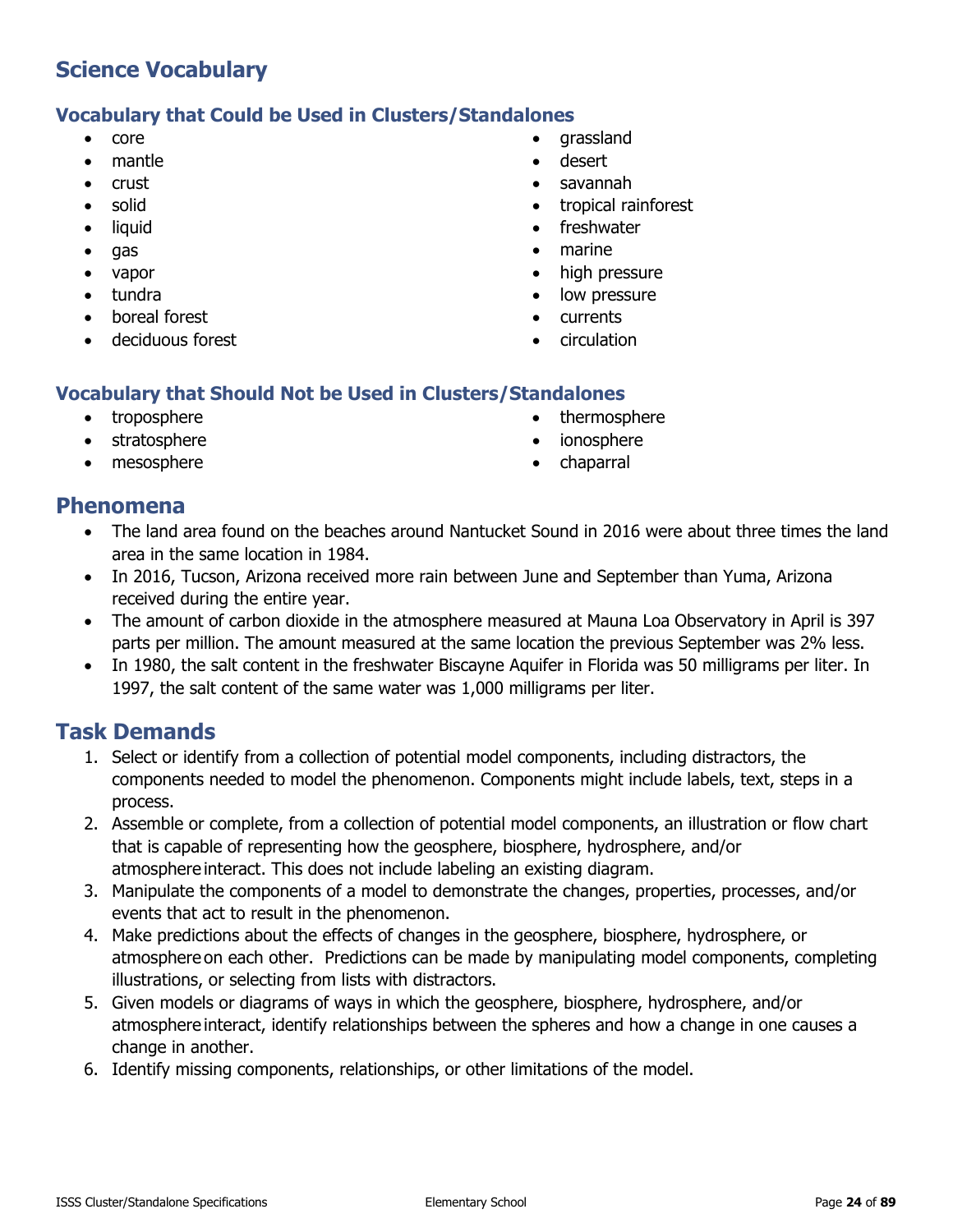# **Idaho State Science Standard ESS2-5-2**

Describe and graph the amounts of salt water and fresh water in various reservoirs to provide evidence about the distribution of water on Earth.

### **Dimensions**

### **Science and Engineering Practice (SEP)**

#### **Using Mathematics and Computational Thinking**

• Describe and graph quantities such as area and volume to address scientific questions.

#### **Science Content (Content Area/Science Domain)**

#### **ESS2.C: The Roles of Water in Earth's Surface Processes**

• Nearly all of Earth's available water is in the ocean. Most fresh water is in glaciers or underground; only a tiny fraction is in streams, lakes, wetlands, and the atmosphere.

### **Crosscutting Concept (CCC)**

#### **Scale, Proportion, and Quantity**

• Standard units are used to measure and describe physical quantities such as weight and volume.

# **Further Explanation and Content Limit**

#### **Further Explanation**

• N/A

#### **Content Limit**

• Assessment is limited to oceans, lakes, rivers, glaciers, ground water, and polar ice caps, and does not include the atmosphere.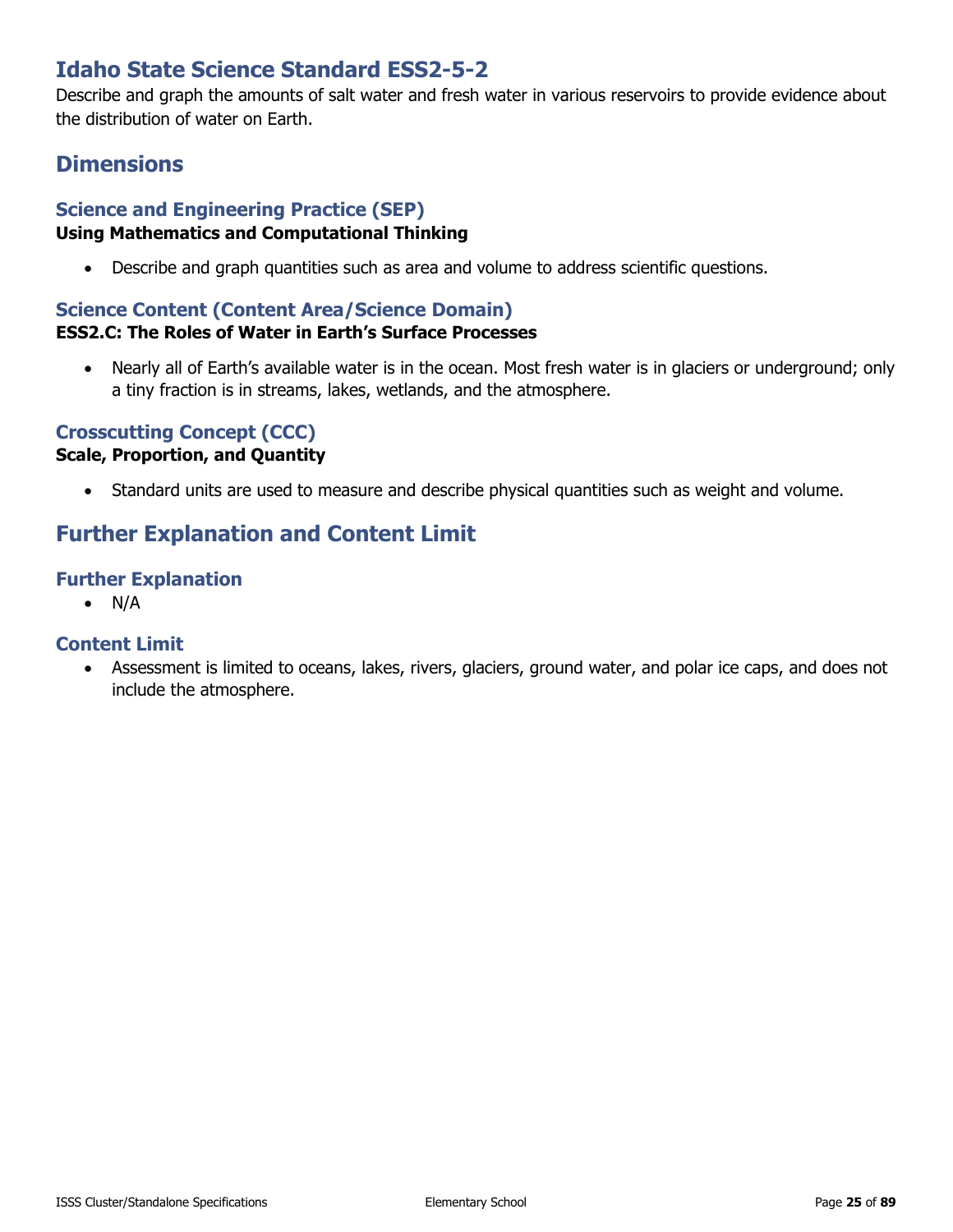#### **Vocabulary that Could be Used in Clusters/Standalones**

- cycle
- fresh water
- glacial movement
- global
- ground water
- moisture
- polar ice caps
- properties of soil
- reservoir

#### **Vocabulary that Should Not be Used in Clusters/Standalones**

- coastal
- crust
- **internal**
- soil composition
- water capacity
- feature
- glacial
- hydrosphere
- surface feature
- water cycle
- wetland
- - distribution
		- hydrological cycle
		- percentage

### **Phenomena**

- Melting ice from the Arctic ice cap is currently adding fresh water to the very salty Arctic Ocean.
- Melting ice from the Greenland Ice Sheet is currently adding fresh water to the very salty Arctic Ocean.
- The Potomac River in the eastern United States is tidally influenced over XX% of its length. This tidal influence from the ocean results in the portion of the river near the ocean being a mixture of salt and fresh water and the portion of the river far from the ocean being fresh water.
- Salt water intrusion on Cape Cod, Florida, or California.

- 1. Illustrate, graph, or identify relevant features or data that can be used to calculate or estimate relationships between the relative volumes of water in different reservoirs on Earth.
- 2. Calculate or estimate properties or relationships of the relative volumes of water in different reservoirs on Earth, based on data from one or more sources.
- 3. Compile, from given information, the data needed for a particular inference about the relative volumes of water in different reservoirs on Earth. This can include sorting out the relevant data from the given information.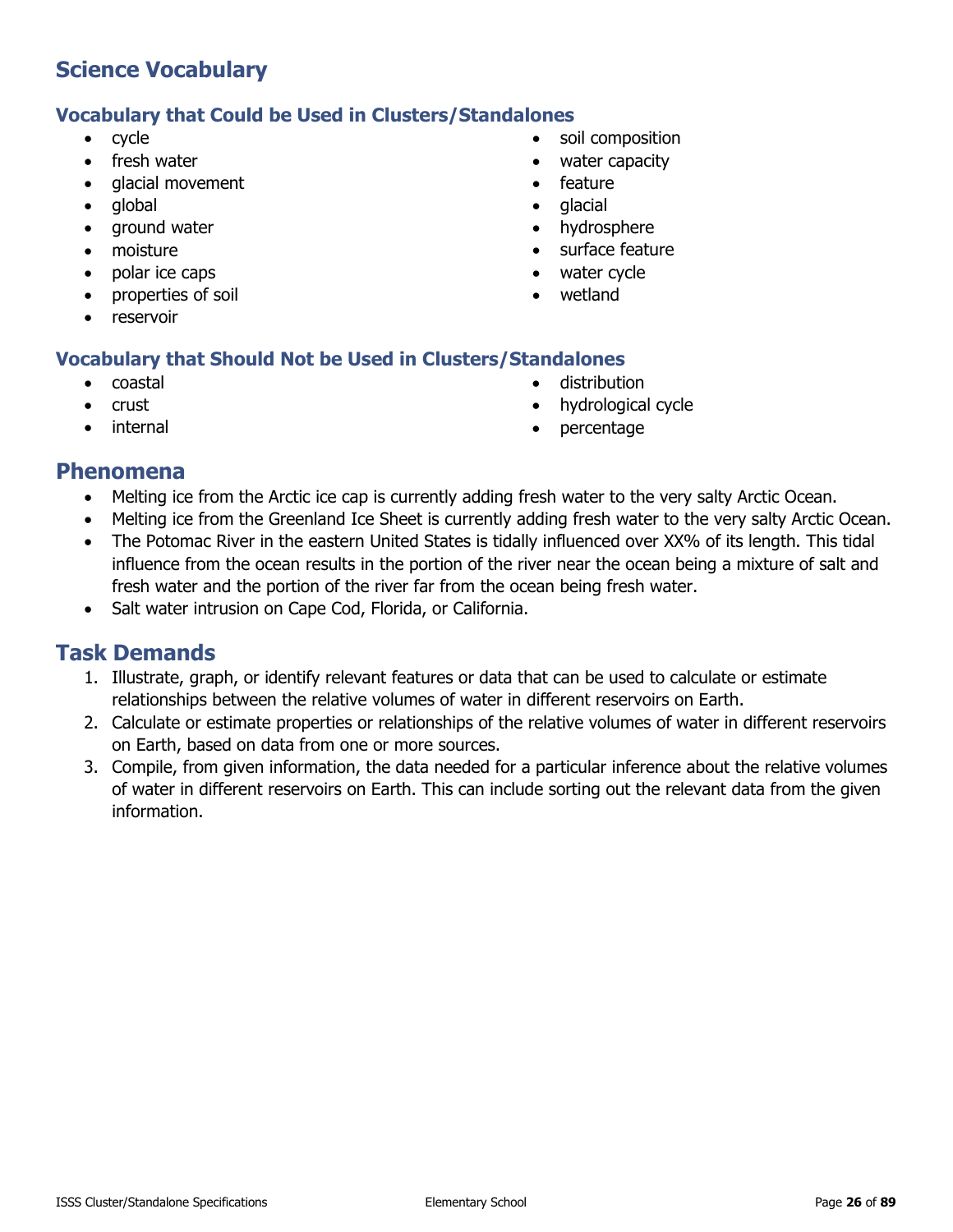# **Idaho State Science Standard ESS3-4-1**

Obtain and combine information to describe that energy and fuels are derived from natural resources and their uses affect the environment.

# **Dimensions**

### **Science and Engineering Practice (SEP)**

#### **Obtaining, Evaluating, and Communicating Information**

• Obtain and combine information from books and other reliable media to explain phenomena

### **Science Content (Content Area/Science Domain)**

#### **ESS3.A: Natural Resources**

• Energy and fuels that humans use are derived from natural sources, and their use affects the environment in multiple ways. Some resources are renewable over time, and others are not.

### **Crosscutting Concept (CCC)**

#### **Cause and Effect**

• Cause and effect relationships are routinely identified and used to explain change.

# **Further Explanation and Content Limit**

#### **Further Explanation**

- Examples of renewable energy resources could include:
	- o Wind energy
	- o Water behind dams
	- o Sunlight
- Examples of non-renewable energy resources are:
	- o Fossil fuels
	- o Fissile materials
- Examples of environmental effects could include:
	- $\circ$  Loss of habitat due to dams
	- $\circ$  Loss of habitat due to surface mining
	- o Air pollution from burning of fossil fuels

- The following things should be avoided:
	- o Casting fossil fuels in a negative light and alternative fuels in a positive light
	- o Pros and cons of one energy source vs. another
	- o Negative effects of extracting and burning coal
	- o Negative effects of fracking
	- o Cause and effect of acid rain
	- $\circ$  The term "global warming"
	- $\circ$  Students do not need to know: how natural resources are used to generate energy (scientific specifics regarding how burning coal creates energy/how wind produces energy etc.).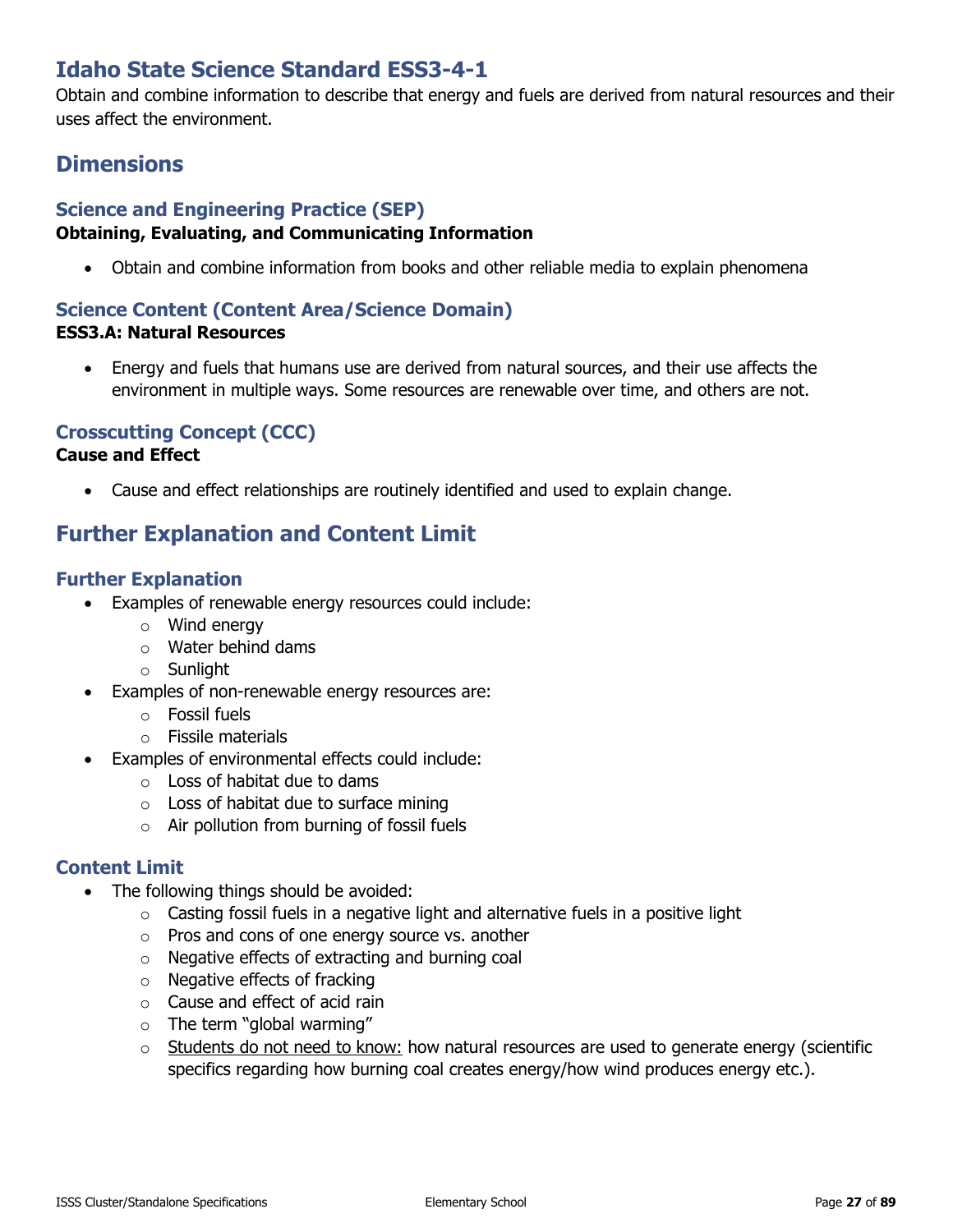#### **Vocabulary that Could be Used in Clusters/Standalones**

- recycle
- reuse
- coal
- habitat
- pollution
- dam
- population
- atmosphere
- oil
- resource
- fossil fuel
- renewable
- nonrenewable
- conservation

#### **Vocabulary that Should Not be Used in Clusters/Standalones**

- agricultural
- **biosphere**
- mineral
- geological
- hydrothermal
- metal ore
- organic
- deposition
- derive • extract
- natural gas

• petroleum

- oil shade
- sustainability
- tar sand

### **Phenomena**

- A pipeline is built to transport oil from one location to another. As the oil moves across the landscape it leaks into a river along the way.
- The Three Gorges dam was built along the Yangtze River in China to generate electricity. The Chinese dove tree lives along the Yangtze River. Building the dam affected this tree.
- Several wind turbines are placed in a field to provide electricity to neighboring areas. To do this, forest land had to be cut down to provide space for the wind turbines.
- Oil can be used to generate electricity. Oil can be found under the ocean. Seismic waves are used to locate the oil. Because of this, 100 melon head whales were displaced off the coast of Madagascar.

- 1. Organize and/or arrange (e.g., using illustrations and/or labels), or summarize data/information to highlight trends, patterns, or correlations.
- 2. Express or complete a causal chain explaining how energy and fuel that are derived from natural resources affect the environment. This may include indicating directions of causality in an incomplete model such as a flow chart or diagram, or completing cause and effect chains.
- 3. Identify evidence supporting the inference of causation that is expressed in a causal chain.
- 4. Identify patterns or evidence in the data that supports inferences about the effects that the usage of certain natural resources has on the environment.
- 5. Describe, identify, and/or Select information needed to support an explanation.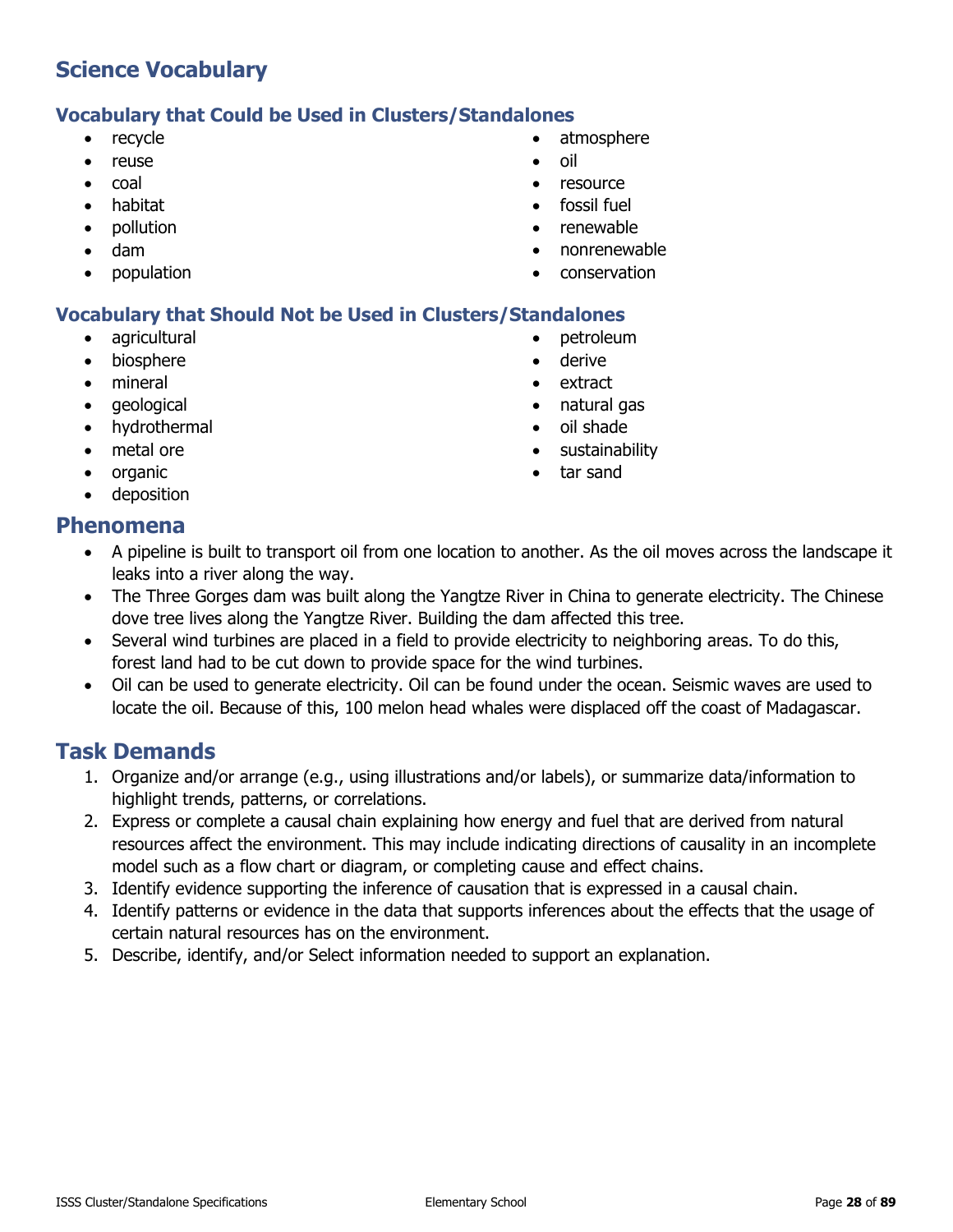# **Idaho State Science Standard ESS3-4-2**

Generate and compare multiple solutions to reduce the impacts of natural Earth processes on humans.

### **Dimensions**

#### **Science and Engineering Practice (SEP) Constructing Explanations and Designing Solutions**

• Generate and compare multiple solutions to a problem based on how well they meet the criteria and constraints of the design solution

#### **Science Content (Content Area/Science Domain) ESS3.B: Natural Hazards**

• A variety of hazards result from natural processes (e.g., earthquakes, tsunamis, volcanic eruptions). Humans cannot eliminate the hazards but can take steps to reduce their impacts.

#### **ETS1.B: Designing Solutions to Engineering Problems**

• Testing a solution involves investigating how well it performs under a range of likely condition (secondary)

### **Crosscutting Concept (CCC)**

#### **Cause and Effect**

• Cause and effect relationships are routinely identified, tested, and used to explain change.

### **Further Explanation and Content Limit**

#### **Further Explanation**

• Examples of solutions could include designing an earthquake resistant building and improving monitoring of volcanic activity.

#### **Content Limit**

• Assessment is limited to earthquakes, floods, tsunamis, and volcanic eruptions.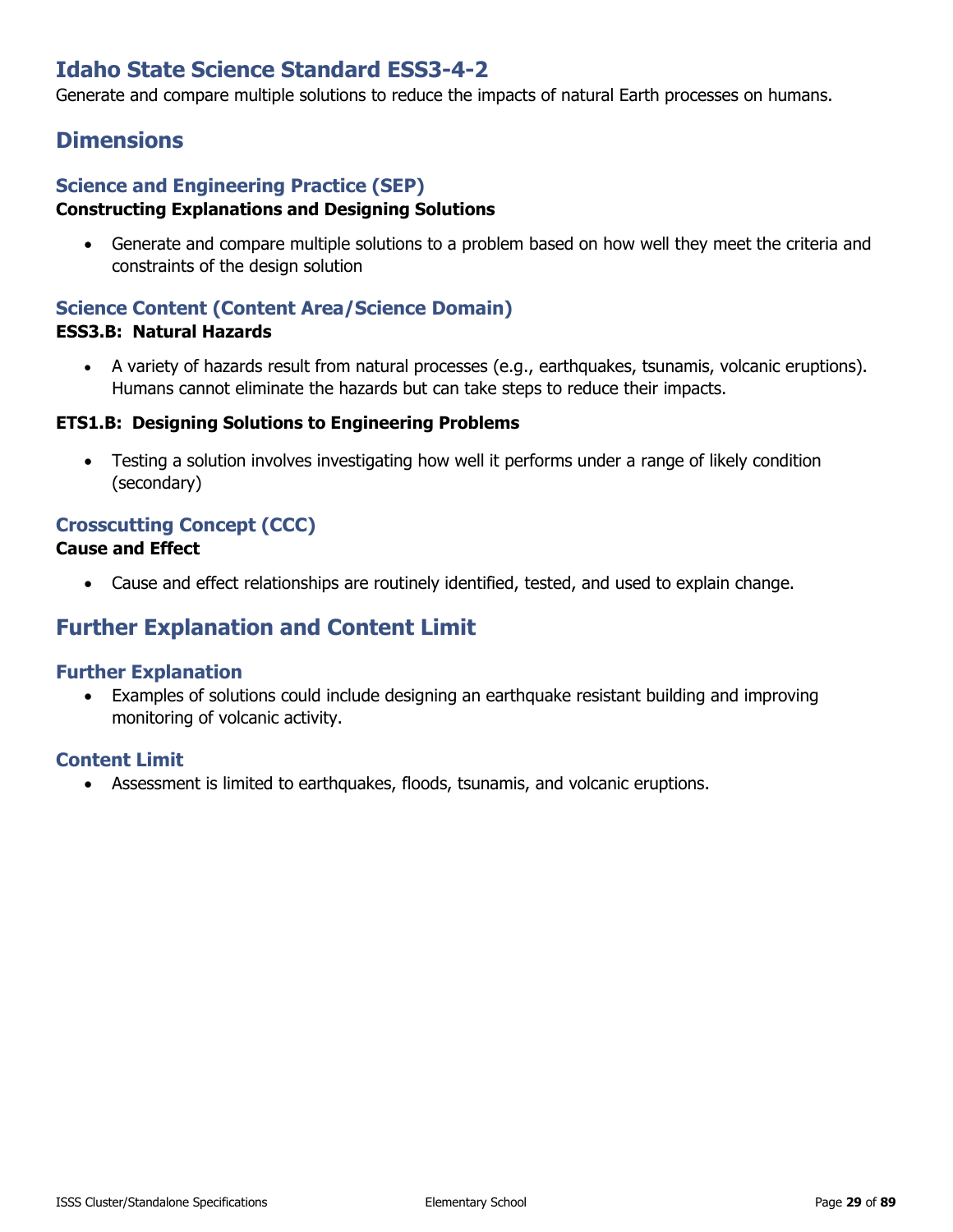#### **Vocabulary that Could be Used in Clusters/Standalones**

- environment
- nature
- recycle
- reuse
- coal
- habitat
- pollution
- dam population

#### **Vocabulary that Should Not be Used in Clusters/Standalones**

- agricultural
- biosphere
- mineral
- geological
- hydrothermal
- metal ore
- organic
- deposition

• petroleum

• atmosphere

• oil

• resource fossil fuel • renewable • nonrenewable • conservation

- derive
- extract
- natural gas
- oil shale
- sustainability
- tar sand

#### **Phenomena**

Engineering standards are built around meaningful design problems rather than phenomena. In this case, the design problems involve reducing the impact of earthquakes, floods, tsunamis, and volcanic eruptions on humans. For this standard, the design problem and competing solutions replace phenomena.

- Hurricanes generate high winds. Several building designs are being considered to construct buildings that could withstand the force of the wind.
- Eyjafjallajökull is an active volcano in Iceland. In preparation for future volcanic activity, several evacuation routes are being considered.

- 1. Organize and/or arrange (e.g., using illustrations and/or labels), or summarize data/information to highlight trends, patterns, or correlations in data regarding human activity and natural hazards.
- 2. Express or complete a causal chain explaining how humans can reduce the impact of natural hazards.
- 3. Identify evidence supporting the inference of causation that is expressed in a causal chain.
- 4. Identify patterns or evidence in the data that supports inferences about the ways humans can reduce impacts of natural hazards.
- 5. Use an explanation to compare the two solutions and select which one is better for addressing the problem of the impact of natural hazards on humans and explain how well each solution meets the criteria and constraints of the design solution.
- 6. Describe, select, or identify components of competing design solutions.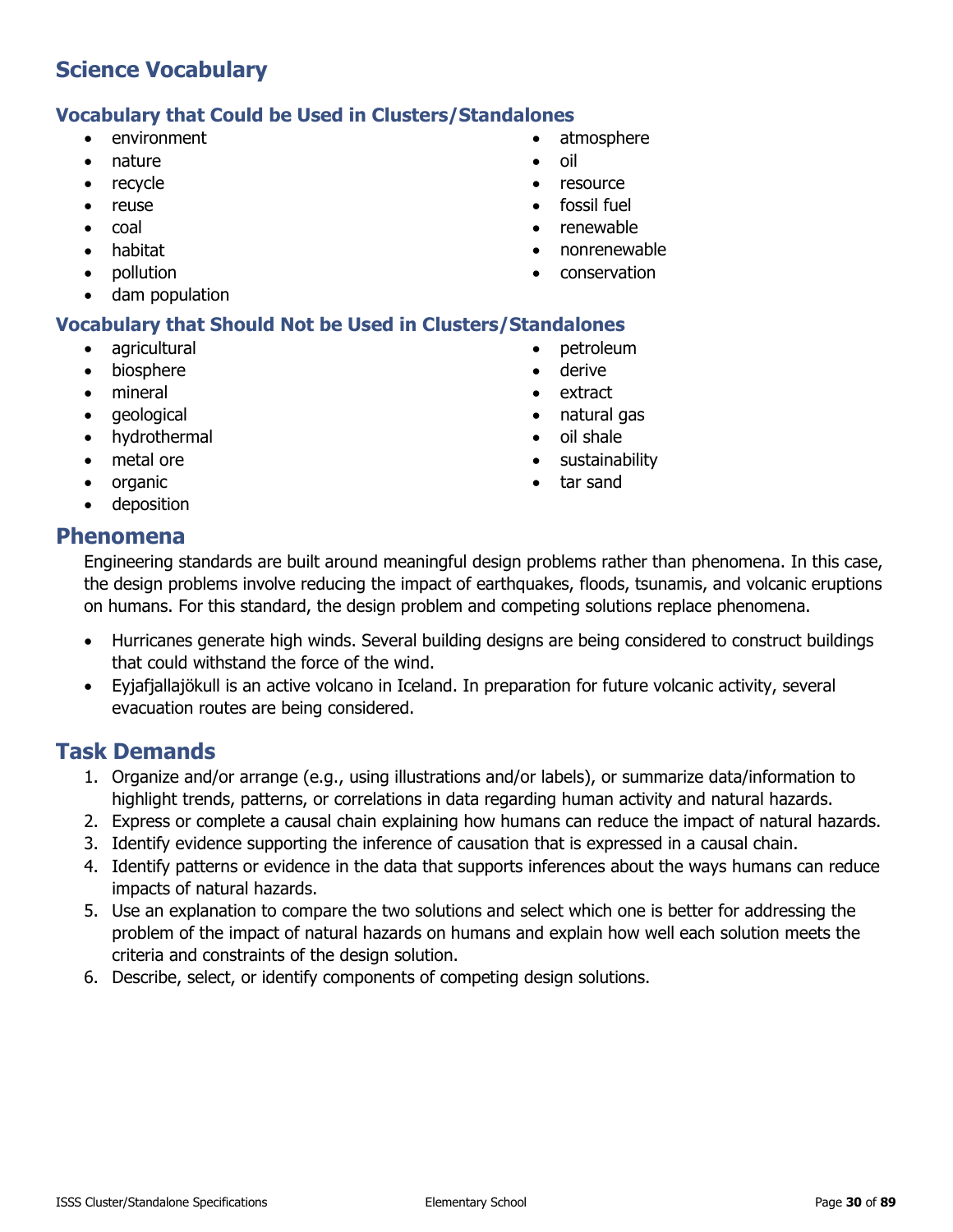# **Idaho State Science Standard ESS3-5-1**

Support, obtain and combine information about ways individual communities use science ideas to protect the Earth's resources and environment.

## **Dimensions**

### **Science and Engineering Practice (SEP)**

#### **Obtaining, Evaluating, and Communicating Information**

• Obtain and combine information from books and/or other reliable media to explain phenomena or solutions to a design problem.

### **Science Content (Content Area/Science Domain) ESS3.C: Human Impacts on Earth Systems**

• Human activities in agriculture, industry, and everyday life have had major effects on the land, vegetation, streams, ocean, air, and even outer space. But individuals and communities are doing things to help protect Earth's resources and environments.

### **Crosscutting Concept (CCC)**

#### **Systems and System Models**

• A system can be described in terms of its components and their interactions.

# **Further Explanation and Content Limit**

### **Further Explanation**

 $\bullet$  N/A

### **Content Limit**

• N/A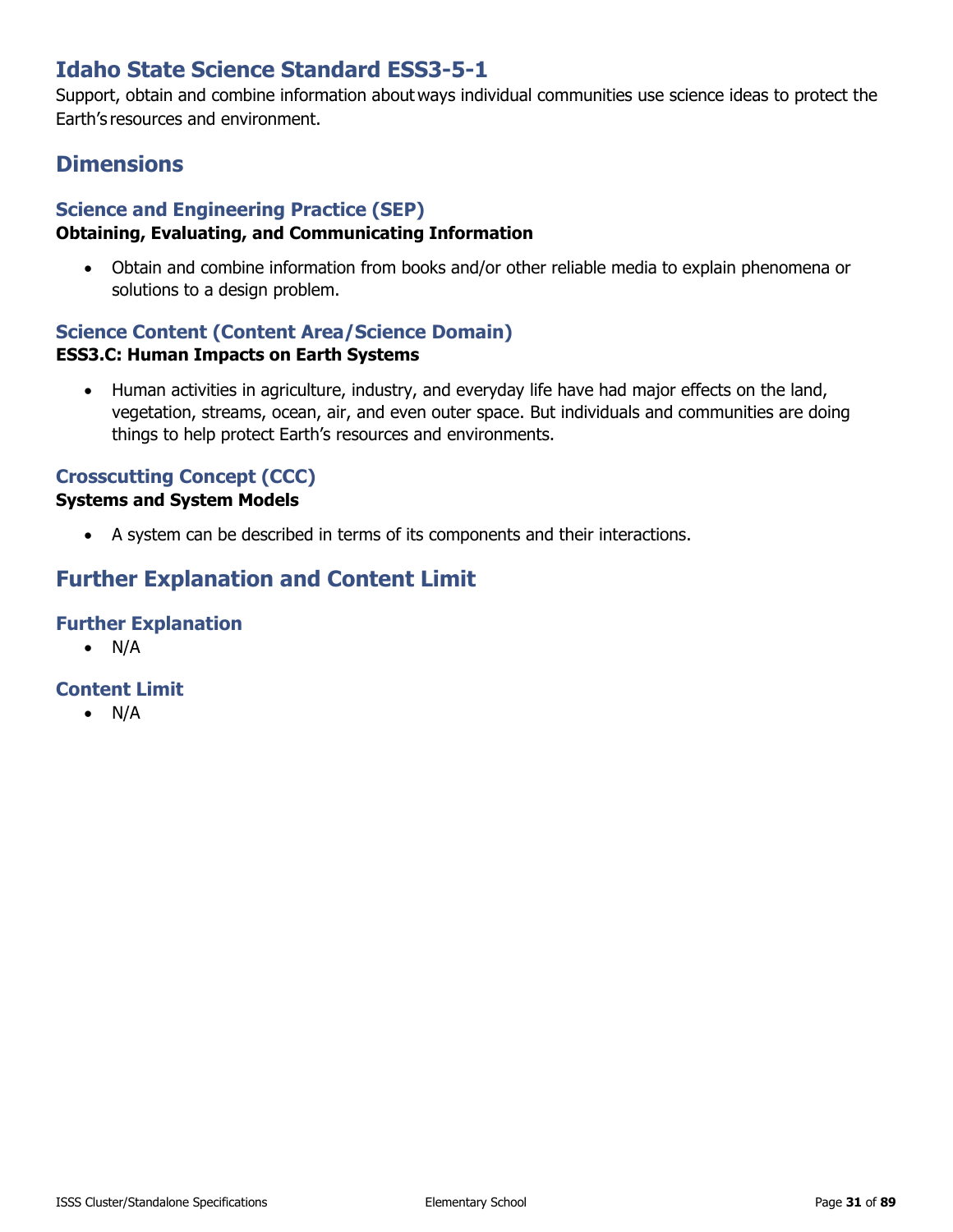#### **Vocabulary that Could be Used in Clusters/Standalones**

- atmosphere
- cycle
- freshwater
- global
- ground water
- moisture
- polar ice caps
- properties of soil
- soil composition
- water cycle

### **Vocabulary that Should Not be Used in Clusters/Standalones**

- coastal
- crust
- internal
- distribution
- hydrological cycle
- reservoir
- glacial movement
- water capacity
- **Phenomena**

Engineering practices are built around meaningful design problems rather than phenomena. For this PE, there are 2 phenomena and 2 design problems.

- In England in 1965, there were about 182,000 bee colonies. By 2010, there were about 83,000 bee colonies.
- There is a haze in the air in Beijing, China's capital city, which makes it hard to see long distances. The haze becomes worse on cold winter days.
- A company is going to put a new logging road in an area where grizzly bears live. The US Forest Service tells them that they need to pay attention to where they are going to put the road. The path of the road should be chosen so that it doesn't disturb grizzly bear habitat very much.
- A flower garden to attract honeybees is being built. The type and color of flowers, garden placement, flower placement, and other features are chosen to attract honeybees.
- glacial
	- hydrosphere
	- reservoir
	- feature
	- surface feature
	- wetland
	- percentage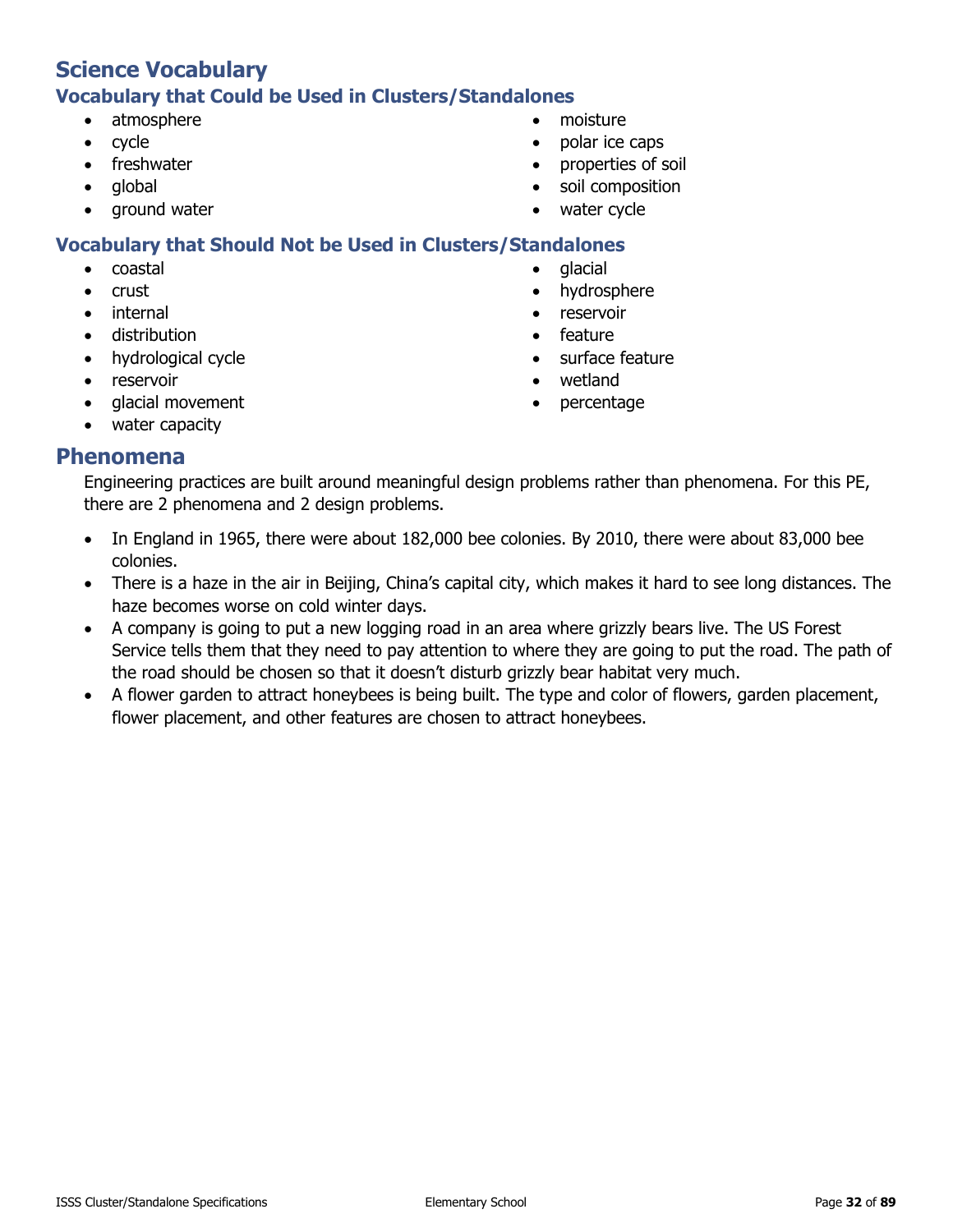- 1. Identify, evaluate, combine, organize, and/or communicate information (from texts, illustrations, animations, simulations, tables, or graphs) that is needed to make an informed decision related to human impacts on natural systems, solve a particular design problem, or complete a specified task.
- 2. Assemble or complete an illustration, graph, set of labels, or a flow chart that shows how the various pieces of information, which are needed to make an informed decision, solve a particular design problem, or complete a specified task, are interrelated. This does not include labeling an existing diagram.
- 3. Identify patterns or evidence in the data that supports inferences about human impacts on natural systems or a particular solution to a design problem or task.
- 4. Examine, identify or select positive or negative effects/implications of a community idea or design problem. This would include identifying potential positive or negative effects, especially when dealing with design solutions, and classifying the effects/implications as positive or negative and supporting those classifications with the relevant data.
- 5. Formulate a design or make an inference or conclusion, based on identified or combined information, evidence or data related to human impacts on natural systems, solution of a particular design problem, or completion of a specified task.
- 6. Evaluate a design or make an inference or conclusion, based on identified or combined information, evidence or data related to human impacts on natural systems, solution of a particular design problem, or completion of a specified task.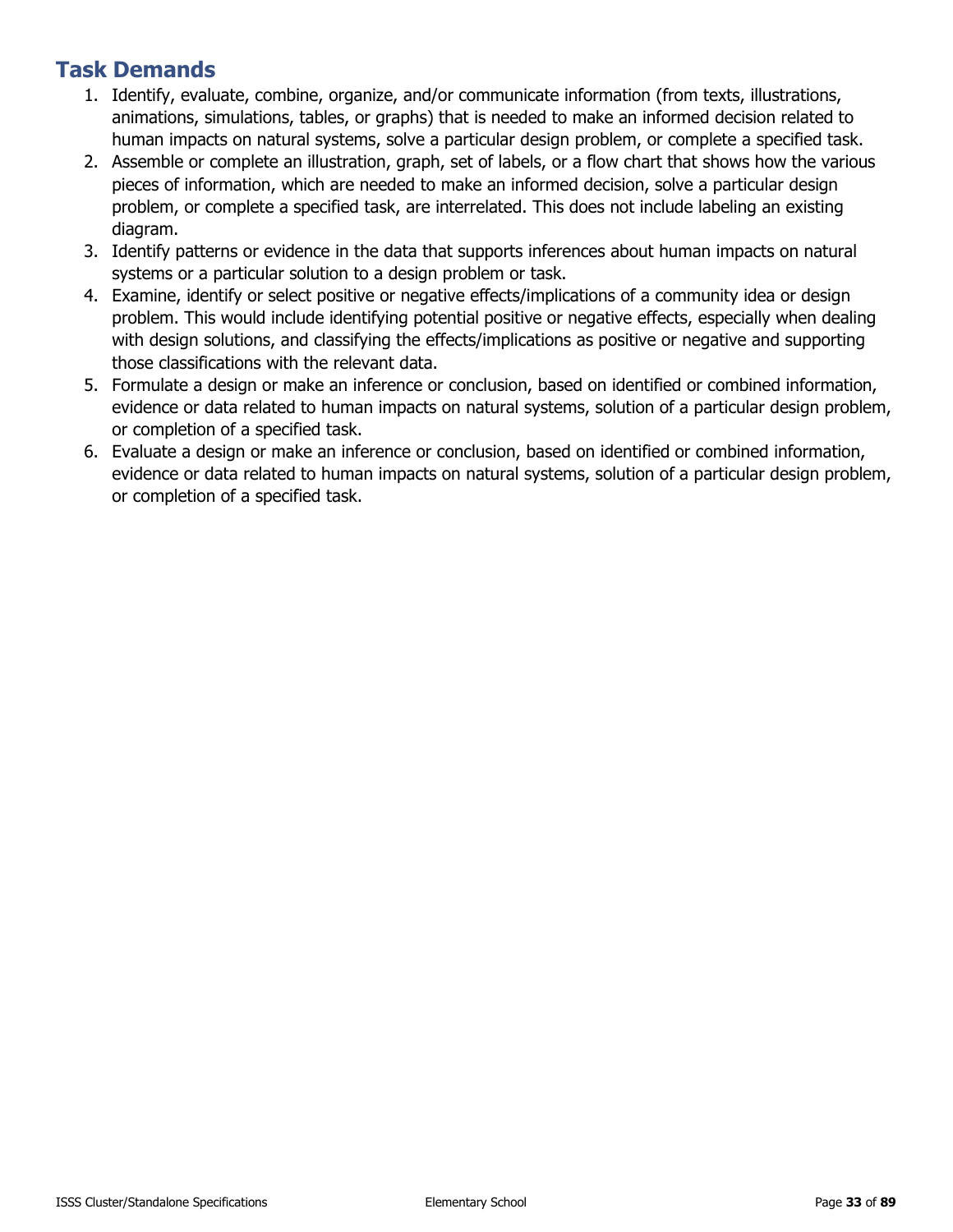# **Idaho State Science Standard LS1-3-1**

Construct an argument that some animals form groups that help members survive.

### **Dimensions**

#### **Science and Engineering Practice (SEP) Engaging in Argument from Evidence**

• Construct an argument with evidence, data, and/or a model.

### **Science Content (Content Area/Science Domain)**

#### **LS2.D: Social Interactions and Group Behavior**

• Being part of a group helps animals obtain food, defend themselves, and cope with changes. Groups may serve different functions and vary dramatically in size.

#### **Crosscutting Concept (CCC)**

#### **Cause and Effect**

• Cause and effect relationships are routinely identified and used to explain change.

### **Further Explanation and Content Limit**

#### **Further Explanation**

• Focus is on how being part of a group helps animals obtain food, defend themselves, and cope with changes, and does not cover how group behavior evolved as a result of a survival advantage.

- Assessment does not include the evolution of group behavior.
- Students do not need to know: social hierarchy in animal groups (pecking order, dominance, submissive, altruism).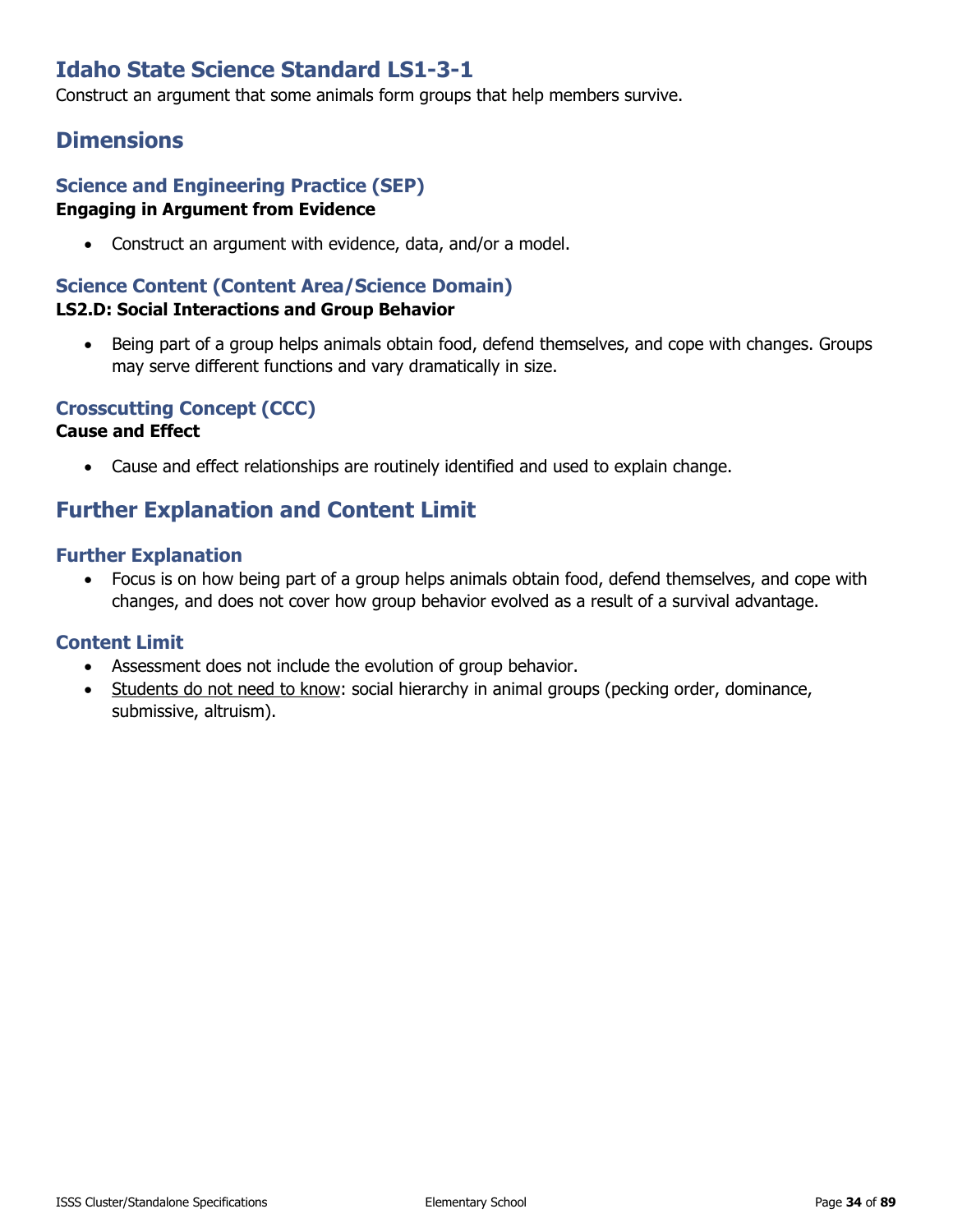### **Vocabulary that Could be Used in Clusters/Standalones**

- environment
- prey
- predator
- characteristic
- habitat
- species
- herd
- inherit
- trait
- diet
- mate
- parent

### **Vocabulary that Should Not be Used in Clusters/Standalones**

- organism
- social
- relative
- predation
- hereditary
- harmful
- beneficial
- variation
- probability
- adaptation
- decrease
- increase
- behavioral
- variation
- ecosystem
- pecking order
- dominance/submissive behavior
- hierarchy
- migrate
- defend

### **Phenomena**

- In Yellowstone National Park, a wolf preys on a much larger bison.
- In the Willamette Valley, a colony of beavers builds a dam.
- A colony of ants protects its nests.
- A male honey bee returns to a hive each day.

- 1. Identify patterns or evidence in the data that support inferences and/or determine relationships about the effect of group membership on survival of an animal.
- 2. Understand and generate simple bar graphs or tables that document patterns, trends, or relationships between group membership and survival.
- 3. Sort observations/evidence into those that appear to support or not support an argument.
- 4. Based on the provided data, identify or describe a claim regarding the relationship between survival of an animal and being a member of a group.
- 5. Identify, summarize, select or organize given data or other information to support or refute a claim regarding the relationship between group membership and survival of an animal.
- 6. Using evidence, explain the relationship between group membership and survival.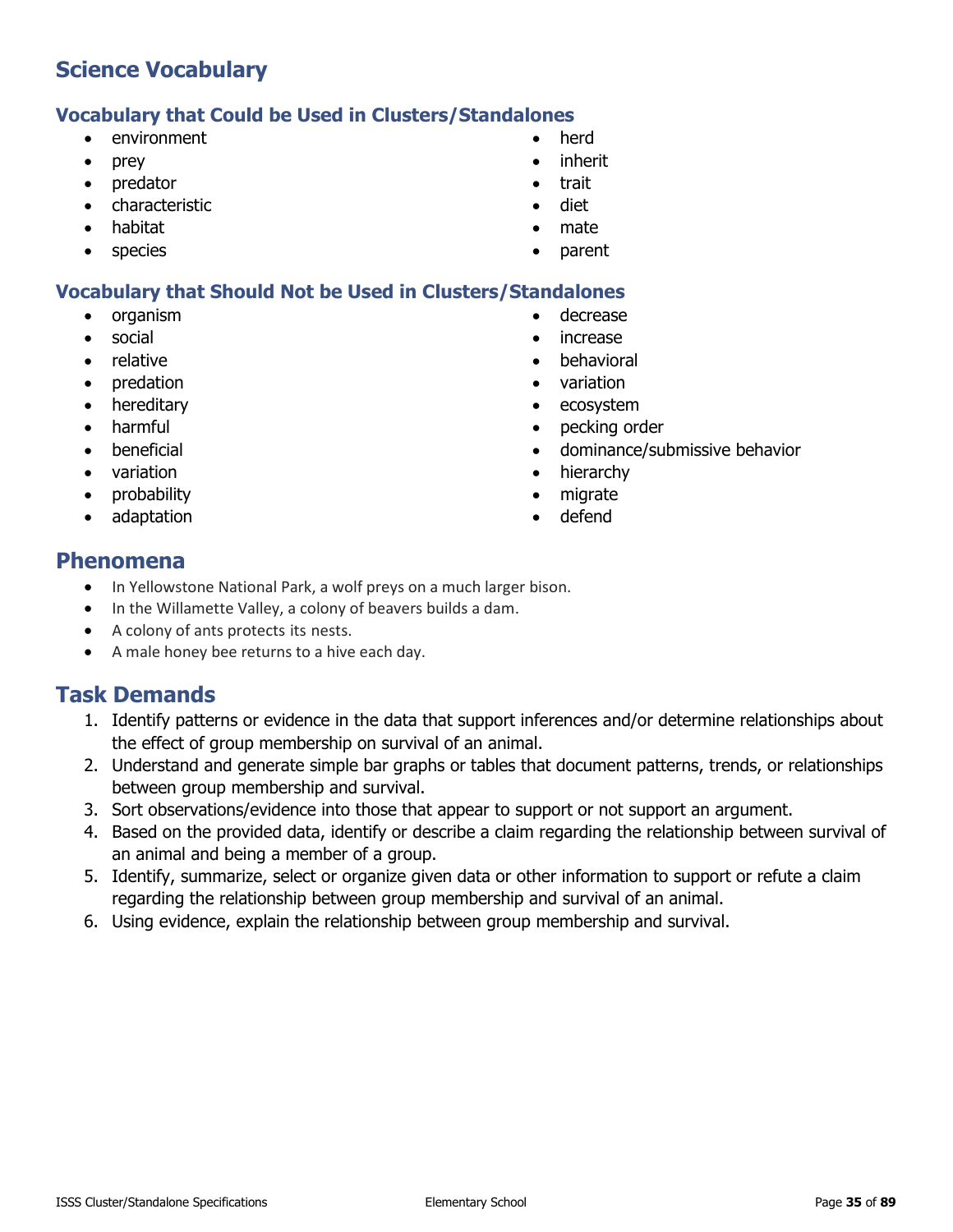# **Idaho State Science Standard LS1-4-1**

Construct an argument that plants and animals have internal and external structures that function to support survival, growth, behavior, and reproduction.

# **Dimensions**

# **Science and Engineering Practice (SEP)**

#### **Engaging in Argument from Evidence**

• Construct an argument with evidence, data, and/or a model.

#### **Science Content (Content Area/Science Domain)**

#### **LS1.A: Structure and Function**

- Plants and animals have both internal and external structures that serve various functions in growth, survival, behavior, and reproduction.
- Animals have various body systems with specific functions for sustaining life: skeletal, circulatory. respiratory, muscular, digestive, etc.

### **Crosscutting Concept (CCC)**

#### **Systems and System Models**

• A system can be described in terms of its components and their interactions.

# **Further Explanation and Content Limit**

#### **Further Explanation**

• Examples of structures could include thorns, stems, roots, colored petals, heart, stomach, lung, brain, and skin.

- Assessment is limited to macroscopic structures within plant and animal systems.
- Students do not need to know: about cellular structures like the nucleus, mitochondria, the Golgi apparatus or the endoplasmic reticulum.
- Students do not need to know: about organ systems like the circulatory system, reproductive system, or nervous system.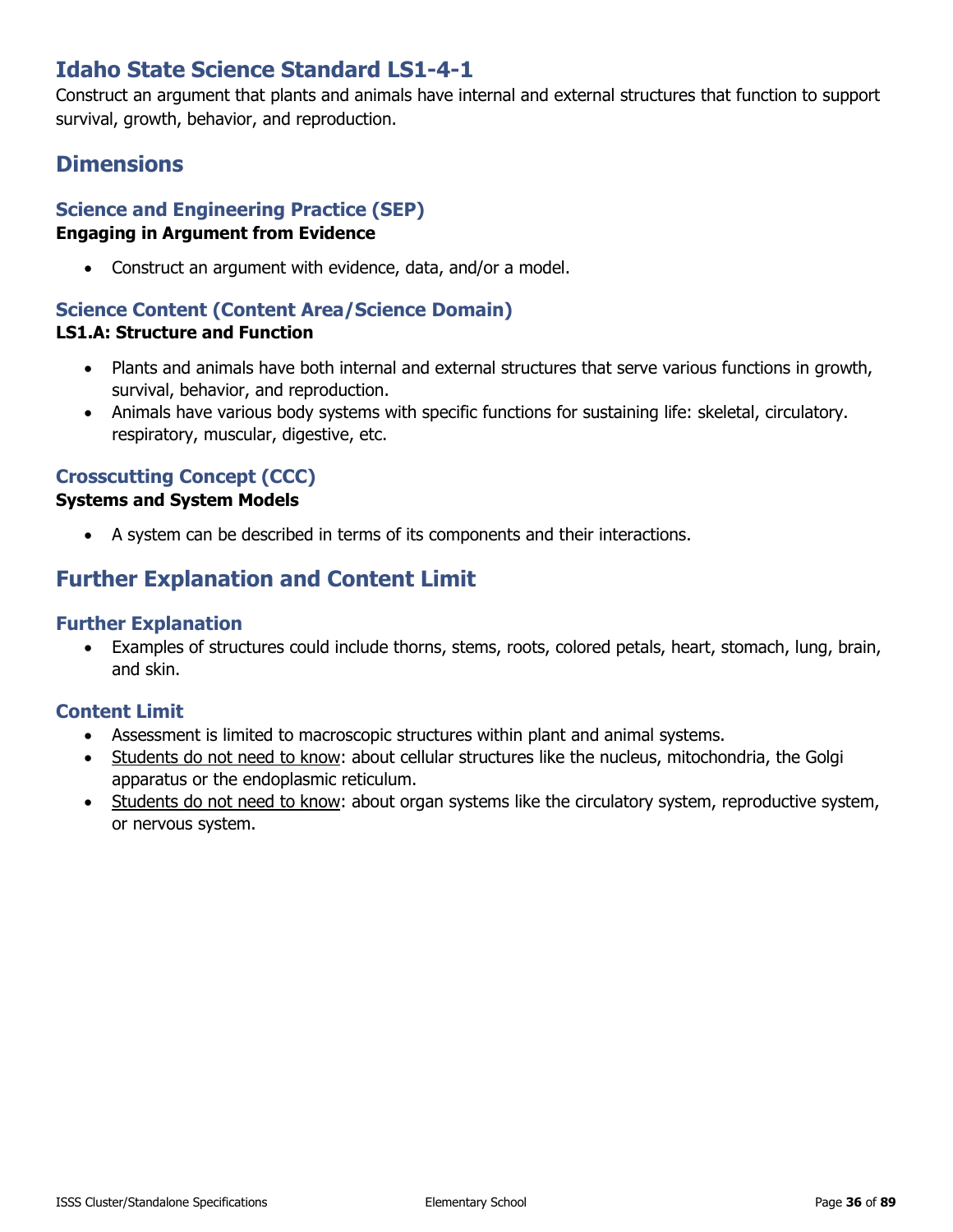## **Vocabulary that Could be Used in Clusters/Standalones**

- brain
- body
- flow
- flower
- heart
- lung
- muscle
- movement
- grasp
- habit
- moisture
- organization
- petal
- predator

## **Vocabulary that Should Not be Used in Clusters/Standalones**

- cell
- detect
- response
- body plan
- elastic
- external
- **intellectual**
- internal
- invertebrate
- organ
- vertebrate
- multicellular
- stimulus
- tissue
- prey
- roots
- skin
- stem
- stomach
- temperature
- enzyme
- xylem
- phloem
- parenchyma
- cambium cells

## **Phenomena**

- In a field of grass, a butterfly lands on one of the only red poppy flowers in sight.
- A manta ray has a flat circular body. Its fins spread out like wings from its body.
- A pelican can hold up to 3 gallons of water in its pouch.
- A student sees a hollow, brown copy of a cicada insect attached to the bark of a tree.

- 1. Identify evidence or patterns in the data that support inferences and/or determine relationships between a particular structure of an organism and a function that supports survival, growth, behavior, and reproduction.
- 2. Understand and generate simple bar graphs or tables to document patterns, trends, or relationships between a particular structure of an organism and a function that supports survival, growth, behavior, and reproduction.
- 3. Sort observations/evidence into those that appear to support or not support an argument.
- 4. Based on the provided data, identify or describe a claim regarding the relationship between a structure of an organism and a function that supports survival, growth, behavior, and reproduction.
- 5. Summarize or organize given data or other information to support or refute a claim regarding an organism's structure and its function.
- 6. Sort, tabulate, classify, separate, and/or categorize relevant from irrelevant information regarding an organism's structure and its function.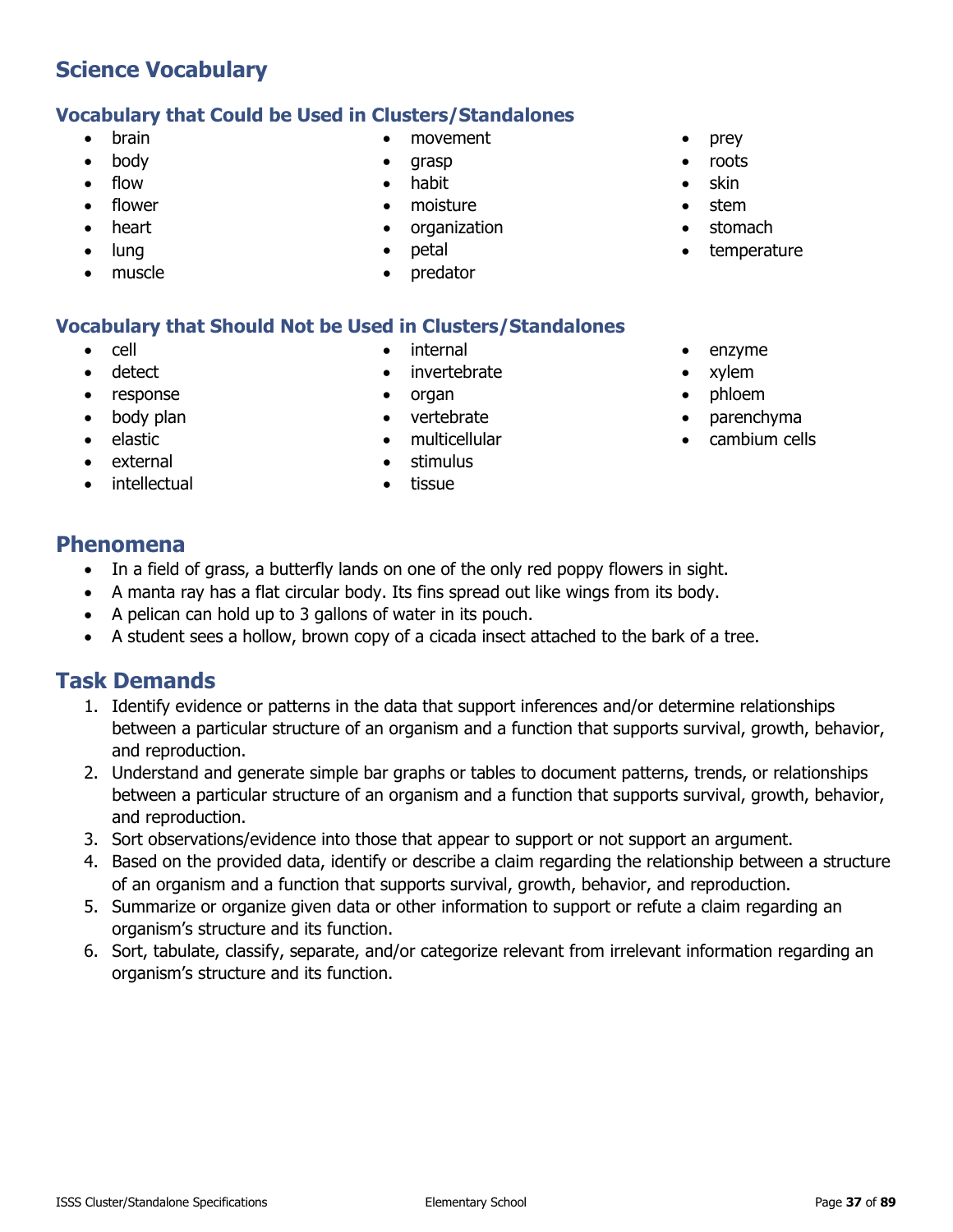## **Idaho State Science Standard LS1-4-2**

Use a model to describe that animals receive different types of information through their senses, process the information in their brain, and respond to the information in different ways.

## **Dimensions**

#### **Science and Engineering Practice (SEP)**

#### **Developing and Using Models**

• Use a model to test interactions concerning the functioning of a natural system.

#### **Science Content (Content Area/Science Domain)**

#### **LS1.D: Information Processing**

• Different sense receptors are specialized for particular kinds of information, which may be then processed by the animal's brain. Animals are able to use their perceptions and memories to guide their actions.

#### **Crosscutting Concept (CCC)**

#### **Systems and System Models**

• A system can be described in terms of its components and their interactions.

## **Further Explanation and Content Limit**

#### **Further Explanation**

• Emphasis is on systems of information transfer.

#### **Content Limit**

• Assessment does not include the mechanisms by which the brain stores and recalls information or the mechanisms of how sensory receptors function.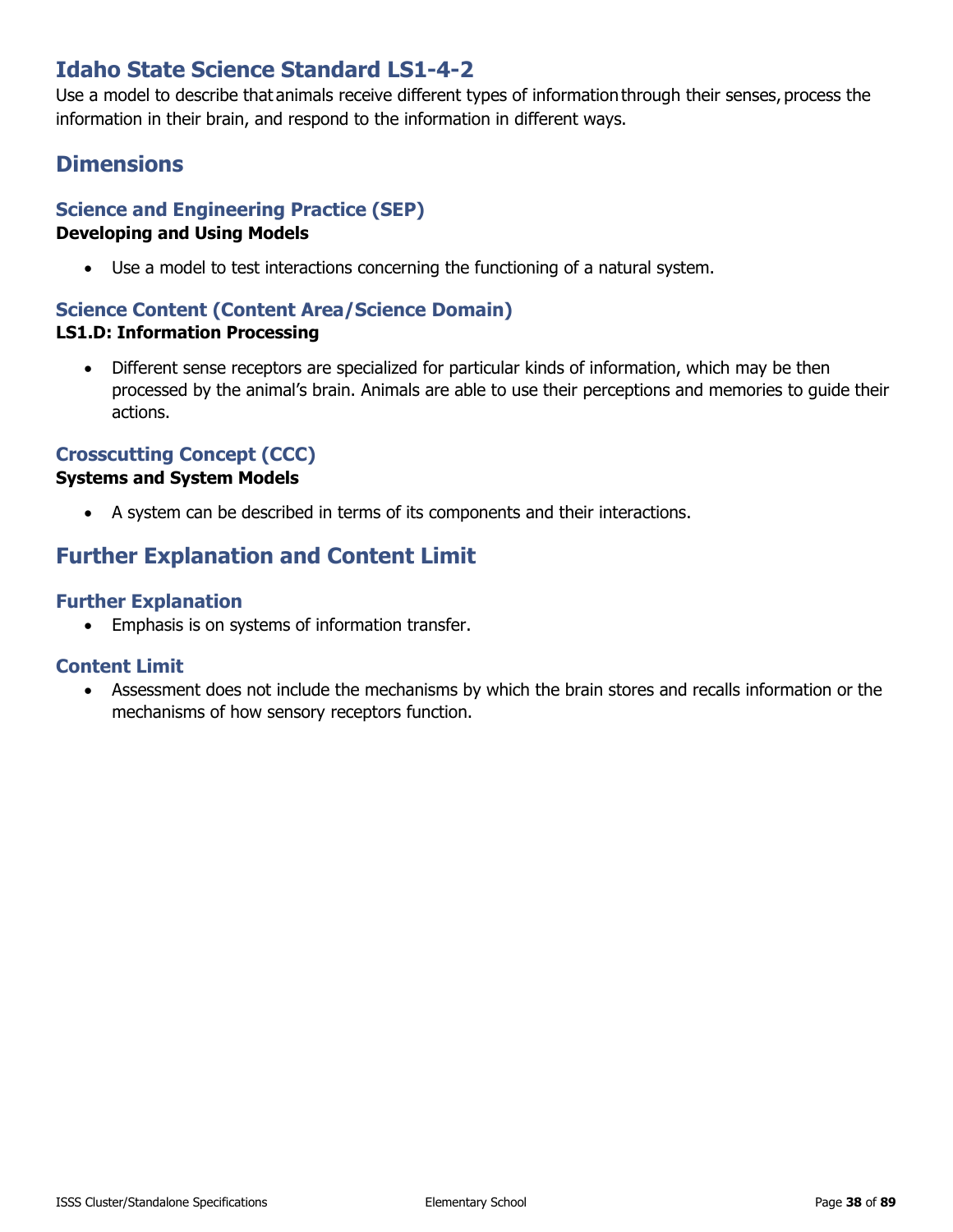#### **Vocabulary that Could be Used in Clusters/Standalones**

- lens
- vision
- hearing
- muscle
- ear
- middle ear
- outer ear

#### **Vocabulary that Should Not be Used in Clusters/Standalones**

- sensory
- brain cells
- retina
- pupil
- saliva
- salivary glad
- vibration
- cornea
- iris
- brainstem
- consumer
- inner ear
- eardrum
- response
- habitat
- eye
- lens
- memory
- nerve
- optic nerve
- nerve cell
- nerve impulse
- connecting nerve
- nerve fiber
- organ system
- reflex
- reflex action
- reaction time
- cue

#### **Phenomena**

- A bear cub in the woods cries out. Its mother immediately runs toward it.
- A deer walks in the woods. It turns suddenly and moves off in a different direction. A few minutes later, a skunk appears from the bushes.
- A cat sits on a stone wall. A mouse appears at the base of a nearby tree. The cat springs after the mouse.
- A hawk flies overhead. Suddenly, it dives toward the tall grass. A moment later, it returns to the sky, a snake in its claws.

- 1. Select or identify from a collection of potential model components the components needed to model the phenomenon. Components might represent organ systems or parts of a system needed for collection and/or processing of sensory information.
- 2. Assemble or complete, from a collection of potential model components, an illustration or flow chart that is capable of representing the flow and/or processing of sensory information in an animal. This does not include labeling an existing diagram.
- 3. Manipulate the components of a model to demonstrate the changes, properties, processes, and/or events that act to result in the phenomenon.
- 4. Given models or diagrams of the flow and/or processing of sensory information in an animal, identify responses to sensory inputs and how they change in each scenario OR identify the properties of organs and/or organ systems that allow animals to respond to sensory information.
- 5. Identify missing components, relationships, or other limitations of a model that shows the flow and/or processing of sensory information in an animal.
- 6. Describe, select, or identify the relationships among components of a model that describe how sensory information is processed or explain how an animal responds to sensory inputs.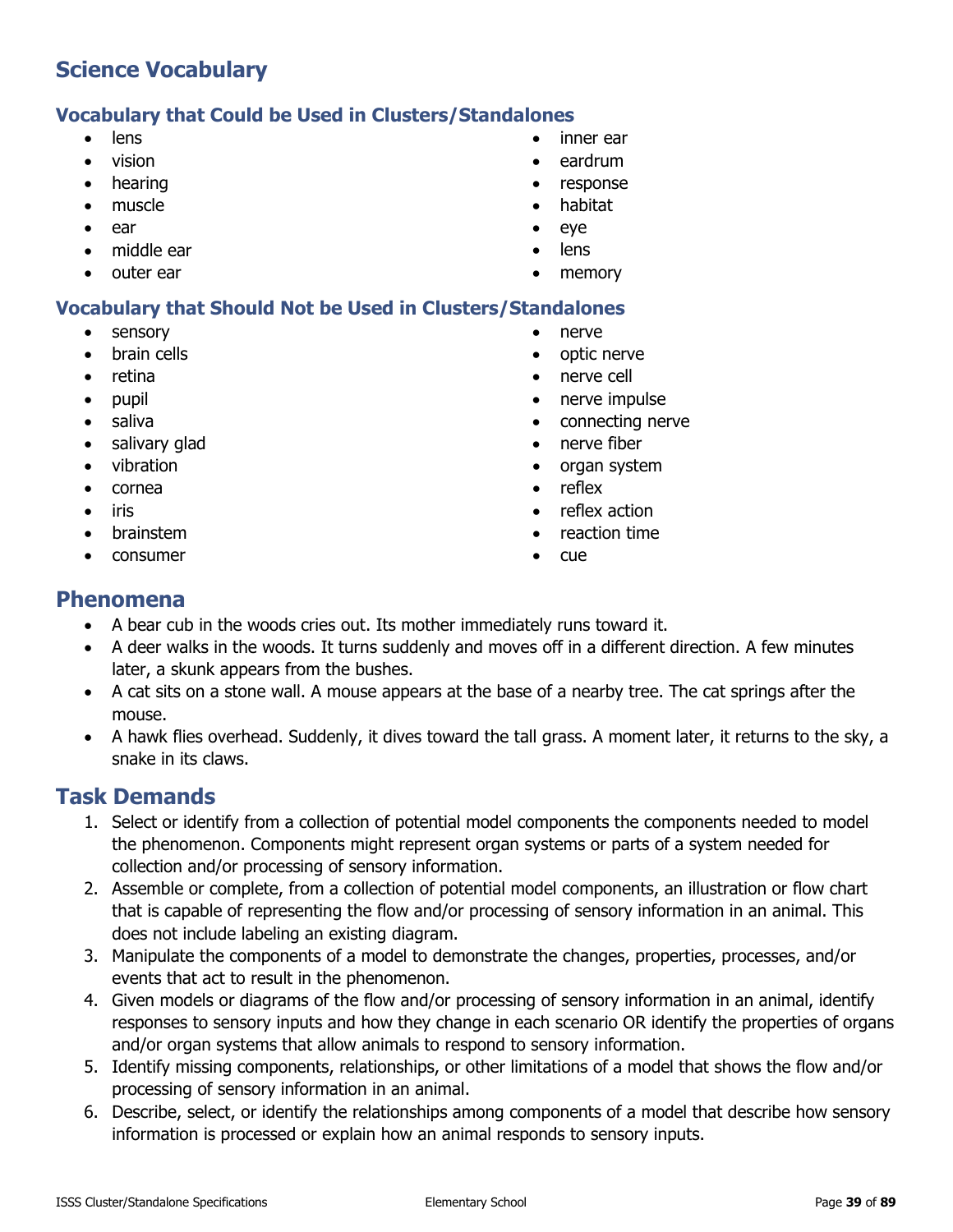## **Idaho State Science Standard LS1-5-1**

Support an argument that plants get the materials they need for growth chiefly from air and water.

## **Dimensions**

#### **Science and Engineering Practice (SEP) Engaging in Argument from Evidence**

• Support an argument with evidence, data, or model.

#### **Science Content (Content Area/Science Domain) LS1.C: Organization for Matter and Energy Flow in Organisms**

• Plants acquire their material for growth chiefly from air and water.

## **Crosscutting Concept (CCC)**

#### **Energy and Matter**

• Matter is transported into, out of, and within systems.

## **Further Explanation and Content Limit**

#### **Further Explanation**

• Emphasis is on the idea that plant matter comes mostly from air and water, not from the soil.

#### **Content Limit**

• Assessment does not include photosynthesis or the photosynthesis reaction equation. Students should know that plants carry out photosynthesis for energy, but they do not need to know the specifics of the process or equation.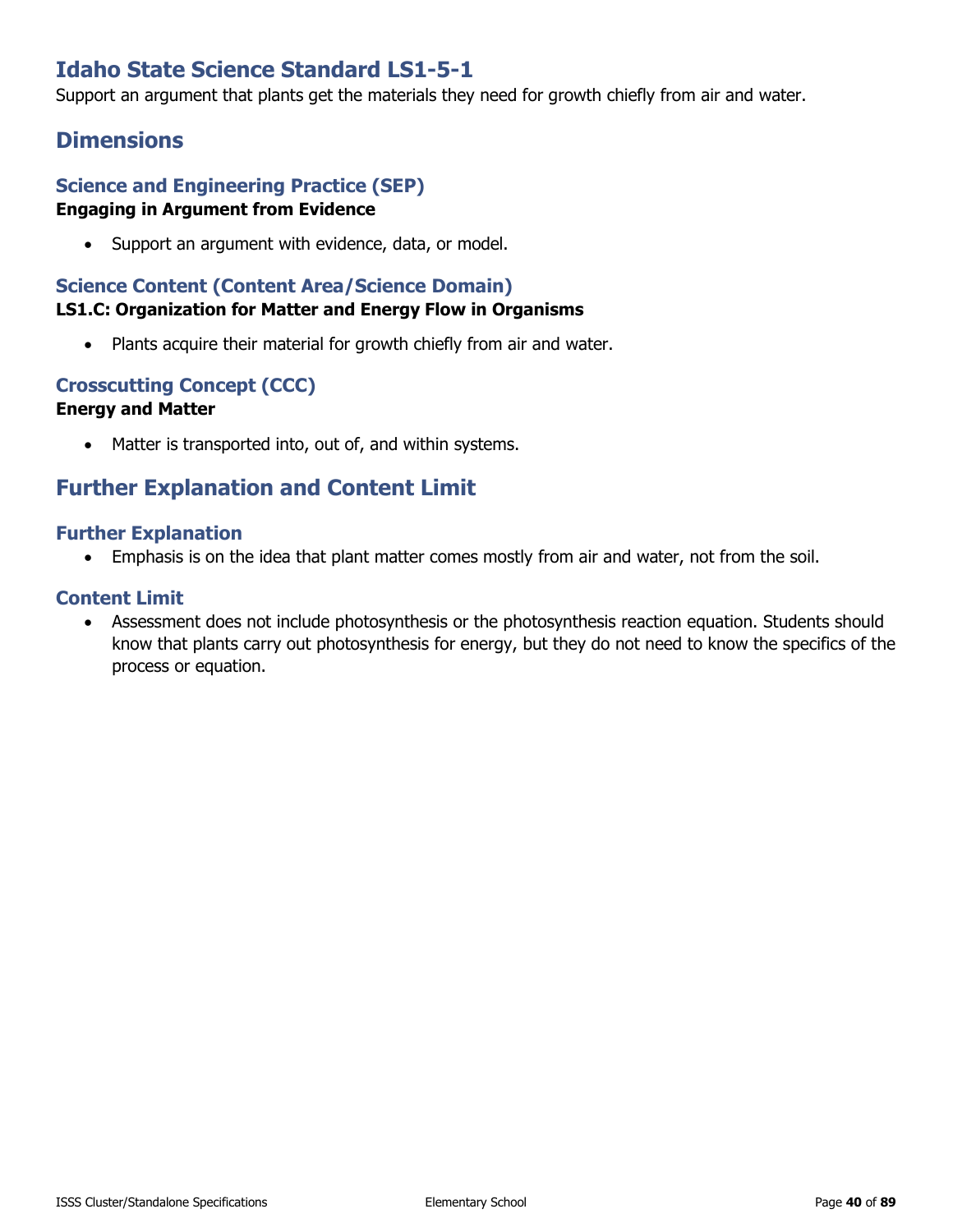#### **Vocabulary that Could be Used in Clusters/Standalones**

- organism
- algae
- atmosphere
- consumer
- cycle
- matter
- product
- transport
- chemical
- convert
- transfer
- energy flow
- flow chart
- conservation
- nutrients

#### **Vocabulary that Should Not be Used in Clusters/Standalones**

- plant structure
- producer
- chemical process
- carbon
- carbon dioxide
- aerobic
- anaerobic
- molecule
- sugars
- photosynthesis

#### **Phenomena**

- A neoregelia plant sits on the branch of a much larger kapok tree in the Cloud Forest of South America.
- A plant grows in a classroom and the students weigh the soil every day. The weight of the soil does not change over time but the plant continues to grow.
- Spanish moss hangs from the branches of a live oak tree in the swamps of Louisiana.
- Strawberries sold in a supermarket were grown inside of a greenhouse without soil.

- 1. Sort observations into those that appear to support competing (given) arguments, or into those that support, contradict, or are not relevant to a given argument. Observations are from animations, simulations, or other given material.
- 2. Sort, tabulate, classify, separate, and/or categorize relevant from irrelevant evidence (observations) or data.
- 3. Select from a given collection additional relevant observations that would help distinguish between competing arguments or the veracity of a single argument.
- 4. Select, identify, or describe apparent counterexamples to a supported argument.
- 5. Identify from a given collection—or explain in writing—flaws in observation that lead to an apparent counterexample, or explain the counterexample in terms of grade-level appropriate properties of plant growth.
- 6. Sort statements into categories such as facts, reasonable judgments based on available facts, and speculation.
- 7. Articulate the evidence supporting and/or contradicting an argument that plants chiefly need air and water for growth.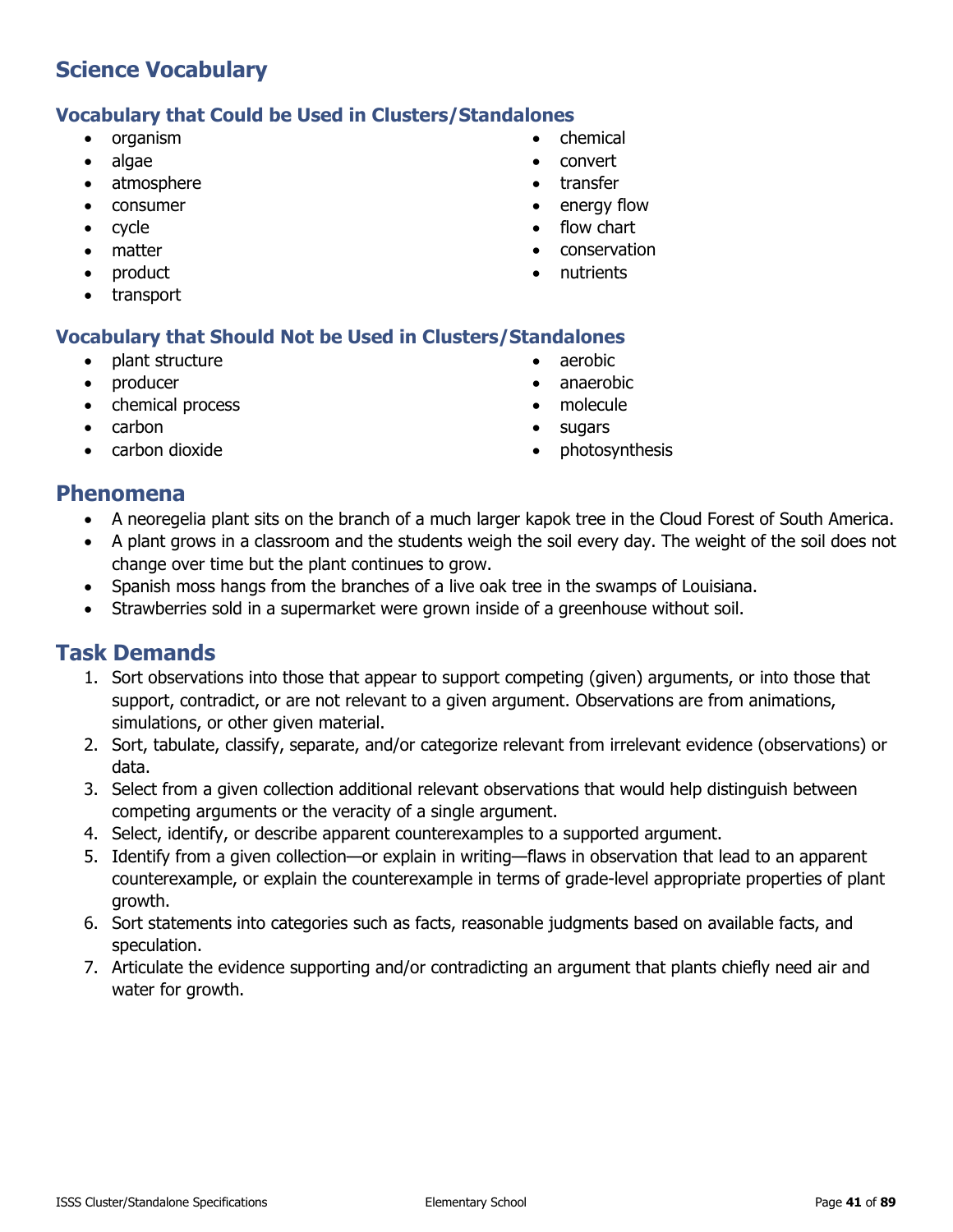## **Idaho State Science Standard LS2-3-1**

Analyze and interpret data to provide evidence that plants and animals have traits inherited from parents and that variation of these traits exists in a group of similar organisms.

## **Dimensions**

## **Science and Engineering Practice (SEP)**

#### **Analyzing and Interpreting Data**

• Analyze and interpret data to make sense of phenomena using logical reasoning.

## **Science Content (Content Area/Science Domain)**

#### **LS3.A: Inheritance of Traits**

• Many characteristics of organisms are inherited from their parents.

#### **LS3.B: Variation of Traits**

• Different organisms vary in how they look and function because they have different inherited information

# **Crosscutting Concept (CCC)**

#### **Patterns**

• Similarities and differences in patterns can be used to sort and classify natural phenomena.

## **Further Explanation and Content Limit**

#### **Further Explanation**

- Patterns are the similarities and differences in traits shared between offspring and their parents, or among siblings.
- Emphasis is on organisms other than humans.

- Assessment does not include genetic mechanisms of inheritance and prediction of traits, including concepts of dominant/recessive traits or sex-linked traits.
- Assessment is limited to non-human examples.
- Graphs and charts can include bar graphs, pictographs, pie charts, tally chart.
- Types of math can include simple fractions, simple addition/subtraction.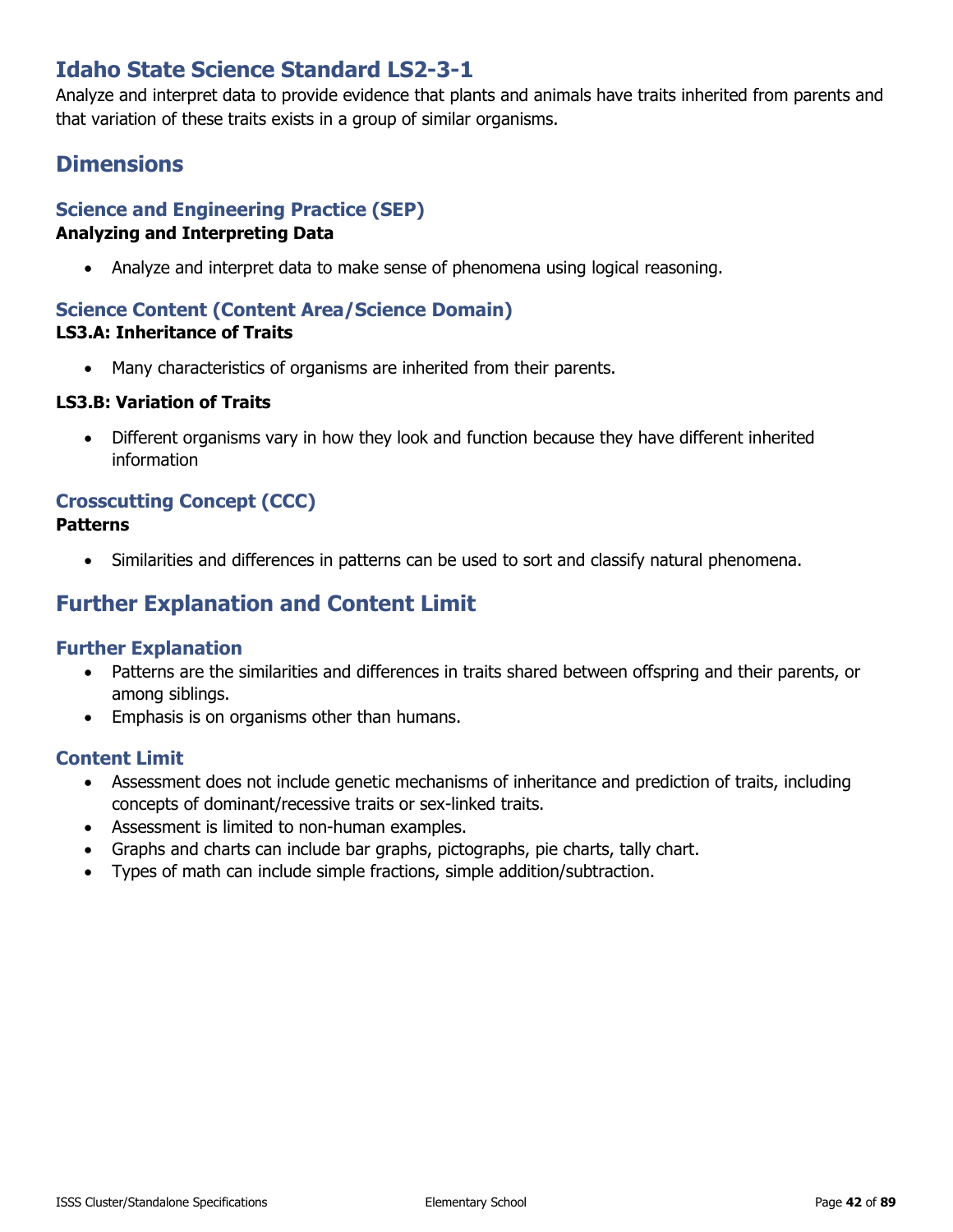#### **Vocabulary that Could be Used in Clusters/Standalones**

- parent
- sibling
- characteristic
- offspring
- parent-offspring similarity

- **transfer**
- variation
- allele
- hereditary information
- identical
- Punnett square
- feature
- inherit
- inherited characteristic
- reproduce
- **Vocabulary that Should Not be Used in Clusters/Standalones**
	-
	-
	-
	-
	-
	-
- 
- transmission
- gene
- genetic
- genetic variation
- dominant trait
- recessive trait

#### **Phenomena**

- Two corn plants in a garden reproduce. In the next generation, the offspring vary in height. (Augmentation: We will provide a data table displaying each member of the subsequent generation and the relevant trait possessed.)
- Over a four-year period, the offspring of two tall blueberry plants always grow taller than the offspring of two nearby short blueberry plants. (Augmentation: We will provide a data table of the number of offspring of each plant height over a four-year period, correlated with the parent plants.)

- 1. Organize or summarize data to highlight trends, patterns, or correlations between the traits of offspring and those of their parents and/or siblings.
- 2. Generate graphs or tables that document patterns, trends, or correlations in inheritance of traits.
- 3. Identify patterns or evidence in the data that support inferences about inheritance of traits from parents to offspring.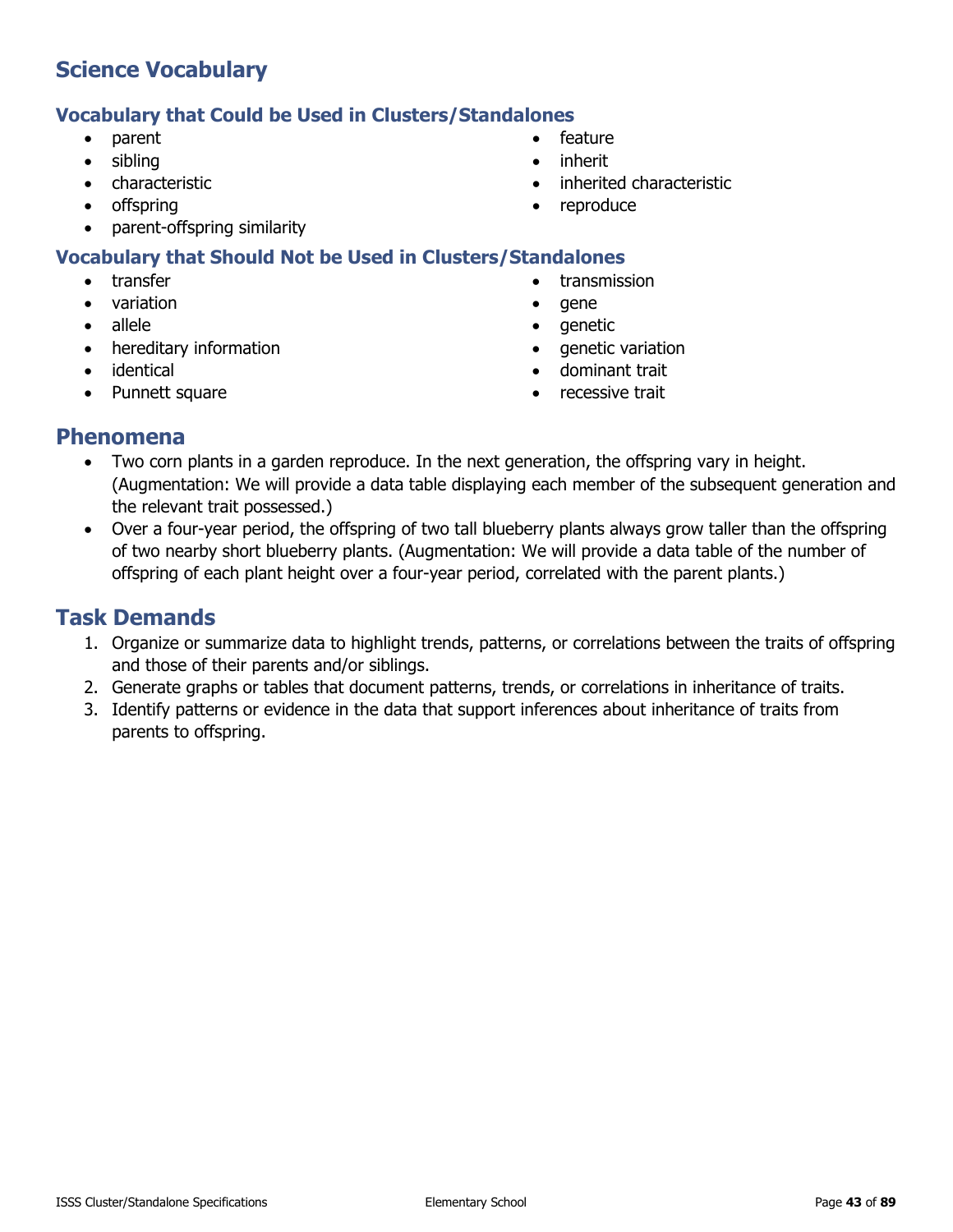## **Idaho State Science Standard LS2-3-2**

Use evidence to support the explanation that traits can be influenced by the environment.

## **Dimensions**

#### **Science and Engineering Practice (SEP) Constructing Explanations and Designing Solutions**

• Use evidence (e.g., observations, patterns) to support an explanation.

#### **Science Content (Content Area/Science Domain) LS3.A: Inheritance of Traits**

• Other characteristics result from individuals' interactions with the environment, which can range from diet to learning. Many characteristics involve both inheritance and environment.

#### **LS3.B: Variation of Traits**

• The environment also affects the traits that an organism develops.

#### **Crosscutting Concept (CCC)**

#### **Cause and Effect**

• Cause-and-effect relationships are routinely identified and used to explain change.

## **Further Explanation and Content Limit**

#### **Further Explanation**

• Examples of the environment affecting a trait could include normally tall plants that are grown with insufficient water and are stunted; and, a pet dog that is given too much food and little exercise and becomes overweight.

- Assessment should focus on physical traits.
- Content should not include human traits.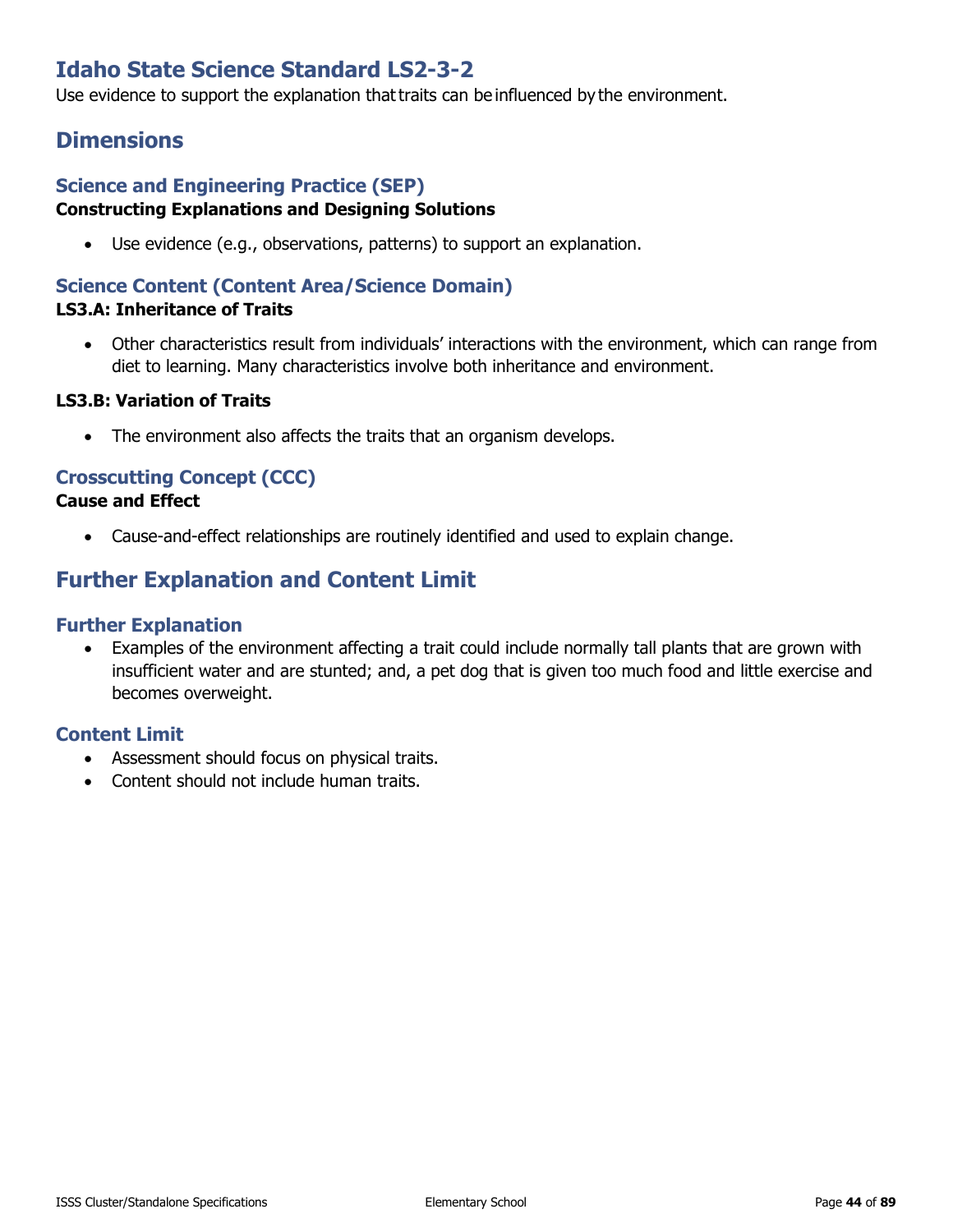## **Vocabulary that Could be Used in Clusters/Standalones**

- offspring
- feature
- inherit
- diet
- survival

## **Vocabulary that Should Not be Used in Clusters/Standalones**

- organism
- variation
- version
- harmful
- flood
- drought
- habitat
- reproduce
- - beneficial
	- increase
	- decrease
	- trend

#### **Phenomena**

- The arctic fox is white in winter but turns brown in the summer.
- Flamingoes are born gray, but some become very pink as they grow.
- Trees growing on the edge of cliffs are often bent.
- A goldfish in a pond grows larger than one in a fish bowl.

- 1. Describe or select the relationships, interactions, or processes to be explained. This may entail sorting relevant from irrelevant information or features.
- 2. Express or complete a causal chain explaining that traits can be influenced by the environment. This may include indicating directions of causality in an incomplete model such as a flow chart or diagram, or completing cause-and-effect-chains.
- 3. Identify evidence supporting the interference of causation that is expressed in a causal chain.
- 4. Use an explanation to predict changes in the trait of an organism given a change in environmental factors.
- 5. Describe, identify, and/or select information needed to support an explanation of environmental influence of traits.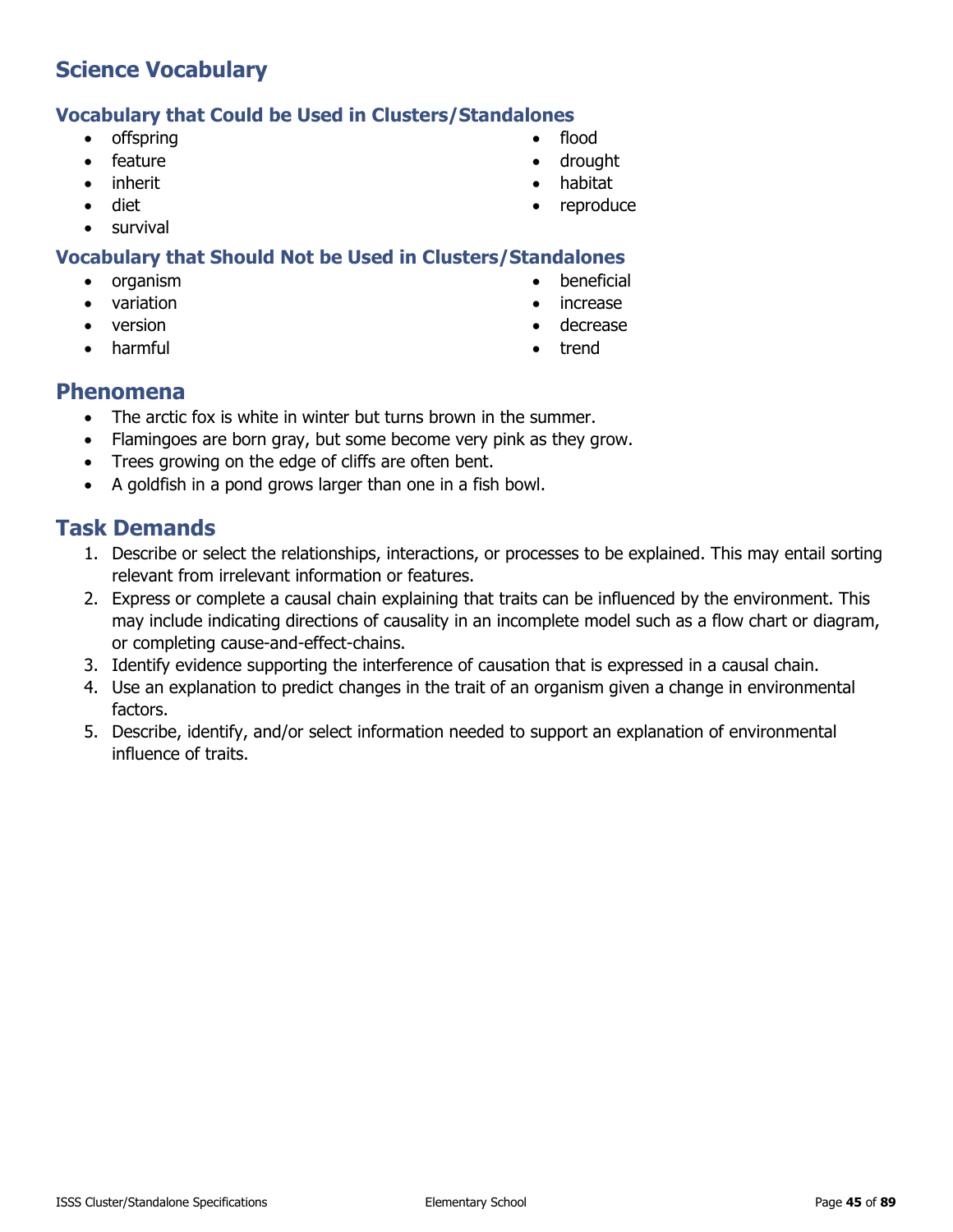## **Idaho State Science Standard LS2-4-1**

Develop a model to describe the movement of matter among plants, animals, decomposers, and the environment.

## **Dimensions**

## **Science and Engineering Practice (SEP)**

#### **Developing and Using Models**

• Develop a model to describe phenomena.

## **Science Content (Content Area/Science Domain)**

#### **LS2.A: Interdependent Relationships in Ecosystems**

• The food of almost any kind of animal can be traced back to plants. Organisms are related in food webs in which some animals eat plants for food and other animals eat the animals that eat plants. Some organisms, such as fungi and bacteria, break down dead organisms (both plants or plant parts and animals) and therefore operate as "decomposers." Decomposition eventually restores (recycles) some materials back to the soil. Organisms can survive only in environments in which their particular needs are met. A healthy ecosystem is one in which multiple species of different types are each able to meet their needs in a relatively stable web of life. Newly introduced species can damage the balance of an ecosystem.

#### **LS2.B: Cycles of Matter and Energy Transfer in Ecosystems**

• Matter cycles between the air and soil and among plants, animals, and microbes as these organisms live and die. Organisms obtain gases and water from the environment and release waste matter (gas, liquid, or solid) back into the environment.

#### **Crosscutting Concept (CCC)**

#### **Systems and System Models**

• A system can be described in terms of its components and their interactions.

## **Further Explanation and Content Limit**

#### **Further Explanation**

- Emphasis is on the idea that matter that is not food (air, water, decomposed materials in soil) is changed by plants into matter that is food.
- Examples of systems could include organisms, ecosystems, and Earth.

## **Content Limit**

• Assessment does not include molecular explanations.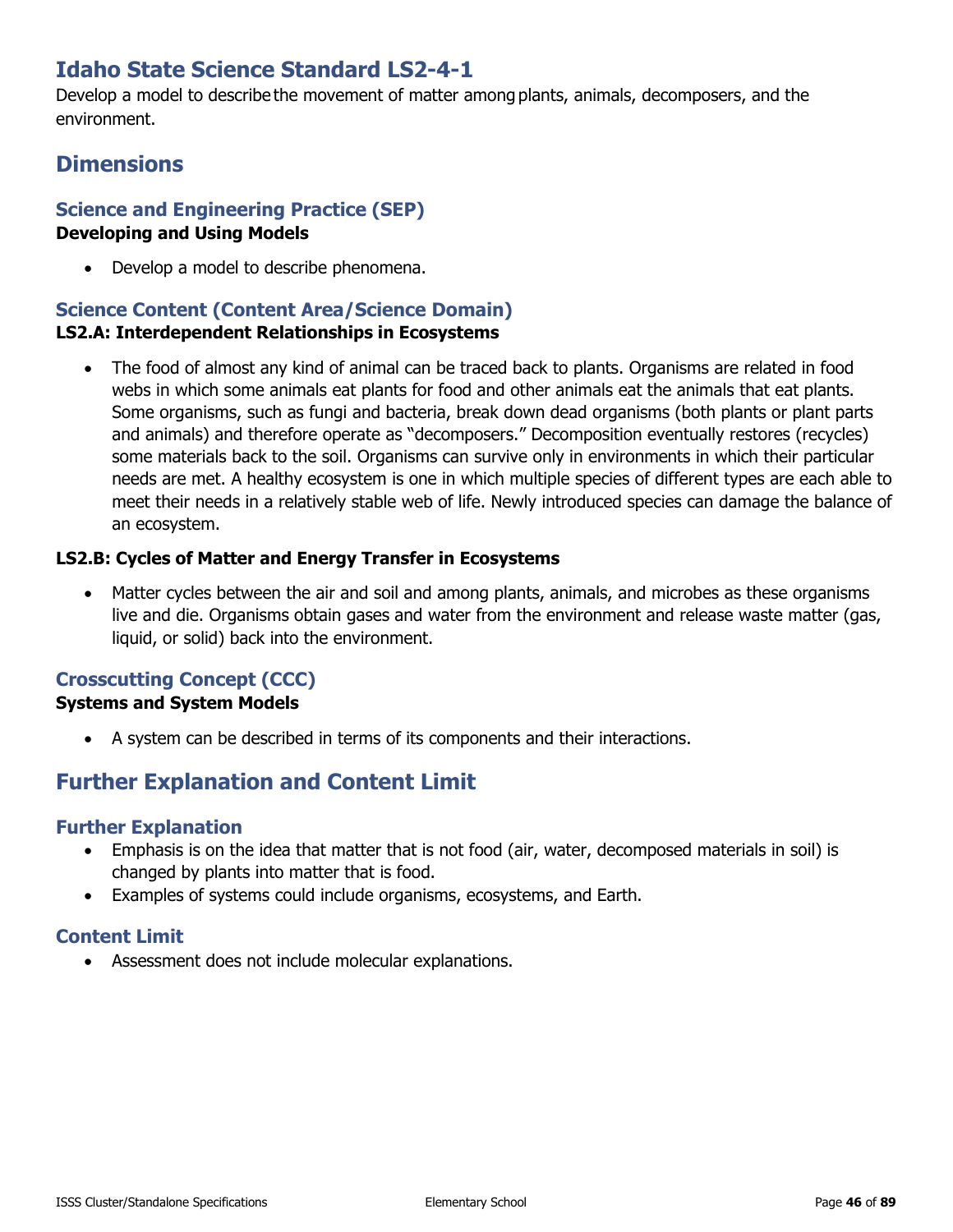## **Vocabulary that Could be Used in Clusters/Standalones**

- organism
- bacteria
- fungus
- algae
- gas
- nutrients
- producer
- consumer
- decomposer

## **Vocabulary that Should Not be Used in Clusters/Standalones**

- chemical process
- reaction
- molecule
- carbon
- carbon dioxide
- cycle
- conserve
- products
- relationship
- waste
- recycle
- species
- balance
- oxygen
- sugar
- aerobic
- anaerobic
- photosynthesis

### **Phenomena**

- Insects in a terrarium only survive when bacteria and plants are present.
- A new fish tank must rest for 2–3 weeks with water before introducing fish or the fish die.
- Under a microscope, a sample of soil contains many bacteria, but a sample of desert sand does not.
- Farmers put fish in stock tanks to keep them clean.

- 1. Select or identify from a collection of potential model components, including distractors, the parts of a model needed to describe the movement of matter among plants, animals, decomposers, and the environment.
- 2. Manipulate the components of a model to demonstrate properties, processes, and/or events that result in the movement of matter among plants, animals, decomposers, and the environment, including the relationships of organisms and/or the cycle(s) of matter and/or energy.
- 3. Articulate, describe, illustrate, select, or identify the relationships among components of a model that describe the movement of matter among plants, animals, decomposers, and the environment.
- 4. Make predictions about the effects of changes in model components, including the substitution, elimination, or addition of matter and/or an organism and the result.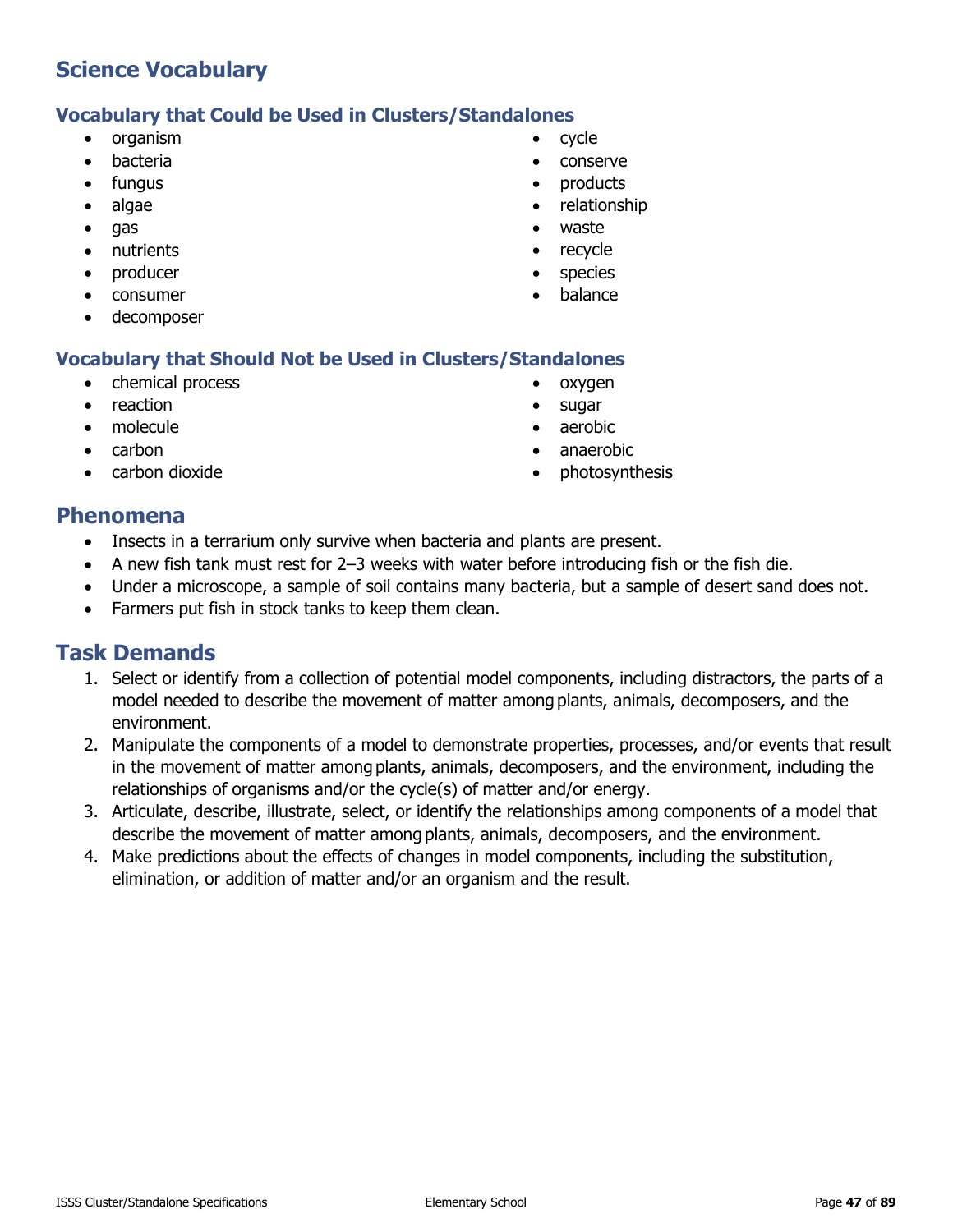## **Idaho State Science Standard LS2-5-1**

Analyze and interpret data from fossils to provide evidence of the organisms and the environments in which they lived long ago.

## **Dimensions**

## **Science and Engineering Practice (SEP)**

#### **Analyzing and Interpreting Data**

• Analyze and interpret data to make sense of phenomena using logical reasoning, mathematics, and/or computation.

## **Science Content (Content Area/Science Domain)**

#### **LS4.A: Evidence of Common Ancestry and Diversity**

- Some kinds of plants and animals that once lived on Earth are no longer found anywhere.
- Fossils provide evidence about the types of organisms that lived long ago and also about the nature of their environments.

### **Crosscutting Concept (CCC)**

#### **Scale, Proportion, and Quantity**

• Observable phenomena exist from very short to very long periods.

## **Further Explanation and Content Limit**

#### **Further Explanation**

- Examples of data could include type, size, and distributions of fossil organisms.
- Examples of fossils and environments could include marine fossils found on dry land, tropical plant fossils found in Arctic areas, and fossils of extinct organisms.
- Focus is on the fossils and environment in which the organisms lived, not how the fossils got to where they are today.
- Data can be represented in tables and/or various graphic displays.
- Data collected by different groups can be compared and contrasted to discuss similarities and differences in their findings.

- Assessment does not include identification of specific fossils or present plants and animals.
- Assessment is limited to major fossil types and relative ages.
- Graphs and charts can include bar graphs, pictographs, pie charts, and tally charts.
- Types of math can include simple addition/subtraction.
- Standard units that can be used to measure and describe physical quantities such as weight, time, temperature, and volume.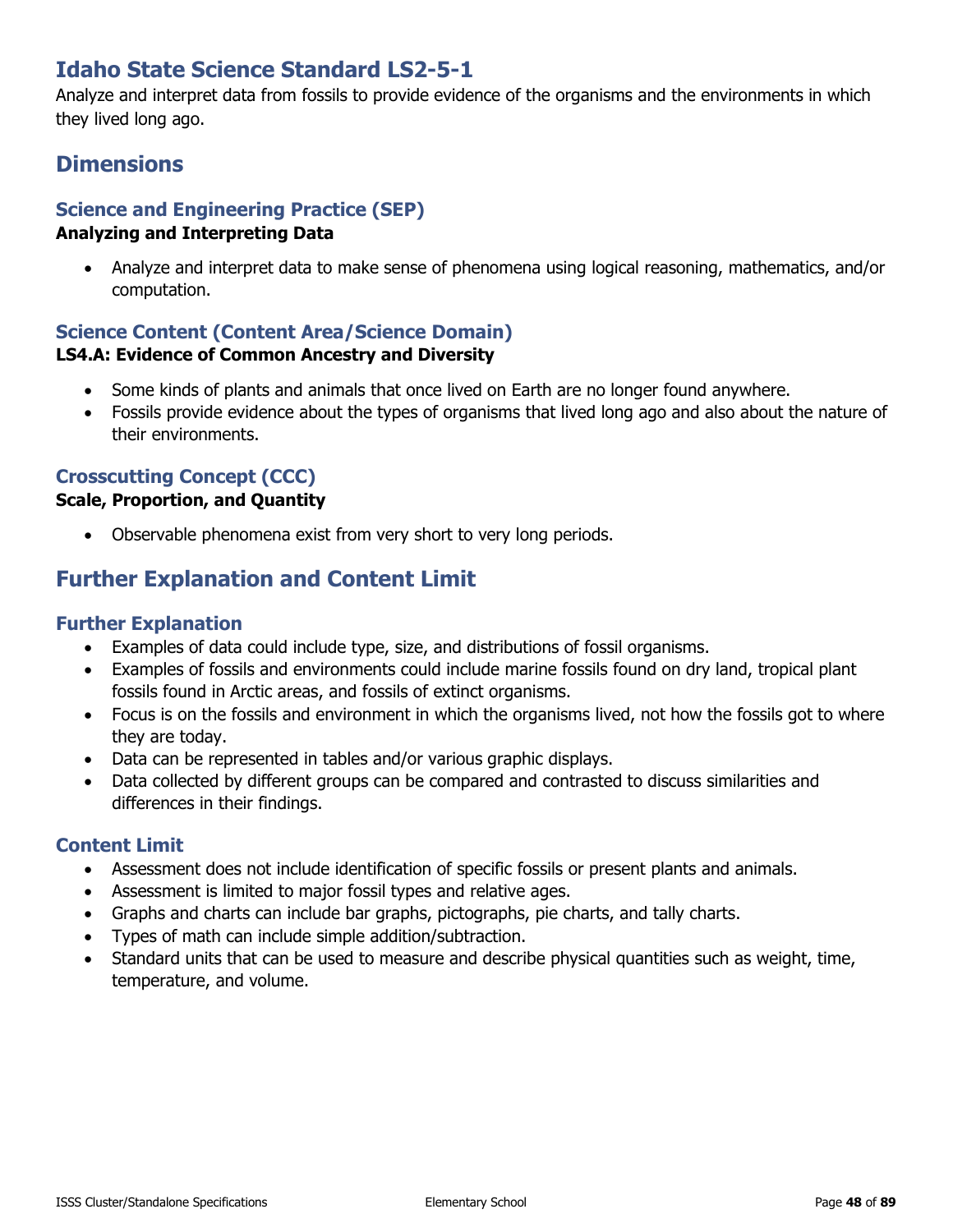#### **Vocabulary that Could be Used in Clusters/Standalones**

- exist
- existence
- ecosystem
- characteristic
- habitat
- species
- volcanic eruption
- climate

#### **Vocabulary that Should Not be Used in Clusters/Standalones**

- chronological order
- fossil record
- radioactive dating
- descent
- ancestry
- extinct
- extinction
- predator
- time period
- earthquake
- erosion
- weathering
	-
- evolution
	- evolutionary
	- genetic
	- relative
	- rock layer

### **Phenomena**

- Fossil trees are found in sedimentary rocks in Antarctica.
- The Redwall Limestone in the Grand Canyon contains many different fossils including corals, clams, octopi, and fish.
- Whale fossils have been found in rocks in the Andes Mountains.
- Fossils of corals and snails are found in Iowa.

- 1. Organize or summarize data to highlight trends, patterns, or correlations between plant and animal fossils and the environments in which they lived.
- 2. Generate graphs or tables that document patterns, trends, or correlations in the fossil record.
- 3. Identify evidence in the data that supports inferences about plant and animal fossils and the environments in which they lived.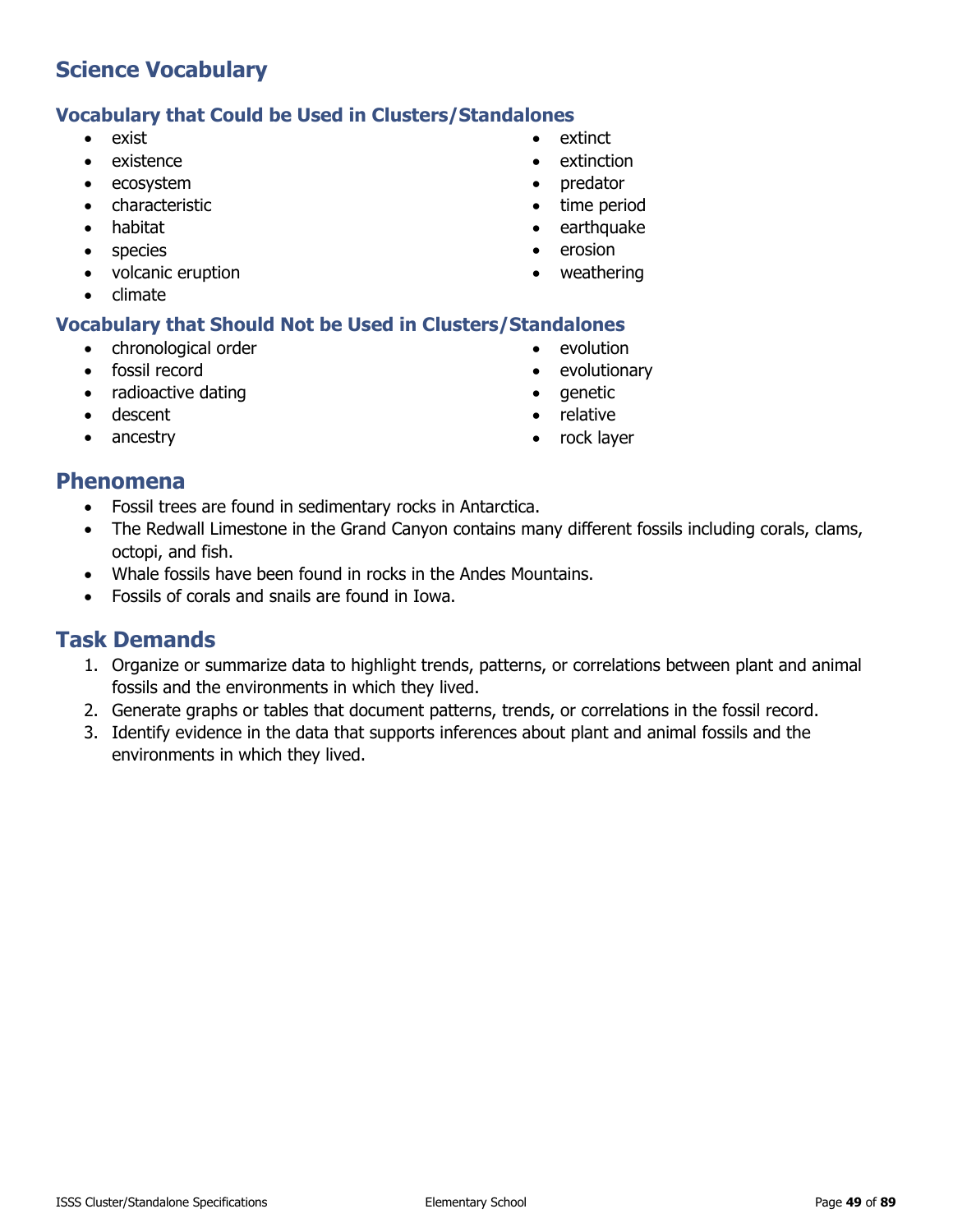## **Idaho State Science Standard LS2-5-2**

Use evidence to construct an explanation for how the variations in characteristics among individuals of the same species may provide advantages in surviving, finding mates, and reproducing.

## **Dimensions**

#### **Science and Engineering Practice (SEP) Constructing Explanations and Designing Solutions**

• Use evidence (e.g., observations, patterns) to construct an explanation.

#### **Science Content (Content Area/Science Domain)**

#### **LS4.B: Natural Selection**

• Sometimes the differences in characteristics between individuals of the same species provide advantages in surviving, finding mates, and reproducing.

#### **LS4.D: Biodiversity and Humans**

• Populations of animals are classified by their characteristics.

## **Crosscutting Concept (CCC)**

#### **Cause and Effect**

• Cause and effect relationships are routinely identified and used to explain change.

## **Further Explanation and Content Limit**

#### **Further Explanation**

• Examples of cause and effect relationships could be plants that have larger thorns than other plants may be less likely to be eaten, and animals that have better camouflage coloration than other animals may be more likely to survive and therefore more likely to leave offspring.

- Differences between individuals helping or hurting chances of survival and reproduction should be included.
- Data sets can include not only common trends but also outliers and anomalous data points.
- Analysis of data should be limited to patterns and trends.
- Students are not expected to evaluate the extent at which the sample is representative of a population.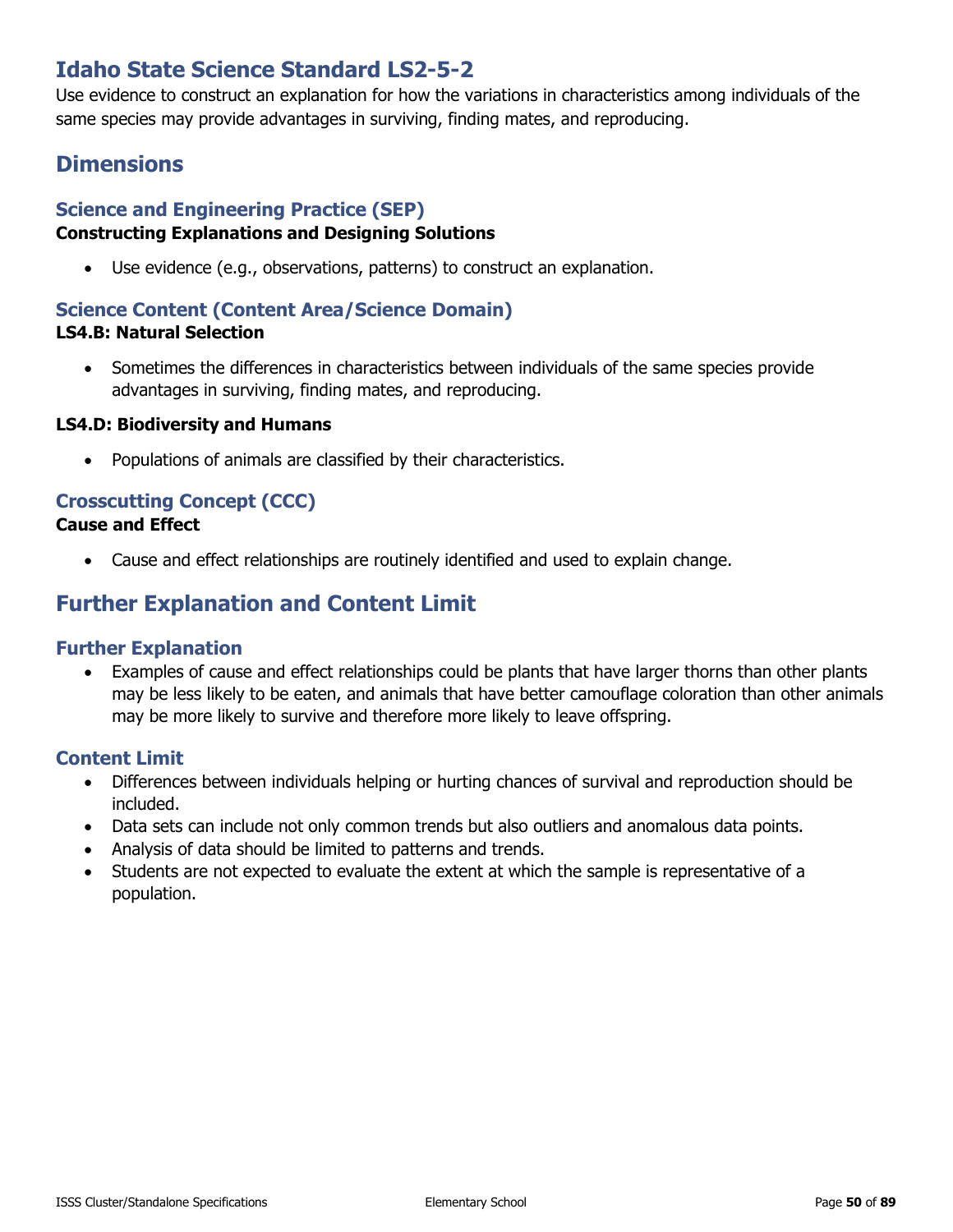#### **Vocabulary that Could be Used in Clusters/Standalones**

- variation
- advantage
- reproduce
- relationship
- mating
- **breeding**
- behavior
- plumage
- pollination
- camouflage

#### **Vocabulary that Should Not be Used in Clusters/Standalones**

- natural and artificial selection
	- evolution
- genetics
- adaptation

#### **Phenomena**

- The same species of walking stick in California has two different color variations. The green walking sticks are found on bushes with thick green leaves, whereas the striped walking sticks are found on bushes with needle-like leaves.
- In a given population, there are more male [X Bird] with larger, brighter feathers in the population than males with smaller, muted feathers.
- Acacia trees that are browsed upon by X animal grow longer thorns at X height. Acacia trees that are browsed upon by Y animal grow longer thorns at Y height. Acacia trees that are not browsed upon at all do not grow longer thorns.
- Io moths use eyespots on their inner wings to frighten predators away. Larger eyespots are more effective.

- 1. Articulate, describe, illustrate, or select the variations of characteristics to be explained. This may entail sorting relevant from irrelevant information or features.
- 2. Identify evidence supporting the conclusion that the variations in characteristics among individuals of the same species may provide advantages in surviving, finding mates, and reproducing.
- 3. Describe, identify, and/or select information needed to support an explanation that a characteristic provides advantages in surviving and reproducing.
- 4. Select or identify a prediction about survival or reproduction rates given a change in a characteristic. The prediction should follow from an explanation or causal relationship supported in earlier items.
- 5. Identify additional evidence that would help clarify, support, or contradict a hypothesized relationship between characteristics of individuals and their chances of survival and reproductive rates.
- 6. Express or complete a causal chain that explains how different characteristics among individuals of the same species provide advantages in survival and reproduction. This may include indicating directions of causality in an incomplete model such as a flow chart or diagram or completing cause and effect chains.
- 7. Use evidence to construct an explanation for differences in survival and/or reproduction given a difference in traits between individuals of the same species.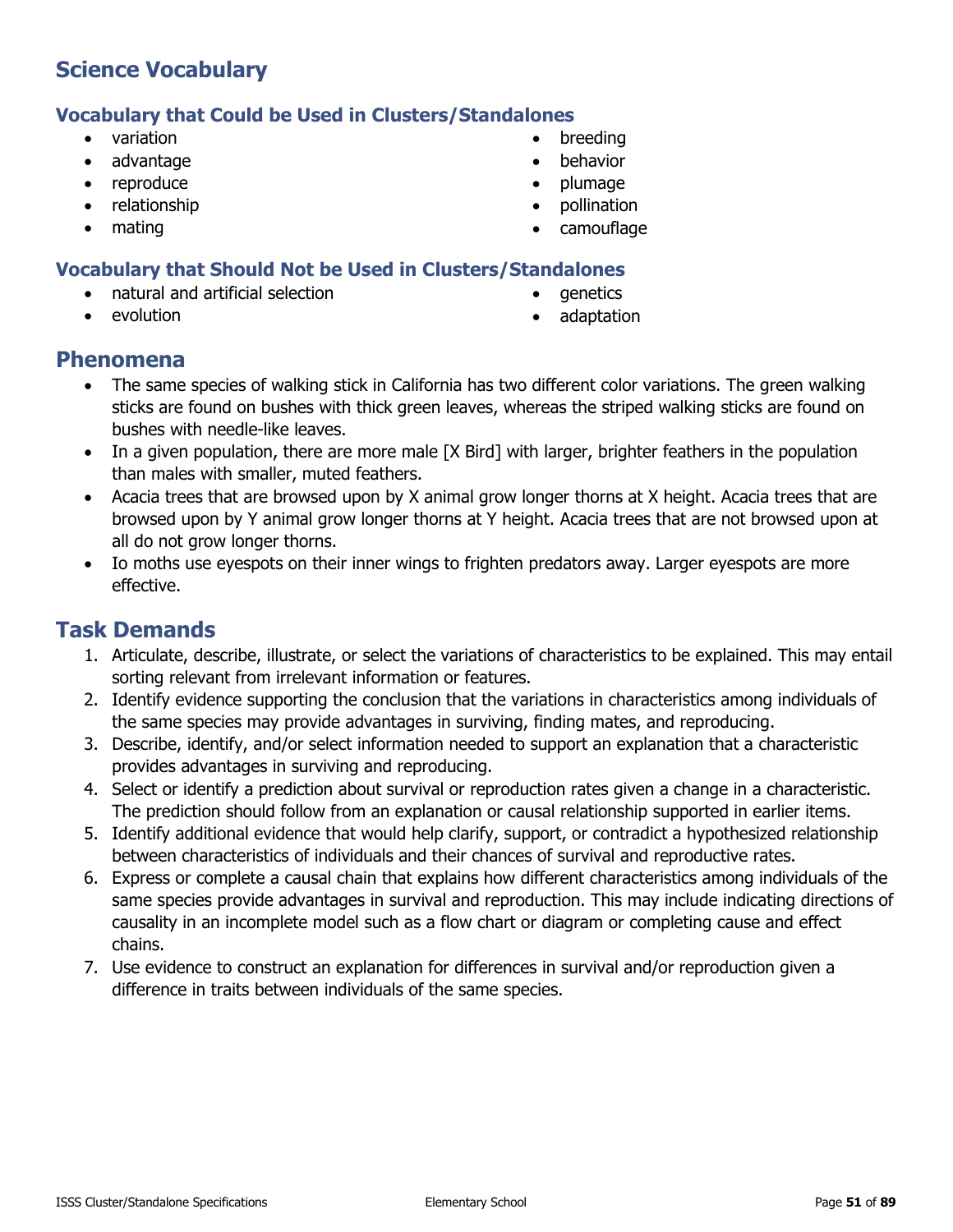## **Idaho State Science Standard LS2-5-3**

Construct an argument with evidence that in a particular habitat some organisms can survive well, some survive less well, and some cannot survive at all.

## **Dimensions**

#### **Science and Engineering Practice (SEP) Engaging in Argument from Evidence**

• Construct an argument with evidence.

#### **Science Content (Content Area/Science Domain) LS4.C: Adaptation**

• For any particular environment, some kinds of organisms survive well, some survive less well, and some cannot survive at all.

#### **Crosscutting Concept (CCC)**

#### **Cause and Effect**

• Cause and effect relationships are routinely identified and used to explain change.

## **Further Explanation and Content Limit**

#### **Further Explanation**

• Examples of evidence could include needs and characteristics of the organisms and habitats involved. The organisms and their habitat make up a system in which the parts depend on each other.

- While students are not expected to know the definitions to vocabulary terms such as extinction, climate, and mimic, they are expected to know the general concepts behind these terms.
- Students do not need to know: mechanisms of natural selection and evolution of species.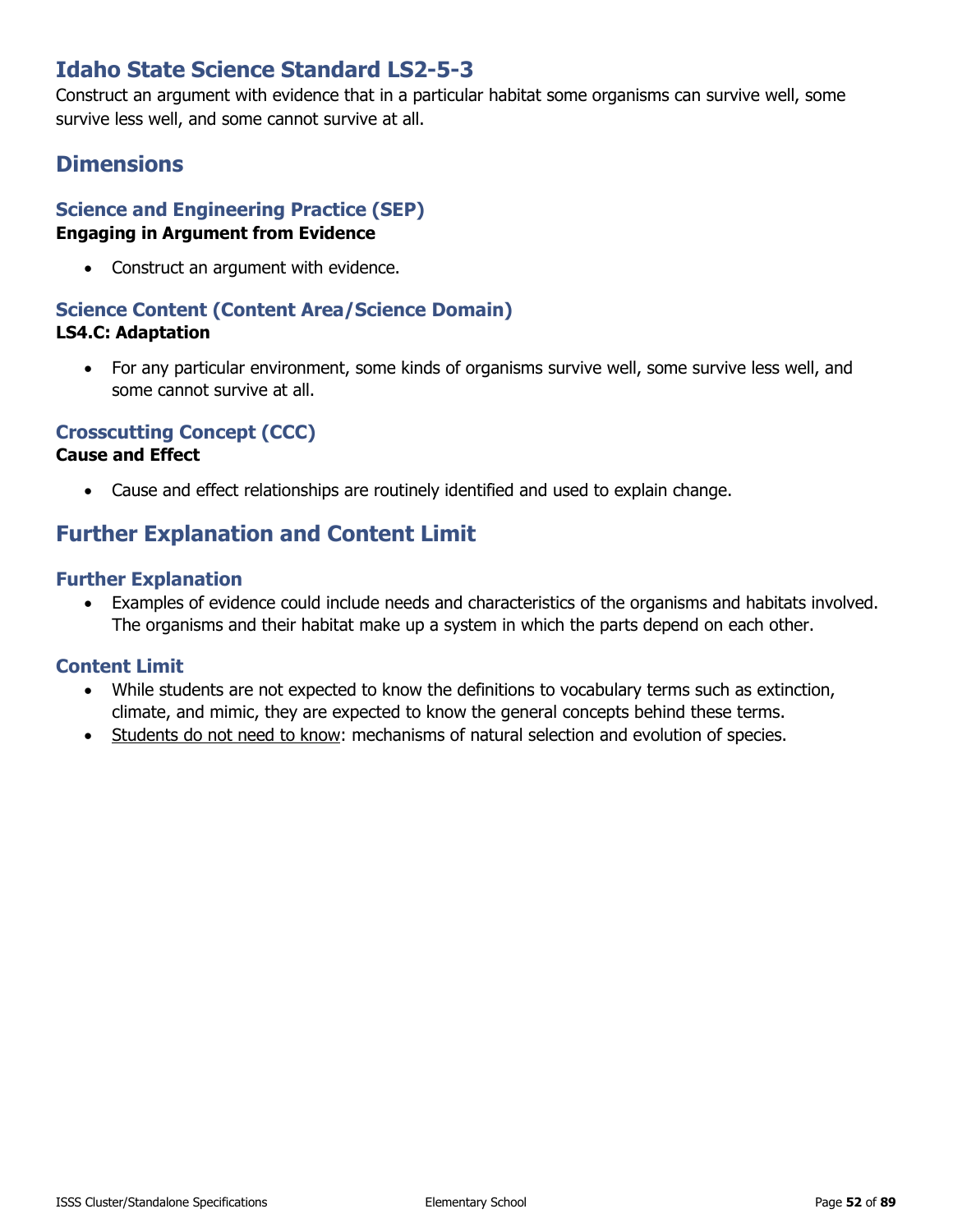#### **Vocabulary that Could be Used in Clusters/Standalones**

- habitat
- health
- species
- population
- region
- resource
- **behavior**
- growth
- petal
- thorn
- **structure**
- characteristics
- mate
- trait

#### **Vocabulary that Should Not be Used in Clusters/Standalones**

- organism
- threaten
- impact
- terrestrial
- climate change
- response
- body plan
- external function
- **internal**
- invertebrate
- adaptation
- beneficial change
- detrimental change
- species diversity
- gene
- variation
- artificial selection
- natural selection

#### **Phenomena**

- Desert plants are able to survive where there is little to no rain.
- Black bears survive the harsh winter months of their forest habitats by going into a deep sleep.
- The artic fox is better able to survive in colder climates than the red fox.
- Emperor penguins have special traits which help them survive in Antarctica.

- 1. Organize or summarize data to highlight trends, patterns, and/or determine relationships between the traits of an organism and survival in its environment.
- 2. Understand and generate simple bar graphs or tables that document patterns, trends, or relationships between traits of an organism and its survival in a particular environment.
- 3. Identify patterns or evidence in the data that supports inferences about characteristics of an organism and those of its environment.
- 4. Based on the provided data, identify or describe a claim regarding the relationship between the characteristics of an organism and survival in a particular environment.
- 5. Evaluate the evidence to sort relevant from irrelevant information regarding survival of an organism in a particular environment.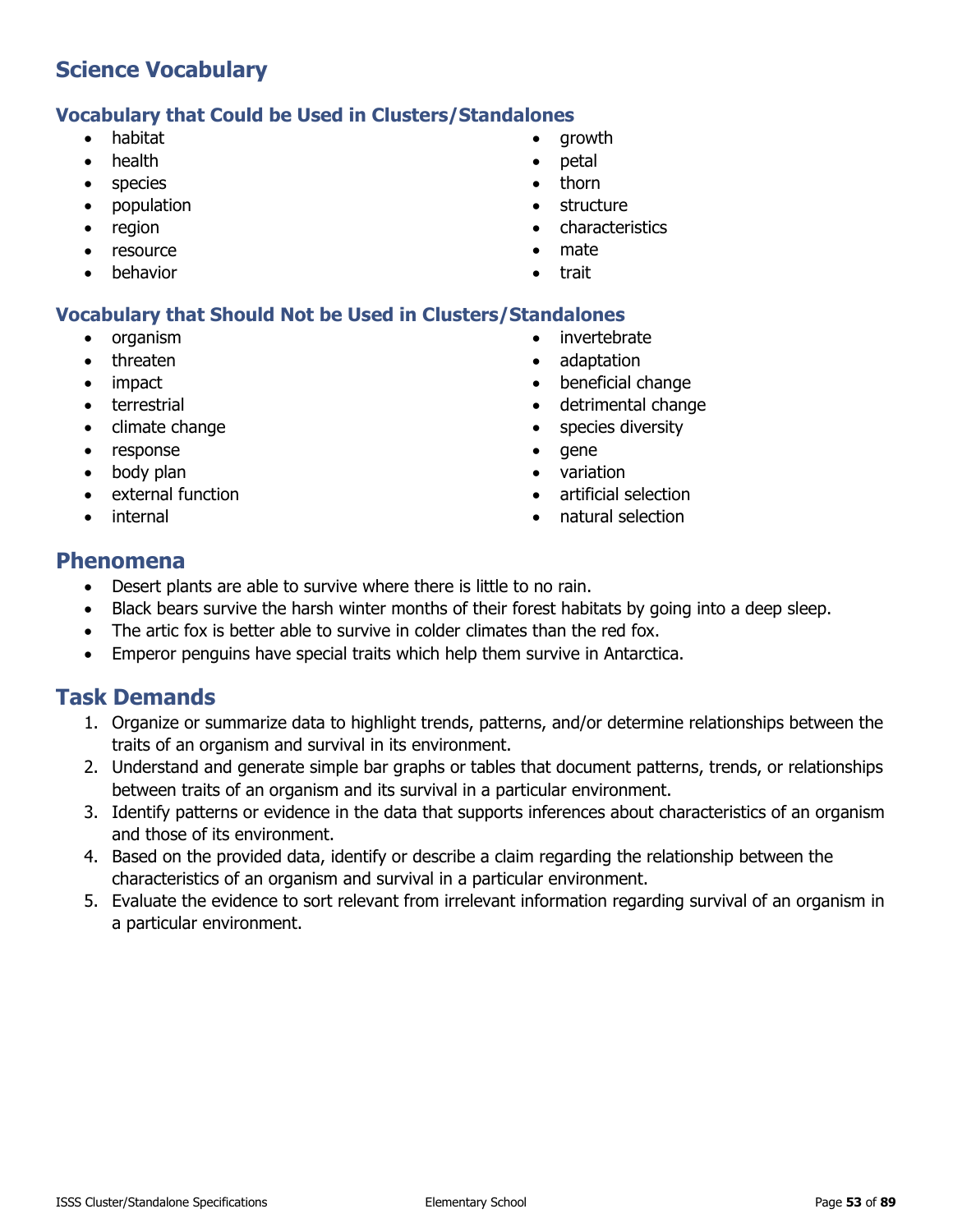## **Idaho State Science Standard LS2-5-4**

Make a claim about the merit of a solution to a problem caused when the environment changes and the types of plants and animals that live there may change.

## **Dimensions**

## **Science and Engineering Practice (SEP)**

#### **Engaging in Argument from Evidence**

• Make a claim about the merit of a solution to a problem by citing relevant evidence about how it meets the criteria and constraints of the problem.

## **Science Content (Content Area/Science Domain)**

#### **LS2.C: Ecosystem Dynamics, Functioning, and Resilience**

• When the environment changes in ways that affect a place's physical characteristics, temperature, or availability of resources, some organisms survive and reproduce, others move to new locations, yet others move into the transformed environment, and some die.

#### **LS4.D: Biodiversity and Humans**

• Populations live in a variety of habitats and change in those habitats affects the organisms living there.

#### **Crosscutting Concept (CCC) Systems and System Models**

• A system can be described in terms of its components and their interactions.

## **Further Explanation and Content Limit**

#### **Further Explanation**

• Examples of environmental changes could include changes in land characteristics, water distribution, temperature, food, and other organisms.

- Assessment is limited to a single environmental change.
- Assessment does not include the greenhouse effect or climate change.
- Students do not need to know: greenhouse effect, ultraviolet (UV) radiation, nuclear disasters.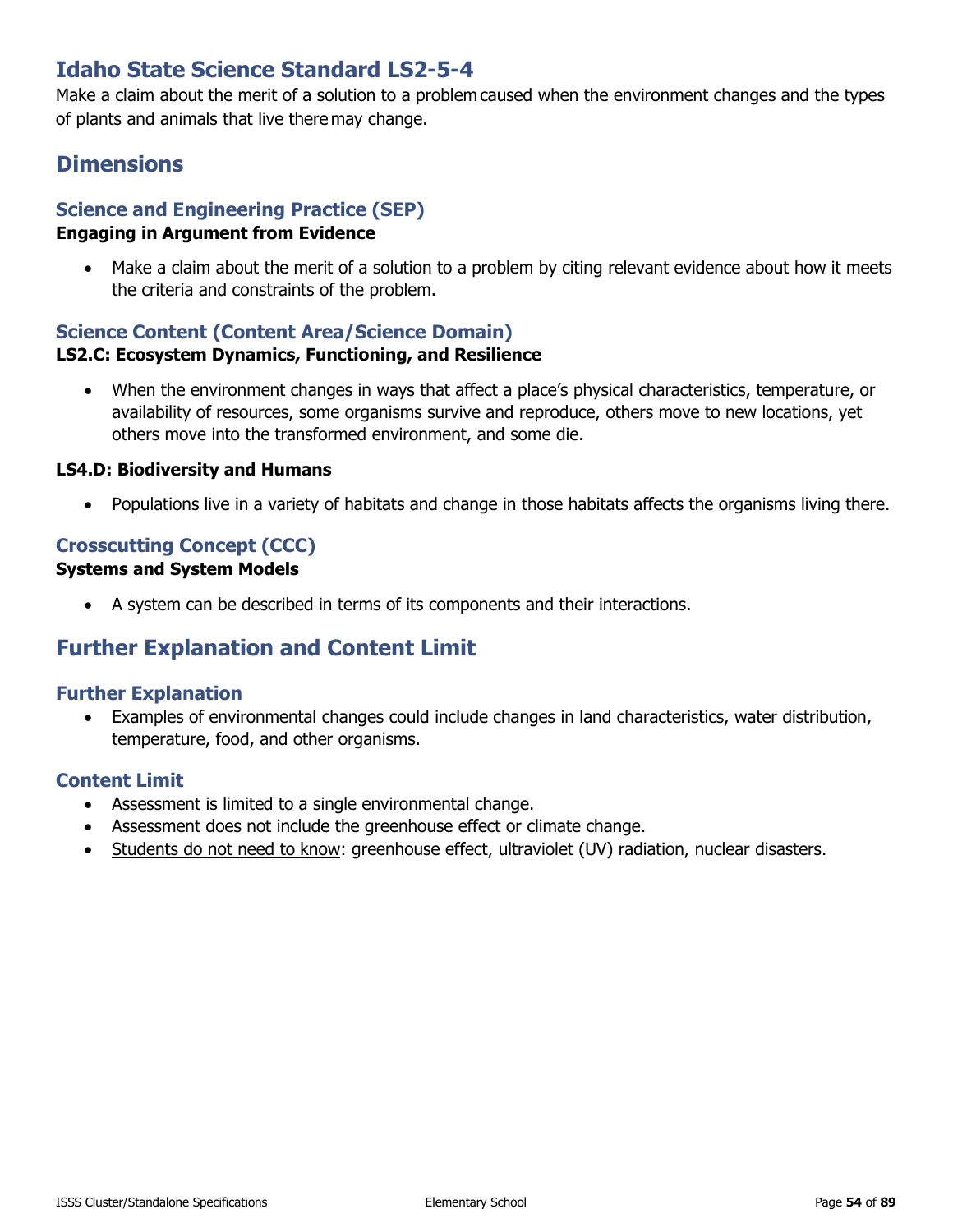#### **Vocabulary that Could be Used in Clusters/Standalones**

- population
- organism
- community
- habitat
- resource
- reproduce
- shelter
- **temperature**
- matter
- predator
- prey
- flood
- frost
- tide

#### **Vocabulary that Should Not be Used in Clusters/Standalones**

- ecosystem
- biotic
- abiotic
- food web
- producer
- consumer
- decomposer
- photosynthesis
- pollinate
- adapt
- energy flow

#### **Phenomena**

- To help ornamental bushes grow, no other plants should grow in their immediate vicinity.
- Before stocking a lake with fish, the lake pollution needs to be reduced.
- A late frost threatens the orange groves in Georgia.

- 1. Articulate, describe, illustrate, or select the relationships, interactions, and/or processes involved when the types of plants and/or animals change as a result of environmental changes. This may entail sorting relevant from irrelevant information or features.
- 2. Identify a problem that results when the types of plants and/or animals change as a result of environmental changes.
- 3. Express or complete a causal chain explaining a solution to problem that results when the types of plants and/or animals change as a result of environmental changes. The causal chain should include the ecosystem before the environmental change, the environmental change, the problem to plants and animals resulting from the environmental change, the solution to the problem, and the effect(s) of the solution on the ecosystem. This may include indicating directions of causality in an incomplete model such as a flow chart or diagram, or completing cause-and-effect chains.
- 4. Identify and/or evaluate evidence related to a solution to a problem caused when the types of plants and/or animals change as a result of environmental changes. The evidence may support or refute the solution, or students may identify missing evidence.
- 5. Evaluate a solution to a problem that results when the types of plants and/or animals change as a result of environmental changes, including how the solution may affect plants, animals, and/or other aspects of the ecosystem.
- 6. Identify information or data needed to support or refute a claim regarding a problem resulting from an environmental change affecting the native plants and animals.
- biosphere • sustain
- 
- predation
- mutualism
- carrying capacity
- volcano
- earthquake
- drought
- arid
- blight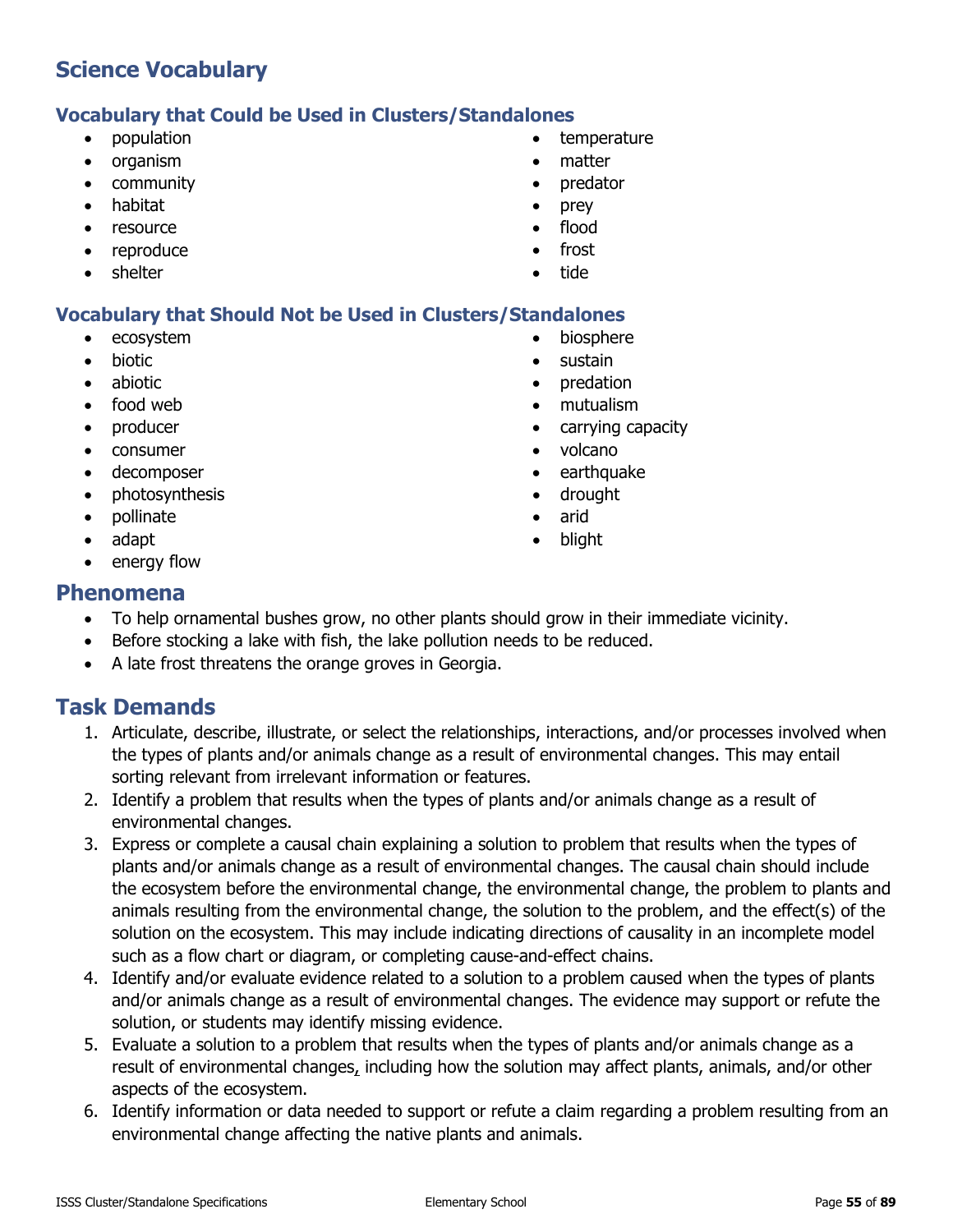## **Idaho State Science Standard PS1-3-1**

Plan and conduct an investigation to provide evidence of the effects of balanced and unbalanced forces on the motion of an object.

## **Dimensions**

## **Science and Engineering Practice (SEP)**

#### **Planning and Carrying Out Investigations**

• Plan and conduct an investigation collaboratively to produce data to serve as the basis for evidence, using fair tests in which variables are controlled and the number of trials considered.

#### **Science Content (Content Area/Science Domain) PS2.A: Forces and Motion**

• Each force acts on one particular object and has both strength and a direction. An object at rest typically has multiple forces acting on it, but they add to give zero net force on the object. Forces that do not sum to zero can cause changes in the object's speed or direction of motion. (Boundary: Qualitative and conceptual, but not quantitative addition of forces is used at this level.)

#### **PS2.B: Types of Interactions**

• Objects in contact exert forces on each other.

#### **Crosscutting Concept (CCC)**

#### **Cause and Effect**

• Cause and effect relationships are routinely identified.

## **Further Explanation and Content Limit**

#### **Further Explanation**

• Examples could include an unbalanced force on one side of a ball can make it start moving, and balanced forces pushing on a box from both sides will not produce any motion at all.

- Assessment is limited to one variable at a time: number, size, or direction of forces.
- Assessment does not include quantitative force size, only qualitative and relative.
- Assessment is limited to gravity being addressed as a force that pulls objects down.
- Assessment does include normal force, but not by name or magnitude.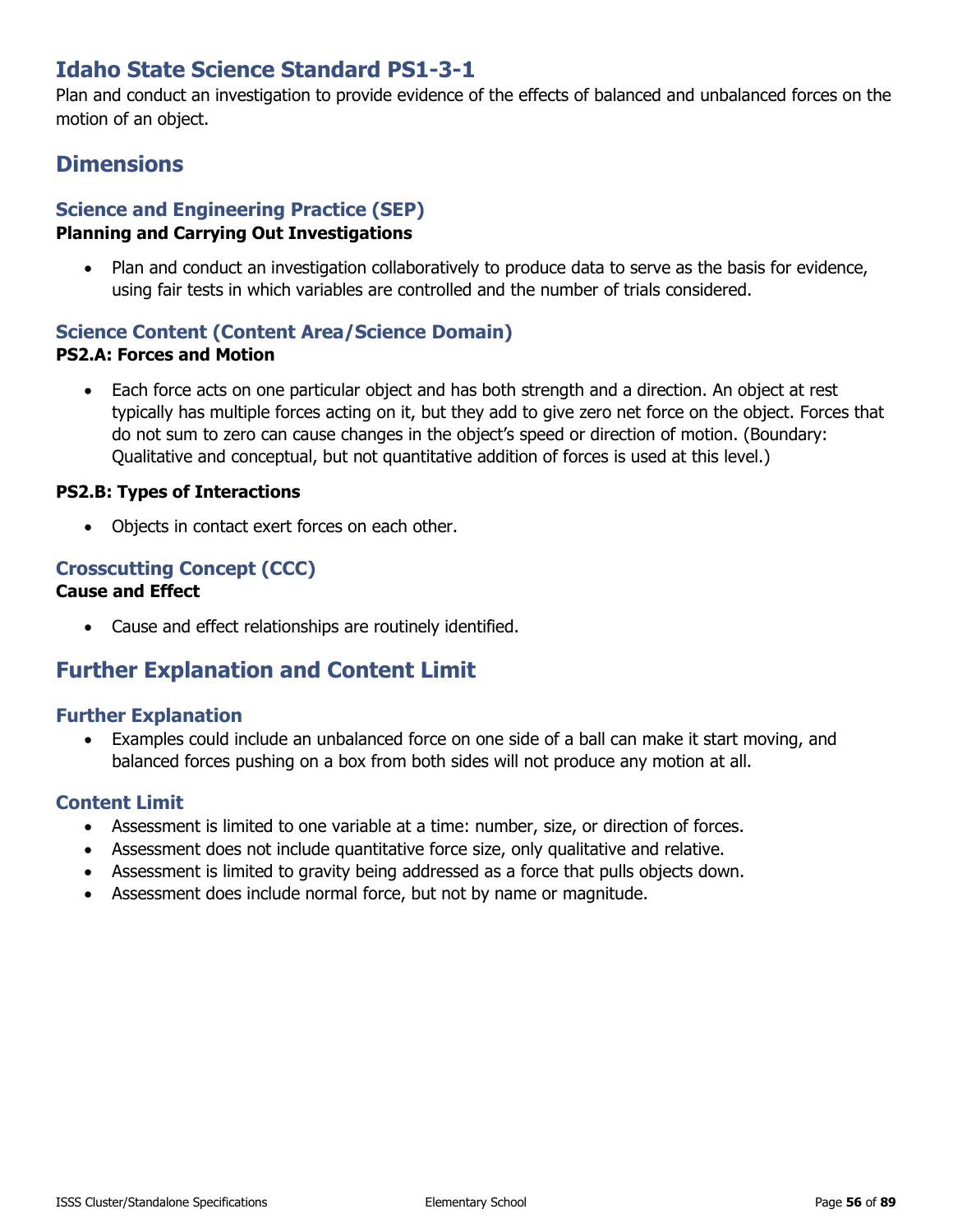#### **Vocabulary that Could be Used in Clusters/Standalones**

- strength
- direction
- speed
- gravity

#### **Vocabulary that Should Not be Used in Clusters/Standalones**

- velocity
- acceleration
- mass
- friction
- vector
- quantitative
- net
- sum
- weight (physical)
- 
- relative
- scale
- weight (mass  $*$  gravity)
- newtons
- normal force

### **Phenomena**

- Kids of the same size and strength play a game of tug of war. When the same number of kids are on each side, a ribbon tied to the rope does not move. When more kids are on one side, the rope moves in that direction.
- A ball rests on the ground, unmoving. When it is gently kicked, it moves slowly in the direction it was kicked. When it is kicked harder, it moves more quickly in the direction it was kicked.
- A box is sitting in the center of a table. Strings attached to the left and right sides of the box hang over the sides of the table. Identical weights can be attached to the end of these strings.
- A flat track with posts and rubber bands on either ends of the track. The student can pull a car back different distances to gather data.

- 1. Assemble, complete, or identify, from a collection including distractors, the essential components of an investigation that studies balanced and unbalanced forces on an object at rest and/or in motion.
- 2. Identify the variables in the investigation that are held constant and which are changing, and define important factors in the design including number of trials, methods, and techniques.
- 3. Identify the observations that should be collected in an investigation of an object's motion to determine the forces on the object and the causes of those forces.
- 4. Observe, collect, and record data from observations of the forces acting on an object at rest and/or in motion after forces of different strengths and/or directions are applied, including both balanced and unbalanced forces.
- 5. Identify from a list, including distractors, the effects of forces on an object's motion and the cause of those forces.
- 6. Make predictions about the effects of changes in the motion of an object given specific forces. Predictions can be made by manipulating components of the investigation, completing illustrations, or selecting from lists with distractors.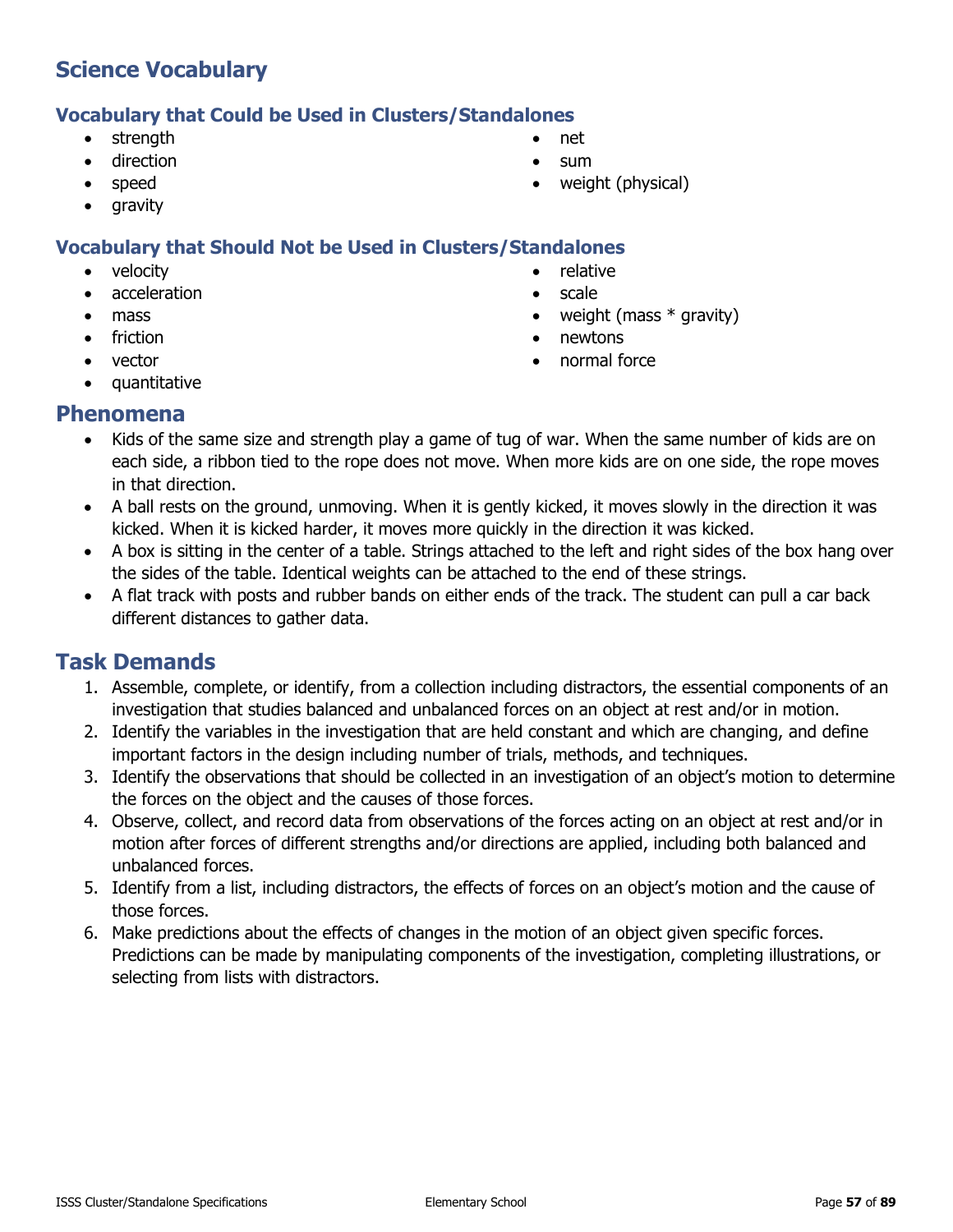## **Idaho State Science Standard PS1-3-2**

Make observations and/or measurements of an object's motion to provide evidence that a pattern can be used to predict future motion.

## **Dimensions**

## **Science and Engineering Practice (SEP)**

#### **Planning and Carrying Out Investigations**

• Make observations and/or measurements to produce data to serve as the basis for evidence for an explanation of a phenomenon or to test a design solution.

#### **Science Content (Content Area/Science Domain) PS2.A Forces and Motion**

- The patterns of an object's motion in various situations can be observed and measured; when that past motion exhibits a regular pattern, future motion can be predicted from it.
- The patterns of an object's motion in various situations can be observed and measured; when that past motion exhibits a regular pattern, future motion can be predicted from it. (Boundary: Technical terms, such as magnitude, velocity, momentum, and vector quantity, are not introduced at this level, but the concept that some quantities need both size and direction to be described is developed.)

# **Crosscutting Concept (CCC)**

- **Patterns**
	- Patterns of change can be used to make predictions.

## **Further Explanation and Content Limit**

#### **Further Explanation**

• Examples of motion with a predictable pattern could include a child swinging in a swing, a ball rolling back and forth in a bowl, and two children on a seesaw.

- Technical terms, such as magnitude, velocity, momentum, and vector quantity, are not introduced at this level, but the concept that some quantities need both size and direction to be described is developed.
- Students do not need to know: Newton's laws of motion, Law of Conservation of Energy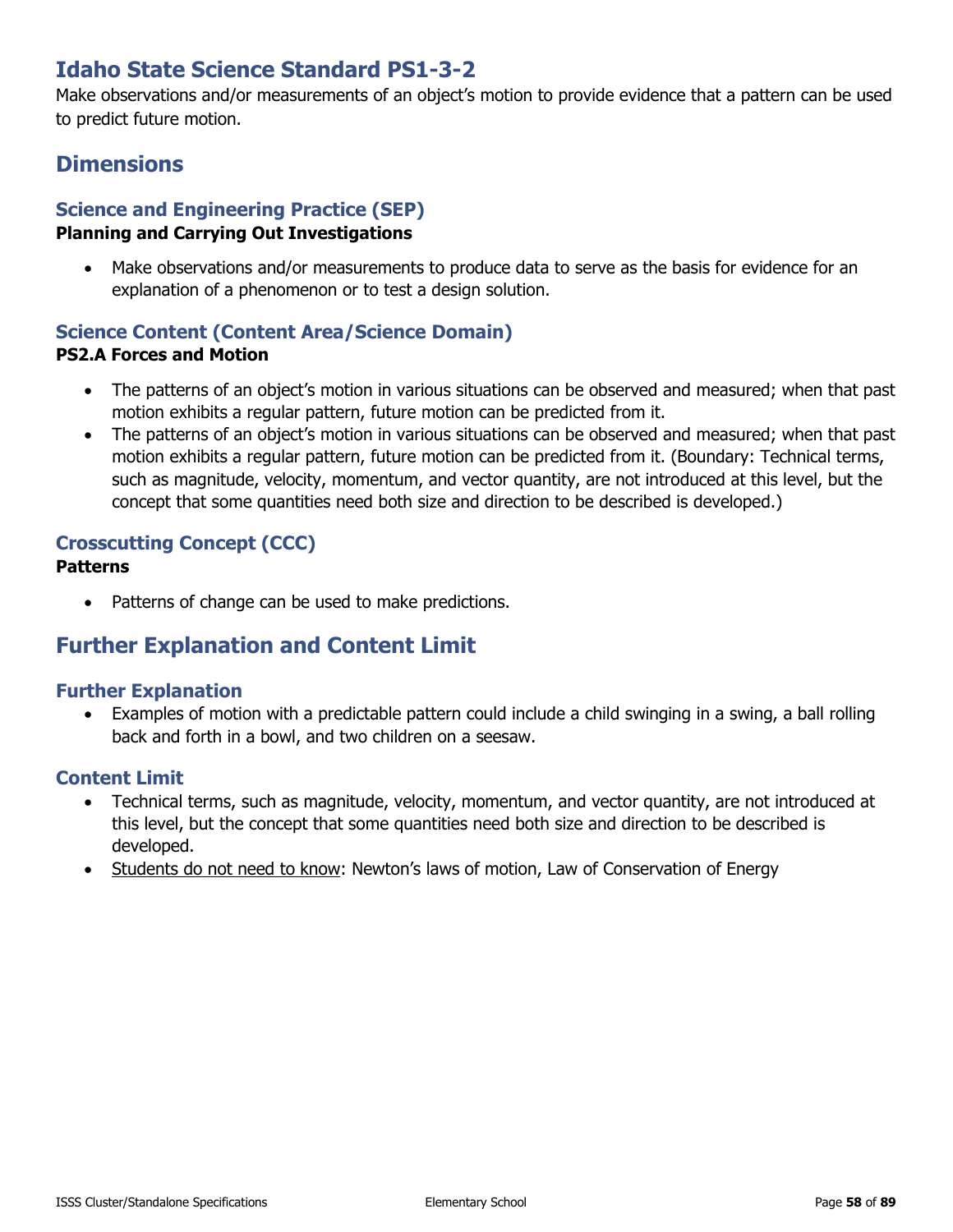4. Summarize data to highlight trends, patterns, or correlations in the motion of an object. 5. Use relationships identified in the data to predict/infer the future motion of an object.

out distractors.

future motion.

**Task Demands**

The same marble is rolled down another slide. This time, it takes the marble two seconds to reach the bottom of the slide.

3. Generate or construct graphs, tables, assemblages of illustrations and/or labels of data that highlight patterns, trends, or correlations in the pattern of an object's motion. This may include sorting

6. Identify patterns or evidence in the data that supports predictions/inferences about an object's

# **Phenomena**

- A boy and a girl play on a swing set. In 10 tries, the girl cannot get the boy to swing higher than the height she released him.
- 
- 

1. Identify the output data that should be collected in an investigation of an object's motion. 2. Make and/or record observations about an object's motion as it repeats a pattern over time.

- A ball can be thrown farther when a person launches the ball from a plastic ball thrower rather
- than from his/her bare hand. • A marble is rolled down a slide. It takes five seconds for the marble to reach the bottom of the slide.
- momentum • velocity

## vector

**Vocabulary that Should Not be Used in Clusters/Standalones**

• elastic collision

• static electricity

particles • electrical charge • negatively charged • positively charged • neutrally charged • magnetic field

• distribution of charged

- inelastic collision
- 
- acceleration of gravity
- 
- power

## **Vocabulary that Could be Used in Clusters/Standalones**

- speed
- distance

**Science Vocabulary**

- height
- 
- time
- 
- mass
- force
- gravity
- electrical field

• frequency • amplitude • displacement

• oscillate

• equilibrium position

- polarity (magnetic)
- North pole
- South pole
- attraction
- repulsion
- electromagnet

• controlled variable • dependent variable • independent variable

• kinetic energy • potential energy

- friction
- work
-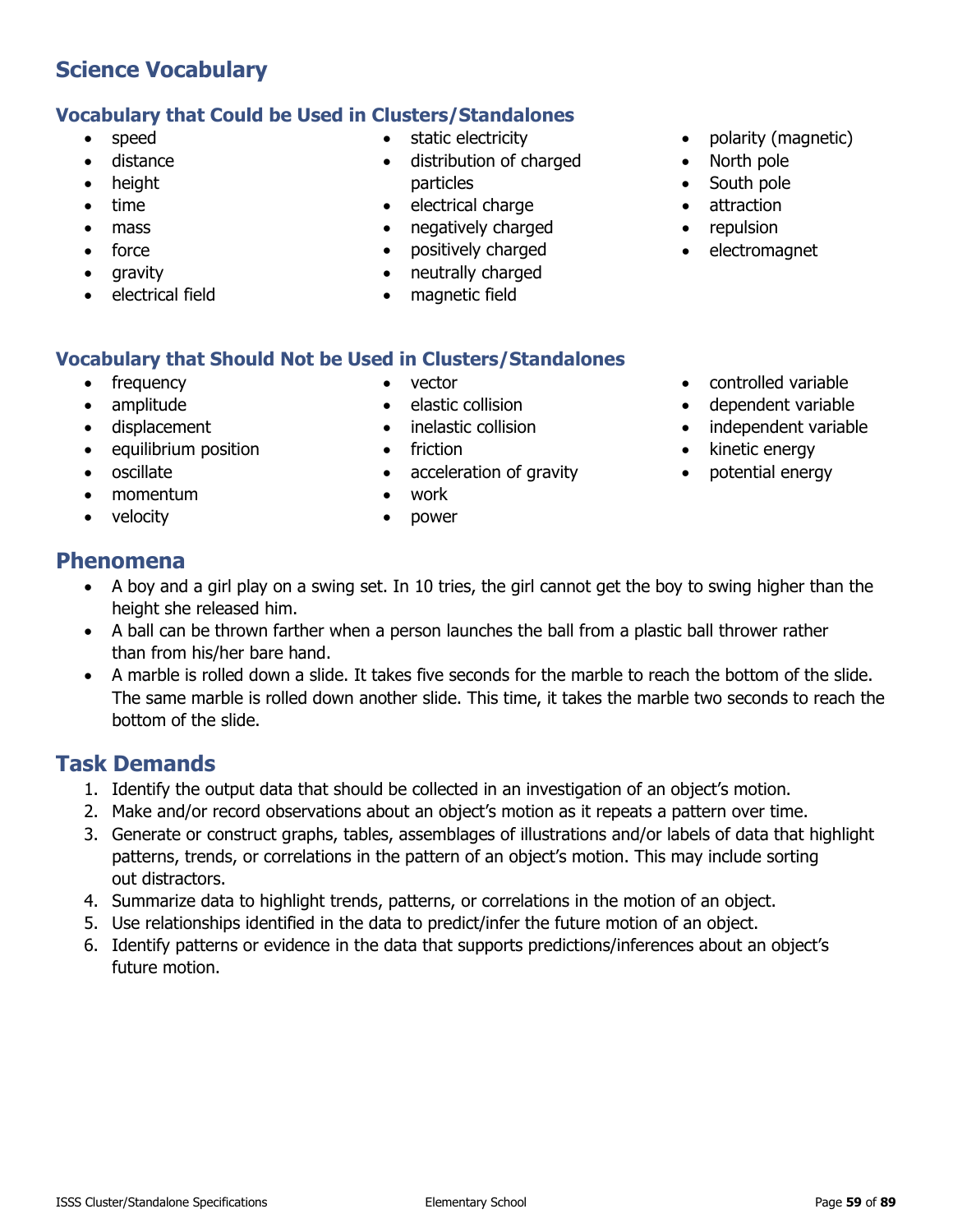## **Idaho State Science Standard PS1-3-3**

Ask questions to determine cause and effect relationships of electric or magnetic interactions between two objects not in contact with each other.

## **Dimensions**

## **Science and Engineering Practice (SEP)**

#### **Asking Questions and Defining Problems**

• Ask questions that can be investigated based on patterns such as cause and effect relationships.

#### **Science Content (Content Area/Science Domain)**

#### **PS2.B: Types of Interactions**

• Electric and magnetic forces between a pair of objects do not require that the objects be in contact. The sizes of the forces in each situation depend on the properties of the objects and their distances apart and, for forces between two magnets, on their orientation relative to each other.

#### **Crosscutting Concept (CCC)**

#### **Cause and Effect**

• Cause and effect relationships are routinely identified, tested, and used to explain change.

## **Further Explanation and Content Limit**

#### **Further Explanation**

- Examples of an electric force could include the force on hair from an electrically charged balloon and the electrical forces between a charged rod and pieces of paper; examples of a magnetic force could include the force between two permanent magnets, the force between an electromagnet and steel paperclips, and the force exerted by one magnet versus the force exerted by two magnets.
- Examples of cause and effect relationships could include how the distance between objects affects strength of the force and how the orientation of magnets affects the direction of the magnetic force.

- Assessment is limited to forces produced by objects that can be manipulated by students, and electrical interactions are limited to static electricity.
- Limit to strictly qualitative observations.
- Limit content to ask questions about how electric and magnetic objects interact, and the investigation of these phenomena within the scope of the classroom.
- Students should be able to identify the direction of the force, but not the shape of the magnetic or electric field.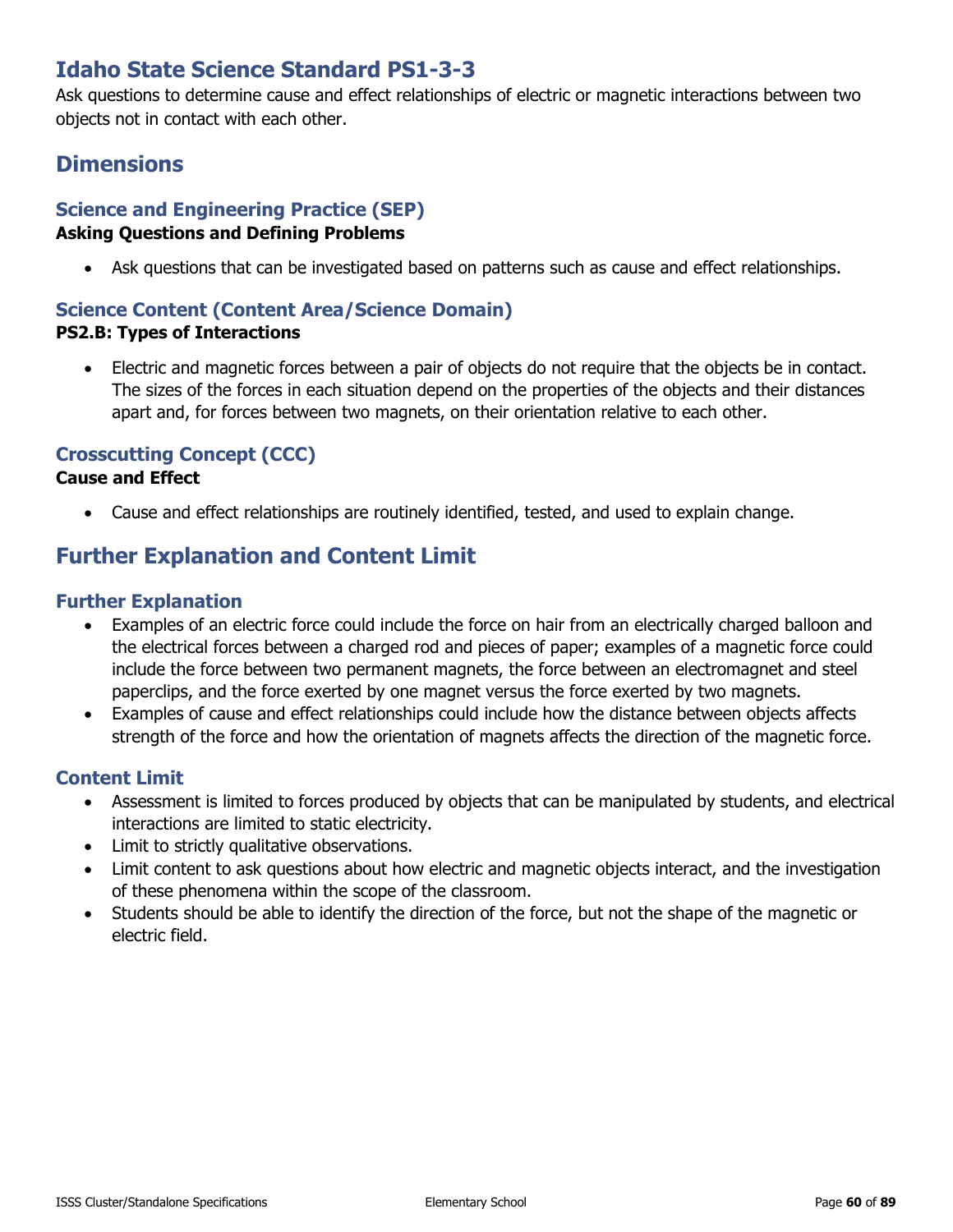#### **Vocabulary that Could be Used in Clusters/Standalones**

- attraction
- repulsion
- north pole
- south pole

#### **Vocabulary that Should Not be Used in Clusters/Standalones**

- force fields
- test charge
- protons
- neutrons
- positive charge
- negative charge
- static electricity
- - electrons
	- field gradients
	- **insulator**
	- conductor

#### **Phenomena**

- A balloon rubbed against a sweater attracts a whole grain oat O-shaped cereal attached to a string.
- A magnet floats on top of another magnet when aligned correctly.
- A magnet touching the underside of a glass table can move a piece of metal sitting above it on top of the table.
- Two opposite poled magnets suspended by strings in air will levitate.

- 1. Select or identify from a collection, questions that will help clarify the properties that are correlated with the strength or direction of the forces in the phenomenon. In addition to plausible distractors, distractors may also include non-testable ("nonscientific") questions.
- 2. Make and/or record observations about how the size of the forces, both magnetic and electric, depend on different characteristics such as strength/orientation of the magnet, the amount of electric charge, materials, etc.
- 3. Identify, describe, or select from a collection, characteristics, properties, features, and/or processes to be manipulated or held constant, while gathering information to answer a well-articulated question about the cause and effect relationships of electric or magnetic interactions.
- 4. Select or describe conclusions relevant to the question posed which are supported by the data, especially inferences about causes and effects, related to static electricity and/or magnetism.
- 5. Predict outcomes when properties or proximity of the objects are changed, given the inferred cause and effect relationships, related to static electricity and/or magnetism.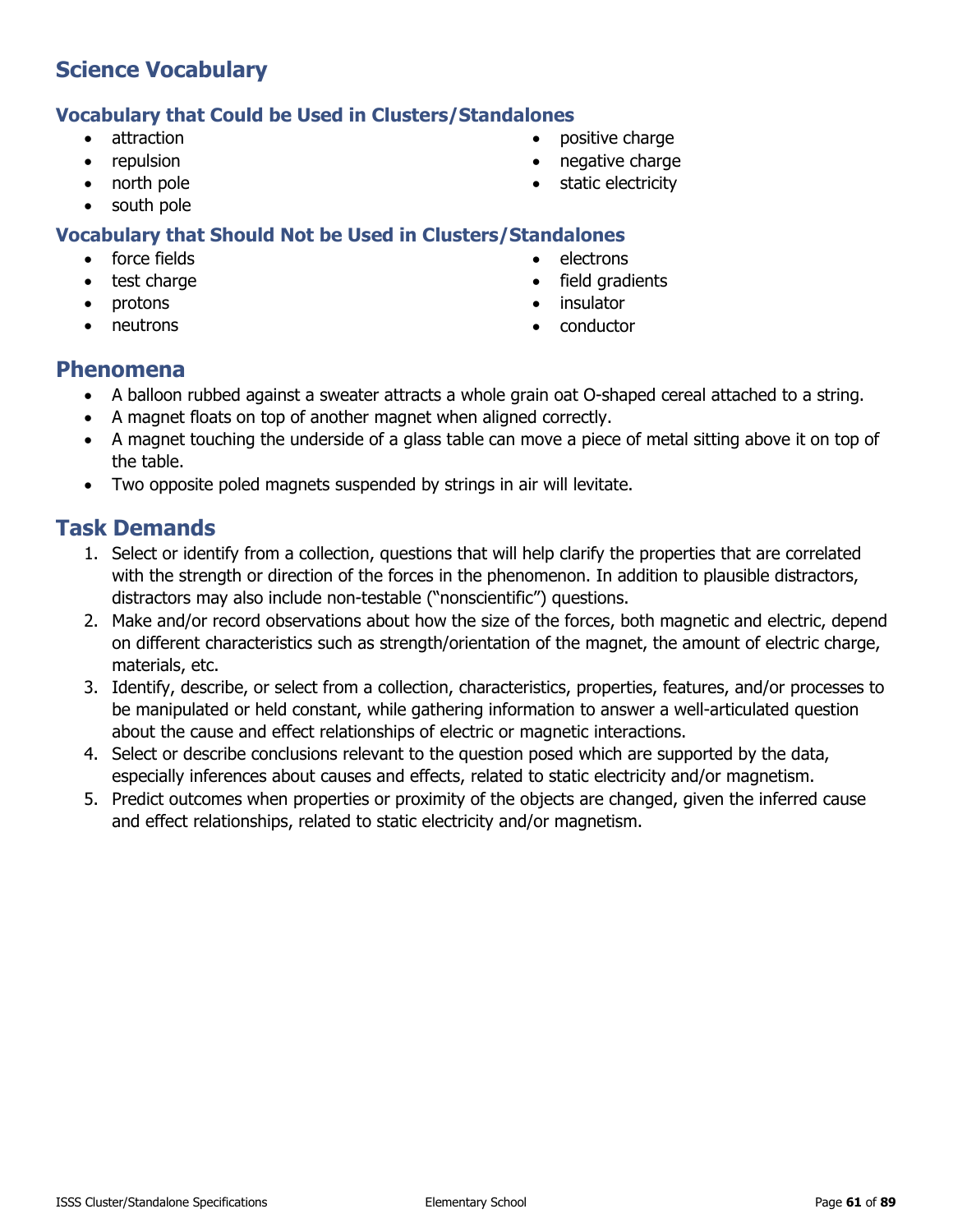## **Idaho State Science Standard PS1-3-4**

Define a simple design problem that can be solved by applying scientific ideas about magnets.

## **Dimensions**

#### **Science and Engineering Practice (SEP) Asking Questions and Defining Problems**

• Define a simple problem that can be solved through the development of a new or improved object or tool.

## **Science Content (Content Area/Science Domain)**

#### **PS2.B: Types of Interactions**

• Electric and Magnetic forces between a pair of objects do not require the objects to be in contact. The sizes of the forces in each situation depend on the properties of the objects and their distances apart, and, for forces between two magnets, on their orientation relative to each other.

#### **Crosscutting Concept (CCC)**

• N/A

## **Further Explanation and Content Limit**

#### **Further Explanation**

• Examples of problems could include constructing a latch to keep a door shut and creating a device to keep two moving objects from touching each other.

- Students only need to know the basics about magnets. They do not need to know about the magnetic field and how it is shaped for different objects, etc.
- Students do not need to know: how a magnet can magnetize other objects; they just need to know that it does. For example, a paper clip is not magnetic but will be attracted to a magnet. (The student does not need to know anything about magnetic domains.)
- Students do not need to know: how electricity and magnetism are coupled (that moving electrons create a magnetic field and that a changing magnetic field creates a current).
- Students do not need to know: anything about magnets except that they can repel/attract each other based on their orientation relative to each other.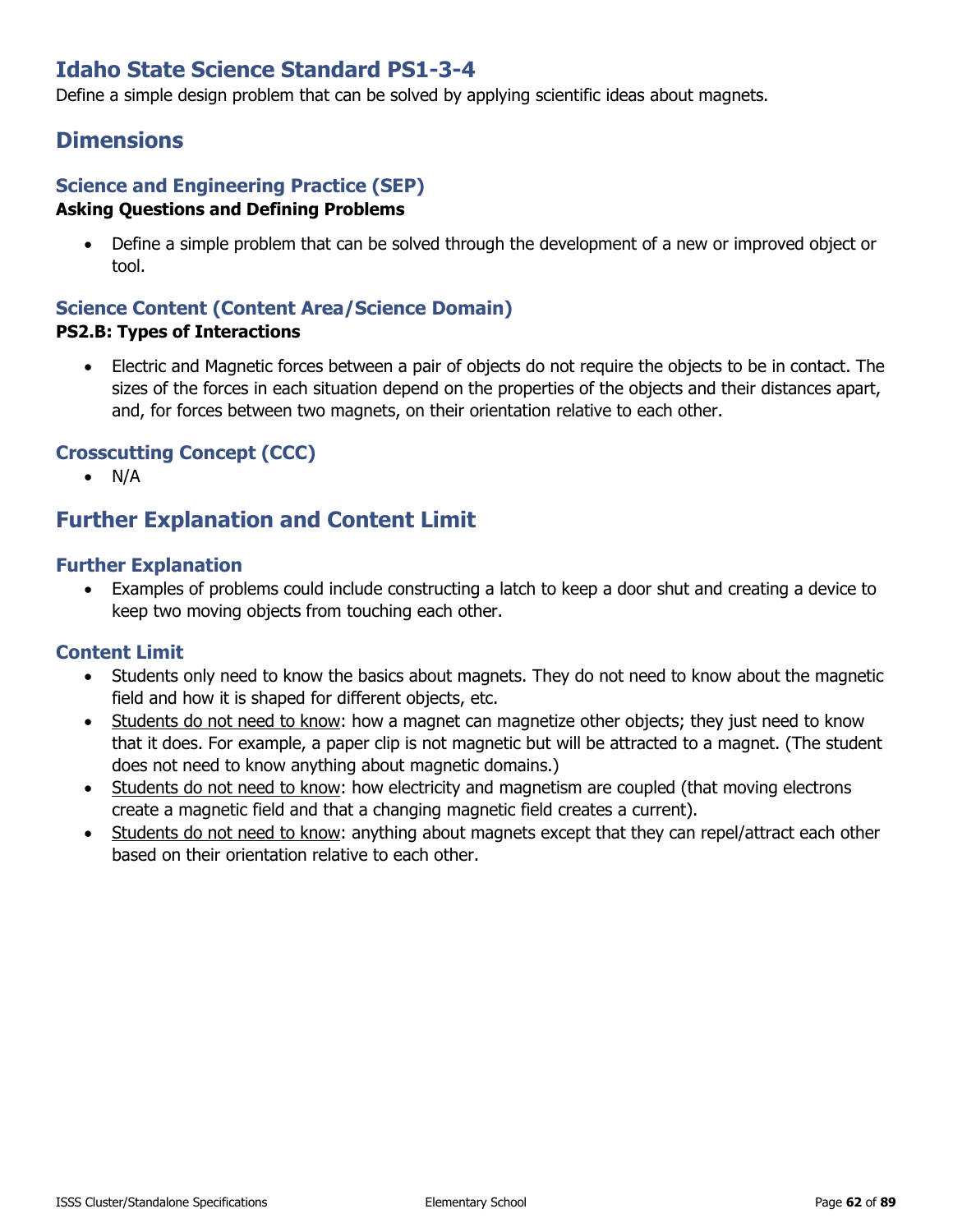## **Vocabulary that Could be Used in Clusters/Standalones**

- magnetic
- attraction
- repulsion
- non-contract force

## **Vocabulary that Should Not be Used in Clusters/Standalones**

- force fields
- field gradients
- conductor
- orientation
- north pole
- south pole
- bar magnet
- 
- 
- 
- 
- 

# • magnetic field

- exert interaction
- electromagnetism

- **Phenomena**
	- The shower leaks because the curtain is not secured to the bottom of the bathtub.
	- Things continually fall out of a handbag because the latch is not secure.
	- While working on a project, pencil shavings were dropped on the carpet and the vacuum may not have cleaned them all up.
	- Two carts used in experiments keep damaging each other when they collide.

- 1. Identify or assemble from a collection, including distractors, the relevant aspects of the problem that given design solutions, if implemented, will resolve/improve.
- 2. Articulate, describe, illustrate, or select the relationships, interactions, and/or processes to be explained OR to be used to solve the problem. This may entail sorting relevant from irrelevant information or features.
- 3. Express or complete a causal chain explaining how the repulsion or attraction of magnets will solve the problem that has been identified. This may include indicating directions of causality in an incomplete model such as a flow chart or diagram, or completing cause-and-effect chains.
- 4. Using given data, propose/illustrate/assemble a potential device (prototype) or solution.
- 5. Describe, identify, and/or select information needed to support an explanation about the proposed solution.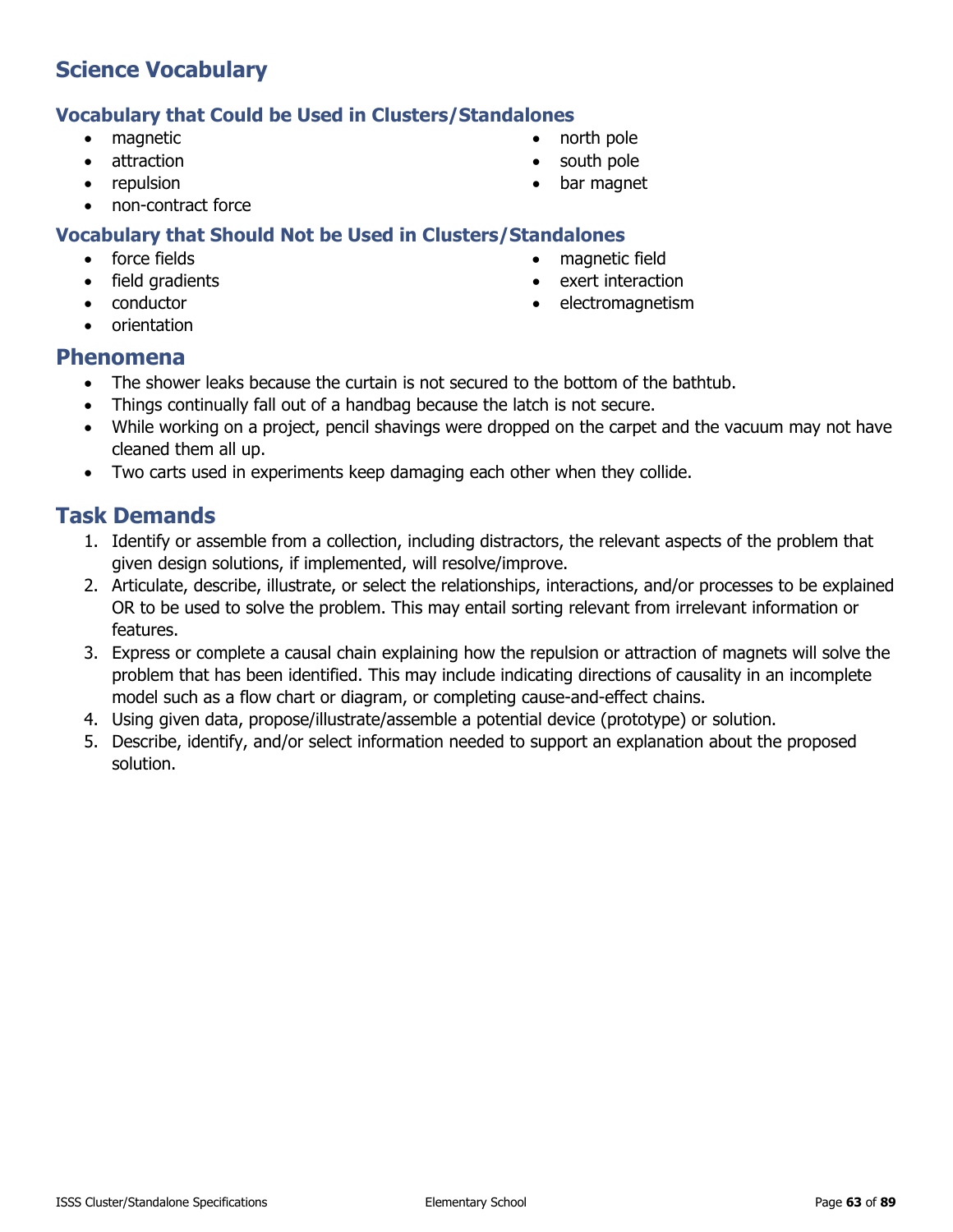## **Idaho State Science Standard PS1-4-1**

Use evidence to construct an explanation relating the speed of an object to the energy of that object.

## **Dimensions**

#### **Science and Engineering Practice (SEP) Constructing Explanations and Designing Solutions**

• Use evidence (e.g., measurements, observations, patterns) to construct an explanation.

#### **Science Content (Content Area/Science Domain) PS3.A: Definitions of Energy**

• The faster a given object is moving, the more energy it possesses.

## **Crosscutting Concept (CCC)**

#### **Energy and Matter**

• Energy can be transferred in various ways and between objects.

## **Further Explanation and Content Limit**

#### **Further Explanation**

• N/A

- Assessment does not include quantitative measures of changes in the speed of an object or on any precise or quantitative definition of energy.
- Students are expected to know that energy can be expressed through sound, heat, light, and motion.
- Students do not need to know: how to calculate speed, the change in speed (acceleration), or energy. This standard is limited to making strictly qualitative or comparative observations.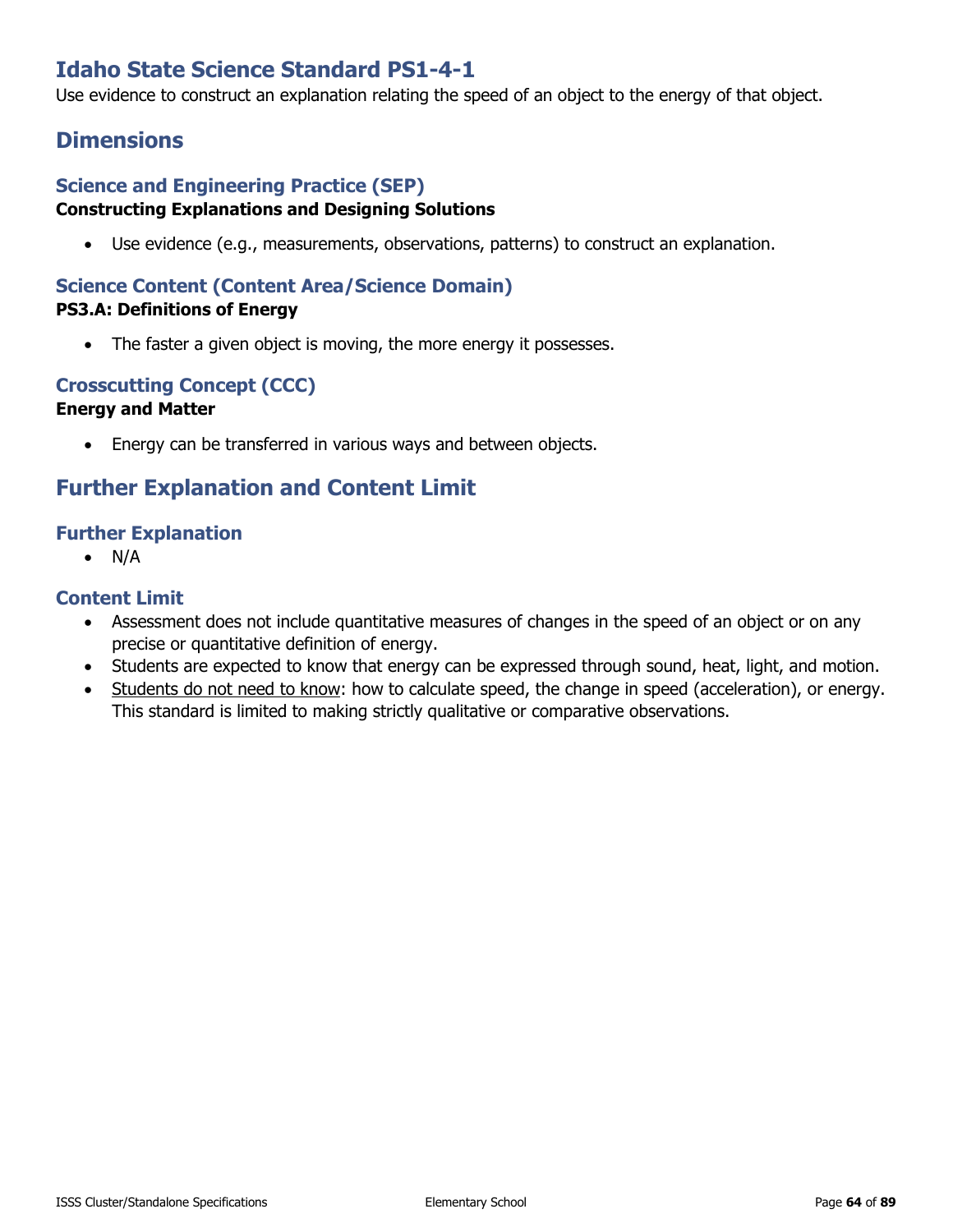#### **Vocabulary that Could be Used in Clusters/Standalones**

- volume
- collision
- heat transfer
- spring (coil)
- forms of energy (sound, heat, light, motion)

#### **Vocabulary that Should Not be Used in Clusters/Standalones**

- potential energy
- kinetic energy
- thermal energy
- conservation of energy • stored energy
- energy transfer
- gravity
- -
	-
	-

#### acceleration • velocity

- **Phenomena**
	- One drum can be used to produce loud or quiet percussion sounds.
	- A small bouncing basketball sounds louder than a large bouncing basketball.
	- Damage caused during a high-speed collision is greater than when speeds are slower.
	- A ceramic bowl dropped from a greater height will have a larger debris pattern.

- 1. Articulate, describe, illustrate, or select the relationships, interactions, and/or processes to be explained. This may entail sorting relevant from irrelevant information or features.
- 2. Express or complete a causal chain explaining that changes in energy and speed are related. This may include indicating directions of causality in an incomplete model such as a flow chart or diagram, or completing cause-and-effect chains.
- 3. Identify evidence supporting the inference of causation that is expressed in a causal chain.
- 4. Use an explanation to predict how the speed of an object changes given a change in energy or how the expression of energy will change given a change in speed.
- 5. Describe, identify, and/or select information needed to support an explanation.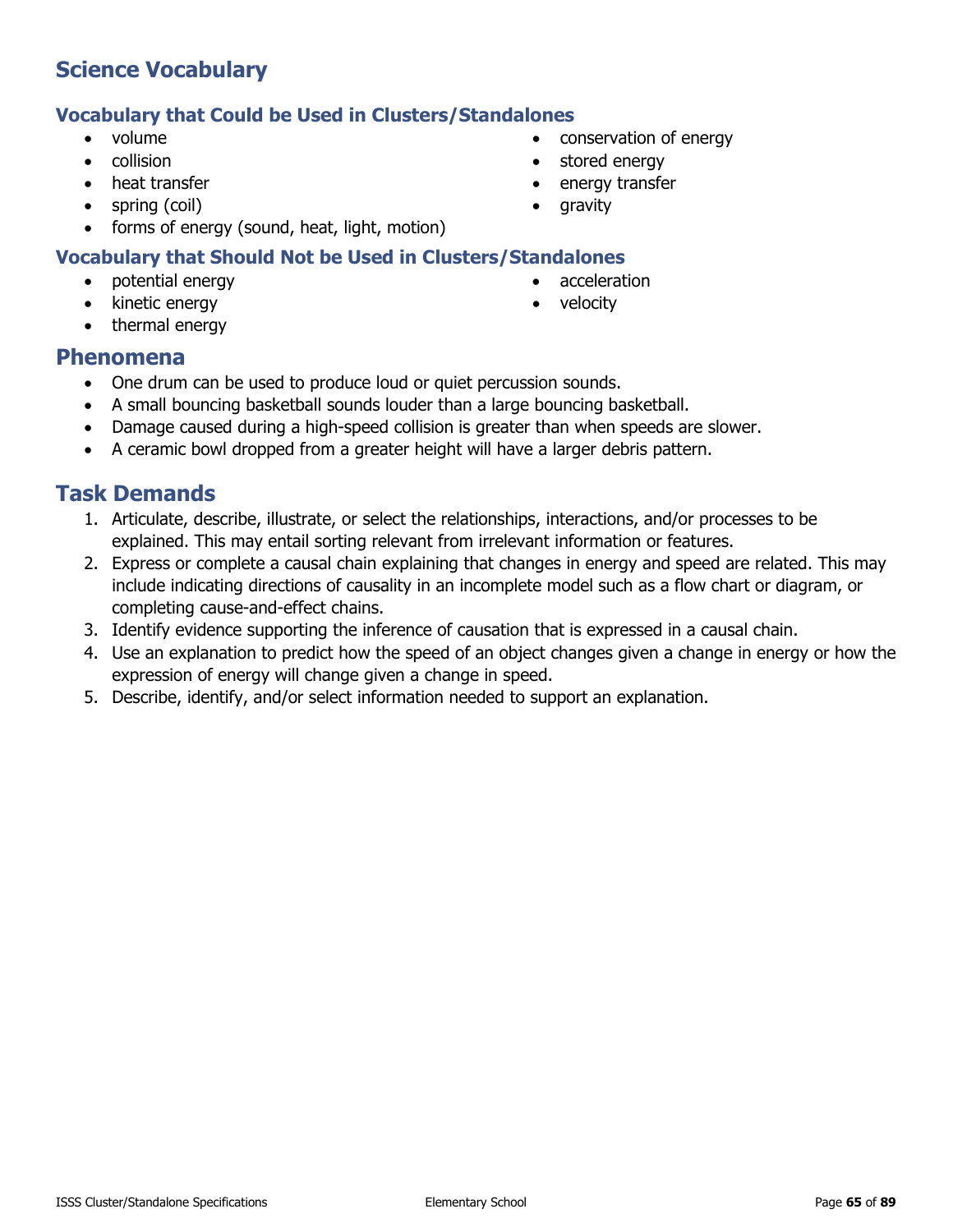## **Idaho State Science Standard PS1-4-2**

Make observations to provide evidence that energy can be transferred from place to place by sound, light, heat, and electric currents.

## **Dimensions**

## **Science and Engineering Practice (SEP)**

#### **Planning and Carrying Out Investigations**

• Make observations to produce data to serve as the basis for evidence for an explanation of a phenomena or to test a design solution.

## **Science Content (Content Area/Science Domain) PS3.A: Definitions of Energy**

Energy can be moved from place to place by moving objects  $-$  or through sound, light, or electric currents.

#### **PS3.B: Conservation of Energy and Energy Transfer**

- Energy is present whenever there are moving objects, sound, light, or heat. When objects collide, energy can be transferred from one object to another, thereby changing their motion. In such collisions, some energy is typically also transferred to the surrounding air; as a result, the air gets heated and sound is produced.
- Light also transfers energy from place to place.
- Energy can also be transferred from place to place by electric currents, which can then be used locally to produce motion, sound, heat, or light. The currents may have been produced to begin with by transforming the energy of motion into electrical energy.

#### **Crosscutting Concept (CCC)**

#### **Energy and Matter**

• Energy can be transferred in various ways and between objects.

## **Further Explanation and Content Limit**

#### **Further Explanation**

• N/A

- Assessment does not include quantitative measurements of energy.
- Identifying how energy is transferred (example: conduction vs. convection) is not part of this standard.
- Students do not need to know: how to do energy calculations. This standard is limited to strictly making observations.
- Students should know that energy can be given off as heat or light, but not specifics such as convection, thermal radiation, etc.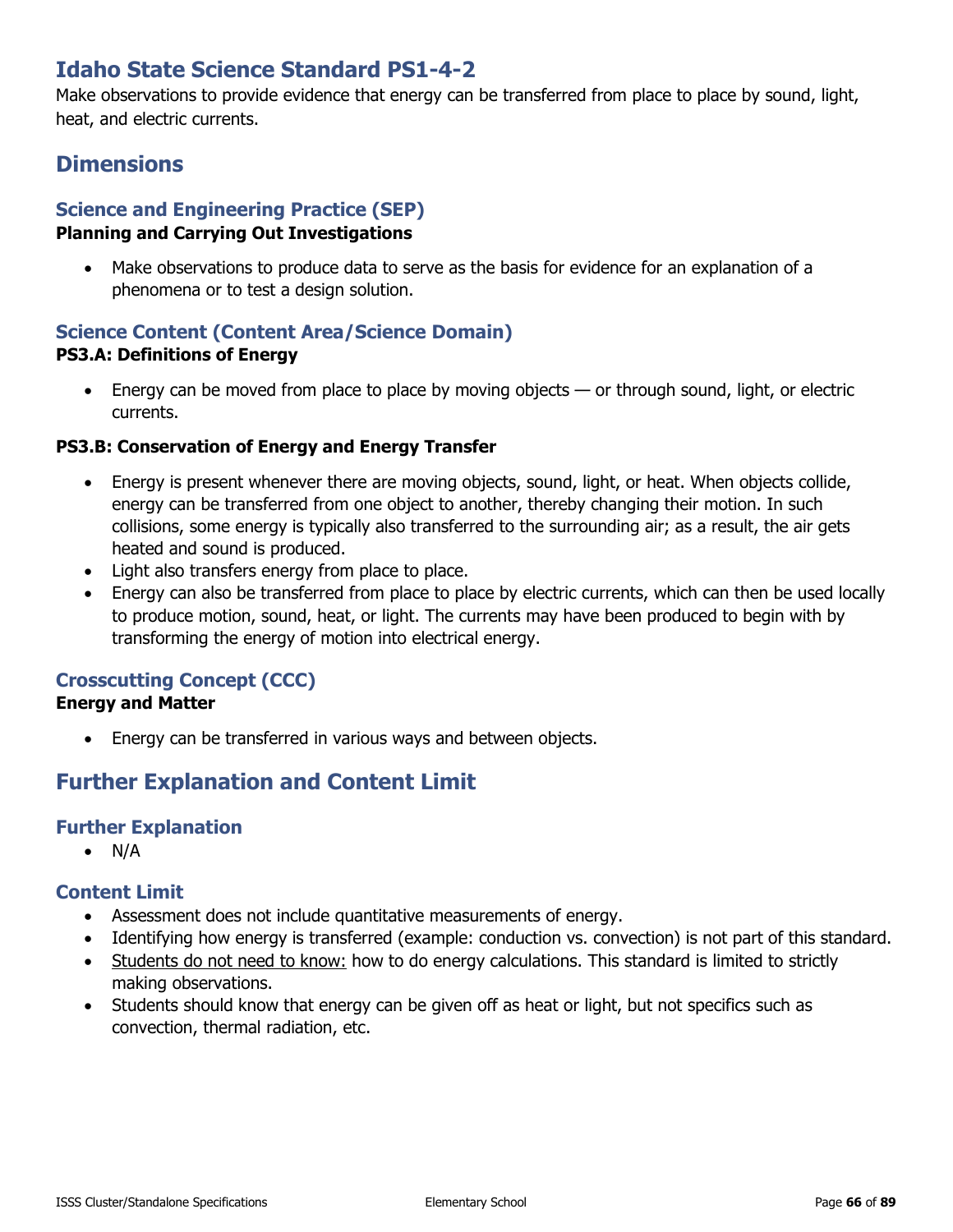#### **Vocabulary that Could be Used in Clusters/Standalones**

- collision
- speed
- flow

#### **Vocabulary that Should Not be Used in Clusters/Standalones**

- kinetic energy
- potential energy
- radiation
- convection
- transmission
- reflection
- decibels
- resonance
- heat conduction
- conversion
- 
- **friction**
- hertz
- electromagnetic radiation
- magnitude
- motion energy
- electric circuit
- thermal
- conservation of energy

### **Phenomena**

- A light bulb can be powered using the motion of a hamster wheel.
- A drinking glass can be broken by a person singing a certain note.
- A fan (with blades angled at 45 degrees) will spin when placed safely over burning candles.
- Touching a Van der Graaf generator will make your hair stick up.

- 1. Identify the materials/tools needed for an investigation of how energy is transferred from place to place through heat, sound, light, or electric currents.
- 2. Identify the data that should be collected in an investigation of how energy is transferred from one place to another through heat, sound, light, or electric currents.
- 3. Make and/or record observations about the transfer of energy from one place to another via heat, sound, light, or electric currents.
- 4. Interpret and/or communicate the data from an investigation.
- 5. Select, describe, or illustrate a prediction made by applying the findings from an investigation.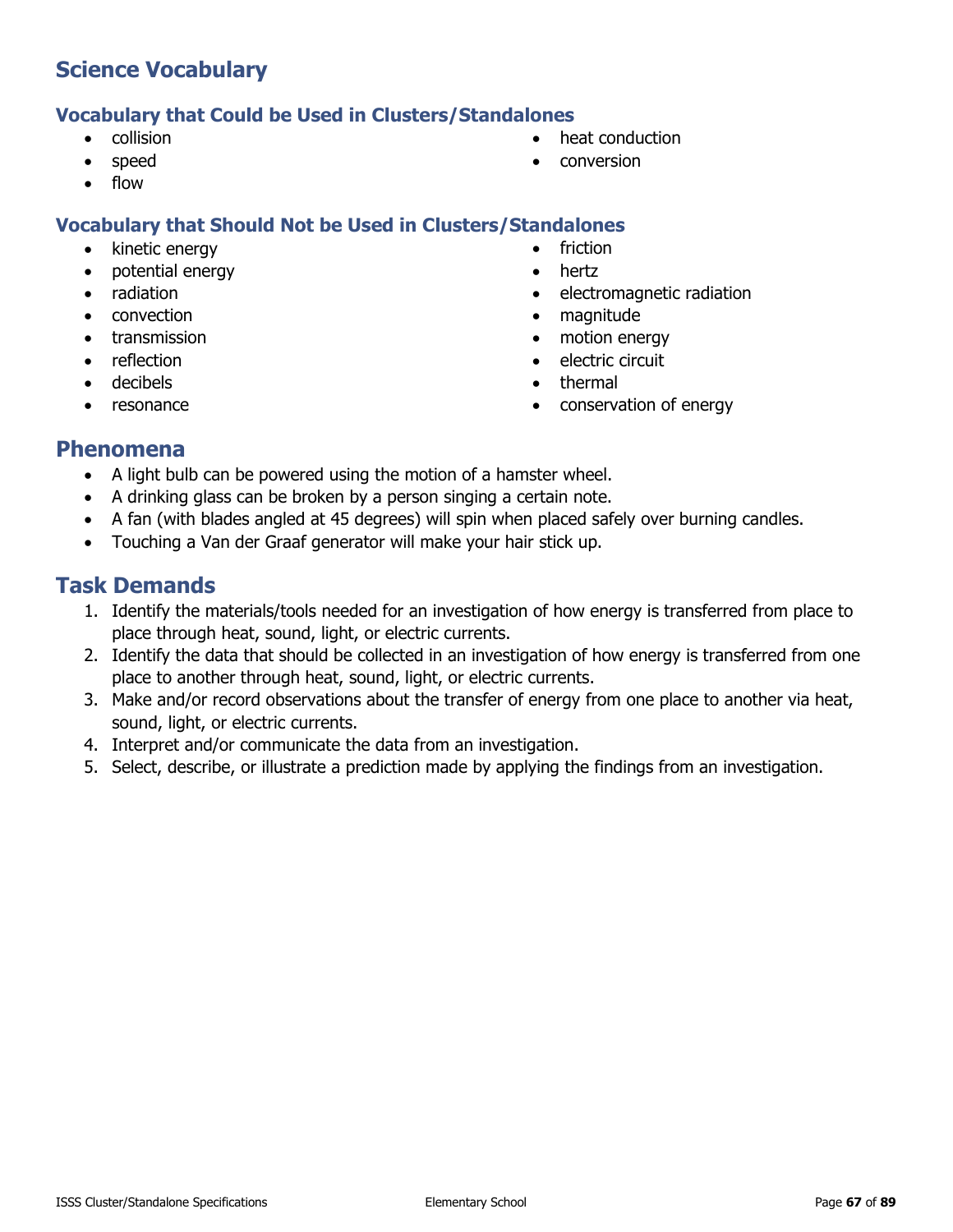## **Idaho State Science Standard PS1-4-3**

Ask questions and predict outcomes about the changes in energy that occur when objects collide.

## **Dimensions**

#### **Science and Engineering Practice (SEP) Asking Questions and Defining Problems**

• Ask questions that can be investigated and predict reasonable outcomes based on patterns such as cause-and-effect relationships.

#### **Science Content (Content Area/Science Domain) PS3.A: Definitions of Energy**

• Energy can be moved from place to place by moving objects or through sound, light, or electric currents.

#### **PS3.B: Conservation of Energy and Energy Transfer**

• Energy is present whenever there are moving objects, sound, light, or heat. When objects collide, energy can be transferred from one object to another, thereby changing their motion. In such collisions, some energy is typically also transferred to the surrounding air; as a result, the air gets heated and sound is produced.

#### **PS3.C: Relationship Between Energy and Forces**

When objects collide, the contact forces transfer energy so as to change the objects' motions.

#### **Crosscutting Concept (CCC)**

#### **Energy and Matter**

Energy can be transferred in various ways and between objects.

## **Further Explanation and Content Limit**

#### **Further Explanation**

• Emphasis is on the change in the energy due to the change in speed, not on the forces, as objects interact.

- Assessment does not include quantitative measurements of energy.
- Students do not need to know: names of energy types, how to calculate energy or forces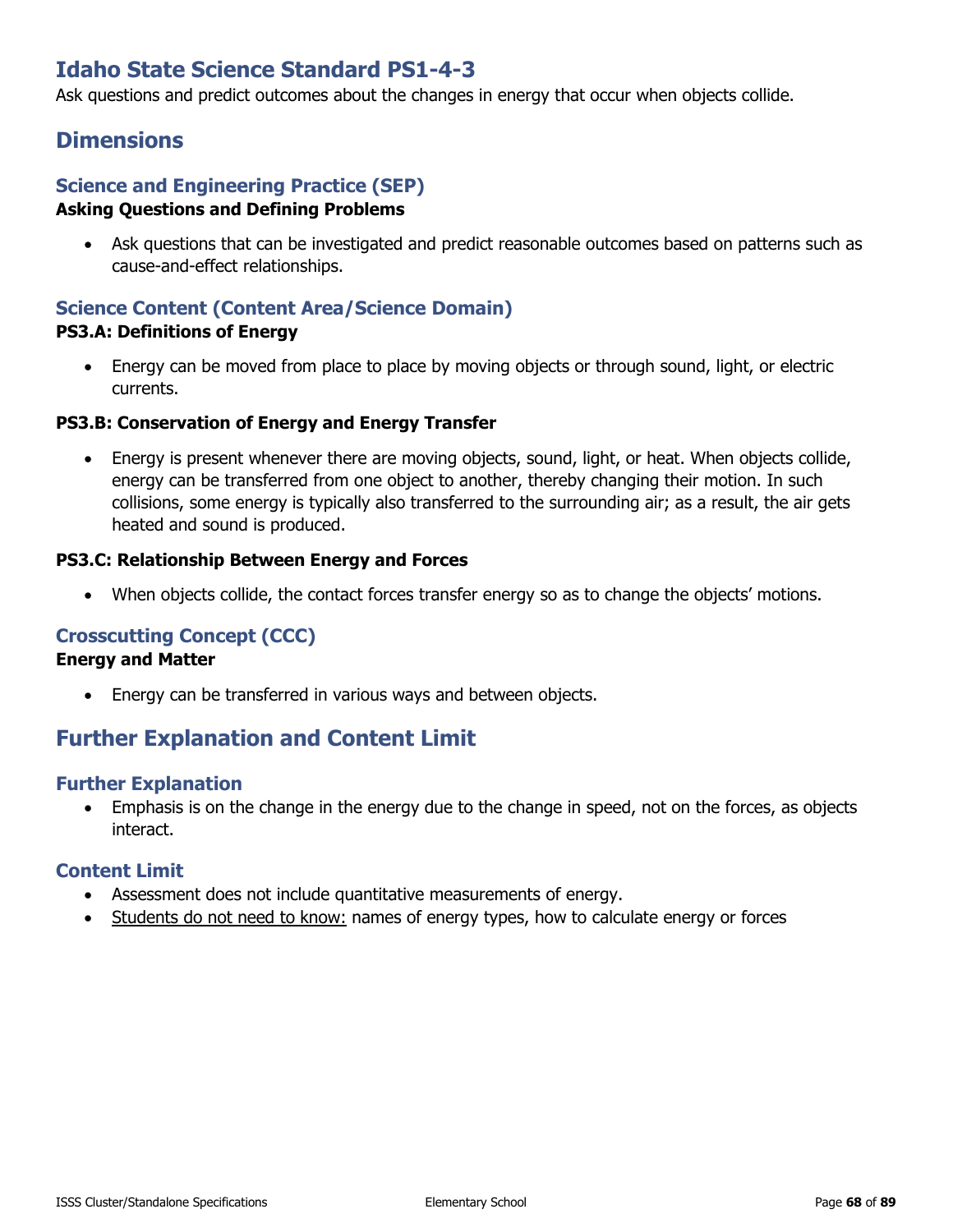#### **Vocabulary that Could be Used in Clusters/Standalones**

- electric currents
- speed
- flow
- conversion
- motion
- magnets
- magnetism
- heat conduction

#### **Vocabulary that Should Not be Used in Clusters/Standalones**

- kinetic energy
- potential energy
- friction
- force fields
- vector
- magnitude
- elastic
- **inelastic**

#### **Phenomena**

- A large wave crashes into the cliffs of Étretat and some rocks are knocked loose. A small wave then crashes into the cliffs.
- A person hits a nail with a hammer and the nail is driven into a board. The person swings the hammer again, but misses the nail.
- A person walks down a hallway. The sound of their shoes on the floor can be heard many feet away. The person then runs down the hallway.
- A bowler rolls a ball down a lane. It slams into the pins and knocks several of them down. After the pins are reset, the bowler rolls the ball down the lane again. The ball misses and knocks down no pins.

- 1. Select or identify from a collection, including distractors, questions that will help clarify the properties that are correlated with the changes in energy that occur in the phenomenon. In addition to distractors that are plausible responses, distractors may include non-testable ("nonscientific") questions.
- 2. Identify, describe, or select from a collection, including distractors, characteristics to be manipulated or held constant while gathering information to answer a well-articulated question.
- 3. Select or describe conclusions relevant to the question posed and supported by the data, especially conclusions about causes and effects.
- 4. Predict outcomes when properties or proximity of the objects are changed, given the inferred causeand-effect relationships.
- 5. Describe, identify, gather, and/or select information needed to identify patterns that can be used to predict outcomes about the changes in energy.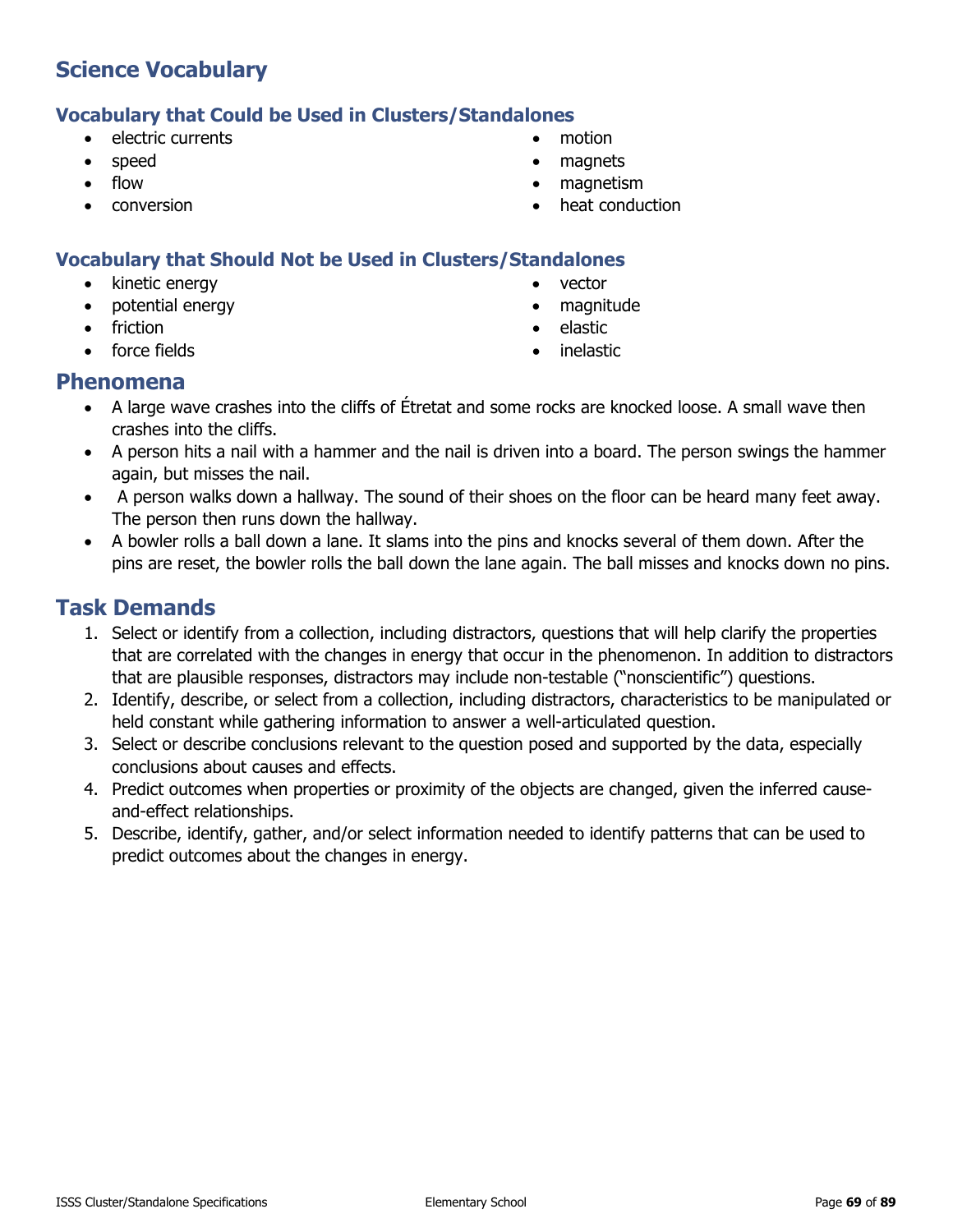## **Idaho State Science Standard PS1-4-4**

Apply scientific ideas to design, test, and refine a device that converts energy from one form to another.

## **Dimensions**

#### **Science and Engineering Practice (SEP) Constructing Explanations and Designing Solutions**

• Apply scientific ideas to solve design problems.

# **Science Content (Content Area/Science Domain)**

#### **PS3.B: Conservation of Energy and Energy Transfer**

• Energy can also be transferred from place to place by electric currents, which can then be used locally to produce motion, sound, heat, or light. The currents may have been produced to begin with by transforming the energy of motion into electrical energy.

#### **PS3.D: Energy in Chemical Processes and Everyday Life**

• The expression "produce energy" typically refers to the conversion of stored energy into a desired form for practical use.

#### **ETS1.A: Defining Engineering Problems**

• Possible solutions to a problem are limited by available materials and resources (constraints). The success of a designed solution is determined by considering the desired features of a solution (criteria). Different proposals for solutions can be compared on the basis of how well each one meets the specified criteria for success or how well each takes the constraints into account.

#### **Crosscutting Concept (CCC)**

#### **Energy and Matter**

• Energy can be transferred in various ways and between objects.

## **Further Explanation and Content Limit**

#### **Further Explanation**

• Examples of devices could include electric circuits that convert electrical energy into motion energy of a vehicle, light, or sound; and, a passive solar heater that converts light into heat. Examples of constraints could include the materials, cost, or time to design the device.

#### **Content Limit**

• Devices should be limited to those that convert motion energy to electric energy or use stored energy to cause motion or produce light or sound.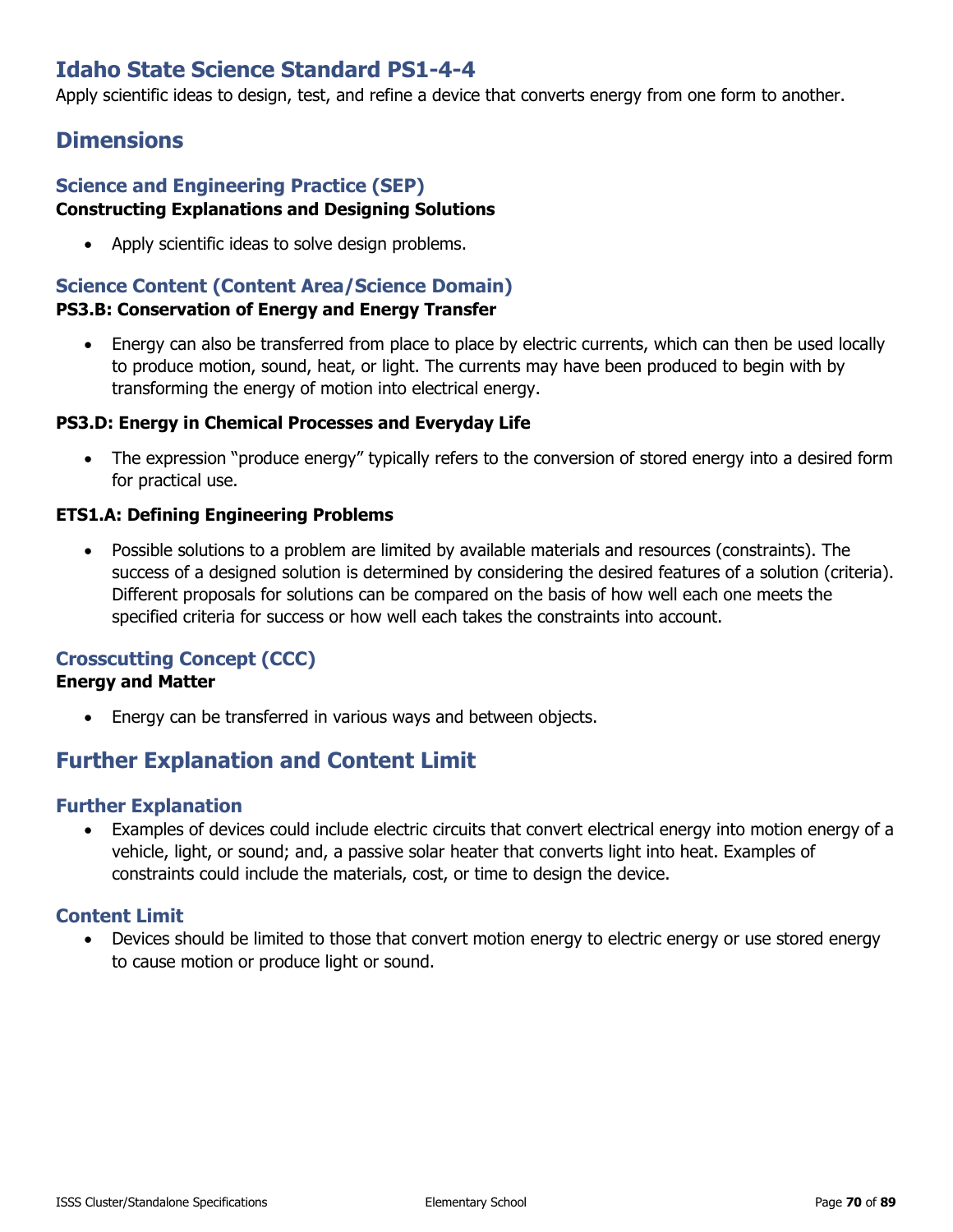## **Vocabulary that Could be Used in Clusters/Standalones**

- magnetic
- motion
- speed

# **Vocabulary that Should Not be Used in Clusters/Standalones**

- mass
- net force
- velocity
- relative position
- constant speed
- direction of motion
- direction of a force
- deceleration

independent

• conservation • gravitational **battery** 

- economic
- control
- impact
- inertia
- Newton's laws  $(1<sup>st</sup>, 2<sup>nd</sup>)$ , 3rd)
- stationary
- conversion
- **properties**
- chemical
- frame of reference
- potential energy
- mechanical energy
- kinetic energy
- conserve
- relative
- chemical energy

## **Phenomena**

Engineering practices are built around meaningful design problems rather than phenomena. For this standard, a design problem and associated competing solutions will replace phenomena.

- A front door does not have an alarm. Any alarm that is added needs to be heard in the back hallway.
- A person hiking on a hot day needs to take a fan to stay cool. The fan must be small so that it does not add to the weight of the hiker's pack but must also last the entire hike.
- The water in a house is heated with electricity purchased from a power company. A decision is made to instead heat the water using electricity generated with solar panels on the roof. The water heater must heat enough water to meet the needs of the home but the cost of installation and/or maintenance cannot exceed the family's budget.
- A motor is added to a toy car for a race. The motor must be able to move the car across a room at a high speed.

- 1. Express or complete a causal chain explaining how energy can be transferred via electric current to produce light, sound, heat, and/or motion. This may include indicating directions of causality in an incomplete model such as a flow chart or diagram, or completing cause-and-effect chains.
- 2. Identify evidence supporting the inference of causation that is expressed in a causal chain.
- 3. Use an explanation to predict how the motion, sound, heat, or light of an object changes, given a change in electrical energy—or, how the expression of energy will change, given a change in the conversion of stored energy.
- 4. Identify or assemble from a collection, including distractors, the relevant aspects of the problem that given design solutions, if implemented, will resolve/improve. The design solution must convert energy from one form to another within the content limits.
- 5. Using given information, select or identify constraints that the device that converts energy from one form to another must meet OR criteria against which it should be judged.
- 6. Using given information, design, propose, illustrate, assemble, test, or refine a potential device (prototype) that converts energy from one form to another.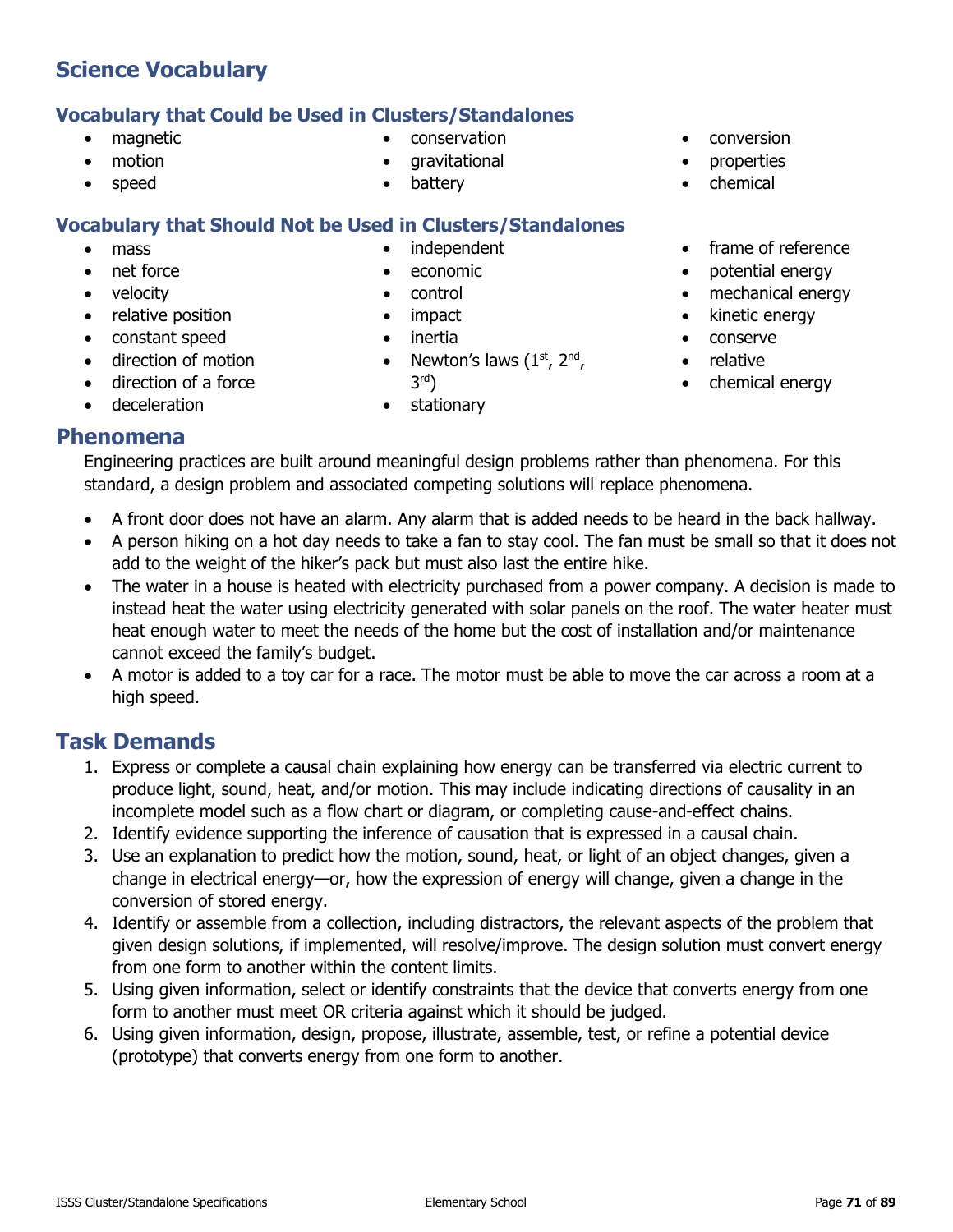## **Idaho State Science Standard PS1-5-1**

Develop a model to describe that matter is made of particles too small to be seen.

## **Dimensions**

#### **Science and Engineering Practice (SEP) Developing and Using Models**

• Use models to describe phenomena.

## **Science Content (Content Area/Science Domain)**

#### **PS1.A: Structure and Properties of Matter**

Matter of any type can be subdivided into particles that are too small to see, but even then, the matter still exists and can be detected by other means. A model showing that gases are made from matter particles that are too small to see and are moving freely around in space can explain many observations, including the inflation and shape of a balloon and the effects of air on larger particles or objects.

#### **Crosscutting Concept (CCC)**

#### **Scale, Proportion, and Quantity**

Natural objects exist from the very small to the immensely large.

## **Further Explanation and Content Limit**

#### **Further Explanation**

• Examples of evidence supporting a model could include adding air to expand a basketball, compressing air in a syringe, dissolving sugar in water, and evaporating salt water.

- Assessment does not include the atomic-scale mechanism of evaporation and condensation or the defining of the unseen particles.
- Students are expected to know that matter can neither be destroyed nor created.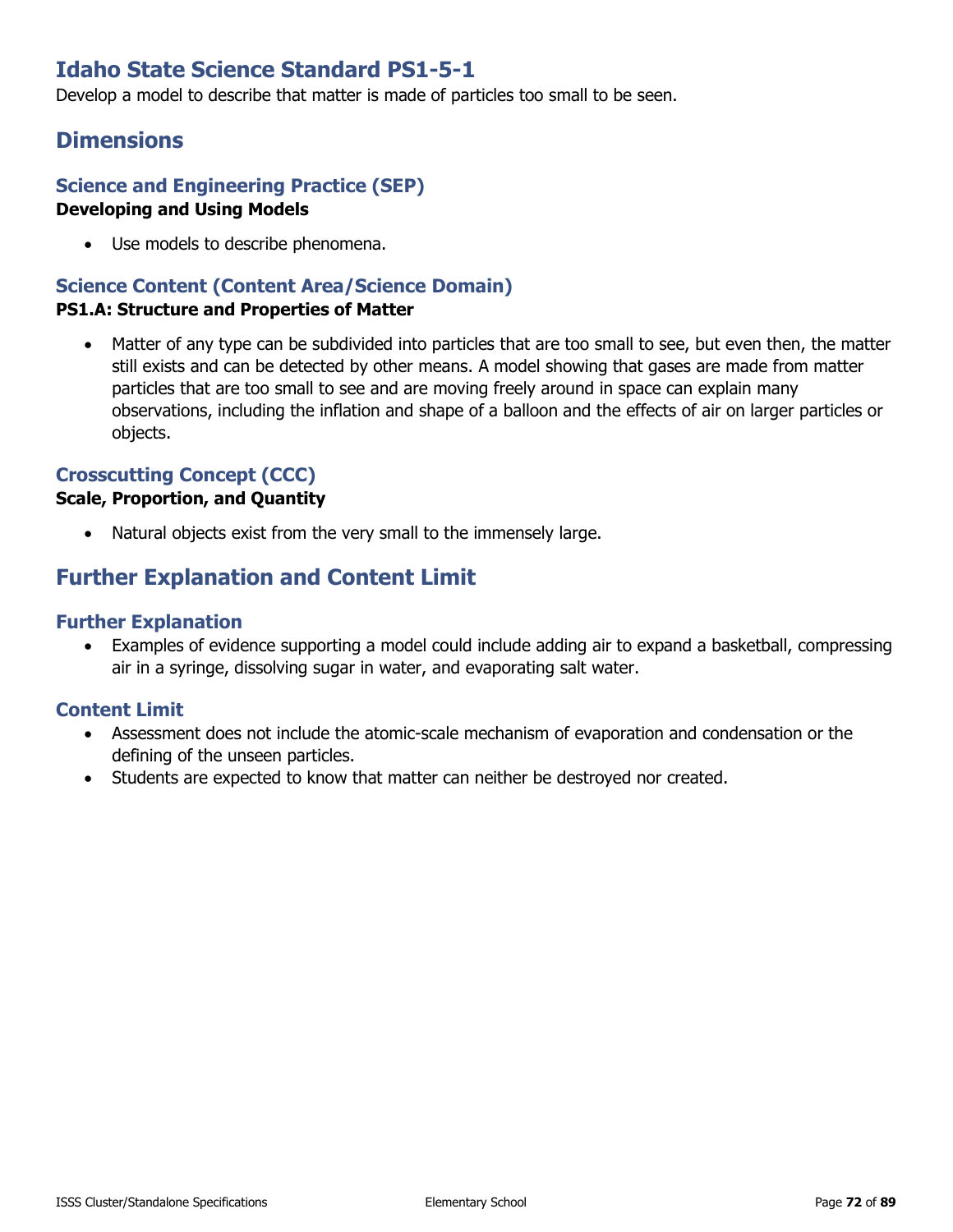# **Science Vocabulary Vocabulary that Could be Used in Clusters/Standalones**

- substance
- particle
- solid
- liquid
- gas
- vapor
- steam
- air
- phase change
- evaporate
- boil
- condense
- freeze
- melt
- dissolve
- mixture
- chemical reaction
- energy

## **Vocabulary that Should Not be Used in Clusters/Standalones**

- atom
- compound
- molecule
- chemical bond
- solution
- homogenous
- heterogenous
- colloid
- solute
- solvent
- precipitant
- precipitate
- reactant
- product
- air pressure
- law of conservation

## **Phenomena**

- A hissing sound can be heard as a bicycle wheel deflates.
- A sour odor can be smelled from milk that has been kept too long (or expired).
- When you pump air out of a closed bottle that is partially filled with marshmallows, the marshmallows expand in size. However, when you open the bottle, the marshmallows shrink back to their original size.
- When you place a lit match into a glass bottle and a boiled egg is set on the bottle opening, the egg eventually gets sucked into the bottle.

- 1. Select or identify from a collection of potential model components, including distractors, the components needed to model the phenomenon. Components might include solid, liquid, or gas particles; particles of different substances; and representations of particle movement.
- 2. Assemble or complete from a collection of potential model components an illustration, flow chart, or causal chain that is capable of representing the particle nature of matter. This does not include labeling an existing diagram.
- 3. Manipulate the components of a model to demonstrate the changes, properties, processes, and/or events that act to result in the phenomenon.
- 4. Make predictions about the effects of changes in the movements of, distances between, or phases of the particles of matter under investigation. Predictions can be made by manipulating model components, completing illustrations, or selecting from lists with distractors.
- 5. Provided with models or diagrams of the particles of matter under investigation, identify the properties of the particles under investigation and how they change in each scenario. The properties of the particles may include the relative motions of, distances between, and phases of the particles.
- 6. Describe, select, or identify the relationships among components of a model that explains the observed effects of the particle nature of matter.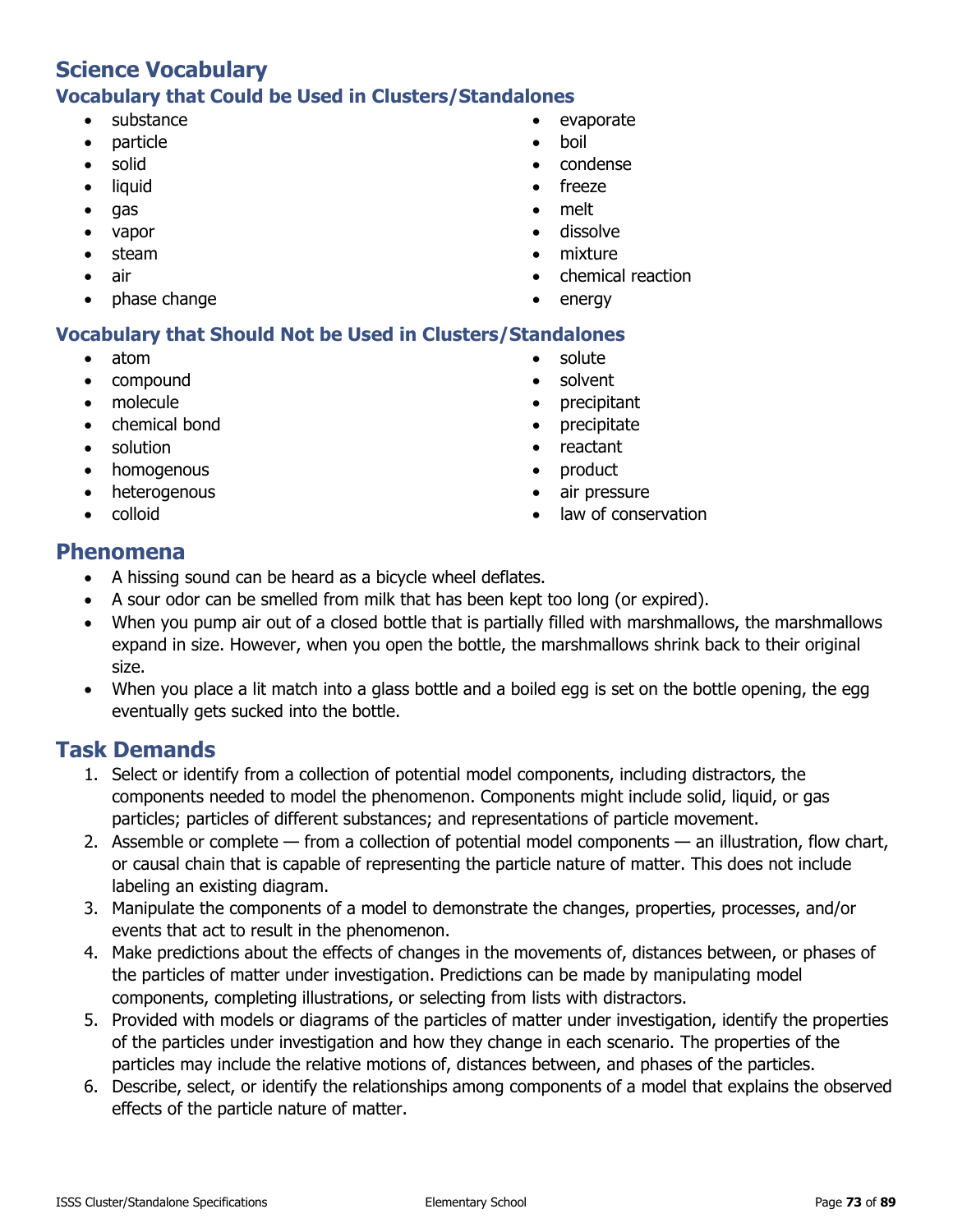# **Idaho State Science Standard PS1-5-2**

Measure and graph quantities to provide evidence that regardless of the type of change that occurs when heating, cooling, or mixing substances, the total weight of matter is conserved.

# **Dimensions**

## **Science and Engineering Practice (SEP)**

## **Using Mathematics and Computational Thinking**

• Measure and graph quantities such as weight to address scientific and engineering questions and problems.

## **Science Content (Content Area/Science Domain) PS1.A: Structure and Properties of Matter**

• The amount (weight) of matter is conserved when it changes form, even in transitions in which it seems to vanish.

### **PS1.B: Chemical Reactions**

• No matter what reaction or change in properties occurs, the total weight of the substances does not change.

## **Crosscutting Concept (CCC)**

## **Scale, Proportion, and Quantity**

• Standard units are used to measure and describe physical quantities such as weight, time, temperature, and volume.

# **Further Explanation and Content Limit**

## **Further Explanation**

• Examples of reactions or changes could include mixing, dissolving, and phase changes that form new substances.

- Assessment does not include distinguishing mass and weight.
- Students do not need to know: structure of atoms, specific chemical equations.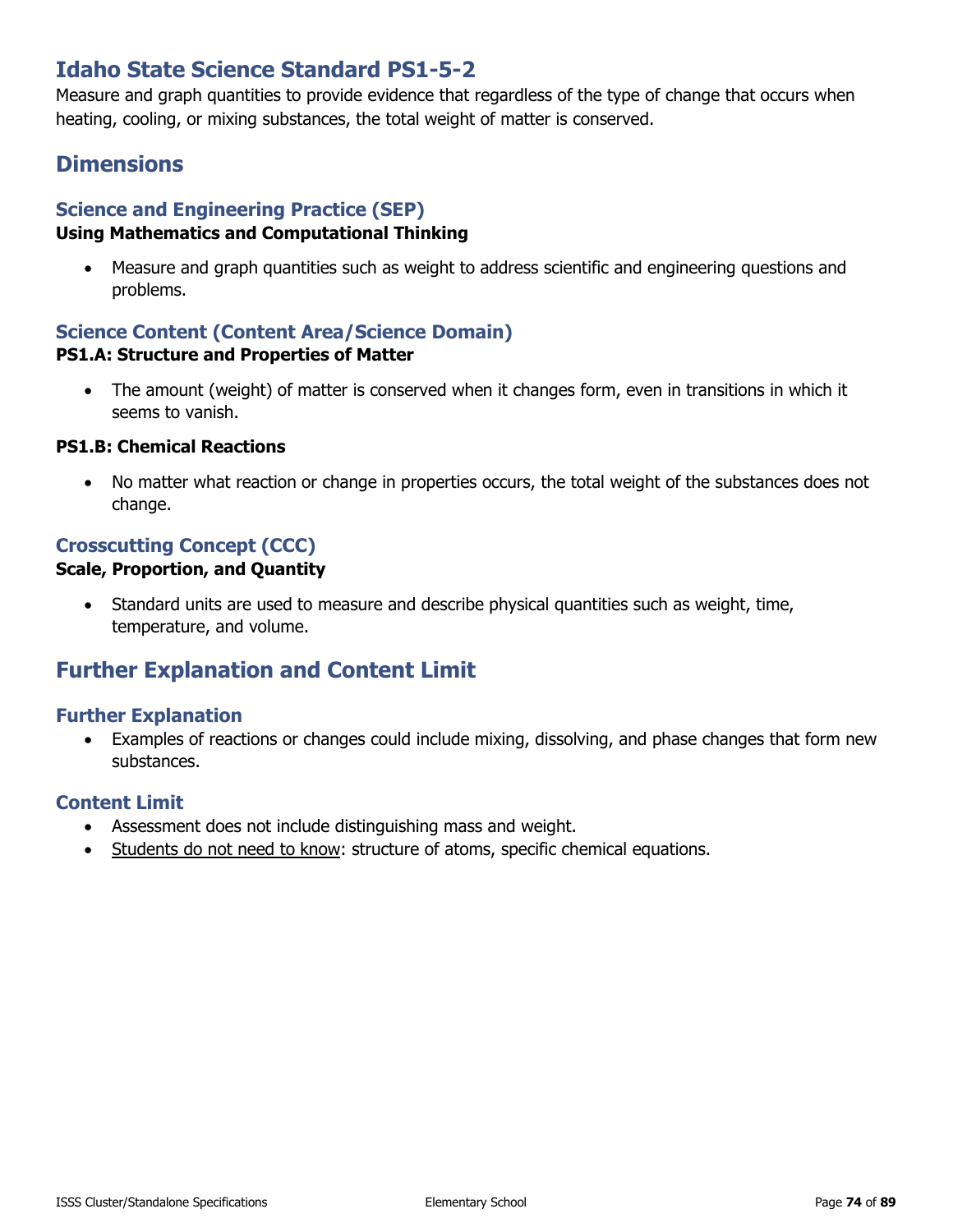## **Vocabulary that Could be Used in Clusters/Standalones**

- weight
- substance
- matter
- conservation
- temperature
- mixing
- phase change
- dissolving
- properties
- reaction
- particles
- gas
- solid
- liquid

## **Vocabulary that Should Not be Used in Clusters/Standalones**

mass

• molecules

• atoms

• rates

## **Phenomena**

- A cup of water is taken out of the freezer and left on a counter. After some time, the frozen water melts.
- A cup of hot tea can dissolve more sugar than a cup of cold tea, but they both weigh the same after the mixing is complete.
- When mixed together, silver nitrate and sodium chloride forms a white solid that weighs the same as the individual silver nitrate and sodium chloride weighed.
- When water, baking soda, and calcium chloride are mixed inside a freezer bag, the bag gets hot and expands. The expanded freezer bag weighs the same as the ingredients did when they were separate.

- 1. Make simple calculations using given data to calculate or estimate the total weight of a substance after heating, cooling, or mixing.
- 2. Measure or graph data that can be used to calculate or estimate the total weight of a substance after heating, cooling, or mixing.
- 3. Describe and/or summarize data (e.g., using illustrations and/or labels) to identify/highlight trends, patterns, or correlations concerning the weight of the substances being investigated at the beginning and end of an investigation.
- 4. Compile and/or select, from given information, the particular data needed for a specific inference about the total weight of substances. This can include sorting out the relevant data from the overall body of given information.
- 5. Select, describe, or illustrate a prediction made by applying the findings from measurements or an investigation.
- 6. Use relationships identified in the data to explain that regardless of the type of change, the total weight of matter is conserved.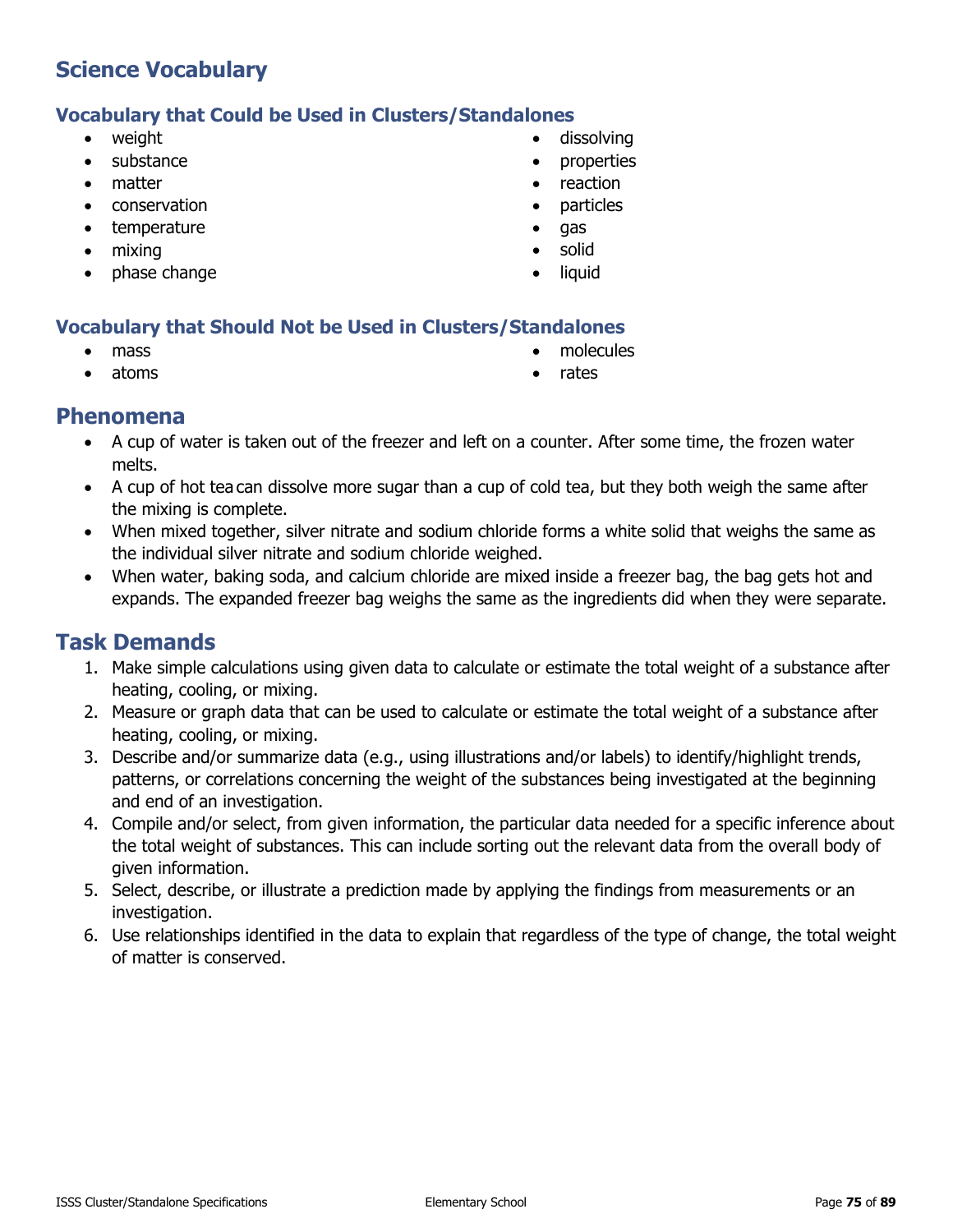# **Idaho State Science Standard PS1-5-3**

Make observations and measurements to identify materials based on their properties.

## **Dimensions**

### **Science and Engineering Practice (SEP) Planning and Carrying Out Investigations**

• Make observations and measurements to produce data to serve as the basis for evidence for an explanation of a phenomenon.

## **Science Content (Content Area/Science Domain)**

### **PS1.A: Structure and Properties of Matter**

• Measurements of a variety of properties can be used to identify materials. (Boundary: At this grade level, mass and weight are not distinguished, and no attempt is made to define the unseen particles or explain the atomic-scale mechanism of evaporation and condensation.)

## **Crosscutting Concept (CCC)**

### **Scale, Proportion, and Quantity**

• Standard units are used to measure and describe physical quantities such as weight, time, temperature, and volume.

# **Further Explanation and Content Limit**

## **Further Explanation**

- Examples of materials to be identified could include baking soda and other powders, metals, minerals, and liquids.
- Examples of properties could include color, hardness, reflectivity, electrical conductivity, thermal conductivity, response to magnetic forces, and solubility; density is not intended as an identifiable property.

- Assessment does not include density or distinguishing between mass and weight.
- Students do not need to know: chemical reaction equations, balancing reaction equations, atomic-level processes.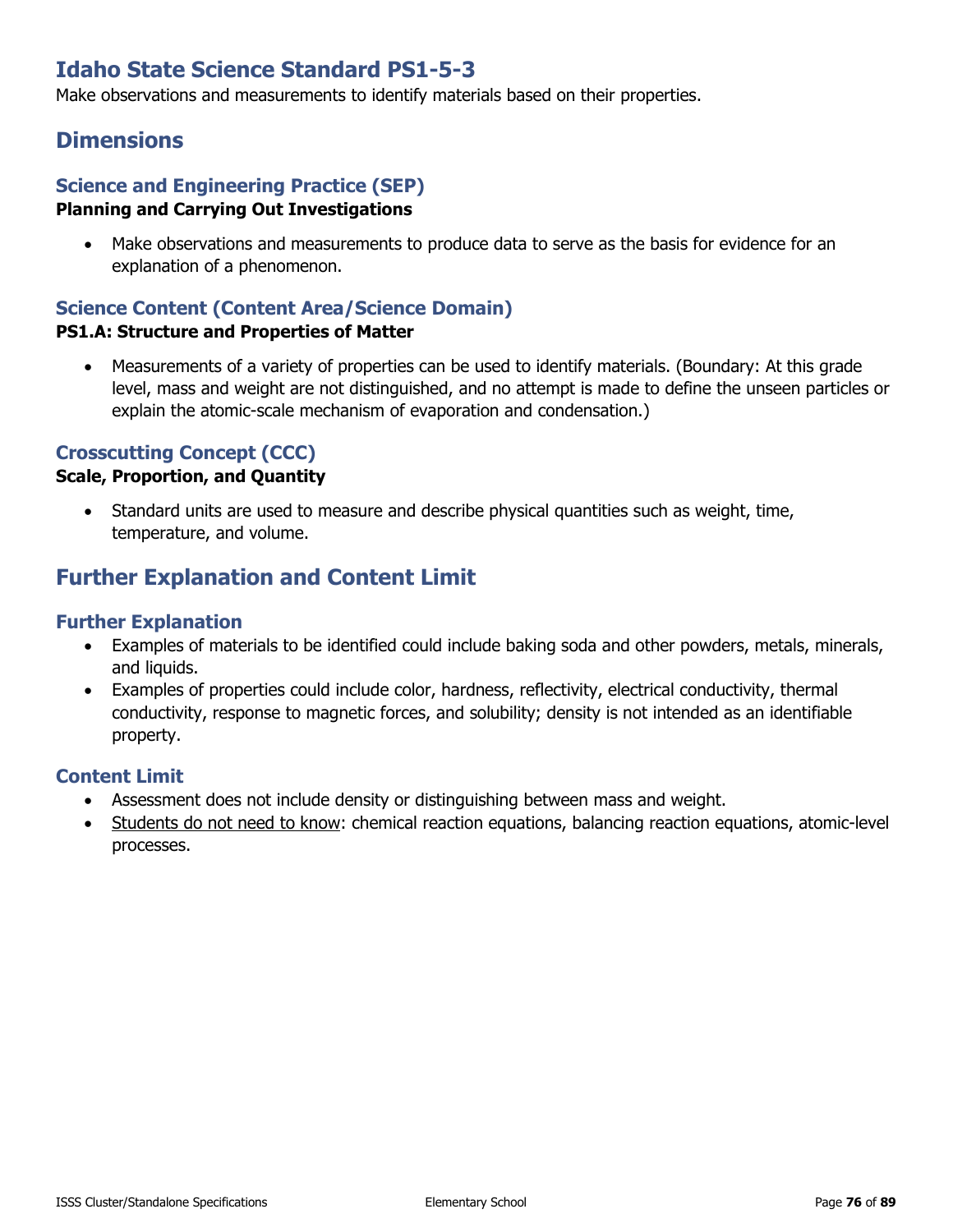## **Vocabulary that Could be Used in Clusters/Standalones**

- electric
- electrically charged
- magnetic
- magnetic attraction
- conductor
- change of state
- substance
- absorbency
- evaporate
- metal
- vapor
- conduction
- relative
- conservation of matter
- phase change
- dissolve
- react
- product

## **Vocabulary that Should Not be Used in Clusters/Standalones**

- **insulator**
- element
- reaction
- boiling point
- melting point
- molecule
- forms of matter
- reactant
- chemical compound
- chemical reaction
- atom

## **Phenomena**

- Sugar and flour are white powdery substances. Sugar is soluble in water and flour is not.
- Three mineral crystals sit on a table. The three crystals are all the same color, resembling clear glass. However, they are all different minerals. One of them is quartz, one of them is halite, and the third is calcite.
- Two nails are on a table. When a magnet is placed over the nails, one of them moves from the table and sticks to the magnet.
- Two pieces of wood are hit with a hammer. One piece of wood has a depression/dent where the hammer hit it. The other does not have a dent/depression.

- 1. Identify from a list, including distractors, the materials or tools needed to observe or measure properties of matter to identify unknown materials.
- 2. Identify from a list, including distractors, the output data needed to identify or differentiate materials.
- 3. Make and/or record observations or measurements from the investigation of the properties of materials.
- 4. Interpret and/or communicate the data from the investigation of the properties of materials.
- 5. Make or communicate conclusions from the investigation of the properties of materials.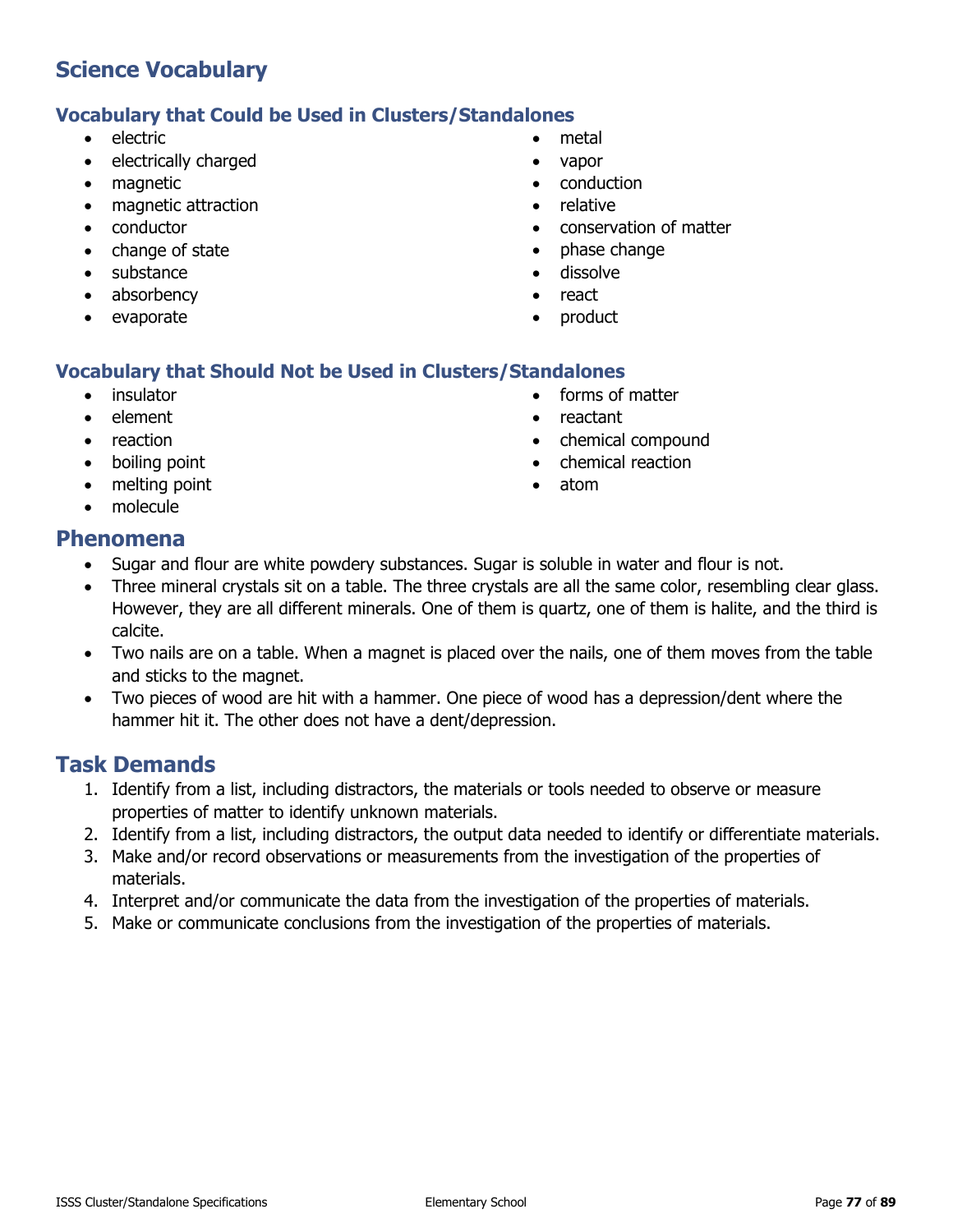# **Idaho State Science Standard PS1-5-4**

Conduct an investigation to determine whether the mixing of two or more substances results in new substances.

# **Dimensions**

## **Science and Engineering Practice (SEP)**

### **Planning and Carrying Out Investigations**

• Conduct an investigation collaboratively to produce data to serve as the basis for evidence, using fair tests in which variables are controlled and the number of trials are considered.

# **Science Content (Content Area/Science Domain)**

## **PS1.B: Chemical Reactions**

• When two or more different substances are mixed, a new substance with different properties may be formed.

## **Crosscutting Concept (CCC)**

### **Cause and Effect**

• Cause-and-effect relationships are routinely identified and used to explain change.

# **Further Explanation and Content Limit**

## **Further Explanation**

• Students are not expected to be able to balance chemical equations, but should be able to complete simple mathematical (addition and subtraction) calculations in regard to starting materials and ending materials.

- Students are expected to know that matter is neither destroyed nor created.
- Students do not need to know: Chemical names, chemical symbols, general balanced equation {reactant + reactant  $\rightarrow$  products}, and isotopes, specific chemical reaction types (e.g. oxidation, reduction, decomposition, and combustion).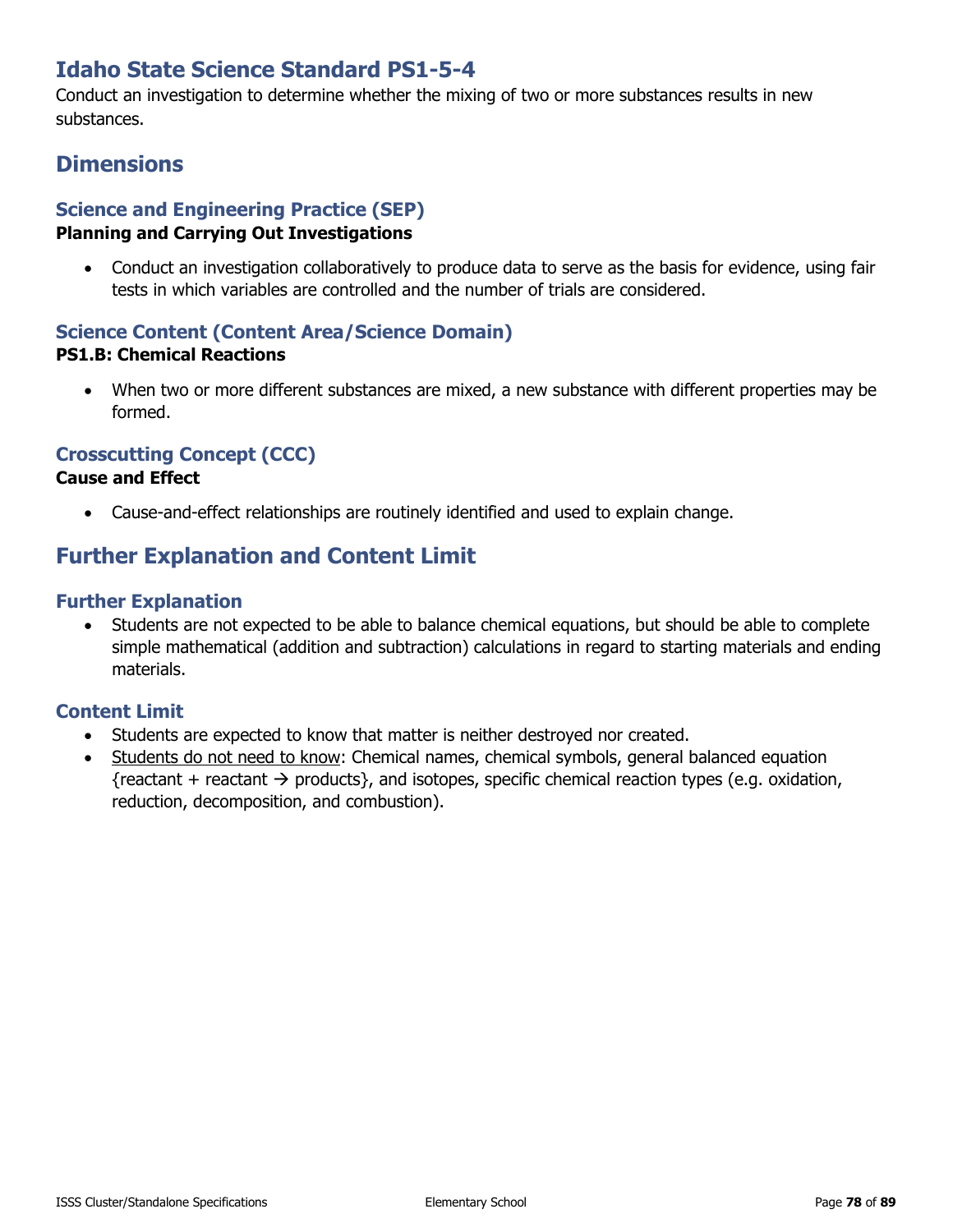## **Science Vocabulary Vocabulary that Could be Used in Clusters/Standalones**

- matter
- substance
- particle
- chemical property
- mass
- volume
- density

## **Vocabulary that Should Not be Used in Clusters/Standalones**

- reactant
- product
- atom
- molecule
- compound
- chemical bond
- law of conservation of mass
- law of conservation of energy

## **Phenomena**

- A peach shrivels and becomes covered with mold.
- Over time, one metal changes color when exposed to rainwater. However, another metal exposed to rainwater does not.
- A bottle partially filled with vinegar sits on a counter. An empty balloon is partially filled with baking soda. When the open end of the balloon is stretched over the bottle top, a hissing/fizzing sound can be heard and the balloon expands.
- When sugar crystals are added to vinegar in a bowl, the crystals disappear. When crystals of baking soda are added to vinegar in a bowl, the mixture begins to bubble and foam.

# **Task Demands**

- 1. Identify from a list, including distractors, the properties that should be tested or the materials/tools needed in an investigation of the physical and chemical properties of the starting and ending substances involved in mixing.
- 2. Identify the outcome data that should be collected in an investigation of the physical and chemical properties of the starting and ending substances under investigation.
- 3. Make and/or record observations/data about the physical and chemical properties of the substances that are mixed and the substances resulting from the mixture.
- 4. Interpret and/or communicate the data from an investigation. This may include identifying/describing trends, patterns, or correlations among observations and data concerning the physical and chemical properties of the beginning and ending substances being investigated.
- 5. Explain or describe the causal processes that lead to the observed data.
- solid
- liquid
- mixture
- chemical reaction
- gram(s)
- physical change
- chemical change
- acid
- base
- salt (as an ionic crystal)
- fusion
- fission
- homogenous mixture
- heterogenous mixture
- plasma
- pH

freezing point • dissolve

• melting point • boiling point

- flammable
- odor
- gas
- intramolecular attractions
- intermolecular attractions
- solubility
- solvent
- solute
- precipitant
- rate of chemical reaction
-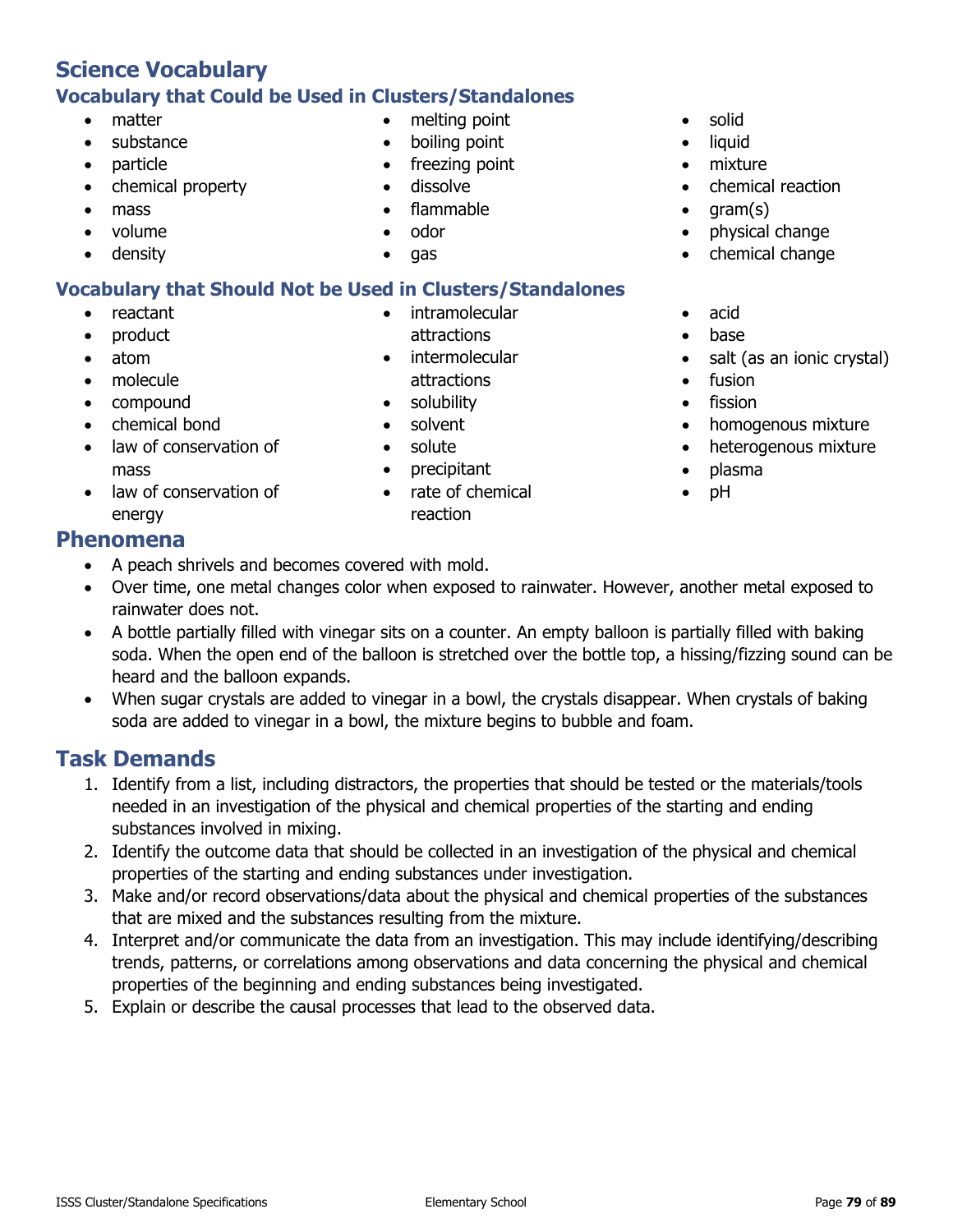# **Idaho State Science Standard PS2-4-1**

Develop a model of waves to describe patterns in terms of amplitude and wavelength, and that waves can cause objects to move.

# **Dimensions**

## **Science and Engineering Practice (SEP)**

### **Developing and Using Models**

• Develop a model using an analogy, example, or abstract representation to describe a scientific principle.

### **Science Content (Content Area/Science Domain) PS4.A: Wave Properties**

- Waves, which are regular patterns of motion, can be made in water by disturbing the surface. When waves move across the surface of deep water, the water goes up and down in place; there is no net motion in the direction of the wave except when the water meets a beach.
- Waves of the same type can differ in amplitude (height of the wave) and wavelength (spacing between wave peaks).

## **Crosscutting Concept (CCC)**

### **Patterns**

• Similarities and differences in patterns can be used to sort, classify, and analyze simple rates of change for natural phenomena.

# **Further Explanation and Content Limit**

## **Further Explanation**

- Examples of models could include diagrams, analogies, and physical models using wire to illustrate wavelength and amplitude of waves.
- Acceptable clusters may include: amplitude and wavelength, motion of an object, or both.

- Limited to physically visible mechanical waves.
- Assessment does not include interference effects, electromagnetic waves, non-periodic waves, or quantitative models of amplitude and wavelength.
- Examples of objects being moved by waves are limited to up and down motion. Horizontal motion is above grade level due to the other factors involved.
- Do not directly reference energy. Energy is addressed in "PS1-4 Energy".
- Students do not need to know:
	- $\circ$  Types of waves: sound, light, non-periodic, compression
	- o Particle movement
	- $\circ$  Ouantitative models
	- $\circ$  Behaviors of waves: absorption, reflection, refraction, transmission, interactions with different materials (angle of incidence, amount of reflection or absorption, light being refracted into colors). Reflection is limited to the concept. How waves are reflected and the details of reflection (as well as other behaviors) are covered in PS4-MS-2.
	- o Wave calculations
	- o Motion of objects in the ocean due to ocean currents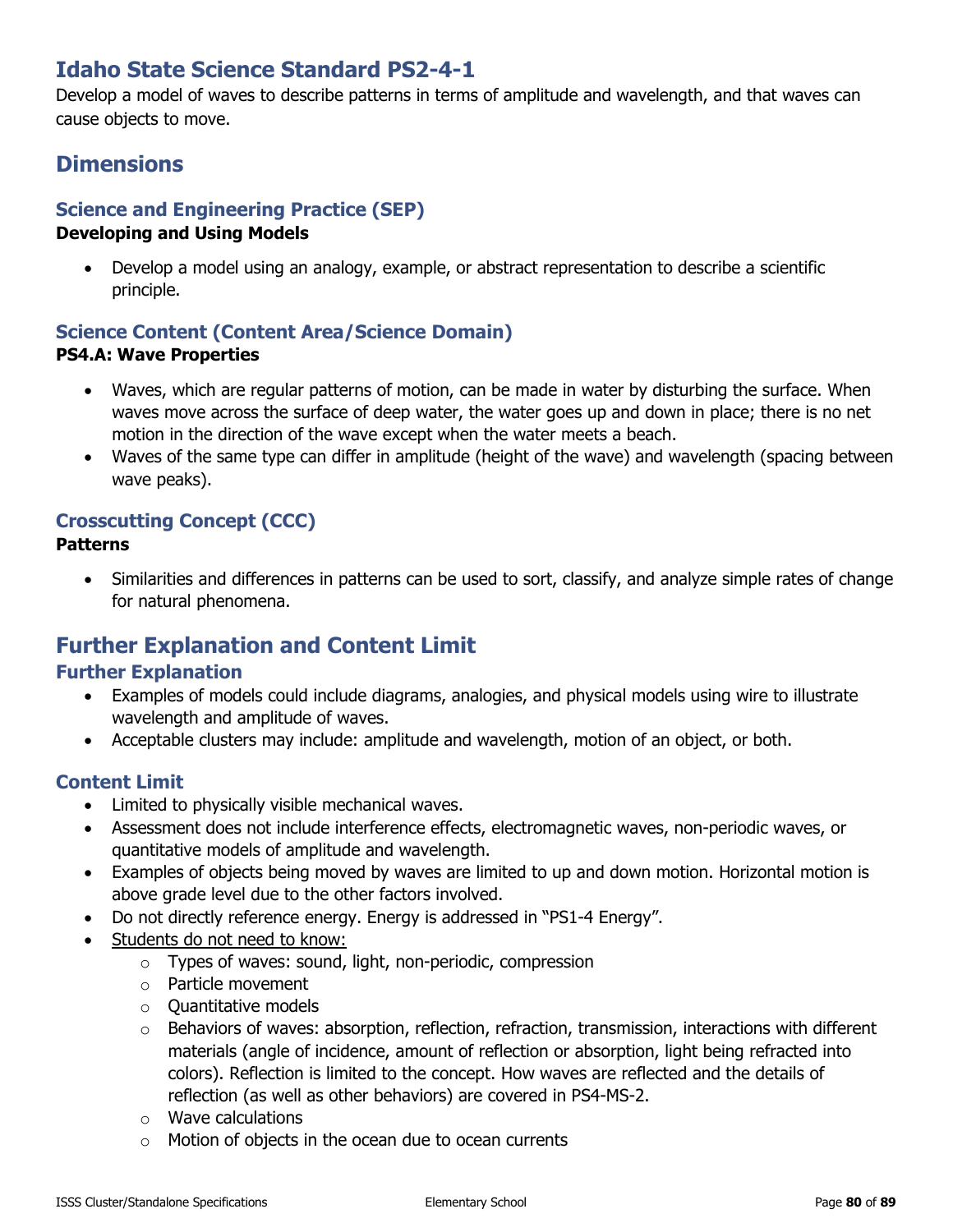## **Vocabulary that Could be Used in Clusters/Standalones**

- crest
- trough
- peak
- rate

## **Vocabulary that Should Not be Used in Clusters/Standalones**

- electromagnetic
- compression
- particle
- transmission
- seismic wave
- radio wave
- microwave
- infrared
- ultraviolet
- gamma rays
	- x-rays
- angle of incidence
- concave
- convex
- diffraction
- constructive interference
- destructive interference
- resonance
- refraction
- absorption
- reflection
- pitch
- sound wave
- light wave

# **Phenomena**

- A boat floating in the ocean is tied to a pier. The boat rises and falls with the waves.
- Two students hold ends of a rope. One student lifts her end, and then drops it toward the ground. The rope forms a wave that travels from that student to the other student.
- The sand waves on a windy beach get bigger and more pronounced over time. They are regular and evenly spaced.
- A surfer riding a wave stays up if she moves along the wave but falls as soon as she stops moving.

- 1. Select or identify the components of a model that are needed to describe wave behavior, patterns of wave creation, and/or the motion of objects carried on/by waves. Components might include the source, amplitude, frequency, and/or wavelength.
- 2. Manipulate the components of a model to demonstrate properties, processes, and/or events that result in the patterns of wave behavior that are identified in the phenomenon. These patterns of wave behavior can include creation and replication of waves.
- 3. Describe, select, or identify the relationships among components of a model that describe wave behavior, patterns of wave creation, and/or the motion of objects carried on or by a wave.
- 4. Given a model of waves, illustrate the way in which the wave changes to yield a given result (more movement, less movement) and/or identify the result based on changes to the wave.
- 5. Make predictions about the effects of changes in model components (e.g., energy of wave source, distance from wave source), the amplitude or wavelength of a wave, or motion of objects affected by the wave. (Do not directly reference the energy of the wave source. Instead, show the speed and size of the object causing the wave, etc.)
- property • medium
- 
- period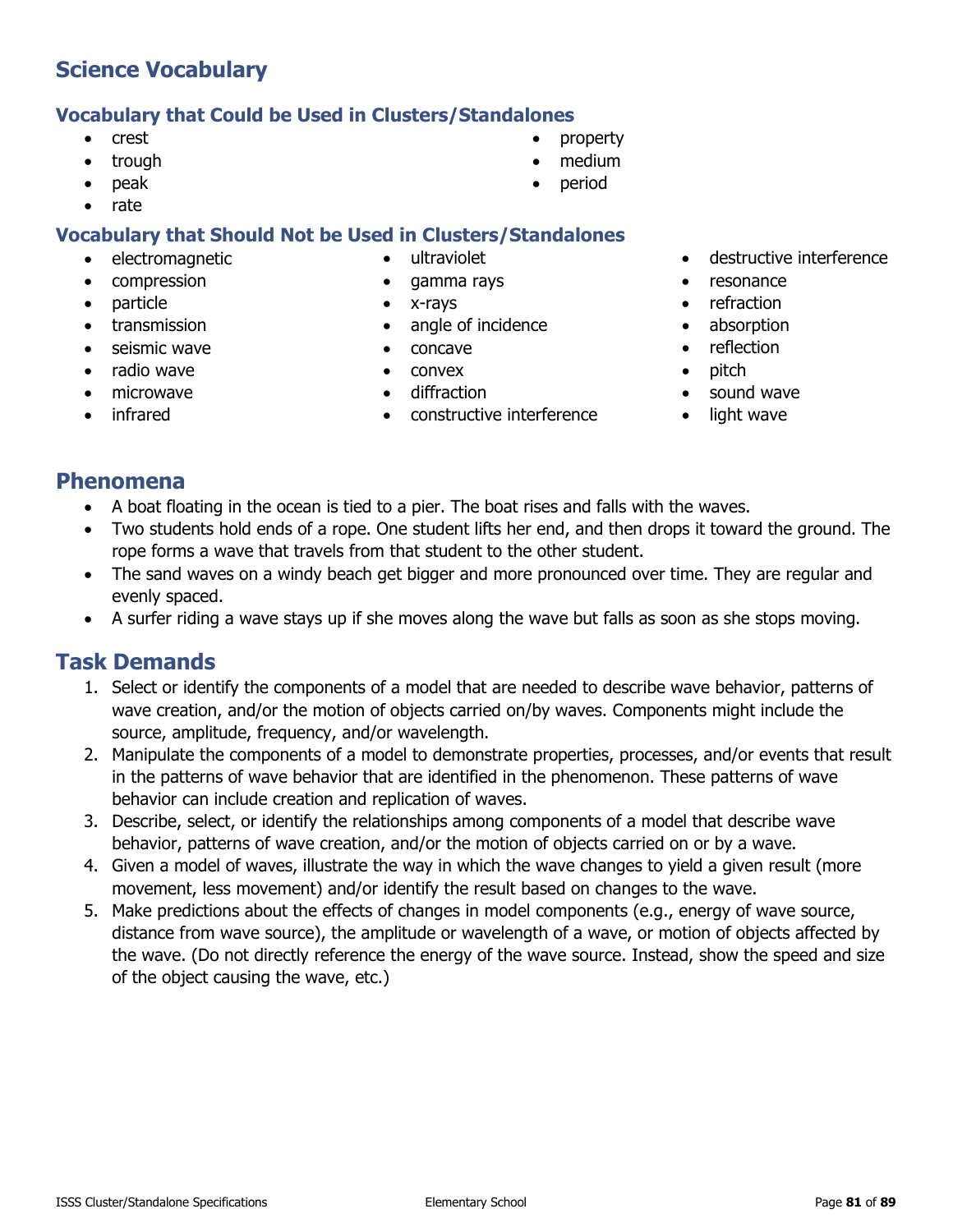# **Idaho State Science Standard PS2-4-2**

Develop a model to describe that light reflecting from objects and entering the eye allows objects to be seen.

## **Dimensions**

## **Science and Engineering Practice (SEP) Developing and Using Models**

• Develop a model to describe phenomena.

# **Science Content (Content Area/Science Domain)**

## **PS4.B: Electromagnetic Radiation**

• An object can be seen when light reflected from its surface enters the eyes.

### **Crosscutting Concept (CCC) Cause and Effect**

• Cause-and-effect relationships are routinely identified.

# **Further Explanation and Content Limit**

## **Further Explanation**

 $\bullet$  N/A

### **Content Limit**

• Assessment does not include knowledge of specific colors reflected and seen, the cellular mechanisms of vision, or how the retina works.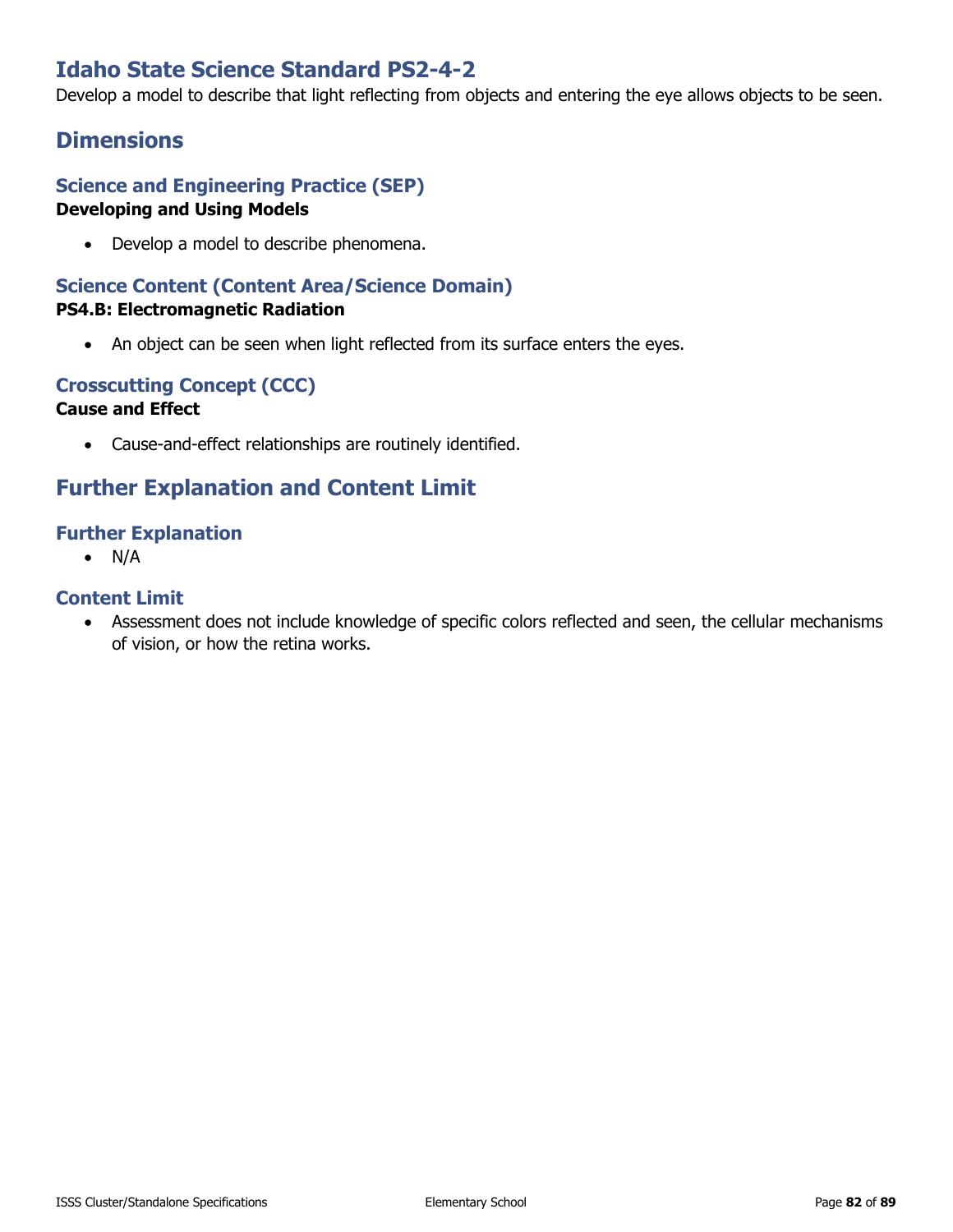## **Vocabulary that Could be Used in Clusters/Standalones**

- energy
- light ray
- reflection

## **Vocabulary that Should Not be Used in Clusters/Standalones**

- particle
- transmission
- angle of incidence
- angle of reflection
- concave
- convex
- diffraction
- constructive interference
- destructive interference
- reflective
- surface
- 
- - refraction
	- absorption
	- wave
	- field
	- illuminate
	- diffuse reflection
	- specular reflection
	- spectrum
	- prism

## **Phenomena**

- A person can see a cat in the mirror. The cat is otherwise hidden from view.
- A performance is being watched by a person. Another person stands up and blocks the view.
- A flashlight is pointed at a door in a dark room. The door is the only object seen in the room.
- The moon is seen at night.
- The surface of a lake is very still. The reflection of a tree on the bank can be seen on the lake's surface.

- 1. Identify the components needed to model the phenomenon. Components might include the light, the light source, the object, the path the light follows, and the eye.
- 2. Complete an illustration or flow chart that is capable of representing how light reflecting from objects and entering the eye allows objects to be seen. This does not include labeling an existing diagram.
- 3. Manipulate the components of a model to demonstrate the changes, properties, processes, and/or events that act to result in the phenomenon.
- 4. Make predictions about the effects of changes in the model, particularly using mirrors, changing positions of light sources, objects, and the eye. Predictions can be made by manipulating model components, completing illustrations, or selecting from lists with distractors.
- 5. Identify missing components, relationships, or other limitations of the model.
- 6. Describe, select, or identify the relationships among components of a model that describe how light reflecting from objects and entering the eye allows objects to be seen.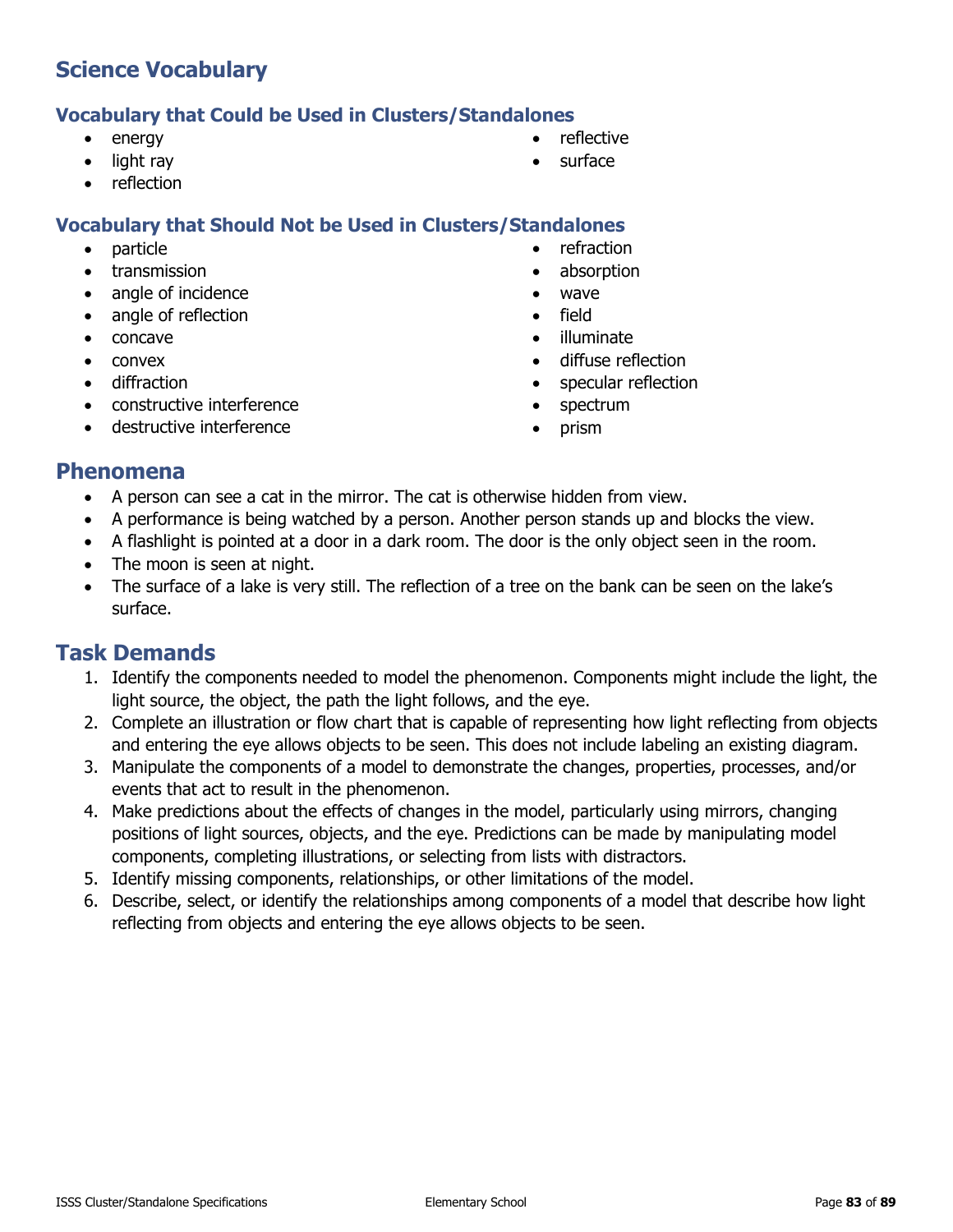# **Idaho State Science Standard PS2-4-3**

Generate and compare multiple solutions that use patterns to transfer information.

## **Dimensions**

### **Science and Engineering Practice (SEP) Constructing Explanations and Designing Solutions**

• Generate and compare multiple solutions to a problem, based on how well they meet the criteria and constraints of the design solution.

## **Science Content (Content Area/Science Domain)**

### **PS4.C: Information Technologies and Instrumentation**

• Digitized information can be transmitted over long distances without significant degradation. High-tech devices, such as computers or cell phones, can receive and decode information—convert it from digitized form to voice—and vice versa.

### **ETS1.C: Optimizing the Design Solution**

• Different solutions need to be tested in order to determine which of them best solves the problem, given the criteria and the constraints.

## **Crosscutting Concept (CCC)**

### **Patterns**

• Similarities and differences in patterns can be used to sort and classify designed products.

# **Further Explanation and Content Limit**

## **Further Explanation**

- Examples of solutions could include:
	- o Drums sending coded information through sound waves;
	- $\circ$  Using a grid of 1's and 0's, representing black and white, to send information about a picture;
	- o Using Morse code to send text.

- Students do not need to know:
	- $\circ$  The different parts of the electromagnetic spectrum (visible, microwave, x-ray, radio wave, etc.);
	- $\circ$  Binary coding or how it works;
	- $\circ$  That light is made up of an electric and magnetic field;
	- o Transverse vs. longitudinal waves;
	- o How information gets encoded;
	- o How different forms of communicating information work (Morse code vs. something like a telephone).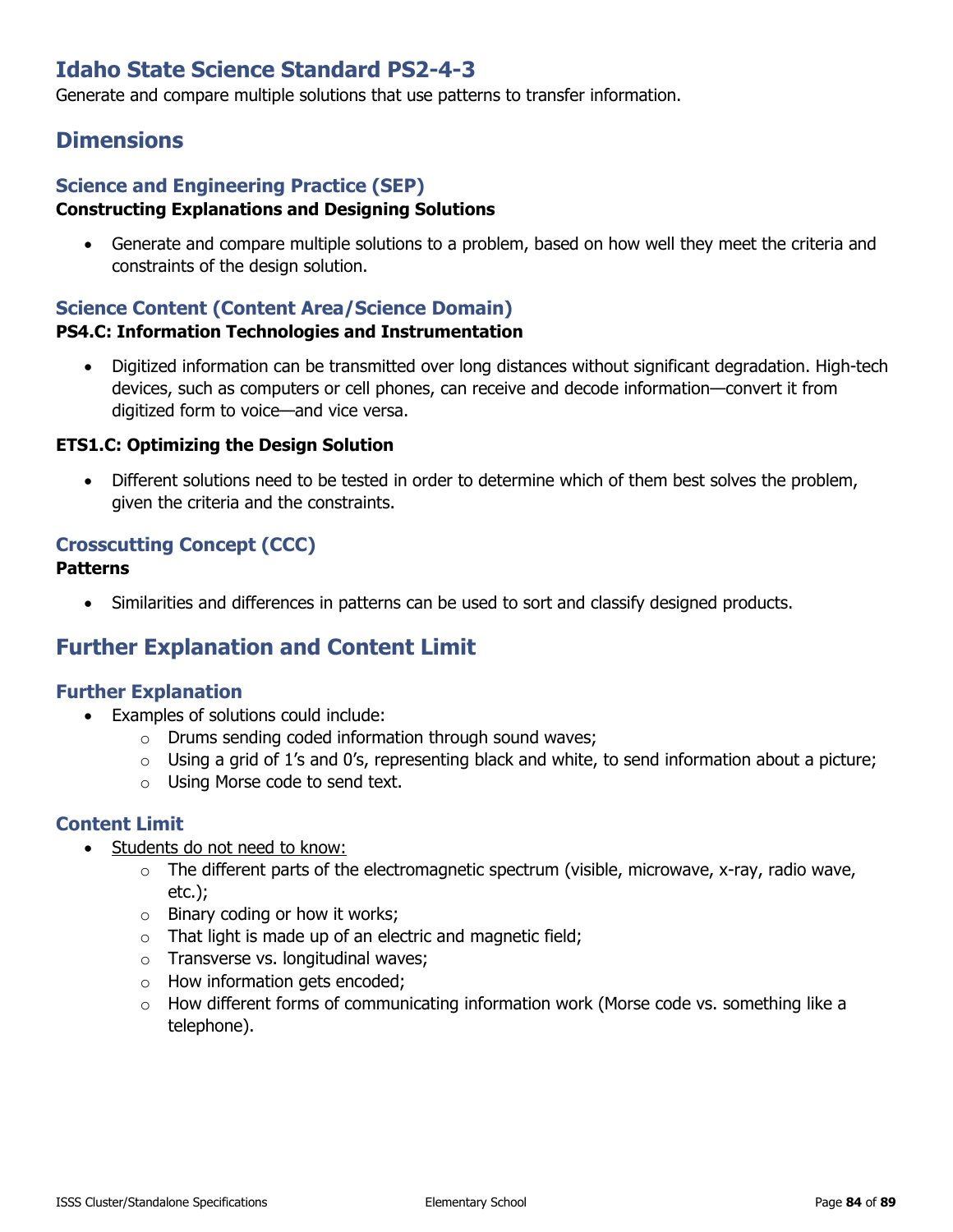# **Science Vocabulary Vocabulary that Could be Used in Clusters/Standalones**

- amplitude
- wavelength
- reflect
- vibrate
- vibration
- absorb
- properties
- sound wave
- wave

## **Vocabulary that Should Not be Used in Clusters/Standalones**

- light emission
- light refraction
- transmit
- wave peaks
- light wave
- electromagnetic
- frequency
- radiation
- wave packet
- light scattering
- light transmission
- communicate
- electricity
- coded
- Morse code
- digital
- store
- transfer
- convert
- electric field
- magnetic field
- photon
- radio wave
- x-ray
- binary
- electron
- pixel
- CCD
- transverse
- longitudinal

## **Phenomena**

- In July 2015, the New Horizons Space Probe flew past Pluto. The space probe is tasked with taking detailed pictures of Pluto so that scientists on Earth can study its features. However, the spacecraft can only send sequences of numbers back to Earth.
- A man wants to send an urgent message to his wife who is a long distance away. It would take too long to drive to his wife and deliver the message himself. The only way he can communicate is through an electrical wire that is set up between the two locations.
- Two people want to communicate a number 1 through 10 over a large distance. They have no telephones or other means of communication. They are close enough that they can see or hear each other, however, a river separates them so they cannot reach each other.
- Two people want to communicate over a large distance. However, the power is out and so they cannot use the telephone. All they have is a string that is stretched between their two houses. Attached to the end of each string is a metal can. The messages they want to be able to send consists of numbers 1 through 10.

- 1. Articulate, describe, illustrate, or select the relationships, interactions, and/or processes to be explained. This may entail sorting relevant from irrelevant information or features.
- 2. Express or complete a causal chain explaining how each pattern is used to transmit information. This may include indicating directions of causality in an incomplete model such as a flow chart or diagram, or completing cause-and-effect chains.
- 3. Identify evidence supporting the inference of causation that is expressed in a causal chain.
- 4. Use an explanation to compare the two solutions and select which one is better for the transmitting of information.
- 5. Describe, identify, and/or select information needed to support an explanation.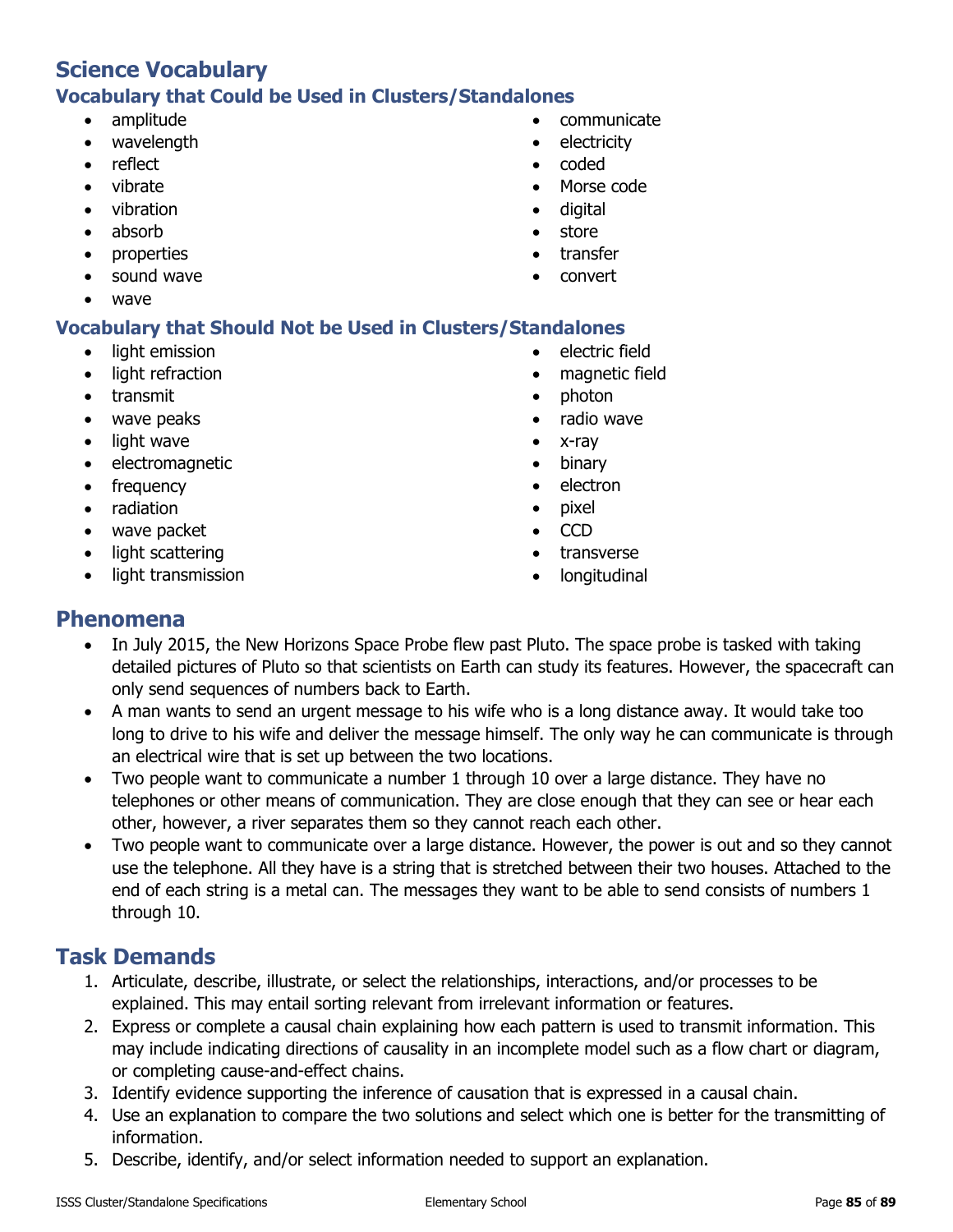# **Idaho State Science Standard PS2-5-1**

Support an argument that the gravitational force exerted by Earth on objects is directed down.

## **Dimensions**

## **Science and Engineering Practice (SEP) Engaging in Argument from Evidence**

• Support an argument with evidence, data, or a model.

### **Science Content (Content Area/Science Domain) PS2.B: Types of Interactions**

• The gravitational force of Earth acting on an object near Earth's surface pulls that object toward the planet's center.

## **Crosscutting Concept (CCC)**

## **Cause and Effect**

• Cause and effect relationships are routinely identified and used to explain change.

## **Further Explanation and Content Limit**

### **Further Explanation**

• "Down" is a local description of the direction that points toward the center of the spherical Earth.

- Assessment does not include mathematical representation of gravitational force.
- Study of gravity is limited to gravity on Earth.
- Students do not need to know: Calculations for weight (weight  $=$  mass  $\bullet$  gravity), free fall, terminal velocity, weightlessness, air resistance, friction, black holes, inertia, Newton's law of universal gravitation, vacuum.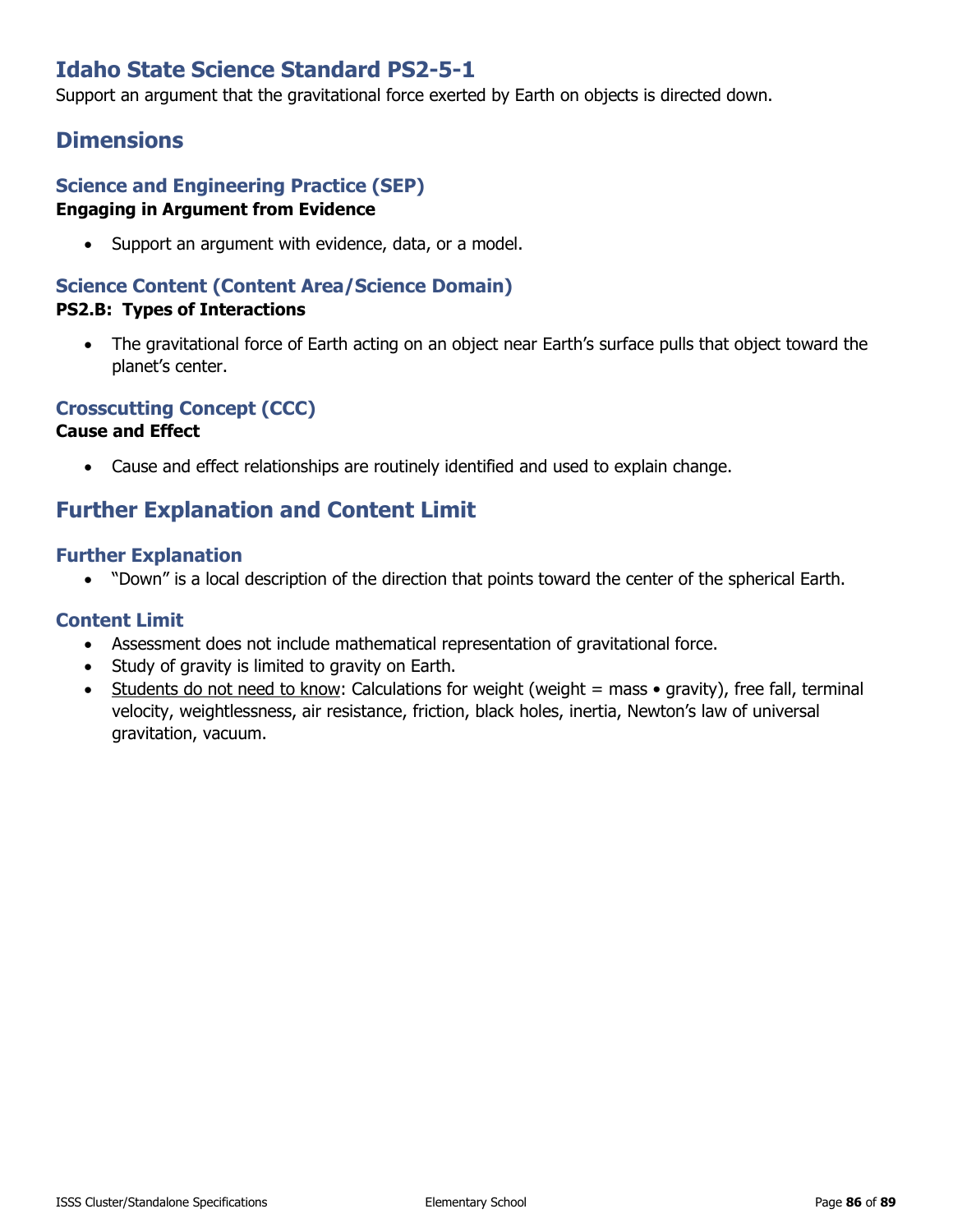### **Vocabulary that Could be Used in Clusters/Standalones**

- sun
- gravity
- space
- flow
- magnet
- period (time)
- charge
- Earth's rotation
- solar systems
- spherical
- exert
- transfer
- mass
- orbital
- mass
- volume

## **Vocabulary that Should Not be Used in Clusters/Standalones**

- attractive
- direction of force
- direction of motion
- field
- **linear**
- nonlinear
- gravitational energy
- gravitational field
- magnetic field
- permeate

## **Phenomena**

- A hard rubber ball dropped in a pool falls more slowly than the same ball dropped on land.
- A feather released on top of a cliff on a breezy day seems to fly away, while a similar feather dropped on flat ground on a breezy day lands on the ground.
- A small piece of clay set on the top of a globe stays in place, but when you put it on the bottom of the globe it drops off. A piece of clay put at the real north pole stays in place, and also stays in place on the real south pole.
- A basketball flies in an arc before going through the basket.

- 1. Sort observations into those that appear to support competing (given) arguments, or into those that support, contradict, or are not relevant to a given argument. Observations are from animations, simulations, or other given material.
- 2. Sort, tabulate, classify, separate, and/ or categorize relevant from irrelevant evidence (observations) or data.
- 3. Select from a given collection additional relevant observations that would help distinguish between competing arguments or the veracity of a single argument.
- 4. Select, identify, or describe apparent counterexamples to a supported argument.
- 5. Identify from a given collection or explain in writing flaws in observation that lead to an apparent counterexample, or explain the counterexample in terms of grade-level appropriate properties gravity, or other simple forces from earlier grade levels.
- 6. Sort statements into categories such as facts, reasonable judgments based on available facts, and speculation.
- 7. Clearly articulate the evidence supporting and contradicting an argument, noting how the evidence supports or contradicts the argument.
- 8. Predict outcomes when properties or proximity of the objects are changed, given the inferred cause and effect relationships. This can be done by describing outcomes, or selecting or identifying outcomes from lists.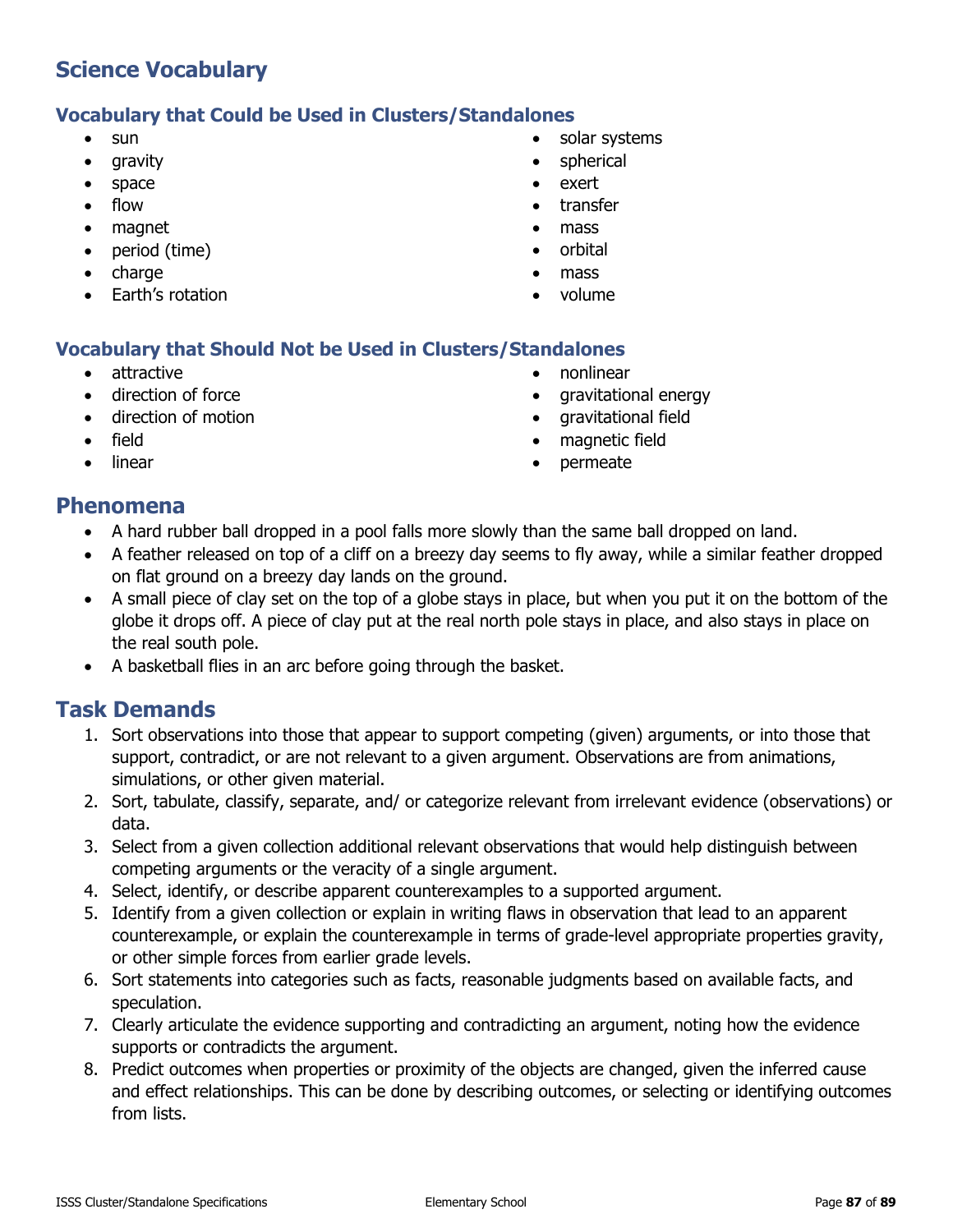# **Idaho State Science Standard PS3-5-1**

Use models to describe that energy in animals' food (used for body repair, growth, motion, and to maintain body warmth) was once energy from the sun.

# **Dimensions**

# **Science and Engineering Practice (SEP)**

### **Developing and Using Models**

• Use models to describe phenomena.

## **Science Content (Content Area/Science Domain)**

### **PS3.D: Energy in Chemical Processes and Everyday Life**

• The energy released [from] food was once energy from the sun that was captured by plants in the chemical process that forms plant matter.

### **LS1.C: Organization for Matter and Energy Flow in Organisms**

• Food provides animals with the materials they need for body repair and growth and the energy they need to maintain body warmth and for motion. (secondary)

## **Crosscutting Concept (CCC)**

### **Energy and Matter**

• Energy can be transferred in various ways and between objects.

# **Further Explanation and Content Limit**

## **Further Explanation**

• Examples of models could include diagrams and flow charts.

- Assessment does not include photosynthesis.
- Students do not need to know: photosynthesis equation